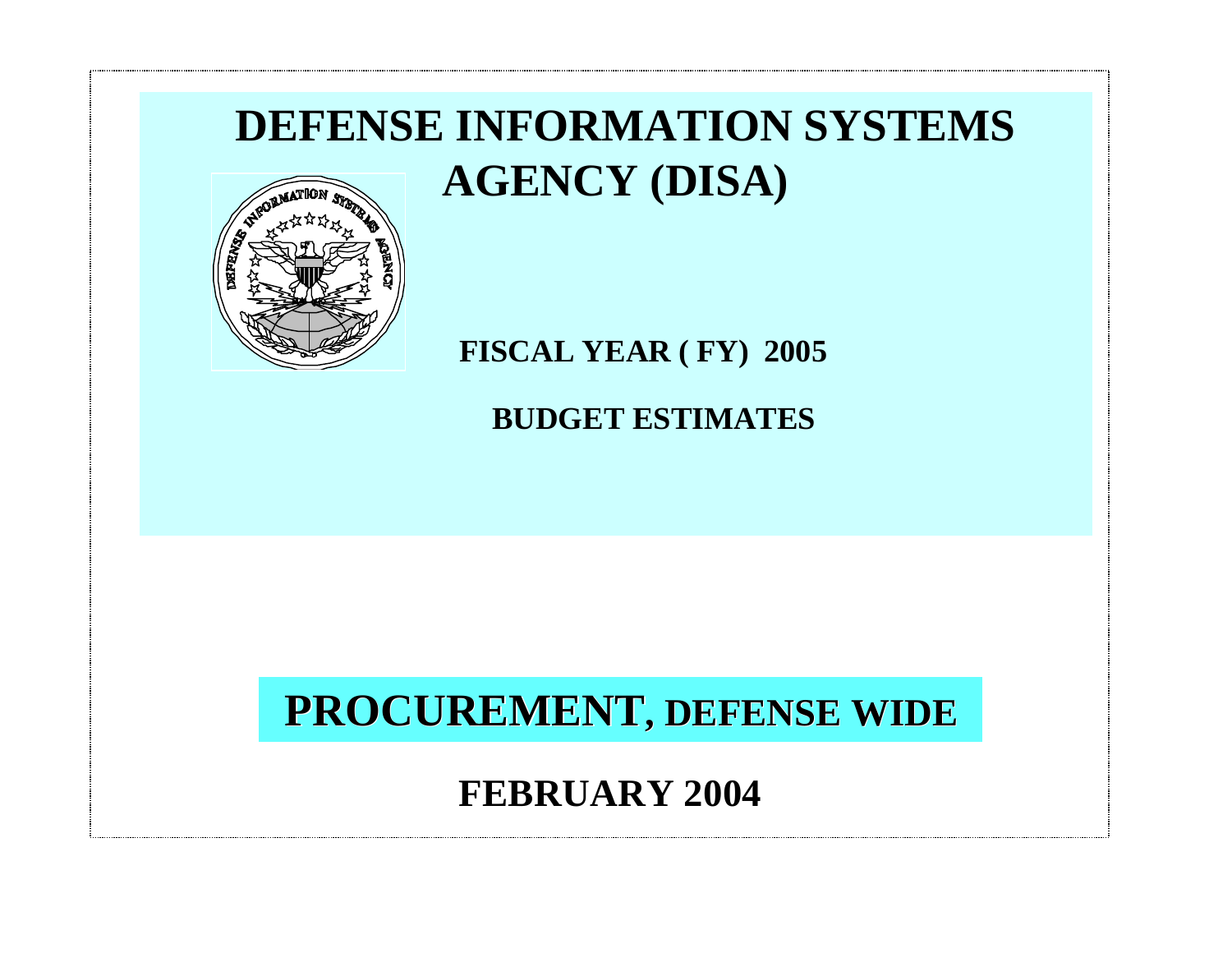

## *PROCUREMENT, DEFENSE-WIDE*

## *Defense Information Systems Agency (DISA***)**

 **(\$ In Millions ) FY 2005 Estimate \$137.841M FY 2004 Estimate \$547.071M FY 2003 Estimate \$765.031M**

#### **Purpose and Scope of Work**

**DISA** is a combat support agency of the Department of Defense (DoD). DISA plans, develops, fields, and supports command, control, communications (C3), and information systems that serve the needs of the President, the Secretary of Defense, the Joint Chiefs of Staff and the Joint Staff, the Combatant Commanders, and the DoD under all conditions of peace and war. DISA ensures the interoperability and information security of the Global Command and Control System, the Global Combat Support System, the Defense Message System, the Defense Information Infrastructure such as TELEPORT and Global Information Grid Bandwidth Expansion (GIG-BE) initiatives, theater and tactical command and control systems, allied C3I systems, and those national and international commercial systems affecting the DoD mission. The dramatic change in the DISA procurement budget from FY 2003 to FY 2005 is because the purchase of the Presidential Communications Upgrade (Pioneer Project) and the expansion of bandwidth capacity approximately 100 critical sites up to 10 Gigabits per second (Global Information Grid – Bandwidth Expansion (GIG-BE)) were predominately funded in FY 2003 and FY 2004. In addition, the budget incorporates the realignment of Information Assurance and eBusiness procurement funds to O&M to reflect changes in mission and investment threshold (no net change in the programs' total program funding).

#### **Justification of Funds**

#### **Information Systems Security (INFOSEC):**

The DISA Information Systems Security Program (ISSP) is focused on designing and deploying proactive protections, deploying attack detection, and performing Information Assurance (IA) operations to ensure that adequate security is provided for information collected, processed, transmitted, stored, or disseminated by the Global Information Grid (GIG). These efforts include tasks associated with affording protection to telecommunications, information systems and information technology that process sensitive and classified data as well as efforts to ensure the confidentiality,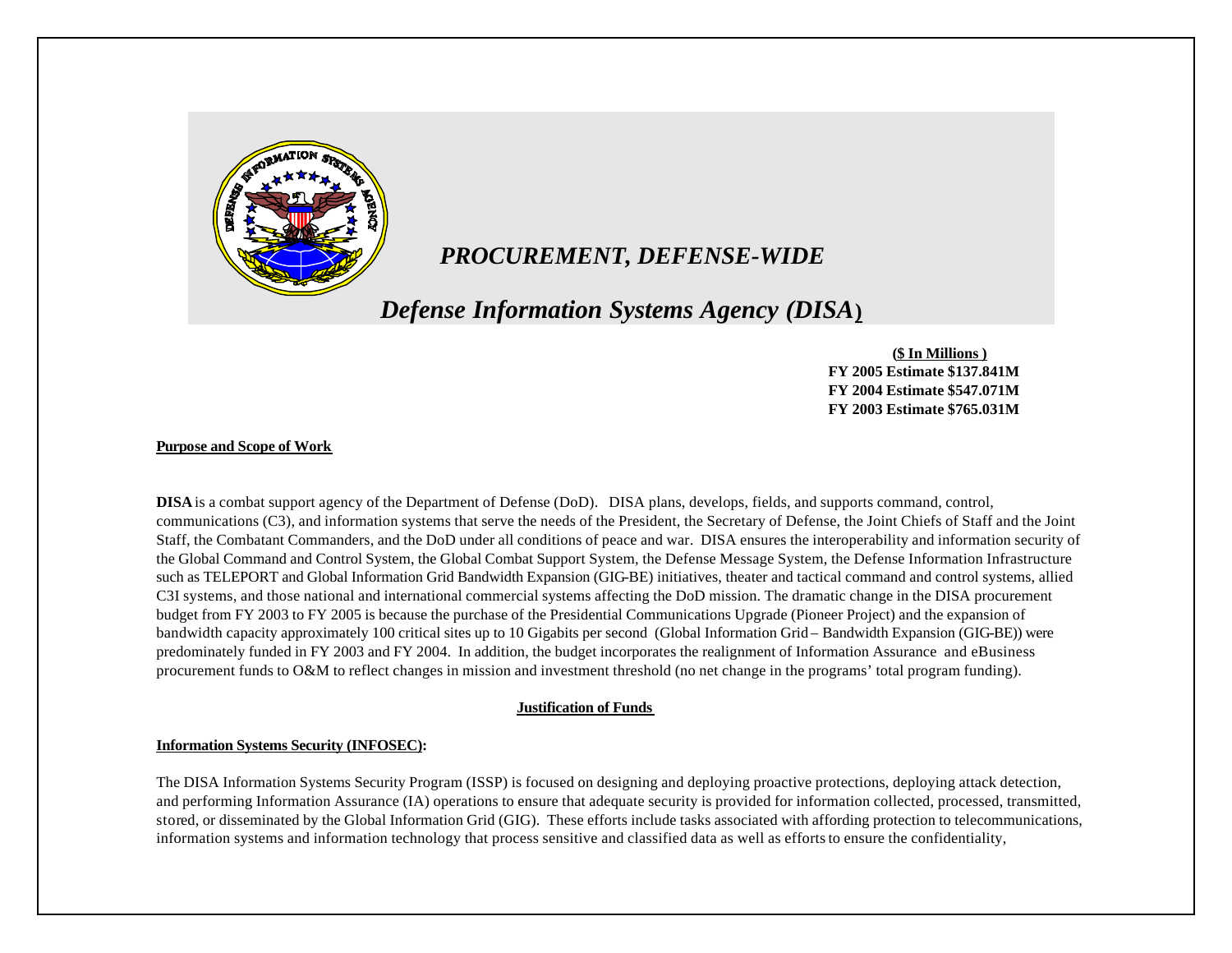authenticity, integrity, and availability of the information and the systems. The ISSP is reported herein to demonstrate how DISA plans upon supporting four of the goals in the DoD IA Strategic Plan:

**Protect Information** safeguarding information data as it is created, used, modified, stored, moved, and destroyed, at the client, within the enclave, at the enclave boundary, and within the computing environment, to ensure that all information has a level of trust commensurate with mission needs are further divided into four areas:

- Secure the Applications
- Secure the Hosts & Enclaves
- Secure the Networks
- Secure the Tactical Environment

**Defend Systems & Networks** recognizes, reacts to, and responds to threats, vulnerabilities, and deficiencies, ensuring that no access is uncontrolled and all systems and networks are capable of self-defense;

**Provide Integrated IA Situational Awareness/IA Command & Control (C2)** integrates the IA posture into common operational pictures and providing a shared understanding among decision makers and decision tools necessary for coordinated actions;

**Transform & Enable IA Capabilities** develop and deliver dynamic IA capabilities to improve inter- and intra entity coordination such as government to government, government to industry, and intra-defense to reduce risk and increase return on investment**.**

In FY2003 within the **Protect Information** goal, DISA made sure that there were "Secure Applications" by supporting the definition of the Global Directory Services (GDS) architecture; deploying solutions and components for enterprise-wide Public Key Infrastructure (PKI) that provided identification, location and other information about users and resources; and procured IA components for the Defense Message System (DMS). To ensure that there were "Secure Hosts & Enclaves" DISA fielded systems components for the Deployed Joint Task Force (JTF) that strengthened IA protections for their network perimeters. To construct and maintain "Secure Networks," new and replacement point-to-point encryption devices and end-to-end network encryptors were purchased for the Outside Continental United States (OCONUS) Unclassified Internet Protocol Router Network (NIPRNET), the Secret Internet Protocol Router Network (SIPRNET), the OCONUS DISN Asynchronous Transfer Mode (ATM) Services-Unclassified (DATMS-U) and DATMS-Classified (DATMS-C) networks, the Integrated Tactical-Strategic Data Networking (ITSDN) system located at Defense Satellite Communications System (DSCS) facilities, Video Teleconference Centers (VTC), and OCONUS Integrated Digital Network Exchange (IDNX) networks; and Commercial-off-the-shelf (COTS) and low-speed encryptors for coordination of data with foreign nationals where its use precludes the use of other devices. In addition, components were purchased to support the Domain Name System Security (DNSSEC) initiative, and the engineering efforts for Hardening the DISN Infrastructure, Bandwidth Expansion and DISN Security Reviews. DISA made sure that there was a "Secure Tactical Environment" by purchasing materials to support the building and deployment of Cross Domain Security solutions to communications across classification boundaries. Supporting the **Defend Systems & Networks** goal entailed procuring emergent technology Intrusion Detection Systems (IDS); vulnerability analysis tools; firewalls to protect enterprise data from direct external access; deploying audit servers for mid-tier systems which provided the capability to perform accurate battle damage assessments; and tools to develop a hardened junction between the NIPRNET and the Internet. To support the **Provide Integrated IA Situational Awareness/IA Command & Control (C2**) goal, DISA procured equipment for the Regional Computer Emergency Response Teams (RCERTs); sensor grid components; and upgrades to Project Centaur hardware and software which improved the ability of the Computer Emergency Response Teams (CERTs) to identify and characterize new types of attacks against the Global Information Grid (GIG), determine attack trends, and recognize coordinated attacks. To achieve the goal to **Transform & Enable IA Capabilities**, DISA installed a dedicated wireless Local Area Network (LAN) to carry data and video from the National Capital Region's (NCR) Security System among four NCR locations, as well as to provide a secure path for the transmission of audio/video from the Personnel Information Notification System (PINS) at DISA Headquarters to DISA's Seven Skyline Place building.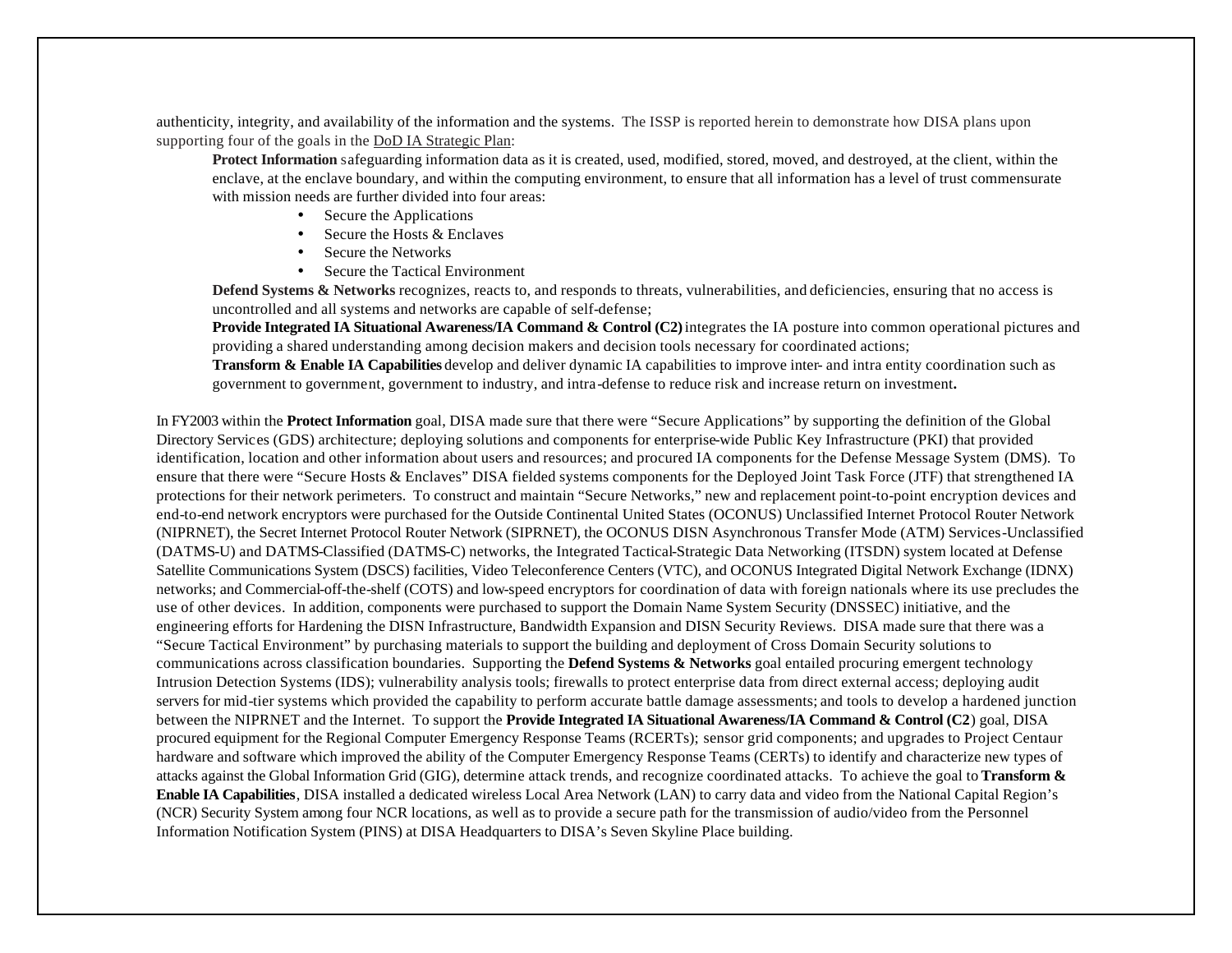In FY2004 within the "Secure Applications" efforts of the **Protect Information** goal, DISA is deploying solutions and components for enterprise-wide PKI; and continuing to procure components for DMS. To "Secure Host & Enclaves" DISA is fielding systems components for the Deployed JTF. To construct and maintain "Secure Networks" DISA is procuring equipment supporting the engineering efforts for Hardening the DISN Infrastructure; as well as new and replacement point-to-point encryption devices and end-to-end network encryptors for the OCONUS NIPRNET, the SIPRNET, the OCONUS DATMS-U and DATMS-C, the ITSDN, VTCs, and IDNX and COTS and low-speed encryptors for use with foreign nationals. To ensure there is a "Secure Tactical Environment," purchases continue for building and deployment of Cross Domain Security solutions. To support the **Defend Systems & Networks** goal, DISA is procuring automated IA Vulnerability Management (IAVM) remediation tools; emergent technology IDS; vulnerability analysis tools; firewalls; audit servers; tools for the hardened junction between the NIPRNET and the Internet; and equipment for the development of enclave Standard Perimeter Defense (SPD) solutions and Voice Over Packet (VOP) engineering efforts to ensure end-to-end global voice quality, interoperability, and visibility for all voice C2 services. To support the **Provide Integrated IA Situational Awareness/IA Command & Control (C2**) goal by providing sensor grid components, and upgrades to Project Centaur hardware and software which improved the ability of the Computer Emergency Response Teams (CERTs) to identify and characterize new types of attacks against the Global Information Grid (GIG), determine attack trends, and recognize coordinated attacks. In the area of **Transform & Enable IA Capabilities** install new web servers providing the DoD with Information Assurance Support Environment (IASE) on the NIPRNET and SIPRNET.

In FY 2005 to sustain supporting the goal to **Protect Information**, DISA will ensure there are "Secure Applications" by continuing to deploy solutions and components for enterprise-wide PKI; and procuring IA components for DMS. To construct and maintain "Secure Networks," new and replacement point-to-point encryption devices and end-to-end network encryptors will be purchased for the OCONUS NIPRNET, the SIPRNET, DATMS-U and DATMS-C networks, the ITSDN, VTCs, and OCONUS IDNX; and COTS and low-speed encryptors for coordination with foreign nationals. To continue supporting the **Defend Systems & Networks** goal, DISA will continue procurement of automated IA Vu lnerability Management (IAVM) remediation tools; additional tools for enabling the hardened junction between the NIPRNET and the Internet; equipment for the development of enclave SPD and VOP solutions; and hardware and software for introduction of the DoD Intranet Demilitarized Zone (DMZ). To **Provide Integrated IA Situational Awareness/IA Command & Control (C2)**, DISA will continue procuring equipment for the RCERTs; and hardware refreshment and upgrades for Project Centaur.

#### **Continuity of Operations (COOP):**

The DISA Continuity of Operations and Test Facility (DCTF) in Slidell, LA is an IT integrated services management resource providing flexible enterprise, web, mainframe, mid-tier, and client-server environments for independent pre-production compliance and security testing for major and minor releases **of DOD Command and Control Systems**; certification test and evaluation **of DoD multi-level secure systems (C2 Guards); IT systems** performance analysis/evaluation); and Continuity of Operations (COOP) backup and disaster recovery to DISA Computing Services **and other DoD/Federal agencies.** The \$2.762M executed in FY 2003 provided life cycle replacements for NT and UNIX environments; converted OS/390 processor to z/VM technology; completed communications upgrade to comply with and implement technological advances and increased security requirements; and expanded NT and UNIX environments to comply with DISA test requirements beginning in FY 2004.

#### **Defense Message System (DMS):**

The Defense Message System (DMS) is the Assistant Secretary of Defense for Networks and Information Integration (ASD NII) designated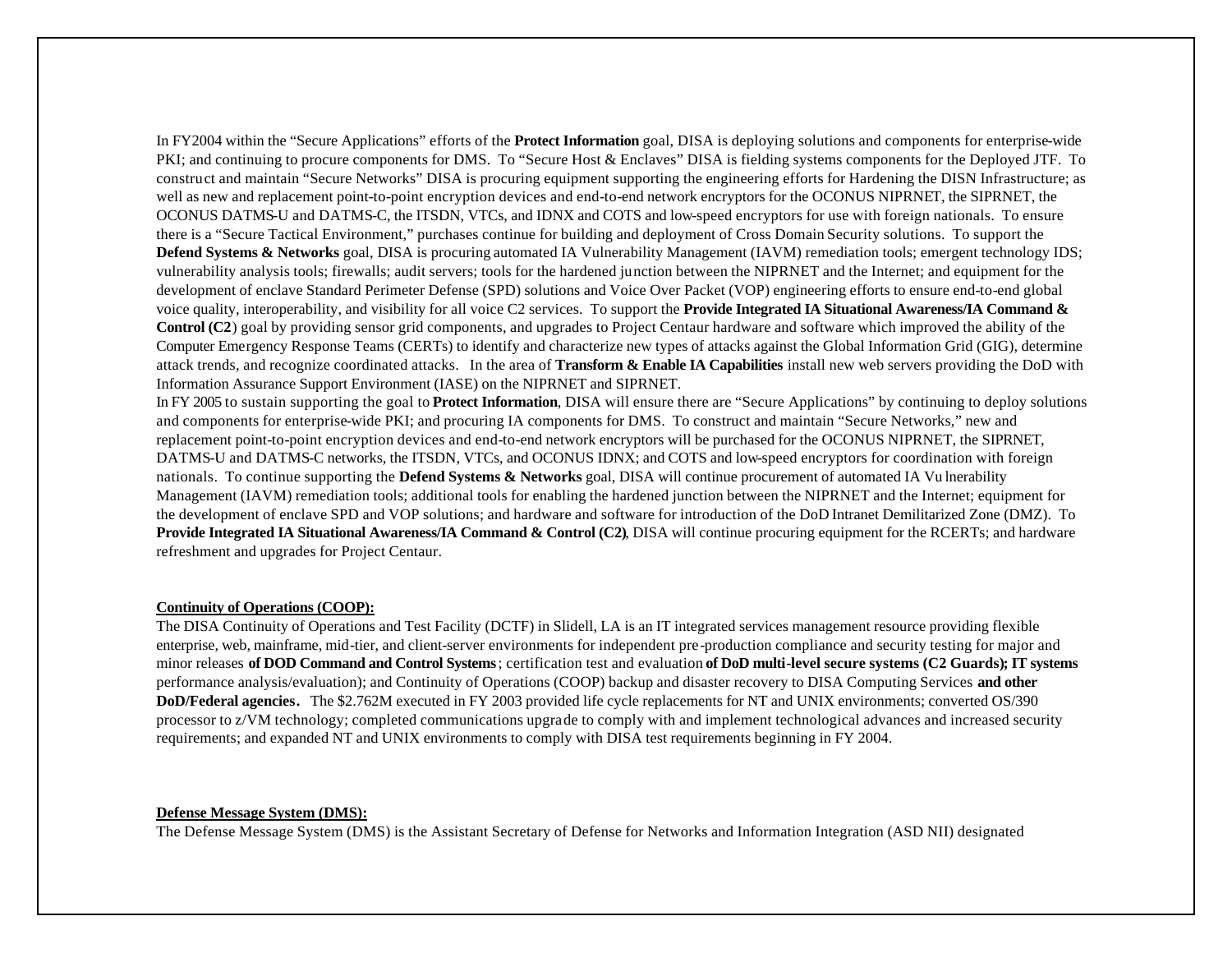messaging system for the Department of Defense (DoD) and supporting agencies. DMS is based on Joint Staff approved requirements as defined in the Multi-command Required Operational Capability (MROC). It is a flexible, Commercial-Off-The-Shelf (COTS)-based application providing multimedia messaging and directory services capable of taking advantage of the flexible and expandable underlying Global Information Grid (GIG) network and security services. The DMS will provide message service to all DoD users (to include deployed tactical users), access to and from DoD locations worldwide, and interfaces to other U.S. government agencies, and Defense contractors. The DMS will reliably handle information of all classification levels (Unclassified to Top Secret), compartments, and handling instructions. In addition to maintaining high reliability and availability, the DMS interoperates with existing messaging systems as it evolves from the current configuration to full implementation. With closure of DMS Transition Hubs (DTHs) in September 2003, DMS became the operational system in use for communications and control organizational messaging. The Services/Agencies, in coordination with DISA and National Security Agency (NSA), are planning for a full and seamless tactical and strategic DMS implementation, to include the intelligence community (IC), the nuclear command, control and communications (C3) community, and Allied communities. The DMS Program will support Service/Agency tactical and IC DMS implementation/transition as required. A Legacy Gateway solution will be tested and fielded. In addition, DMS will operationally test and field maintenance releases to Release 3.0 that will provide additional critical enhancements and robustness to organizational messaging. As a result of Milestone Decision Authority (MDA) direction, DISA/DMS has begun development and implementation of Directory Security Enhancements as mandated by OSD**.** DMS will continue the evolution toward the convergence of functionality of Commercial-Off-the-Shelf and DMS products, and support customers in the areas of Engineering and Implementation Support, infrastructure improvements and assistance to users transitioning from Legacy to DMS, and delivery of commercial product functionality and security enhancements (such as lessons learned, usability improvements, COTS refresh/sustainability). FY 2003 funds provided product enhancements included support for new commercial operating systems (with their increased emphasis on security), support for the latest anti-virus software versions and security configuration guidance, commercial refresh to the latest version of client software, enhanced user ability to track the status of sent messages, support for new forms of Fortezza tokens to improve scalability, improvements in directory security, and enhanced tools capabilities to facilitate system management/administration. As a result of MDA direction, DISA/DMS reprioritized FY 2003 program activities to focus on timely development and implementation of Directory Security Enhancements (DSE) mandated by OSD. An operational assessment of DSE was completed in FY 2003 and fielding began. DSE was identified by the MDA as prerequisite for closure of the DMS Transition Hubs (DTHs) and final migration from the legacy system (AUTODIN) to DMS. Sufficient DSE fielding was completed in FY 2003 to allow DTH closure, but full fielding of DSE will occur in FY 2004. The DMS Program also acquired long lead items associated with the next MR, to be fielded in FY 2004. DMS 3.0 MR2 will provide similar improvements resulting from commercial refresh (of both operating systems and applications software), and usability improvements resulting from lessons learned. Management of the DMS Infrastructure was secured using Virtual Private Networking (VPN). A National Gateway solution was deployed to provide continued interoperability with remaining legacy messaging users, including Allies, non-DOD, and Intelligence Community (IC) activities. The DMS backbone infrastructure was re-configured to support a full transition to DMS via relocation and migration of legacy messaging gateways The DMS program developed and coordinated both technical procedures and policy to enable implementation of Special Category (SPECAT) messaging, as well as Special Handling Designators for allied messaging, using DMS. DMS also acquired and fielded a 2-way DMS interface to the Automated Message Handling System (AMHS), based on a Joint Staff and Combatant Command functional requirements document. This system provides a web-based means of receiving (inbound) as well as creating, coordinating, and releasing DMS messages (outbound). AMHS 2003 allows for alternate DMS implementations via commercial web browser instead of (or reducing) the need for DMS clients at the desktop. The AMHS supports net-centric operations and domain FORTEZZA implementation by providing a web-based DMS user agent that supports all DMS Elements of Service (EOS); a web-based Directory Information Tree (DIT) Browser; and a web-based USMTF Editor. FY 2004 funds are directed toward providing messaging products with security fixes, capabilities for allied interoperability and tactical extension, and customer-identified ease of use enhancements identified during the post-DTH closure (legacy infrastructure) stabilization period. As part of the system maturation process, the program will emphasize direct engineering and implementation support to customers needing assistance in ending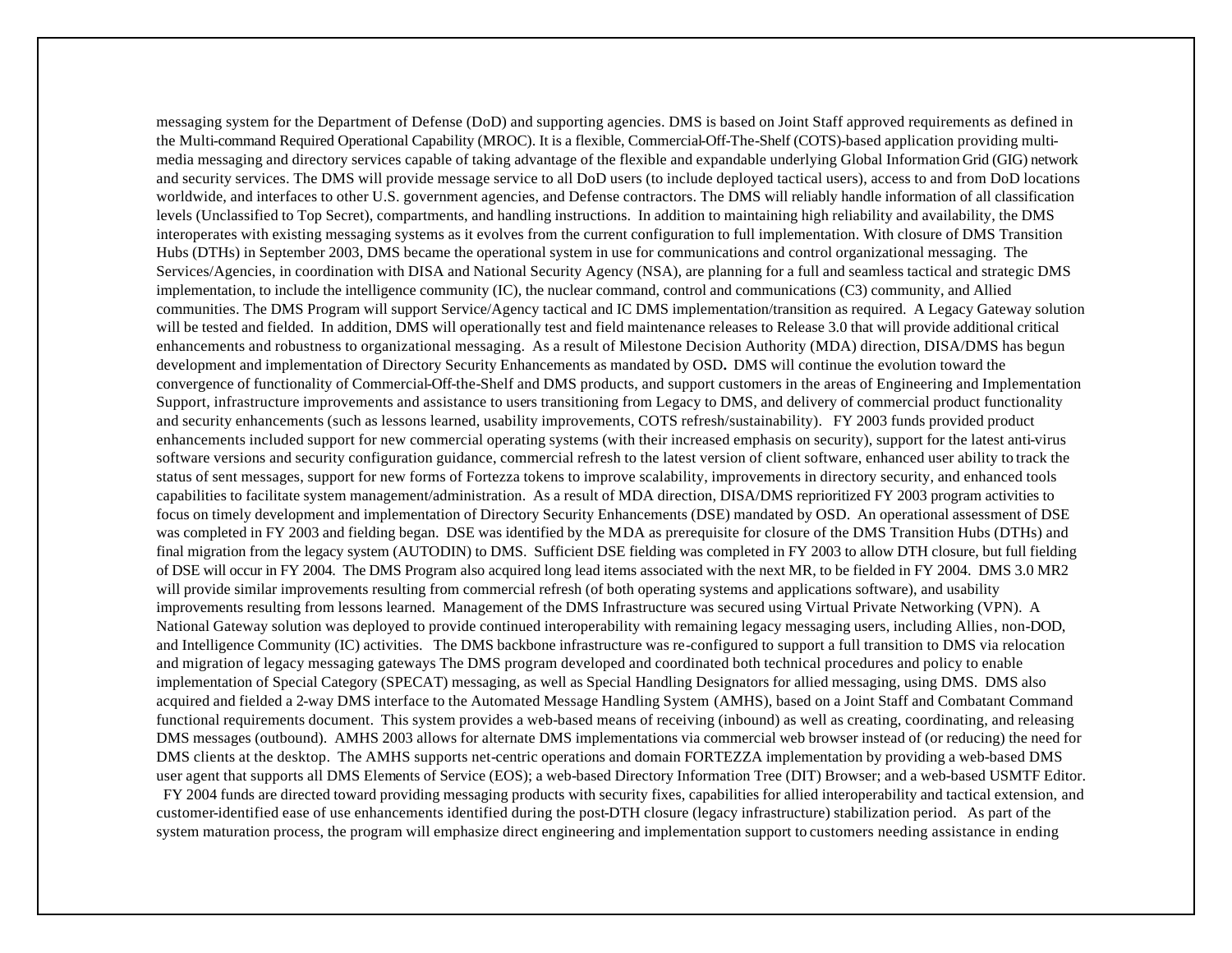their reliance on legacy messaging systems and bringing DMS to Full Operational Capability. DMS 3.0 MR3 will be acquired and fielded in FY 2004. MR Content will continue to focus on security. Plans of action will be developed to address/mitigate any identified security risks via implementation of security enhancements. DMS security features will evolve as the security threat changes. DMS products and CONOPS will be refined to provide capabilities to support implementation of DOD policy regarding handling of ACCM. In order to preserve a seamless tactical and strategic DMS implementation, including interoperability with the Nuclear C3 community and Allied communities, the DMS program will expand ACP 145 Allied gateway implementation to include interoperability with several new nation-specific messaging implementations, notably Canada and NATO, as well as translation of message security labels in accordance with national policy and procedures. Intelligence Community implementation will continue throughout FY 2004, as will transition of Non-DOD Agencies to DMS. The DMS program will support Service/Agency tactical and IC DMS implementation/transition as required. Procurement dollars will provide product to support "domain FORTEZZA" capability for large user groups (e.g., major commands, Pentagon). Procurement dollars will continue to support Release 3.0 maintenance releases, software and hardware refreshes for Management Workstations (MWS), AMHS, and Message Text Editors, all of which enhance interoperability between warfighting organizations and warfighter efficiency via improved workflow. Procurement dollars will provide hardware replacement for the backbone infrastructure and also any hardware required for increased specifications driven by enhanced security performance/parameters.

FY 2005 funds are for Product upgrades that will contain lessons learned from increased operational use, usability enhancements, commercial product sustainability/refresh, and security improvements, and fielded in conjunction with DMS MRs. Each release will contain appropriate commercial refresh (e.g. operating systems or applications software) and/or refresh of Government development security products, and usability improvements resulting from lessons learned. Content of the MRs will continue to focus on security. Each release will be security tested and necessary enhancements will be acquired and/or documentation and operational procedures will be updated to mitigate any identified security risks. DMS security features will evolve as the security threat changes. In FY2005 DMS Procurement dollars support program goals in three major areas: 1) Tactical and Intelligence Community Support - DMS program will support Service/Agency tactical and IC DMS implementations/legacy migration as the IC achieves Full Operational Capability (FOC). 2) Non-Core Products Integration – Procurement dollars will procure additional products, which provide "domain FORTEZZA" capability for large user groups (e.g., major commands, Pentagon), and facilitate interoperability with non-DoD organizations and the Intelligence Community. 3) Standard DMS MRs and product integration and implementation – Procurement dollars will continue to support Release 3.0 MRs, AMHS and Message Text Editors, all of which enhance interoperability between warfighting organizations.

#### **Global Command and Control System – Joint (GCCS-J):**

The GCCS-J is the Department of Defense (DoD) joint command and control (C2) System of Record and is an essential component for successfully accomplishing DOD Transformation objectives focusing on new Information Technology (IT) concepts, injecting new technologies, incrementally fielding relevant products and participating as a member to identify revolutionary technological breakthroughs. GCCS-J implements the Joint Chiefs of Staff validated and prioritized C2 requirements. The GCCS-J suite of mission applications/systems provides critical joint warfighting C2 capabilities by presenting an integrated, near real-time picture of the battle space for planning and execution of joint military and multinational operations. The applications and services provided by GCCS-J form the core of all C2 capabilities. GCCS-J is used by all nine combatant commands at 635 sites around the world, supporting more than 10,000 joint and coalition workstations. In FY 2005, the GCCS-J Block V version releases will continue to address outstanding high priority requirements, while continuing to implement enhancements to fielded capabilities; and continuing to develop and test cutting edge intelligence, situational awareness, force planning, employment, protection, and deployment enhancements. The system will also continue to develop and refine enhancements to the core planning and assessment tools required by combatant commanders and their subordinate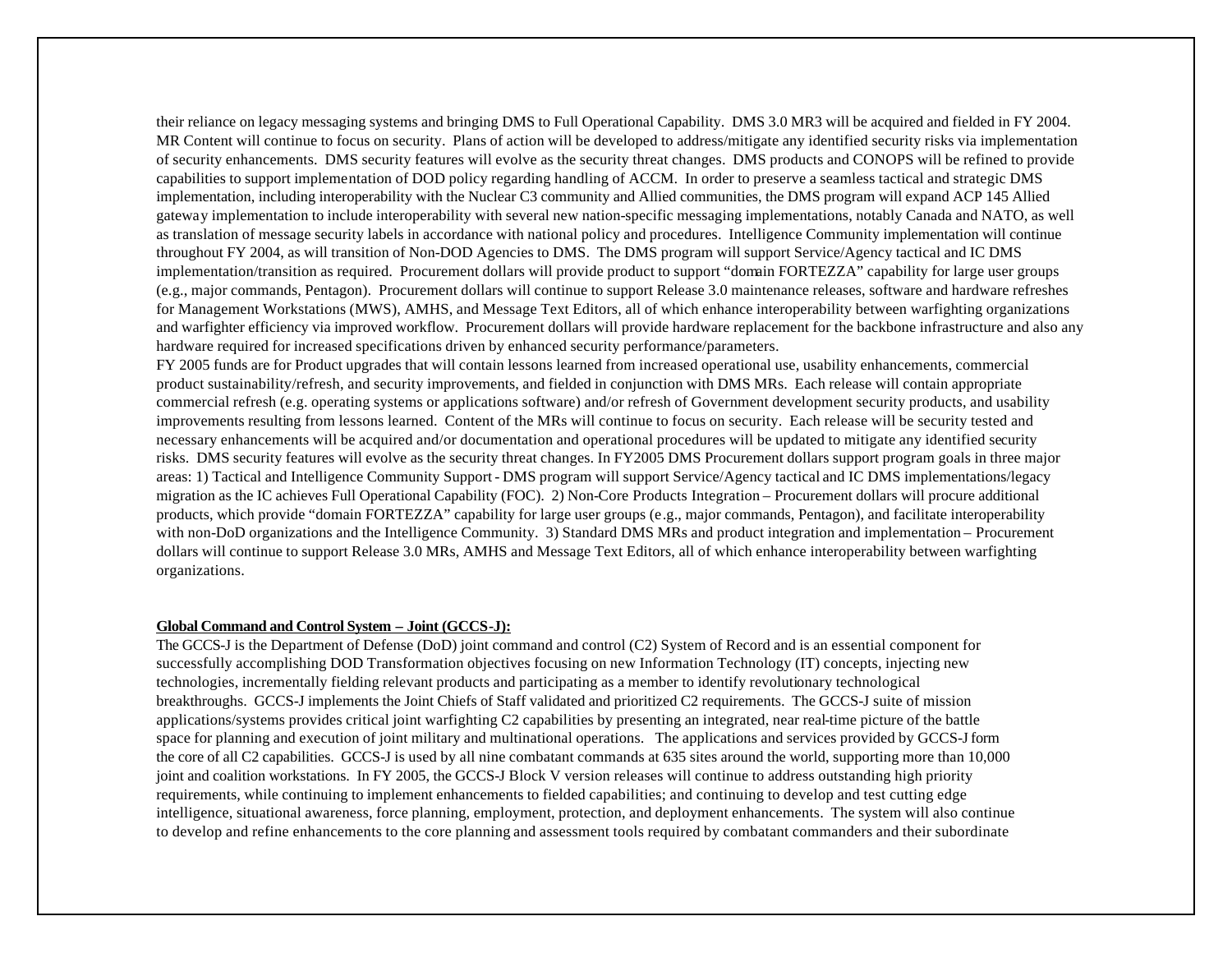joint task force commanders. FY 2003 Funds provided essential infrastructure equipment for Joint Operation Planning and Execution System (JOPES) and Readiness test, integration and operation activities. The Center for Application Integration Engineering (CAIE**)** continued to replace of legacy test equipment and the GCCS-J Program Management Office (PMO) procured systems (hardware and software) required to initiate the migration of GCCS-J applications to a web-based architecture. GCCS-J acquired hardware and software necessary to manage test, integration and fielding activities. The FY 2004 \$7.2 million will support upgrade to the GCCS-J baseline equipment used to support help desk activities, as provided by the Joint Staff Support Center (JSSC); deployment and test activities as provided by Joint C2 Production, Deployment & Sustainment, and Center for Application Integration Engineering (CAIE); and upgrades to Readiness and JOPES support equipment. In addition, GCCS-J will purchase hardware to test software deliverables prior to final government acceptance. This hardware is expected to mitigate cost and schedule risks associated with migrating applications to the new web architecture essential to infusing web-based technology and implementing Network Centric Warfare. The FY 2005 request of \$5.2 million will acquire or replace (as scheduled) GCCS-J baseline equipment used to support systems test, integration, and configuration management at the JSSC, and system and application level test activities.

#### **Global Combat Support System (GCSS):**

The Global Combat Support System (GCSS) is an initiative that provides end to end information interoperability across and between combat support functions and command and control functions. Per Chairman of the Joint Chiefs of Staff Instruction (CJCSI) 6723.01, within the GCSS Family of Systems (FOS), DISA is responsible for two main efforts. The first is System Architecture and Engineering for the GCSS FOS and the second is for development, integration, fielding, and operation and maintenance of GCSS (Combatant Command/Joint Task Force) (GCSS (CC/JTF)), which provides Combat Support information to the joint warfighter. GCSS (CC/JTF) provides improved situational awareness by integrating CS information into the C2 environment and improves communications between the forward deployed elements and the sustaining bases, ultimately resulting in significant enhancement of combat support to the joint warfighter. GCSS (CC/JTF) will significantly increase access to information as well as the integration of information across combat support functional areas. GCSS (CC/JTF) is fielded as a GCCS mission application providing decision makers with command and control information on the same workstation. GCSS uses web-based technology to meet the Focused Logistics tenets of Joint Vision (JV) 2020 and implement the vision of Network Centric Warfare. FY 2003 procurement funds were used to acquire hardware and software needed to field GCSS (CC/JTF) V3. 1, V3.2 and V3.3 releases to the Unified and Combatant Commands, to include: Central Command, Joint Forces Command, Northern Command, Southern Command, European Command, Pacific Command, Special Operations Command, the Component Headquarters, and the National Military Command Center, as prioritized by the Joint Staff. In addition, procurement funding was used for technology refreshment of existing hardware and software at the four (4) GCSS (CC/JTF) strategic server sites, in Hawaii, Germany, Alabama and the Pentagon. The FY 2004 \$2.488 million and the FY 2005 request for \$2.639 will be used to continue fielding the next capability increments to additional sites as prioritized by the Joint Staff. GCSS (CC/JTF) will continue to be responsible for ensuring that the GCCS Combat Operating Picture – Combat Support Enhanced (COP-CSE), GCSS Portal, and Combat Support Data Environment are interoperable at all fielded sites (new and previously fielded). GCSS (CC/JTF) will utilize funds to purchase additional hardware and software necessary to accomplish this.

#### **Teleport:**

The DoD Teleport system consists of the upgrade of telecommunications capabilities at selected Standardized Tactical Entry Point (STEP) sites. It will serve as the media junction between space and terrestrial assets at six major sites giving the deployed force greatly expanded connectivity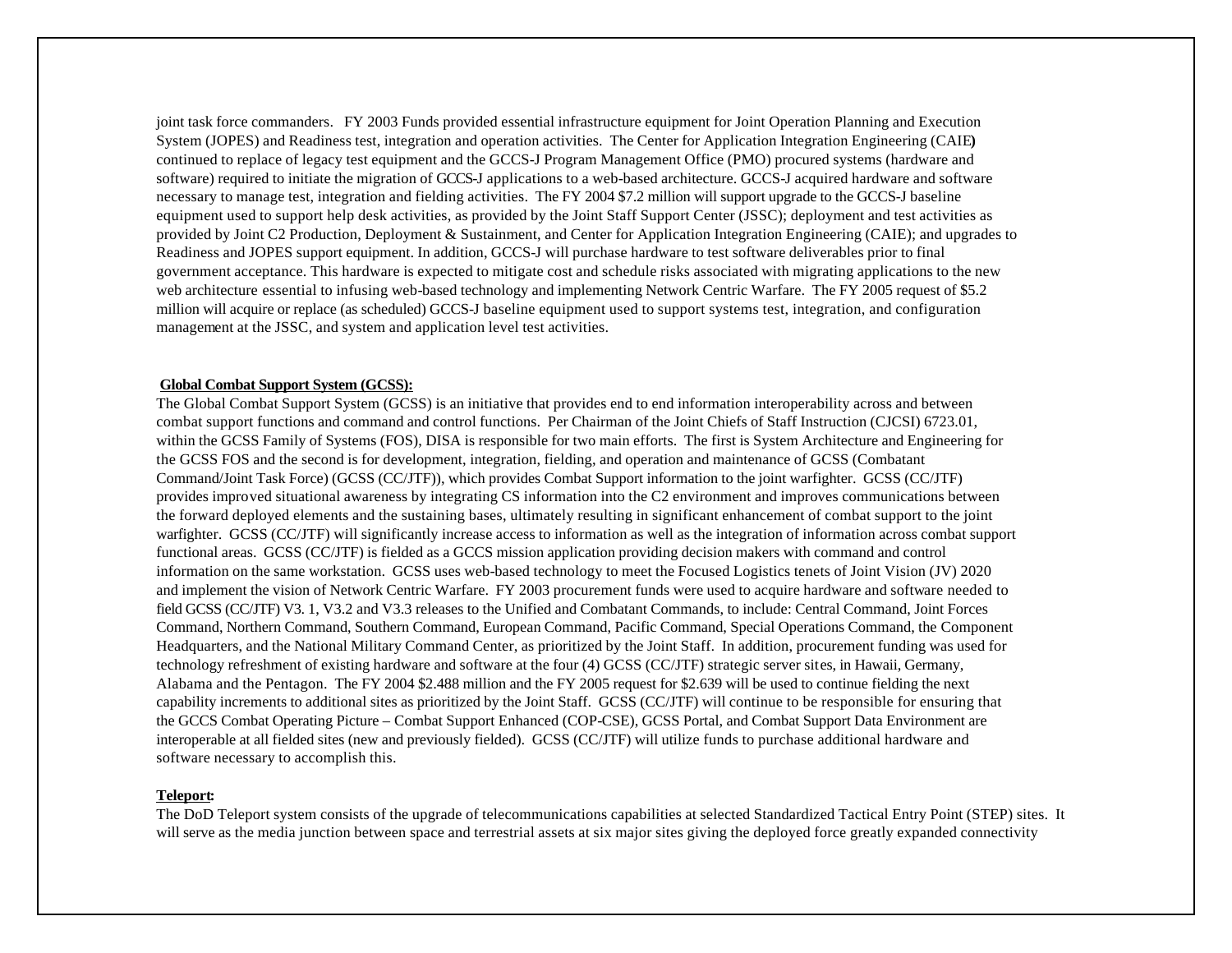through the DISN to information sources and support. These enhanced Teleport locations will provide deployed forces with sufficient interfaces for multi-band and multimedia connectivity from deployed locations throughout the world to the DISN Service Delivery Nodes (SDNs) and legacy tactical Command, Control, Communications, Computers and Intelligence (C4I) systems. It will also provide cross-banding capability between military and commercial frequencies to facilitate communications interoperability. Teleport's evolutionary acquisition strategy with a spiral development process is designed for three successive Generations and allows for the development and the initial fielding of a core capability in order to rapidly meet critical user requirements and then field follow-on system capabilities in successive increments. Generation One will field capabilities for C, X, Ku, EHF (LDR & MDR), and UHF bands. In FY 2003 funds were used to purchase hardware required to provide Generation One IOC 2, UHF capabilities and limited Generation One IOC 3 capabilities. Generation One IOC 2 items procured include UHF terminals, UHF antenna groups, equipment racks, and other peripheral requirements. Generation One IOC 3 items procured include EHF (LDR,MDR), C, & Ku earth terminals to support the build-out of all Teleport sites to meet Generation One IOC 3 coverage and capacity requirements. In support of these purchases, procurement funds were also required for the installation and checkout of the UHF terminals and antenna groups, training, and initial spares. Procurement funds include STEP program upgrade/technology refresh at various locations. FY 2004 procurement funds are being used to purchase base-band hardware and additional C & Ku earth terminals required to provide Generation One, IOC 3 capability. In support of these purchases, procurement funds are also required for the installation and checkout of the base-band hardware and EHF,  $C$ ,  $\&$  Ku terminals and antenna groups, training, and initial spares. Procurement funds include STEP program upgrade/technology refresh at various locations**.** FY 2005 procurement funds will be used to procure, install and test the Ka base-band equipment to upgrade all teleport sites to support the Wideband Gap-filler terminal fielding to meet Generation Two Ka band capacity requirements. FY 2005 procurement funds will also be used to complete the procurement, installation and checkout of all the other base-band hardware and EHF terminals and antenna groups, training, and initial spares to meet Generation One IOC requirements. Procurement funds include STEP program upgrade/technology refresh at various locations. Generation Two capabilities are scheduled for completion in FY2006. Generation Three will focus on advanced Satellite Communications (SATCOM) systems to include implementation of the Advanced Wideband System (AWS), Advanced Extremely High Frequency (AEHF), and Advanced Narrowband System (ANS) and will also include technology refresh of capabilities fielded in the earlier generations. Full operational capability (FOC) will be realized with the final implementation of Generation Three currently scheduled for 2010. The FY 2005 procurement funds will be used to procure, install and test the Ka base-band equipment to upgrade all teleport sites to support the Wideband Gap-filler terminal fielding to meet Generation Two Ka band capacity requirements.

#### **Global Information Grid – Bandwidth Expansion (GIG-BE)**:

GIG-BE is creating a ubiquitous "bandwidth-available" environment to improve national security intelligence, surveillance and reconnaissance, and command and control information sharing. By implementing GIG-BE, DISA is aggressively enhancing its current endto-end information transport system, the Defense Information System Network (DISN), by significantly expanding bandwidth and physical diversity to selected locations worldwide. The program will provide increased bandwidth and diverse physical access to approximately 100 critical sites in the continental United States (CONUS) and in the Pacific and European theaters. These locations will be interconnected via an expanded GIG core. Specifically, GIG-BE will connect key intelligence, command, and operational locations with high bandwidth capability over physically diverse routes, and the vast majority of these locations will be connected by a state-of-the-art optical mesh network design. GIG-BE was provided procurement funding in FY 2003 and FY 2004 in the amount of \$862M and will be FOC by Sep 30, 2005. The FY 2003 and FY 2004 funding initiates an effort where critical installations will realize an increase in access bandwidth capacity up to 10 Gigabits per second (Gbps). More importantly, at each installation this increased capacity will include physically diverse path routing that eliminates network single points of failure, allowing network managers to exclude from the critical network any damaged and/or compromised facility without affecting network performance. No funding in FY 2005 was provided.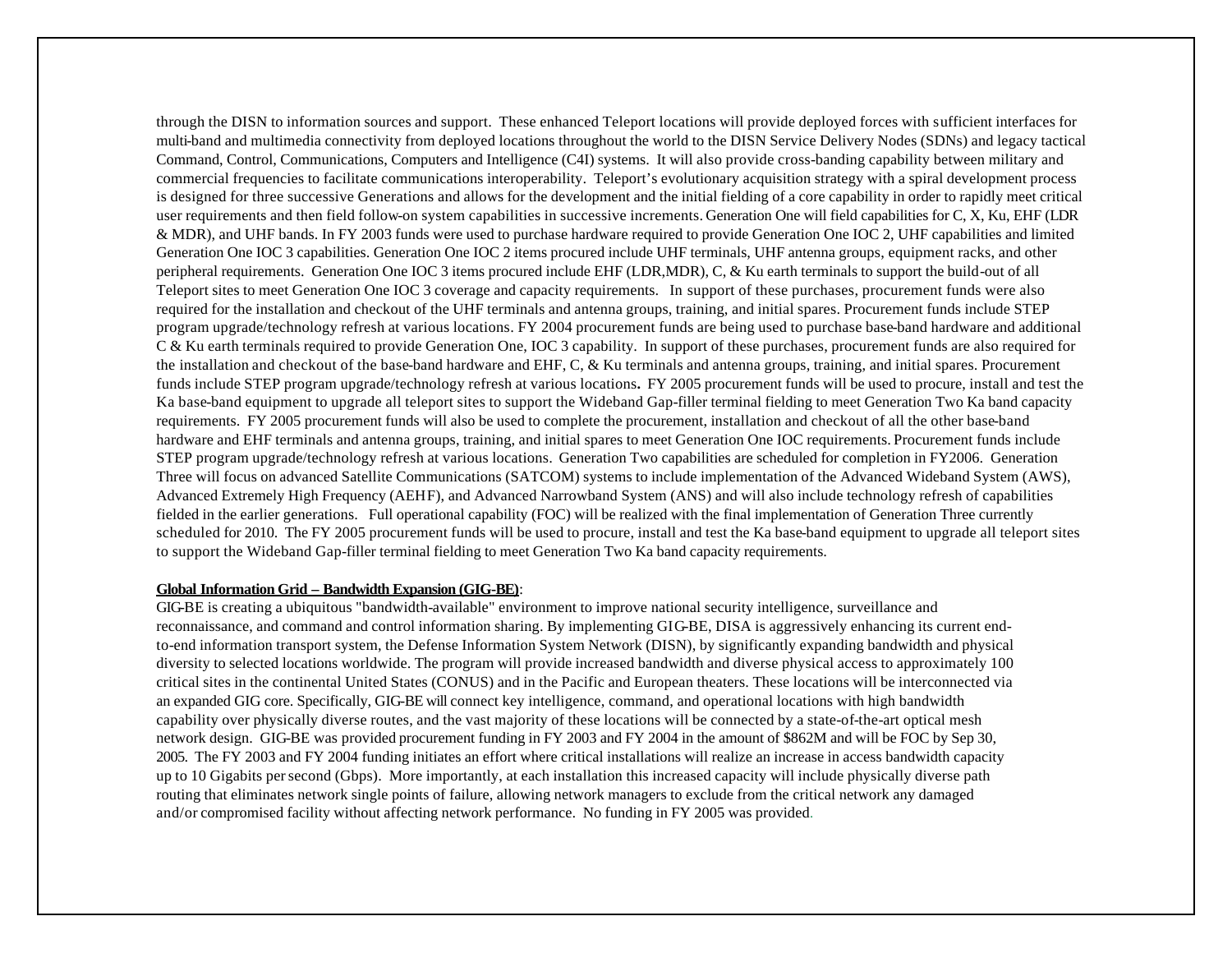#### **Items Less Than \$5 Million Each:**

In FY 2005, this P-1 line item provides funding for miscellaneous end items of equipment costing less than \$5 million. Funding is provided for the following DISA activities/programs: White House Communications Agency (WHCA), White House Situation Support Staff (WHSSS), Electronic Commerce, Information Dissemination Management (IDM), Allied Coalition Messaging System, Defense Collaboration Tool Suite (DCTS), Acquisition, Logistics, and Facilities (AQ) Directorate, and the European and Pacific Field Commands. These activities/programs provide support in the areas of information management, communications, and electronic and automated data processing equipment. Also funded are three cargo carrying vehicles for DISA Europe and DISA Pacific. Specific line item content is as follows:

 a. The mission of WHCA is to provide telecommunications and other related support to the President of the United States in his role as Commander in Chief, Chief Executive Officer of the United States, and Head of State; and other elements related to the President. Elements related to the President include the Vice President, the First Lady, the first family, the United States Secret Service (USSS), the White House Staff, the White House Press Office, the National Security Council, WHMO and others as directed. WHCA was originally activated as the White House Signal Detachment (WHSD) in 1942 to assist the USSS in furnishing communications and protection for the President. The WHSD was discontinued in 1962 and established as WHCA – which has evolved to the current mission. WHCA utilizes information technology capabilities to provide communications support, using two major information technology projects – Fixed Infrastructure in the National Capital Region, providing services to the White House and Key Executive Offices of the President Facilities and Deployable Communications Systems worldwide. As Commander-in-Chief, the President requires at least the equivalent assured communications connectivity provided to the Secretary of Defense, The Joint Chiefs of Staff and the Combatant Commanders and the reliability of the connectivity must be the same worldwide as it is in the National Capital Region, especially in the current environment of global terrorism and conflict. To support our customers, WHCA has established a fixed robust communications network in the National Capital Region. This network provides for telephone communications, data communications, VHF Radio communications (to include paging), audiovisual, photographic and graphic communications support. The systems used to provide these services are a combination of commercial, government owned, and commercially leased systems. In WHCA's efforts to modernize the Fixed Infrastructure technology, it was divided into four categories – Transport, Information Services, Applications and Operations. The Transport initiative provides a high speed converged network that can supply requested bandwidth dynamically and on demand to all users for voice, video and data. Information Services includes the Communications Equipment and Instruments used by WHCA customers. Applications are the systems and software that provide security and efficiency. Operations provide network application monitoring, IA and Intrusion detection and other operational services.

The travel support required at each trip varies depending primarily on the type of trip. Those trip types (in increasing complexity) are: In-town Event, CONUS In/Out, CONUS Overnight, OCONUS In/Out, and OCONUS Overnight. The support provided at each trip site can be grouped into five basic areas: Telephone Support, Radio Support, Office Automation, Record Communications Capability, and Audio Visual Support. The equipment needed to provide the type of support described above varies from trip to trip. To manage the modernization Deployable System technology was divided into the following four categories – Transport, Information Services, Mobile Communication Services and Technical Services. The primary focus of deployable systems is to provide voice, video and data communications worldwide while ensuring the services provided are transparent when compared to the quality and reliability provided in the National Capital Region.

Based on a review of the quality of services provided the President and other customers, WHCA has embarked on an unprecedented effort to modernize these capabilities – this effort is the Presidential Communications Upgrade (PCU), also known as the "Pioneer Project". This visionary and executable plan takes a systematic approach across the entire communications spectrum, addressing both current system challenges and OSD architectural guidance.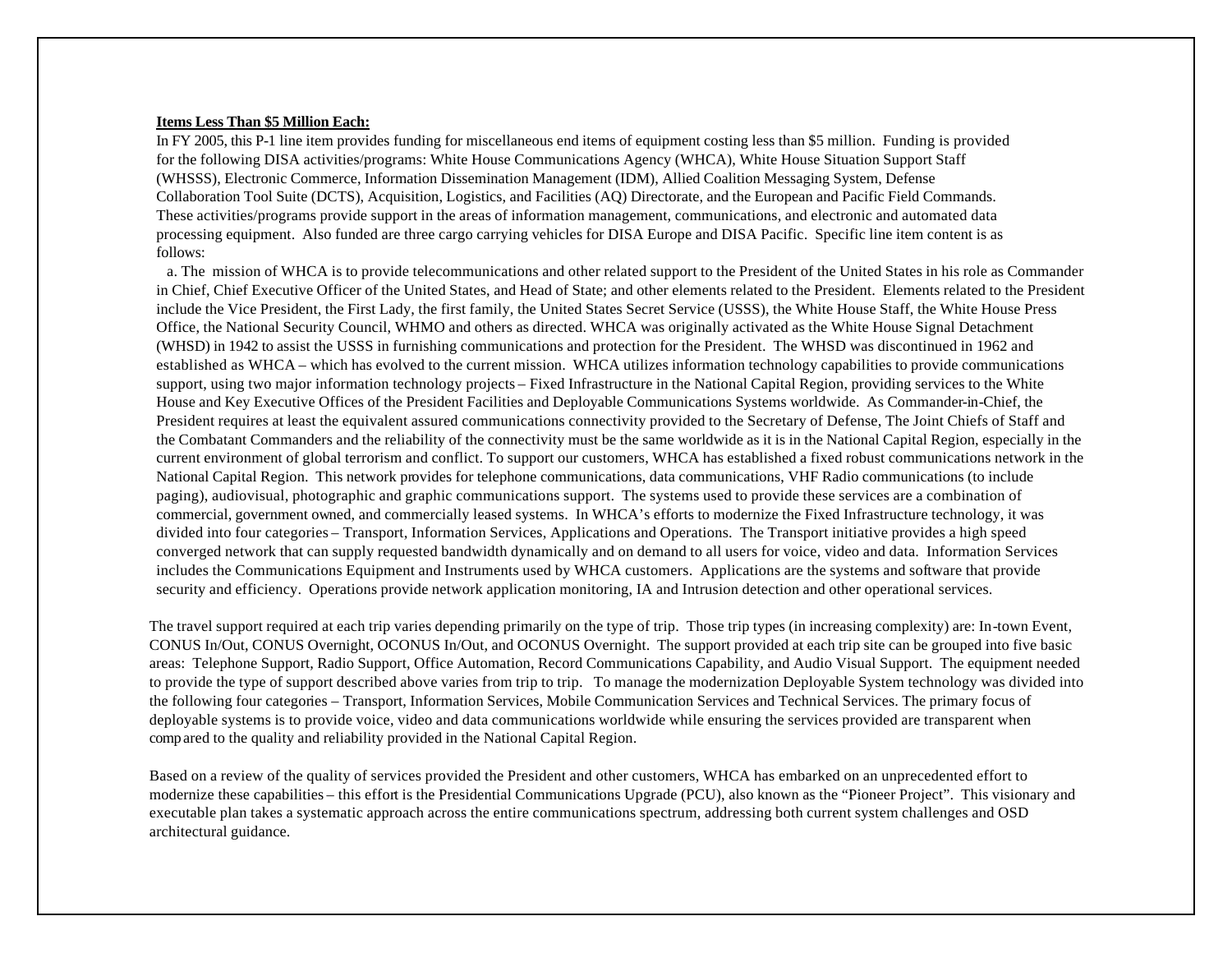\$14.7 million of the FY 2005 request of \$29.6 million will continue to fund the Deployable Communications System (DCS) upgrade along with Defense Message System (DMS) infrastructure to support multi-level messaging, and mobile telecommunications. \$14.8 million is earmarked to continue efforts related to the PCU.

 b. The White House Situation Support Staff (WHSSS) provides classified communications, computer and intelligence systems for the White House Situation Room, the National Security Council (NSC) staff and other White House offices. The FY 2003 \$1.779 million upgraded TEMPEST laptops, and the unclassified network systems used by the Situation Room and by the National Security Council (NSC). The FY 2004 (\$1.814) and FY 2005 (\$1.854) budgets continue to support these initiatives.

 c. The Joint Electronic Commerce Program Office (JEPCO) working under the DoD CIO's direction and oversight, supports, facilitates and accelerates the application of paperless electronic business (eBusiness) practices and associated information technologies to improve and enhance DOD's business processes. The FY 2003 \$3,241 million supported eBusiness upgrades for Wide Area Work Flow (WAWF) and Electronic Document Access (EDA) at Columbus and Ogden; and procured test equipment for development testing in support of WAWF, EDA, and DOD Electronic Business Exchange (DEBX) applications. The FY 2004 \$2.985 million and the FY 2005 request of \$4.575 million will be used for security refresh and equipment upgrades to support the sustainment of eBusiness applications.

 d. Information Dissemination Management (IDM) is an incrementally developed and fielded system for combatant commands and selected deployed sites. In FY 2004 the program was funded with Procurement dollars for the first time to support the need to purchase hardware and software. However, the FY 2004 Procurement dollars were subsequently cut due to Congressional reductions. As a result of this reduction in the hardware and software requirements will be funded in FY 2005.

 e. Allied Coalition Messaging System FY 2005 funds are programmed for the first time to provide support to development of security measures aimed at ensuring continued messaging interoperability between various user communities, including both legacy DOD systems and Allies. Messaging capabilities will be engineered and implemented to provide continued interoperability between existing legacy systems and pending messaging system interfaces (such as deployed and nuclear user communities and Allies). These capabilities will evolve to support new commercial operating systems (with increased emphasis on security). Gateway implementations will be expanded to include interoperability with several new nation-specific messaging implementations, notably Canada and NATO, in accordance with national policy and procedures

 f. Defense Collaboration Tool Suite (DCTS) provides Combatant Commands, Services, and Defense Agencies, interoperable collaboration capability including voice and video conferencing, document and application sharing, instant messaging and whiteboard capability in support of defense planning. The DCTS Program identifies, fields, and sustains an evolving standard tool kit that bridges between DOD and the Intelligence community. The tools enhance simultaneous, ad hoc crisis, deliberate continuous operational action planning (vertically and horizontally) across operational theaters and other domains that provide operational units and defense organizations with simultaneous access to real time operational, tactical, and administrative planning information. As demonstrated in Millennium Challenge 02, the war-fighter requires a ubiquitous virtual collaboration environment to be able to find and work with all relevant players regardless of their location. The ability to use chat rooms, streaming video, voice, and whiteboards to pull information and collaborate across all domains fulfills the QDR assessment that effective operations will depend on the tool of choice for OEF. It was used in operational exercises for Internal Look by the Central Command, in Lucky Warrior by V Corps and in Agile Leader by the South Eastern Europe Task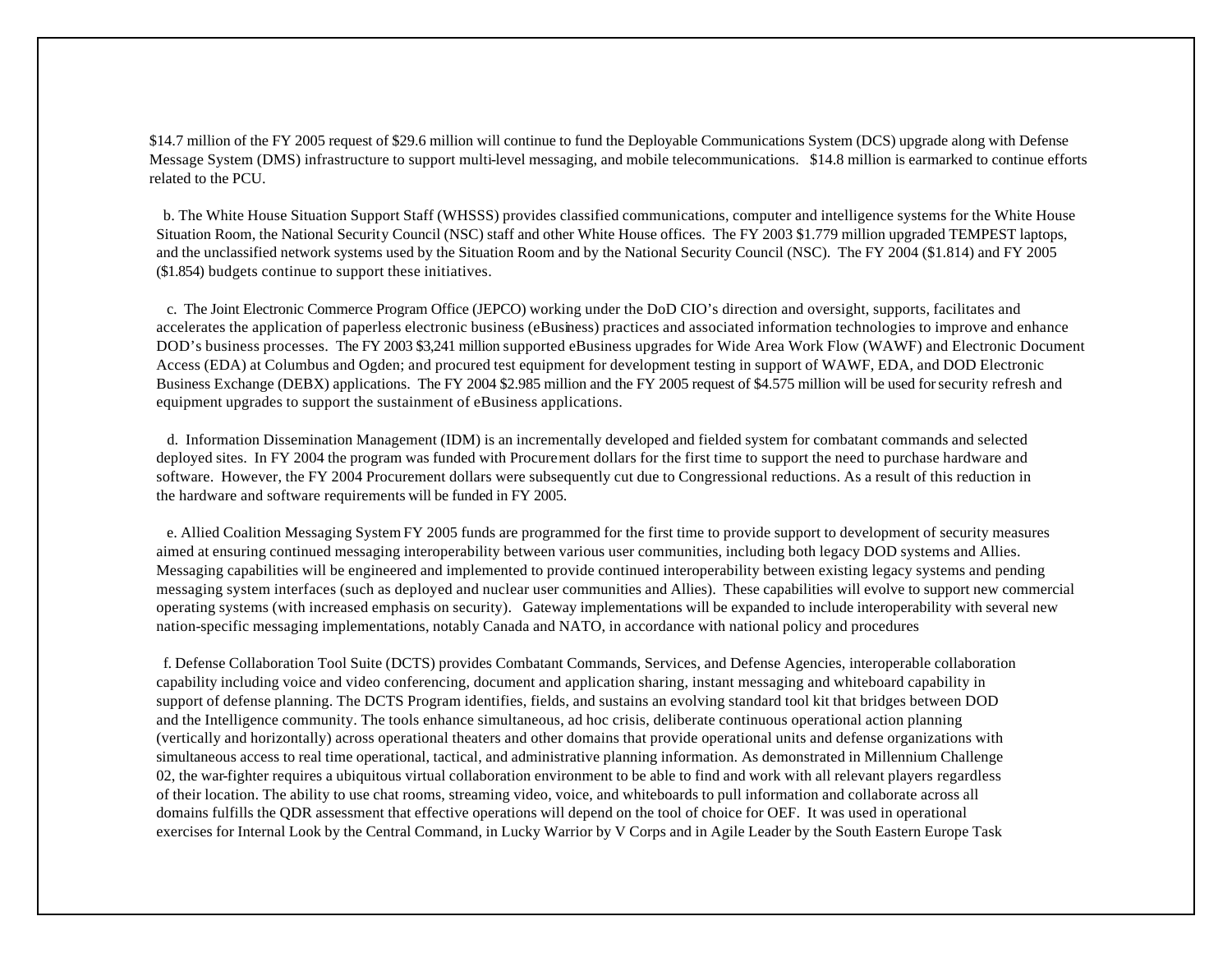Force. It is combat-proven through heavy operational use in Operation Iraqi Freedom. This project expands the fielding of collaboration tools to UNCLASSIFIED domains and provides interoperability across the operational community, and with the Intelligence Community and Coalition Partners. It supplies enterprise collaboration servers to support war-fighter temporarily displaced from their home enclaves. It sustains fielded capabilities and supports industry driven capability evolution to standards-based tools. The FY 2003 budget (\$10.378 million) has supported these efforts. FY 2005 budget (\$ 2.865 million) will continue to support these initiatives by procuring NIPRNET, SIPRNET, and Enterprise Services Systems. These tools reduce the bandwidth usage of collaboration users, conserving an asset that is extremely scarce to the tactical user.

 g. The Acquisition, Logistics, and Facilities (AQ) Directorate provides advice to DISA in the areas of acquisition, logistics, and facilities products. They ensure that a seamless, timely DISA acquisition process is responsive to the needs of the Agency. Also, they provide DISA employees worldwide with a high-quality work environment enabling them to perform their jobs effectively and efficiently. The FY 2003 funds of \$0.9 million provided for a complete replacement of the existing DISA Headquarters Uninterruptible Power Supply (UPS) system and associated mechanical systems supporting mission-critical loads to the facility that had reached its 20-year life expectancy. The upgrade increased the system reliability at current capacity level by upgrading the UPS module configuration from "cold-standby" to "isolated-redundant."

h**.** FY 2003 Funding for DISA Europe and DISA Pacific identified for procurement of 2 cargo carrying vehicles, one each for our Alaska and Japan Field Offices, and one sedan/minivan for the Germany Field Office. The vehicles are used to transport personnel and equipment to perform various tasks including performance evaluations (PEs ), site surveys, and equipment installations and upgrades . No new vehicles will be procured in FY04 due to shift in operational priority. During FY 2005 we plan to purchase 3 new vehicles, two for DISA-PAC and one for DISA-EUR.

 i. The Phase IV GIG Combat Support project provides for the baseline infrastructure for U.S. forces in Baghdad to receive DISN services supporting Phase IV of Iraqi Freedom. The project will put into theater a standard DISN node consisting of ATM multiplexing switch, Promina multiplexing switch, SIPR and NIPR routers and crypto equipment. Expansion of the capabilities in CONUS and Europe to carry the additional traffic requires install of upgrades, T-Coders and Interface cards. The Army initially planned to put the service in as Army owned and maintained, but quickly realized that DISA was the most effective agency to accomplish this task. Funding for the Advanced Information Technology Services Joint Program Office. This funding supports Combined Federated Battle Labs (CFBL) and Griffin (MIC-CCEB Combined Wide Area Network (CWAN)) requirements. CFBL provides the infrastructure for international C4ISR RDT&E to explore, promote, and confirm coalition/combined capabilities for participants and interoperability between national C4I systems. Griffin provides infrastructure components and services for an information-sharing environment. Funding provided the expansion of infrastructure and services.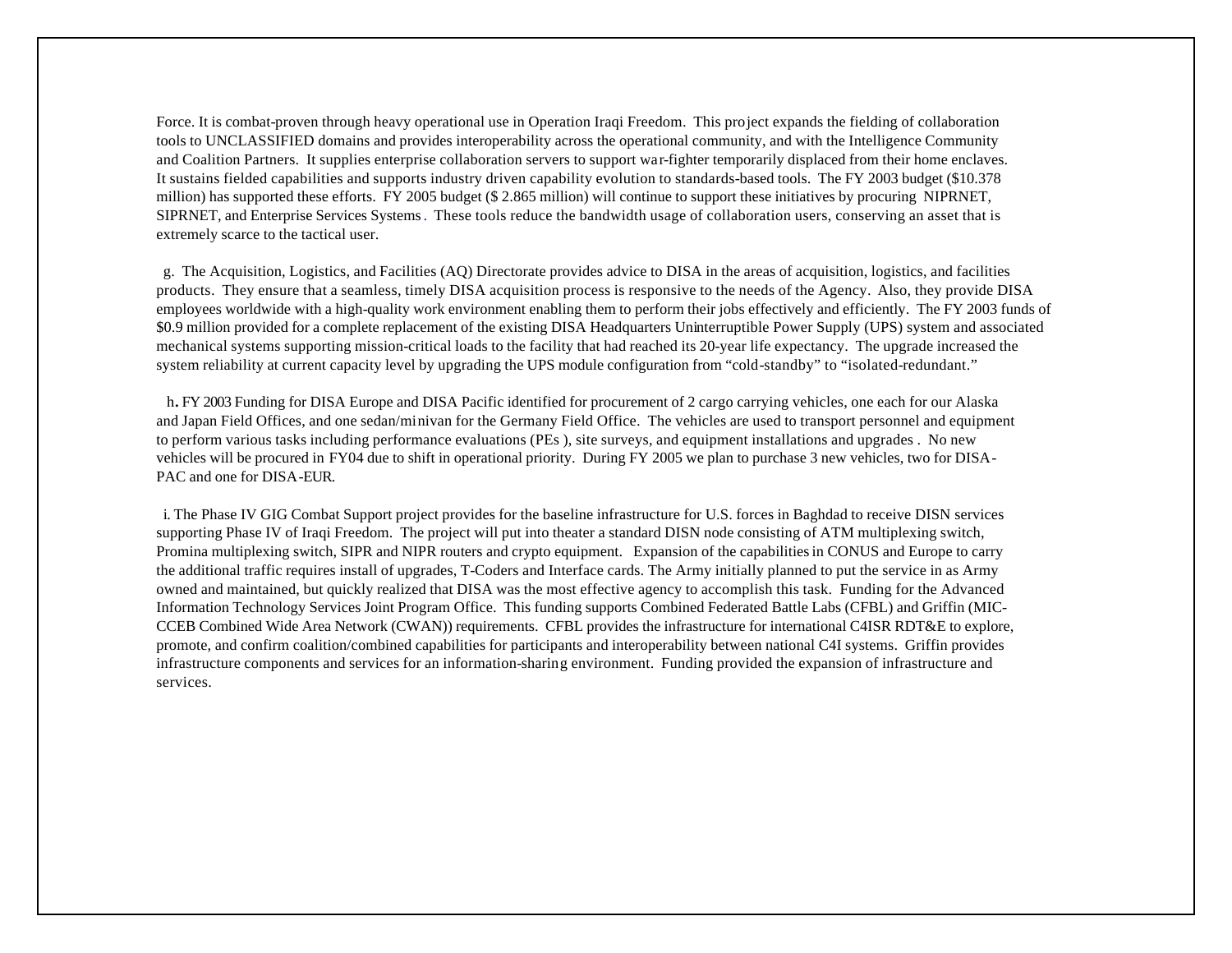#### **Drug Interdiction:**.

The FY 1989 National Defense Authorization Act tasked the Secretary of Defense to integrate the command, control, communications, and intelligence (C3I) assets supporting drug interdiction into an effective network. The Interdiction Support Branch (GS233) builds counter-drug information systems and other special programs for Combatant Commanders, Joint Interagency Task Forces (JIATFs), other Department of Defense (DoD) and intelligence organizations, allied nations, and law enforcement agencies as approved by the Joint Chiefs of Staff (JCS) and the Office of the Secretary of Defense (OSD). GS233 operates numerous programs to meet the intent of DepSecDef to focus counter narcotics efforts on detection and monitoring, readiness, the war on terrorism, security cooperation, and national security. GS233 builds secure systems that use cost-effective technology, enhance information sharing through collaboration tools, and enable rapid access to multiple data sources by performing a single search across data bases.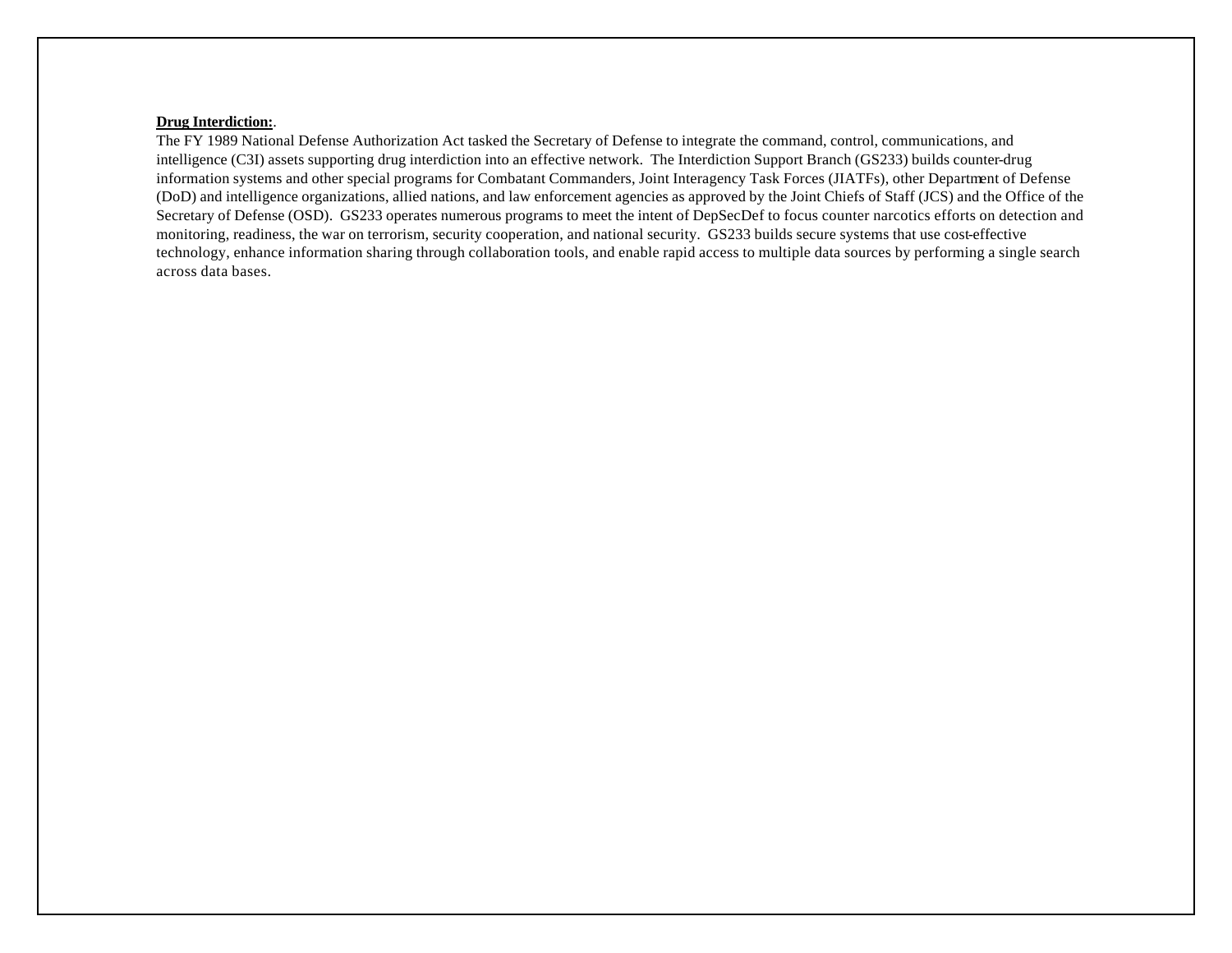## *Exhibit P-1, Procurement Program DEFENSE INFORMATION SYSTEMS AGENCY*

**Appropriation: Procurement, Defense-Wide Date: Feb-04**

**Budget Activi Major Equipment, DISA** 

| P-1 Line         | <b>Item</b>                 | <b>Ident</b> |     | <b>FY 2003</b> |     | <b>FY 2004</b> |     | <b>FY 2005</b>                          |
|------------------|-----------------------------|--------------|-----|----------------|-----|----------------|-----|-----------------------------------------|
| <b>Item No</b>   | <b>Nomenclature</b>         | Code         | Qty | Cost           | Qty | Cost           | Qty | Cost                                    |
| $\boldsymbol{8}$ | <b>DRUG INT</b>             | N/A          |     | 1.555          |     | 0.000          |     | 0.000                                   |
| 9                | <b>INFO SYS SECURITY</b>    | N/A          |     | 46.455         |     | 38.990         |     | 44.827                                  |
| 10               | <b>CONTINUITY OF OPS</b>    | N/A          |     | 2.762          |     | 0.000          |     | 0.000                                   |
| 11               | <b>DEFENSE MSG SYS</b>      | N/A          |     | 18.043         |     | 5.238          |     | 4.261                                   |
| 12               | <b>GCCS</b>                 | N/A          |     | 3.947          |     | 7.208          |     | 5.187                                   |
| 13               | <b>GCSS</b>                 | N/A          |     | 2.377          |     | 2.488          |     | 2.639                                   |
| 14               | <b>TELEPORT</b>             | N/A          |     | 59.448         |     | 52.765         |     | 42.710                                  |
| 15               | <b>GIG</b>                  | N/A          |     | 491.818        |     | 370.314        |     | 0.000                                   |
| 16               | <b>ITEMS LESS THAN \$5M</b> | N/A          |     | 138.626        |     | 70.068         |     | 38.217                                  |
|                  |                             |              |     |                |     |                |     |                                         |
|                  | TOTAL DISA                  |              |     | 765.031        |     | 547.071        |     | 137.841                                 |
|                  |                             |              |     |                |     |                |     | <b>Exhibit P-1, Procurement Program</b> |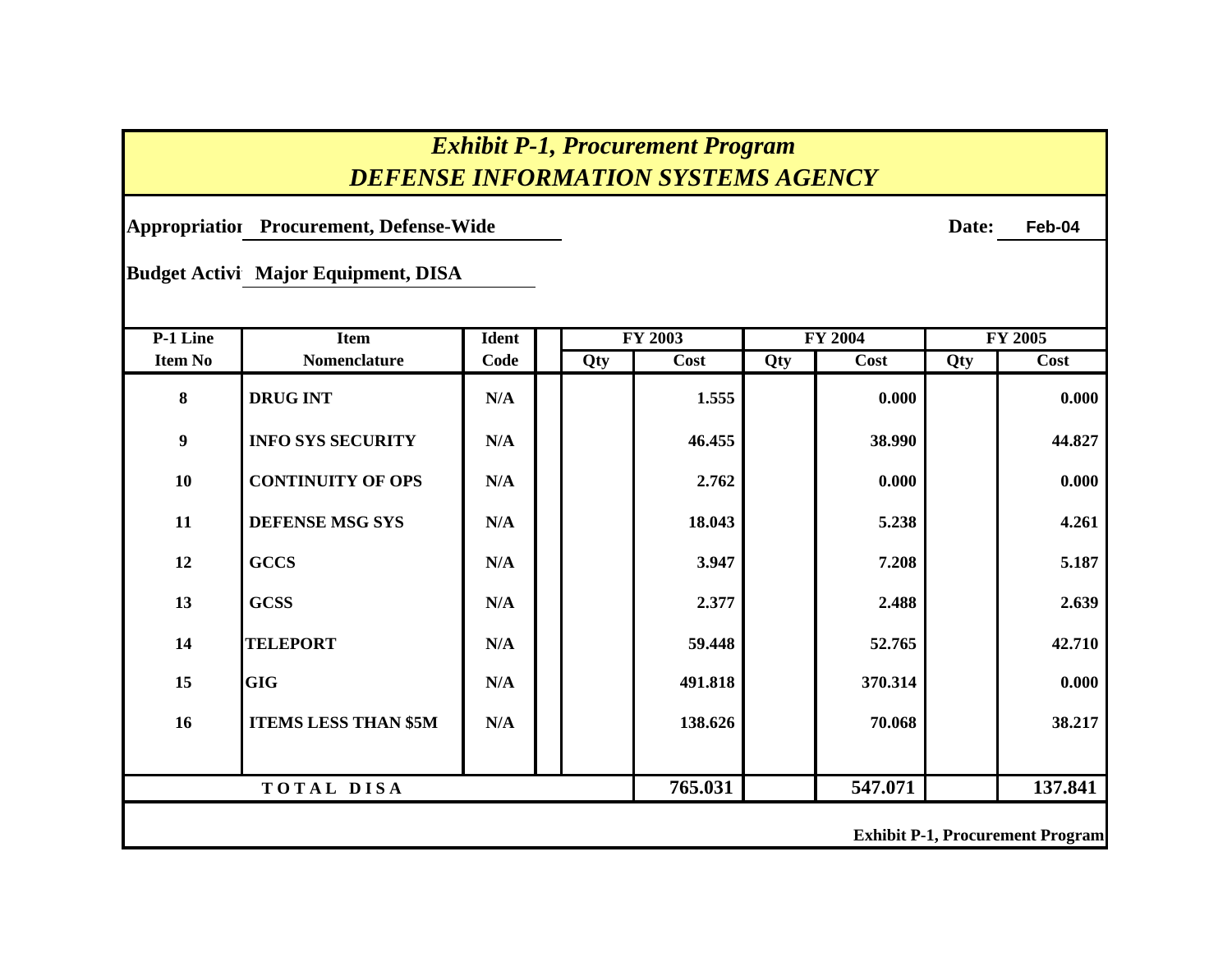### **DEFENSE INFORMATION SYSTEMS AGENCY (DISA) FISCAL YEAR (FY) 2005 BUDGET ESTIMATES**

### *PROCUREMENT, DEFENSE-WIDE*

|                                        | Feb-04 |                |                |                |                  |                |                |                |  |  |  |  |  |
|----------------------------------------|--------|----------------|----------------|----------------|------------------|----------------|----------------|----------------|--|--|--|--|--|
| P-1 LINE ITEM                          |        |                |                |                | (\$ in Millions) |                |                |                |  |  |  |  |  |
|                                        |        | <b>FY 2003</b> | <b>FY 2004</b> | <b>FY 2005</b> | <b>FY 2006</b>   | <b>FY 2007</b> | <b>FY 2008</b> | <b>FY 2009</b> |  |  |  |  |  |
|                                        |        |                |                |                |                  |                |                |                |  |  |  |  |  |
| 08 DRUG INTERDICTION                   |        | 1.555          | 0              | $\bf{0}$       | $\bf{0}$         | $\mathbf{0}$   | $\mathbf{0}$   |                |  |  |  |  |  |
| 09 INFO SYSTEMS SECURITY               |        | 46.455         | 38.990         | 44.827         | 37.429           | 29.817         | 29.868         | 34.837         |  |  |  |  |  |
| <b>10 CONTINUITY OF OPS</b>            |        | 2.762          | 0.000          | 0.000          | 0.000            | 0.000          | 0.000          | 0.000          |  |  |  |  |  |
| <b>11 DEFENSE MESSAGE SYS</b>          |        | 18.043         | 5.238          | 4.261          | 4.777            | 3.75           | 3.765          | 3.782          |  |  |  |  |  |
| <b>12 GLOBAL CMD &amp; CONTROL SYS</b> |        | 3.947          | 7.208          | 5.187          | 5.421            | 5.681          | 5.086          | 5.074          |  |  |  |  |  |
| <b>13 GLOBAL COMBAT SPT SYS</b>        |        | 2.377          | 2.488          | 2.639          | 2.648            | 2.699          | 2.762          | 2.825          |  |  |  |  |  |
| <i><b>14 TELEPORT</b></i>              |        | 59.448         | 52.765         | 42.71          | 31.594           | 11.173         | 13.956         | 15.229         |  |  |  |  |  |
| <i><b>15 GLOBAL INFO GRID</b></i>      |        | 491.818        | 370.314        | 0.000          | 0.000            | 0.000          | 0.000          | 0.000          |  |  |  |  |  |
| <b>16 ITEMS LESS THAN \$5 MILLION</b>  |        | 138.626        | 70.068         | 38.217         | 35.137           | 39.215         | 17.149         | 17.507         |  |  |  |  |  |
| <b>TOTAL DISA</b>                      |        | 765.031        | 547.071        | 137.841        | 117.006          | 92.335         | 72.586         | 79.254         |  |  |  |  |  |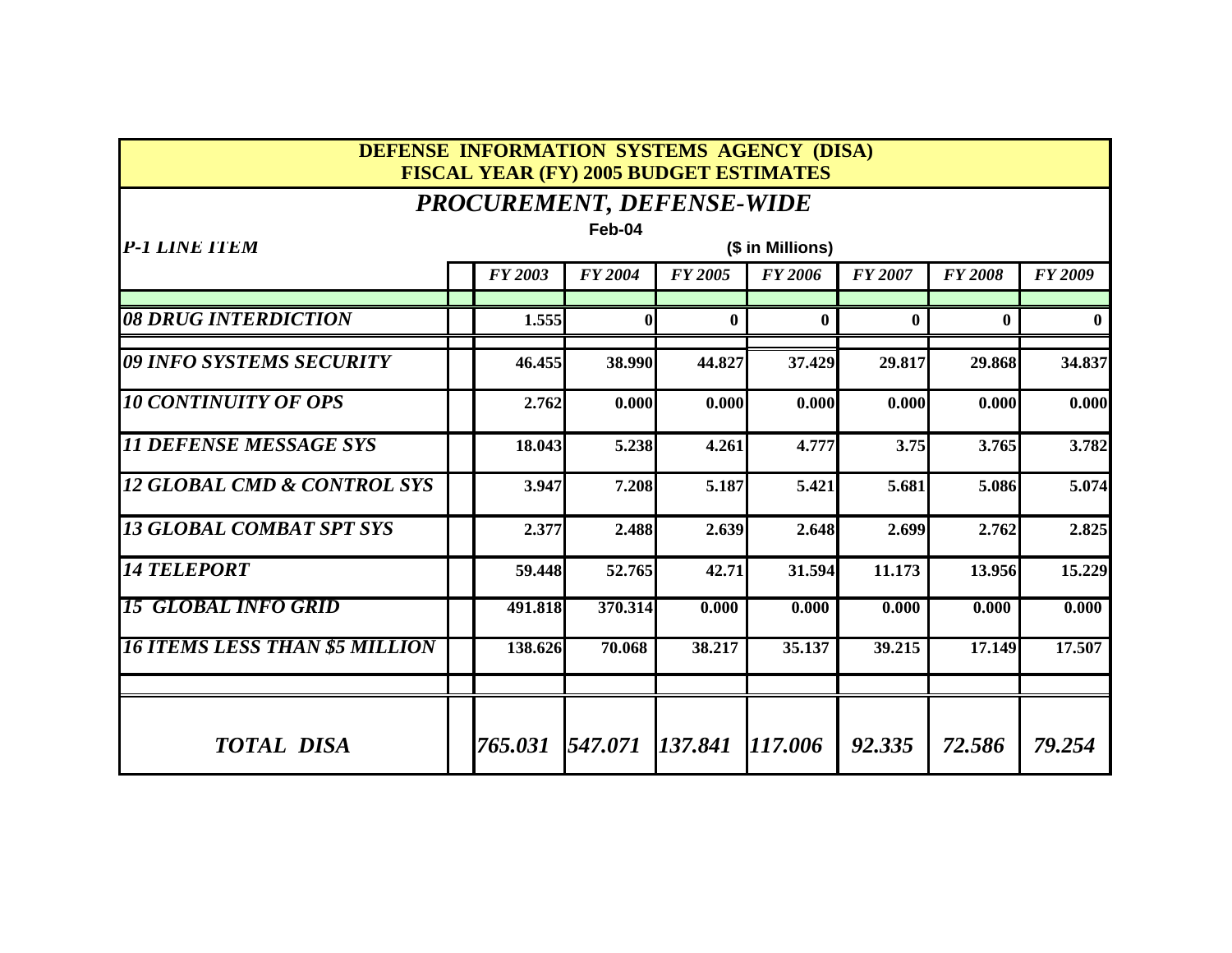| Exhibit P-40, Budget Item Justification                                                                          |            |                |  |  |                                                     | Date: February 2004 |                            |         |          |                |       |
|------------------------------------------------------------------------------------------------------------------|------------|----------------|--|--|-----------------------------------------------------|---------------------|----------------------------|---------|----------|----------------|-------|
| Appropriation (Treasury) Code/CC/BA/BSA/Item Control Number<br>0300D/01/05/08 Defense Information Systems Agency |            |                |  |  |                                                     | Drug Interdiction   | P-1 Line Item Nomenclature |         |          |                |       |
| Program Element for Code B Items:                                                                                |            |                |  |  | Other Program Related Elements<br>0201182K/0208889K |                     |                            |         |          |                |       |
|                                                                                                                  | ID<br>Code | Prior<br>Years |  |  | FY 2003 FY 2004 FY 2005                             |                     |                            | FY 2006 | FY 2007  | To<br>Complete | Total |
|                                                                                                                  |            |                |  |  |                                                     |                     |                            |         |          |                |       |
| Total Proc Cost                                                                                                  |            |                |  |  | 1.555                                               | $\Omega$            |                            | 0       | $\Omega$ |                |       |

**Description**: The FY 1989 National Defense Authorization Act tasked the Secretary of Defense to integrate the command, control, communications, and intelligence (C3I) assets supporting drug interdiction into an effective network. The Interdiction Support Branch (GS233) builds counter-drug information systems and other special programs for Combatant Commanders, Joint Interagency Task Forces (JIATFs), other Department of Defense (DoD) and intelligence organizations, allied nations, and law enforcement agencies as approved by the Joint Chiefs of Staff (JCS) and the Office of the Secretary of Defense (OSD). GS233 operates numerous programs to meet the intent of DepSecDef to focus counternarcotics efforts on detection and monitoring, readiness, the war on terrorism, security cooperation, and national security. GS233 builds secure systems that use cost-effective technology, enhance information sharing through collaboration tools, and enable rapid access to multiple data sources by performing a single search across data bases.

**FY 2003 Program**: In accordance with the National Interdiction Command and Control Plan (May 1999), the Anti-Drug Network (ADNET) is the primary secure link among Defense, intelligence, and law enforcement counter-drug (CD) agencies for sharing command, control, communications, and intelligence (C3I) information. Procurement includes hardware and software on the SECRET Internet Protocol Router (SIPRNET) and other classified networks.

The Southwest Border States Anti-Drug Information System (SWBSADIS) connects the counter-drug information systems of Arizona, California, New Mexico, Texas and the Regional Information Sharing Systems covering a total of 27 states. Procurement includes hardware, software, and communications equipment necessary to secure query transactions, electronic mail, and hypertext document access including smart cards, digital signatures, and end-to-end encryption.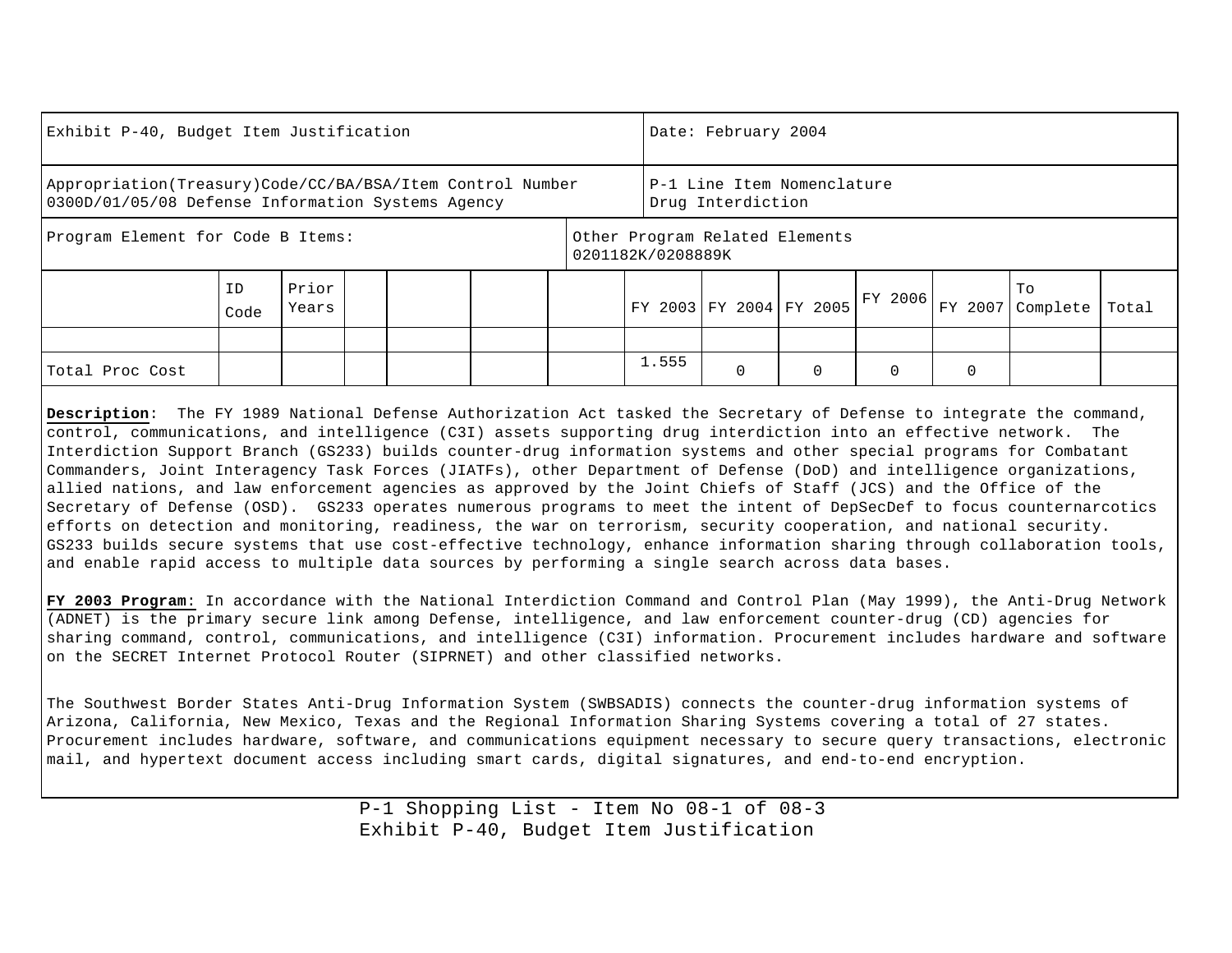| Exhibit P-5 Cost Analysis                                   |  |  |  |  | Network |       |       |                      | Date: February 2004                |       |       |  |  |
|-------------------------------------------------------------|--|--|--|--|---------|-------|-------|----------------------|------------------------------------|-------|-------|--|--|
| Appropriation (Treasury) Code/CC/BA/BSA/Item Control Number |  |  |  |  |         |       |       |                      | ID Code P-1 Line Item Nomenclature |       |       |  |  |
| 0300D/01/05/08<br>Defense Information Systems Agency        |  |  |  |  |         |       |       | Interdiction Support |                                    |       |       |  |  |
| WBS COST ELEMENTS                                           |  |  |  |  | FY 03   | FY 03 | FY 04 | FY 04                | FY 05                              | FY 05 |       |  |  |
|                                                             |  |  |  |  | Unit    | Total | Unit  | Total                | Unit                               | Total | Total |  |  |
|                                                             |  |  |  |  | Cost    | Cost  | Cost  | Cost                 | Cost                               | Cost  | Cost  |  |  |
| FY 2003                                                     |  |  |  |  |         |       |       |                      |                                    |       |       |  |  |
| Hardware and Software (ADNET)                               |  |  |  |  |         | 0.847 |       |                      |                                    |       |       |  |  |
| Hardware and Software (Throttle Car-Classified Program)     |  |  |  |  |         | 0.708 |       |                      |                                    |       |       |  |  |
|                                                             |  |  |  |  |         |       |       |                      |                                    |       |       |  |  |
|                                                             |  |  |  |  |         |       |       |                      |                                    |       |       |  |  |
| FY 2004                                                     |  |  |  |  |         |       |       |                      |                                    |       |       |  |  |
|                                                             |  |  |  |  |         |       |       |                      |                                    |       |       |  |  |
|                                                             |  |  |  |  |         |       |       |                      |                                    |       |       |  |  |
|                                                             |  |  |  |  |         |       |       |                      |                                    |       |       |  |  |
|                                                             |  |  |  |  |         |       |       |                      |                                    |       |       |  |  |
|                                                             |  |  |  |  |         |       |       |                      |                                    |       |       |  |  |
| FY 2005                                                     |  |  |  |  |         |       |       |                      |                                    |       |       |  |  |
|                                                             |  |  |  |  |         |       |       |                      |                                    |       |       |  |  |
|                                                             |  |  |  |  |         |       |       |                      |                                    |       |       |  |  |
|                                                             |  |  |  |  |         |       |       |                      |                                    |       |       |  |  |
|                                                             |  |  |  |  |         |       |       |                      |                                    |       |       |  |  |
|                                                             |  |  |  |  |         |       |       |                      |                                    |       |       |  |  |
|                                                             |  |  |  |  |         |       |       |                      |                                    |       |       |  |  |
| Total                                                       |  |  |  |  |         | 1.555 |       |                      |                                    |       |       |  |  |
|                                                             |  |  |  |  |         |       |       |                      |                                    |       |       |  |  |

P-1 Shopping List-Item No. 08-2 of 08-3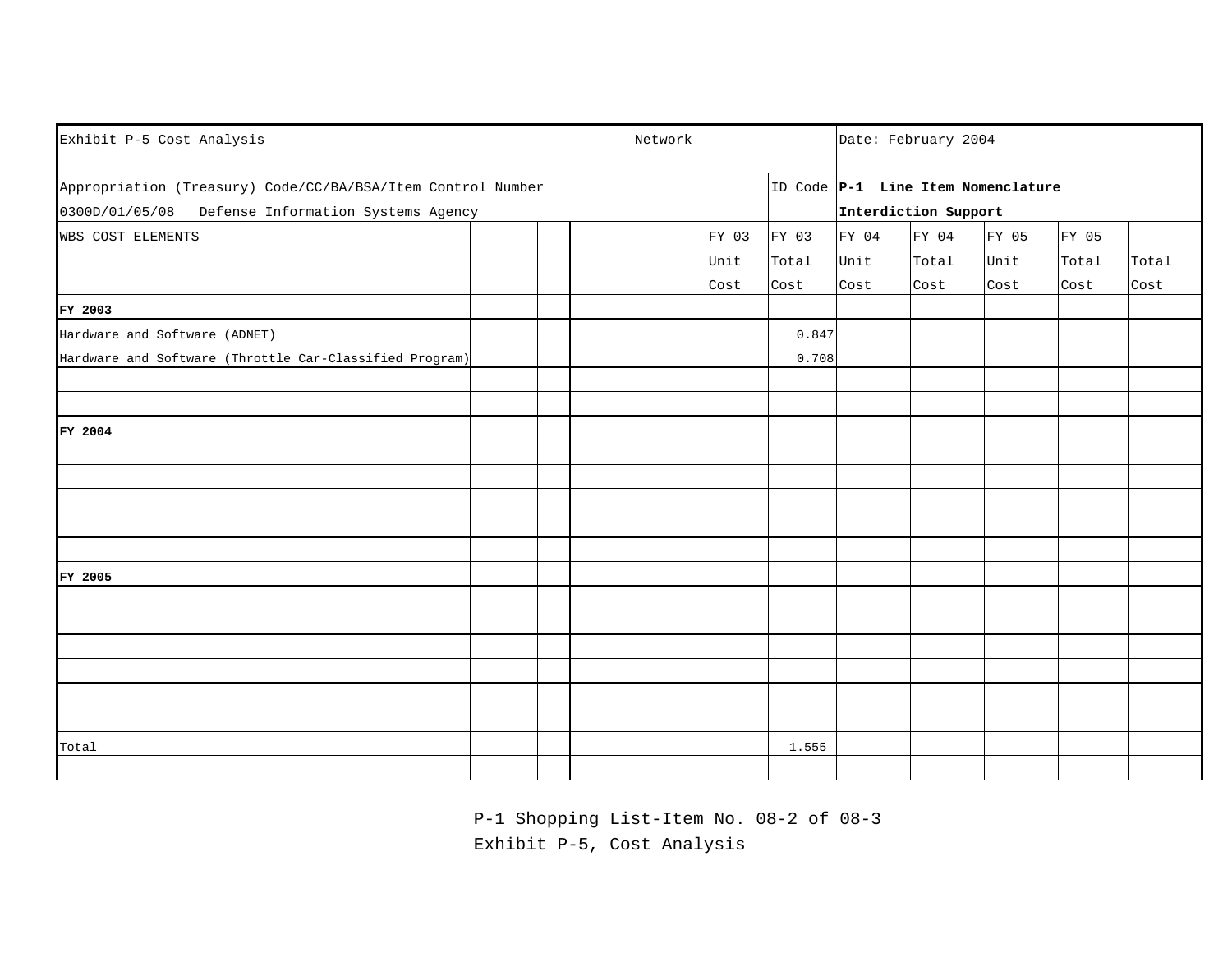| Exhibit P-5a, Procurement History and Planning              |     | Network      |                    | Date: February 2004         |                                        |                               |               |                                     |                                       |                                       |
|-------------------------------------------------------------|-----|--------------|--------------------|-----------------------------|----------------------------------------|-------------------------------|---------------|-------------------------------------|---------------------------------------|---------------------------------------|
| Appropriation (Treasury) Code/CC/BA/BSA/Item Control Number |     |              |                    |                             | P-1 Line Item Nomenclature             |                               |               |                                     |                                       |                                       |
| 0300D/01/05/08 Defense Information Systems Agency           |     |              |                    |                             | Interdiction Support                   |                               |               |                                     |                                       |                                       |
| <b>WBS COST ELEMENTS</b>                                    | Qty | Unit<br>Cost | Location<br>of PCO | <b>RFP</b><br>Issue<br>Date | Contract<br>Method and<br>Type         | Contractor<br>and<br>Location | Award<br>Date | Date of<br>First<br><b>Delivery</b> | <b>Tech Data</b><br>Available<br>Now? | Date<br><b>Revisions</b><br>Available |
| FY 2003                                                     |     |              |                    |                             |                                        |                               |               |                                     |                                       |                                       |
| Hardware and Software (ADNET)                               | N/A | N/A          | GSA/FEDSIM         | N/A                         | Task Order                             | <b>BAH</b>                    |               | Aug-01 Ongoing                      | N/A                                   | TBD                                   |
|                                                             |     |              |                    |                             |                                        |                               |               |                                     |                                       |                                       |
|                                                             |     |              |                    |                             |                                        |                               |               |                                     |                                       |                                       |
|                                                             |     |              |                    |                             |                                        |                               |               |                                     |                                       |                                       |
| FY 2004                                                     |     |              |                    |                             |                                        |                               |               |                                     |                                       |                                       |
|                                                             |     |              |                    |                             |                                        |                               |               |                                     |                                       |                                       |
|                                                             |     |              |                    |                             |                                        |                               |               |                                     |                                       |                                       |
|                                                             |     |              |                    |                             |                                        |                               |               |                                     |                                       |                                       |
|                                                             |     |              |                    |                             |                                        |                               |               |                                     |                                       |                                       |
|                                                             |     |              |                    |                             |                                        |                               |               |                                     |                                       |                                       |
| FY 2005                                                     |     |              |                    |                             |                                        |                               |               |                                     |                                       |                                       |
|                                                             |     |              |                    |                             |                                        |                               |               |                                     |                                       |                                       |
|                                                             |     |              |                    |                             |                                        |                               |               |                                     |                                       |                                       |
|                                                             |     |              |                    |                             |                                        |                               |               |                                     |                                       |                                       |
|                                                             |     |              |                    |                             |                                        |                               |               |                                     |                                       |                                       |
|                                                             |     |              |                    |                             |                                        |                               |               |                                     |                                       |                                       |
|                                                             |     |              |                    |                             |                                        |                               |               |                                     |                                       |                                       |
|                                                             |     |              |                    |                             |                                        |                               |               |                                     |                                       |                                       |
|                                                             |     |              |                    |                             |                                        |                               |               |                                     |                                       |                                       |
|                                                             |     |              |                    |                             |                                        |                               |               |                                     |                                       |                                       |
|                                                             |     |              |                    |                             |                                        |                               |               |                                     |                                       |                                       |
|                                                             |     |              |                    |                             |                                        |                               |               |                                     |                                       |                                       |
|                                                             |     |              |                    |                             |                                        |                               |               |                                     |                                       |                                       |
|                                                             |     |              |                    |                             |                                        |                               |               |                                     |                                       |                                       |
|                                                             |     |              |                    |                             |                                        |                               |               |                                     |                                       |                                       |
|                                                             |     |              |                    |                             | P-1 Shopping List-Item No 08-3 of 08-3 |                               |               |                                     |                                       |                                       |

Exhibit P-5a, Procurement History and Planning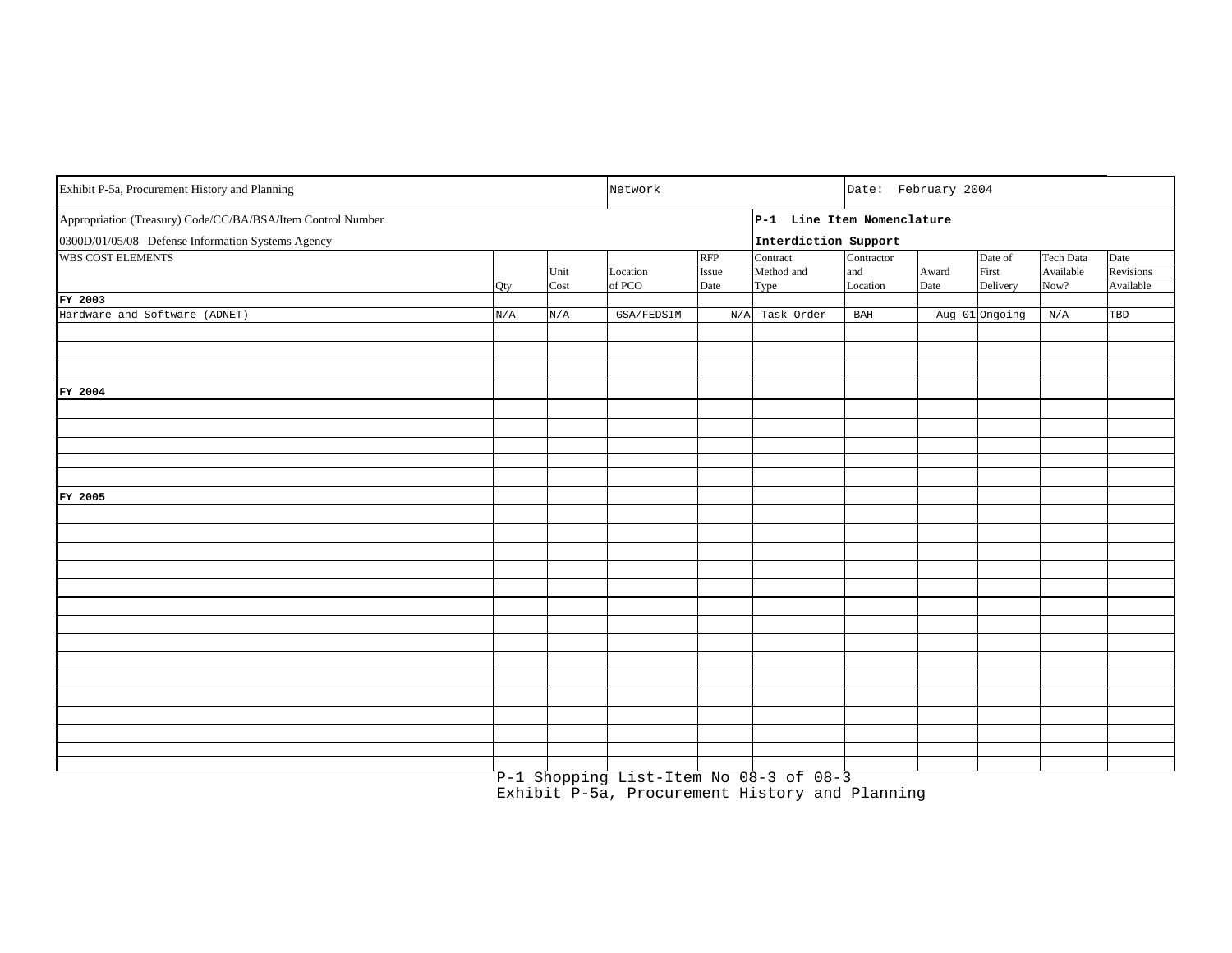|                                                                                                                 | Exhibit P-40, Budget Item Justification |                |  |         |         |  |         |                                                                           | Date: February 2003 |         |         |                |       |  |  |  |
|-----------------------------------------------------------------------------------------------------------------|-----------------------------------------|----------------|--|---------|---------|--|---------|---------------------------------------------------------------------------|---------------------|---------|---------|----------------|-------|--|--|--|
| Appropriation (Treasury)Code/CC/BA/BSA/Item Control Number<br>0300D/01/05/09 Defense Information Systems Agency |                                         |                |  |         |         |  |         | P-1 Line Item Nomenclature<br>Information Systems Security Program (ISSP) |                     |         |         |                |       |  |  |  |
| Program Element for Code B Items:                                                                               |                                         |                |  |         |         |  |         | Other Related Program Elements<br>0303140K                                |                     |         |         |                |       |  |  |  |
|                                                                                                                 | ID<br>Code                              | Prior<br>Years |  | FY 2003 | FY 2004 |  | FY 2005 | FY 2006                                                                   | FY 2007             | FY 2008 | FY 2009 | To<br>Complete | Total |  |  |  |
| Total Proc<br>Cost \$K<br>46,455<br>38,990                                                                      |                                         |                |  |         |         |  | 44,827  | 37,429                                                                    | 29,817              | 29,868  | 34,837  |                |       |  |  |  |

#### **Description:**

The DISA Information Systems Security Program (ISSP) is focused on designing and deploying proactive protections, deploying attack detection, and on performing Information Assurance (IA) operations to ensure that adequate security is provided for information collected, processed, transmitted, stored, or disseminated by the Global Information Grid (GIG). These efforts include tasks associated with affording protection to telecommunications, information systems and information technology that process sensitive and classified data as well as efforts to ensure the confidentiality, authenticity, integrity, and availability of the information and the systems. The ISSP is reported herein to demonstrate how DISA plans upon supporting four of the goals in the DoD IA Strategic Plan:

**Protect Information** safeguarding information data as it is created, used, modified, stored, moved, and destroyed, at the client, within the enclave, at the enclave boundary, and within the computing environment, to ensure that all information has a level of trust commensurate with mission needs…further divided into four areas:

- Secure the Applications
- Secure the Hosts & Enclaves
- Secure the Networks
- Secure the Tactical Environment

**Defend Systems & Networks** which recognizes, reacts to, and responds to threats, vulnerabilities, and deficiencies, ensuring that no access is uncontrolled and all systems and networks are capable of self-defense); **Provide Integrated IA Situational Awareness/IA Command & Control (C2)** which integrates the IA posture into common operational pictures and providing a shared understanding among decision makers and decision tools necessary for coordinated actions;

**Transform & Enable IA Capabilities** which develop and deliver dynamic IA capabilities to improve inter- and intra entity coordination such as government to government, government to industry, and intradefense to reduce risk and increase return on investment**.**

> P-1 Shopping List – Item No. 09-1 of 09-7 Exhibit P-40, Budget Item Justification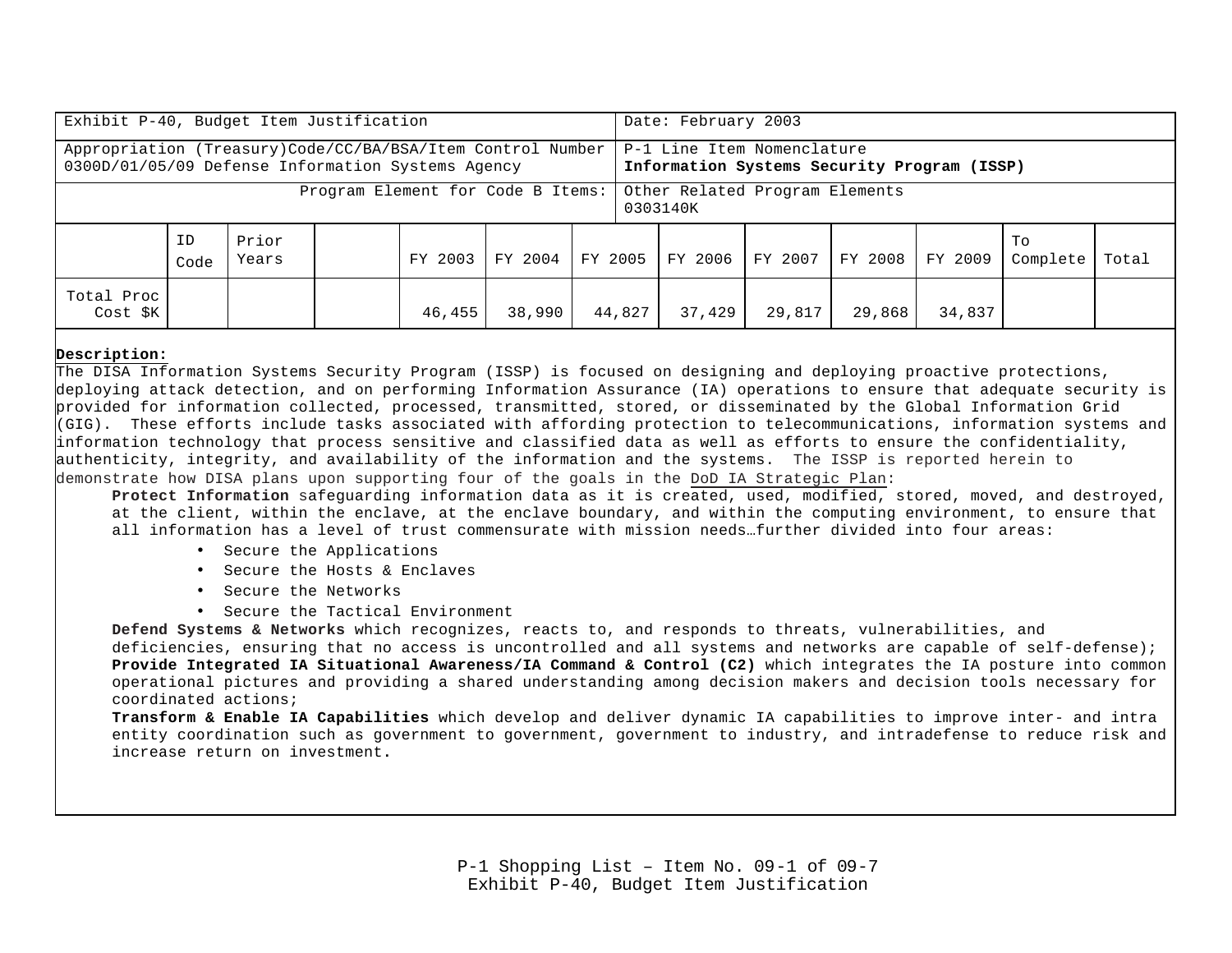| Exhibit P-40, Budget Item Justification                                                                         | Date: January 2003                                                        |
|-----------------------------------------------------------------------------------------------------------------|---------------------------------------------------------------------------|
| Appropriation (Treasury)Code/CC/BA/BSA/Item Control Number<br>0300D/01/05/09 Defense Information Systems Agency | P-1 Line Item Nomenclature<br>Information Systems Security Program (ISSP) |
| Program Element for Code B Items:                                                                               | Other Related Program Elements<br>0303140K                                |

#### **FY 2003 Program Justification:**

In FY2003 within the **Protect Information** goal, DISA made sure that there were "Secure Applications" by supporting the definition of the Global Directory Services (GDS) architecture; deploying solutions and components for enterprise-wide Public Key Infrastructure (PKI) that provided identification, location and other information about users and resources; and procured IA components for the Defense Message System (DMS). To ensure that there were "Secure Hosts & Enclaves" DISA fielded systems components for the Deployed Joint Task Force (JTF) which strengthened IA protections for their network perimeters. To construct and maintain "Secure Networks," new and replacement point-to-point encryption devices and end-to-end network encryptors were purchased for the Outside Continental United States (OCONUS) Unclassified Internet Protocol Router Network (NIPRNet), the Secret Internet Protocol Router Network (SIPRNet), the OCONUS DISN Asynchronous Transfer Mode (ATM) Services-Unclassified (DATMS-U) and DATMS-Classified (DATMS-C) networks, the Integrated Tactical-Strategic Data Networking (ITSDN) system located at Defense Satellite Communications System (DSCS) facilities, Video Teleconference Centers (VTC), and OCONUS Integrated Digital Network Exchange (IDNX) networks; and Commercial-off-the-shelf (COTS) and low-speed encryptors for coordination of data with foreign nationals where its use preclude the use of other devices. In addition, components were purchased to support the Domain Name System Security (DNSSEC) initiative, and the engineering efforts for Hardening the DISN Infrastructure, Bandwidth Expansion and DISN Security Reviews. DISA made sure that there was a "Secure Tactical Environment" by purchasing materials to support the building and deployment of Cross Domain Security solutions to communications across classification boundaries. Supporting the **Defend Systems & Networks** goal entailed procuring emergent technology Intrusion Detection Systems (IDS); vulnerability analysis tools; firewalls to protect enterprise data from direct external access; deploying audit servers for mid-tier systems which provided the capability to perform accurate battle damage assessments; and tools to develop a hardened junction between the NIPRNet and the Internet. To support the **Provide Integrated IA Situational Awareness/IA Command & Control (C2**) goal, DISA procured equipment for the Regional Computer emergency Response Teams (RCERTs); sensor grid components; and upgrades to Project Centaur hardware and software which improved the ability of the Computer Emergency Response Teams (CERTs) to identify and characterize new types of attacks against the Global Information Grid (GIG), determine attack trends, and recognize coordinated attacks. To achieve the goal to **Transform & Enable IA Capabilities**, DISA installed a dedicated wireless Local Area Network (LAN) to carry data and video from the National Capital Region's (NCR) Security System among four NCR locations, as well as to provide a secure path for the transmission of audio/video from the Personnel Information Notification System (PINS) at DISA Headquarters (HQs) to DISA's Seven Skyline Place (SSP) building.

> P-1 Shopping List – Item No. 09-2 of 09-7 Exhibit P-40, Budget Item Justification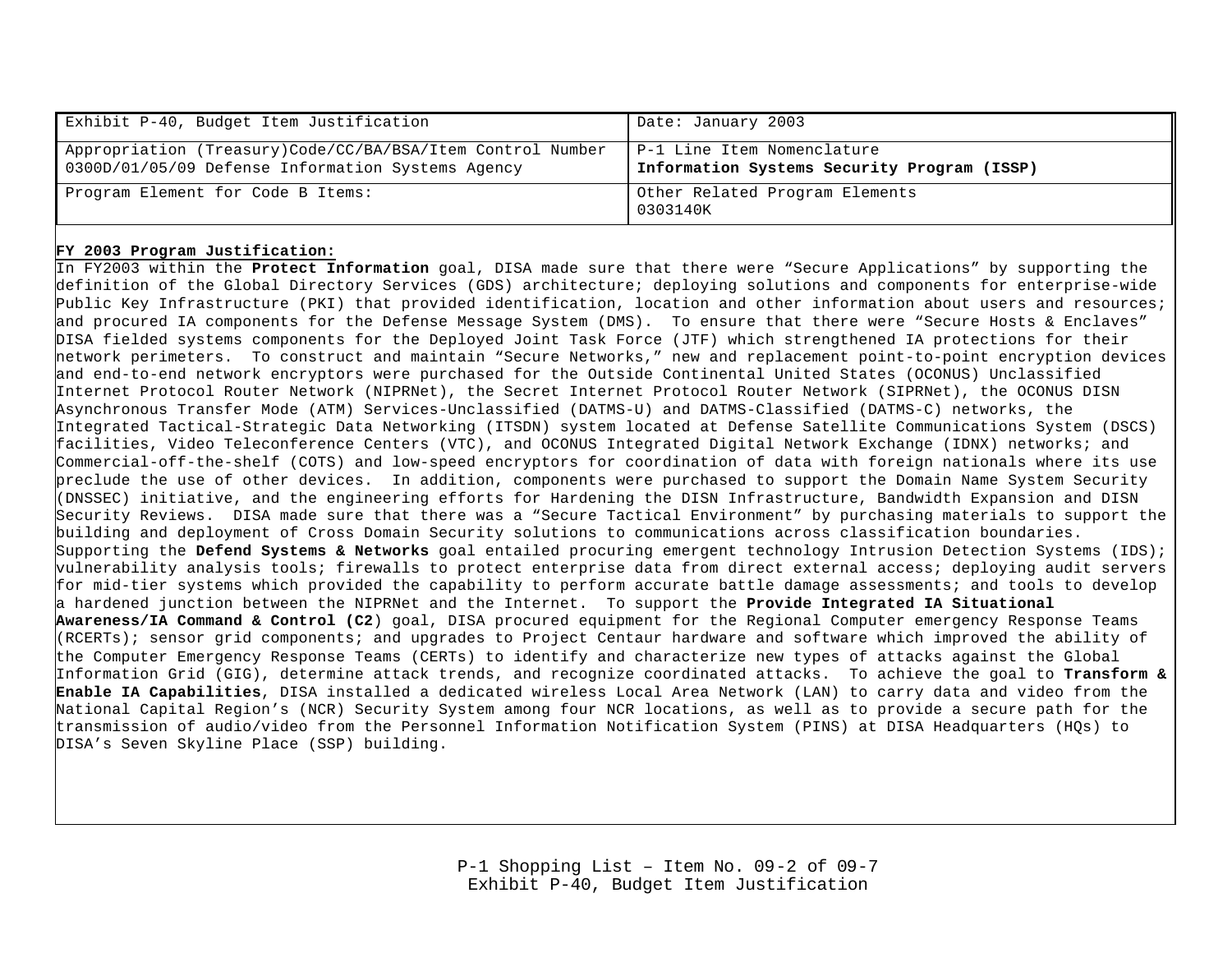| Exhibit P-40, Budget Item Justification                                                                         | Date: January 2003                                                        |
|-----------------------------------------------------------------------------------------------------------------|---------------------------------------------------------------------------|
| Appropriation (Treasury)Code/CC/BA/BSA/Item Control Number<br>0300D/01/05/09 Defense Information Systems Agency | P-1 Line Item Nomenclature<br>Information Systems Security Program (ISSP) |
| Program Element for Code B Items:                                                                               | Other Related Program Elements<br>0303140K                                |

#### **FY 2004 Program Justification:**

In FY2004 within the "Secure Applications" efforts of the **Protect Information** goal, DISA is deploying solutions and components for enterprise-wide PKI; and continuing to procure components for DMS. To "Secure Host & Enclaves" DISA is fielding systems components for the Deployed JTF. To construct and maintain "Secure Networks" DISA is procuring equipment supporting the engineering efforts for Hardening the DISN Infrastructure; as well as new and replacement point-to-point encryption devices and end-to-end network encryptors for the OCONUS NIPRNet, the SIPRNet, the OCONUS DATMS-U and DATMS-C, the ITSDN, VTCs, and IDNX and COTS and low-speed encryptors for use with foreign nationals. In addition, to ensure there is a "Secure Tactical Environment," purchases continue for building and deployment of Cross Domain Security solutions. To support the **Defend Systems & Networks** goal, DISA is procuring automated IA Vulnerability Management (IAVM) remediation tools; emergent technology IDS; vulnerability analysis tools; firewalls; audit servers; tools for the hardened junction between the NIPRNet and the Internet; and equipment for the development of enclave Standard Perimeter Defense (SPD) solutions and Voice Over Packet (VOP) engineering efforts to ensure end-to-end global voice quality, interoperability, and visibility for all voice C2 services. To support the **Provide Integrated IA Situational Awareness/IA Command & Control (C2**) goal by providing sensor grid components, and upgrades to Project Centaur hardware and software which improved the ability of the Computer Emergency Response Teams (CERTs) to identify and characterize new types of attacks against the Global Information Grid (GIG), determine attack trends, and recognize coordinated attacks. In the area of **Transform & Enable IA Capabilities** install new web servers providing the DoD with Information Assurance Support Environment (IASE) on the NIPRNet and SIPRNet.

#### **FY 2005 Program Justification:**

In FY2005 to sustain supporting the goal to **Protect Information**, DISA will ensure there are "Secure Applications" by continuing to deploy solutions and components for enterprise-wide PKI; and procuring IA components for DMS. To construct and maintain "Secure Networks," new and replacement point-to-point encryption devices and end-to-end network encryptors will be purchased for the OCONUS NIPRNet, the SIPRNet, DATMS-U and DATMS-C networks, the ITSDN, VTCs, and OCONUS IDNX; and COTS and low-speed encryptors for coordination with foreign nationals. To continue supporting the **Defend Systems & Networks** goal, DISA will continue procurement of automated IA Vulnerability Management (IAVM) remediation tools; additional tools for enabling the hardened junction between the NIPRNet and the Internet; equipment for the development of enclave SPD and VOP solutions; and hardware and software for introduction of the DoD Intranet Demilitarized Zone (DMZ). To **Provide Integrated IA Situational Awareness/IA Command & Control (C2)**, DISA will continue procuring equipment for the RCERTs; and hardware refreshment and upgrades for Project Centaur.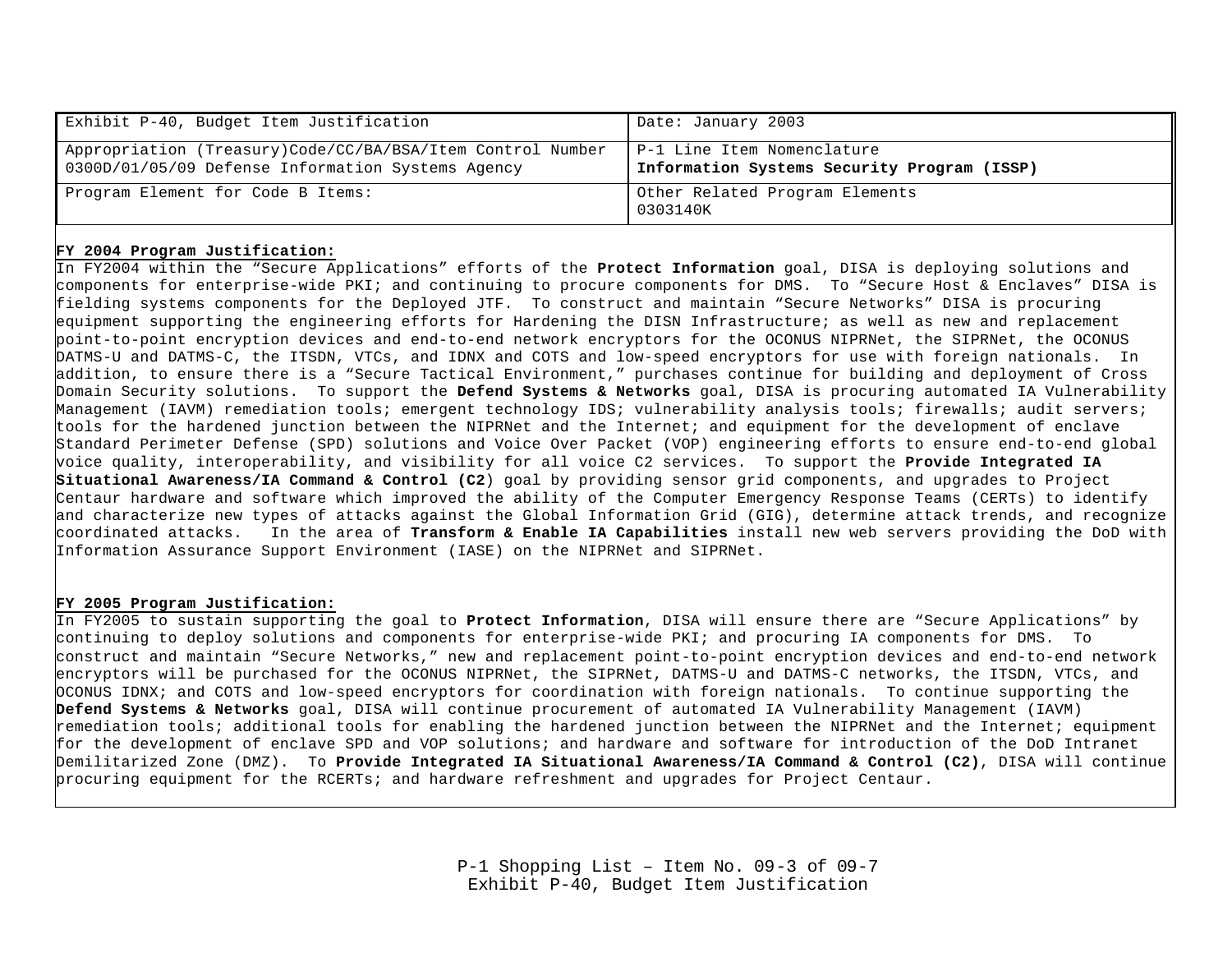| Exhibit P-5 Cost Analysis                                                | Weapon System | ID Code |  | Date: February 2004      |                                             |                          |                          |                          |                          |
|--------------------------------------------------------------------------|---------------|---------|--|--------------------------|---------------------------------------------|--------------------------|--------------------------|--------------------------|--------------------------|
| Appropriation (Treasury) Code/CC/BA/BSA/Item Control Number              |               |         |  |                          | P-1 Line Item Nomenclature                  |                          |                          |                          |                          |
| 0300D/01/05/09 Defense Information Systems Agency                        |               |         |  |                          | Information Systems Security Program (ISSP) |                          |                          |                          |                          |
| <b>WBS COST ELEMENTS</b>                                                 | PYs           |         |  | FY 03 FY 03              |                                             | FY 04 FY 04              |                          | FY 05 FY 05              |                          |
|                                                                          | Total         |         |  |                          | Unit Total                                  | Unit                     | Total                    |                          | Unit Total               |
|                                                                          | Cost          |         |  | Cost Cost                |                                             | Cost Cost                |                          | Cost Cost                |                          |
| OTHER COSTS                                                              |               |         |  |                          |                                             |                          |                          |                          |                          |
| 1. Public Key Infrastructure (PKI)                                       |               |         |  | 2,691                    | 2,691                                       | 2,300                    | 2,300                    | 3,150                    | 3,150                    |
| 2. Defense Message System (DMS)                                          |               |         |  | 3,738                    | 3,738                                       | 1,500                    | 1,500                    | 274                      | 274                      |
| Global Directory Service<br>3.                                           |               |         |  | 1,254                    | 1,254                                       | ÷.                       |                          | $\sim$                   | $\overline{\phantom{a}}$ |
| 4. Audit Server                                                          |               |         |  | 2,455                    | 2,455                                       | 258                      | 258                      | $\overline{\phantom{a}}$ | $\overline{\phantom{a}}$ |
| 5. Standard Perimeter Defense (SPD)                                      |               |         |  | 550                      | 550                                         | 351                      | 351                      | 550                      | 550                      |
| 6. Firewalls                                                             |               |         |  | 5                        | 1,630                                       | 6                        | 612                      | $\overline{\phantom{a}}$ | $\overline{\phantom{a}}$ |
| 7. NIPRNet/Internet Gateway Security                                     |               |         |  | 1,740                    | 1,740                                       | 1,120                    | 1,120                    | 1,400                    | 1,400                    |
| 8. DISN Encryptors                                                       |               |         |  | 12,966                   | 12,966                                      | 3,620                    | 3,620                    | 2,298                    | 2,298                    |
| 9. DISN INFOSEC - Hardening Infrastructure                               |               |         |  | 3,472                    | 3,472                                       | 1,135                    | 1,135                    | $\overline{\phantom{a}}$ | $\sim$                   |
| 10. Domain Name System Security (DNSSEC)                                 |               |         |  | 2,194                    | 2,194                                       | $\overline{\phantom{a}}$ | $\overline{\phantom{a}}$ | $\overline{\phantom{a}}$ | $\overline{\phantom{a}}$ |
| 11. Cross Domain Security                                                |               |         |  | 509                      | 509                                         | 1,059                    | 1,059                    | $\overline{\phantom{a}}$ | $\overline{\phantom{a}}$ |
| 12. IA for the Deployed Joint Task Force (JTF)                           |               |         |  | 2,954                    | 2,954                                       | 600                      | 600                      | $\overline{\phantom{a}}$ | $\overline{\phantom{a}}$ |
| 13. RCERT Analysis Systems                                               |               |         |  | 1,465                    | 1,465                                       | $\overline{\phantom{0}}$ | $\overline{\phantom{a}}$ | $\overline{\phantom{a}}$ | $\overline{\phantom{a}}$ |
| 14. Intrusion Detection System (IDS)                                     |               |         |  | 31                       | 4,467                                       | 46                       | 3,808                    | $\overline{\phantom{a}}$ | $\overline{\phantom{a}}$ |
| 15. Vulnerability Analysis Tools                                         |               |         |  | 9                        | 1,458                                       | 18                       | 1,723                    | $\overline{\phantom{a}}$ | $\overline{\phantom{a}}$ |
| 16. CENTAUR Improvements                                                 |               |         |  | 2,552                    | 2,552                                       | 2,204                    | 2,204                    | 1,000                    | 1,000                    |
| 17. Wireless Local Area Network (LAN) Security<br>System Modernization   |               |         |  | 360                      | 360                                         | $\overline{\phantom{a}}$ | $\overline{\phantom{a}}$ |                          | $\overline{\phantom{a}}$ |
| 18. DoD Intranet Demilitarized Zone (DMZ)                                |               |         |  | $\overline{\phantom{0}}$ | $\overline{\phantom{a}}$                    | $\overline{\phantom{a}}$ | $\overline{\phantom{a}}$ | 15,949                   | 15,949                   |
| 19. Ports and Protocol                                                   |               |         |  | $\overline{\phantom{a}}$ | $\overline{\phantom{a}}$                    | $\overline{\phantom{a}}$ | $\overline{\phantom{a}}$ | 2,000                    | 2,000                    |
| 20. Scanning Software Enterprise License                                 |               |         |  | $\overline{\phantom{a}}$ | ٠                                           | 18,700                   | 18,700                   | 18,000                   | 18,000                   |
| 21. Regional Computer Emergency Response Team<br>(RCERT) Analysis System |               |         |  | $\overline{\phantom{a}}$ | $\overline{\phantom{a}}$                    | $\overline{\phantom{a}}$ | $\overline{\phantom{a}}$ | 206                      | 206                      |
| Total:                                                                   |               |         |  |                          | 46,455                                      |                          | 38,990                   |                          | 44,827                   |

**P1 Shopping List-Item No. 09-4 of 09-7 Exhibit P-5, Cost Analysis**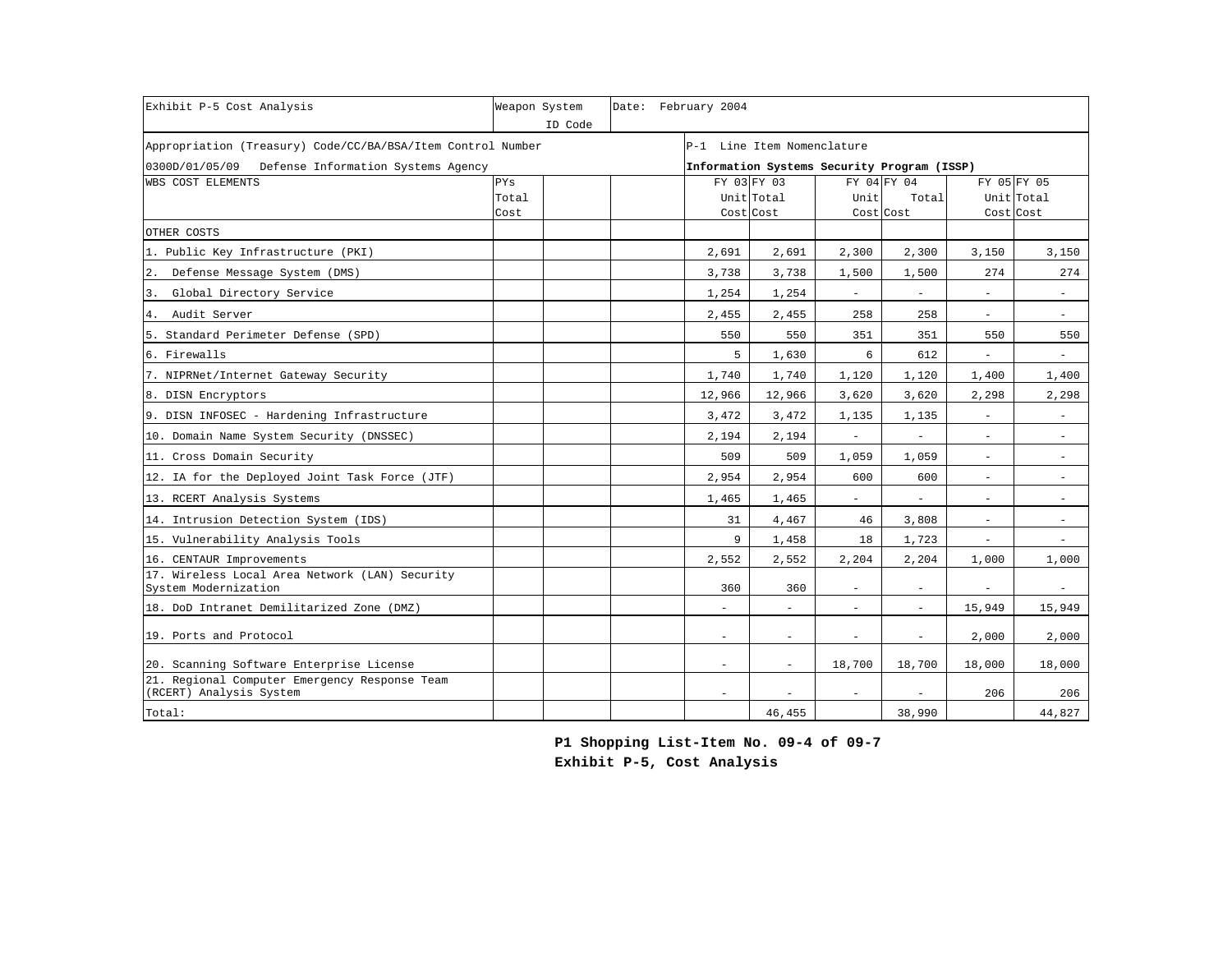| Exhibit P-5a, Procurement History and Planning Weapon System                                                     |              | Date: February 2004 |                    |                             |                                |                                                                           |               |                              |                                |                                |
|------------------------------------------------------------------------------------------------------------------|--------------|---------------------|--------------------|-----------------------------|--------------------------------|---------------------------------------------------------------------------|---------------|------------------------------|--------------------------------|--------------------------------|
| Appropriation (Treasury) Code/CC/BA/BSA/Item Control Number<br>0300D/01/05/09 Defense Information Systems Agency |              |                     | ID Cpde            |                             |                                | P-1 Line Item Nomenclature<br>Information Systems Security Program (ISSP) |               |                              |                                |                                |
| WBS COST ELEMENTS                                                                                                | Qty          | Unit<br>Cost        | Location<br>of PCO | <b>RFP</b><br>Issue<br>Date | Contract<br>Method and<br>Type | Contractor<br>and<br>Location                                             | Award<br>Date | Date of<br>First<br>Delivery | Tech Data<br>Available<br>Now? | Date<br>Revisions<br>Available |
| FY 2003                                                                                                          |              |                     |                    |                             |                                |                                                                           |               |                              |                                |                                |
| 1. Public Key Infrastructure (PKI)                                                                               | $\mathbf{1}$ | 2,691               | <b>DISA</b>        | N/A                         | C/FP                           | Multiple                                                                  | $Mar-03$      | $Jun-03$                     | YES                            |                                |
| 2. Defense Message System (DMS)                                                                                  | $\mathbf{1}$ | 3,738               | <b>USAF</b>        | N/A                         | C/FP                           | Multiple                                                                  | $Mar-03$      | $Jul-03$                     | YES                            |                                |
| Global Directory Service<br>3.                                                                                   |              | 1,254               | <b>DISA</b>        | N/A                         | C/FP                           | Multiple                                                                  | $Mar-03$      | $May-03$                     | YES                            |                                |
| 4. Audit Server                                                                                                  |              | 2,455               | <b>DISA</b>        | N/A                         | C/FP                           | Multiple                                                                  | $Mar-03$      | $Jun-03$                     | YES                            |                                |
| 5. Standard Perimeter Defense (SPD)                                                                              |              | 550                 | DISA               | N/A                         | C/FP                           | Multiple                                                                  | $Jan-03$      | $Jun-03$                     | YES                            |                                |
| 6. Firewalls                                                                                                     | 326          | 5                   | <b>DISA</b>        | N/A                         | C/FP                           | Multiple                                                                  | $Aug-03$      | $Dec-03$                     | YES                            |                                |
| 7. NIPRNet/Internet Gateway Security                                                                             | $\mathbf{1}$ | 1,740               | <b>DISA</b>        | N/A                         | C/FP                           | Data Systems                                                              | $Feb-03$      | $Aug-03$                     | YES                            |                                |
| 8. DISN Encryptors                                                                                               | $\mathbf{1}$ | 12,966              | Various            | N/A                         | C/FP                           | Multiple                                                                  | $Feb-03$      | Jun-03                       | YES                            |                                |
| 9. DISN INFOSEC - Hardening Infrastructure                                                                       | $\mathbf{1}$ | 3,472               | <b>DISA</b>        | N/A                         | C/FP                           | Technica Corp                                                             | $Mar-03$      | $Sep-03$                     | YES                            |                                |
| 11. Domain Name System Security (DNSSEC)                                                                         | $\mathbf{1}$ | 2,194               | <b>DISA</b>        | N/A                         | C/FP                           | Multiple                                                                  | $Mar-03$      | $Sep-03$                     | YES                            |                                |
| 12. Cross Domain Security                                                                                        | $\mathbf{1}$ | 509                 | <b>DISA</b>        | N/A                         | C/FP                           | Multiple                                                                  | $Feb-03$      | $Auq-03$                     | YES                            |                                |
| 13. IA for the Deployed Joint Task Force (JTF)                                                                   | 1            | 2,954               | <b>DISA</b>        | N/A                         | C/FP                           | Multiple                                                                  | $May-03$      | $Nov-03$                     | <b>YES</b>                     |                                |
| 14. RCERT Analysis Systems                                                                                       | $\mathbf{1}$ | 1,465               | <b>DISA</b>        | N/A                         | C/FP                           | Multiple                                                                  | $Dec-02$      | $Feb-03$                     | YES                            |                                |
| 15. Intrusion Detection System (IDS)                                                                             | 143          | 31                  | DISA               | N/A                         | C/FP                           | Multiple                                                                  | $Feb-03$      | $Jun-03$                     | YES                            |                                |
| 17. Vulnerability Analysis Tools                                                                                 | 149          | Q                   | Various            | N/A                         | C/FP                           | Multiple                                                                  | $Apr-03$      | $Jun-03$                     | YES                            |                                |
| 18. CENTAUR Improvements                                                                                         |              | 2,552               | SPAWAR             | N/A                         | C/FP                           | Multiple                                                                  | $May-03$      | $Nov-03$                     | YES                            |                                |
| 19. Wireless Local Area Network (LAN) Security<br>System Modernization                                           | $\mathbf{1}$ | 360                 | <b>DISA</b>        | N/A                         | FP/IDIO                        | Controlled<br>Access<br>Concepts,<br>Vienna, VA                           | $Auq-03$      | $Sep-03$                     | YES                            |                                |

NOTE: TBD\* in the "Contractor and Location" column indicates that the acquisition will be accomplished via Full and Open Competition the vendor information will not be known until awar

**P1 Shopping List-Item No. 09-5 of 09-7 Exhibit P5a, Procurement History and Planning**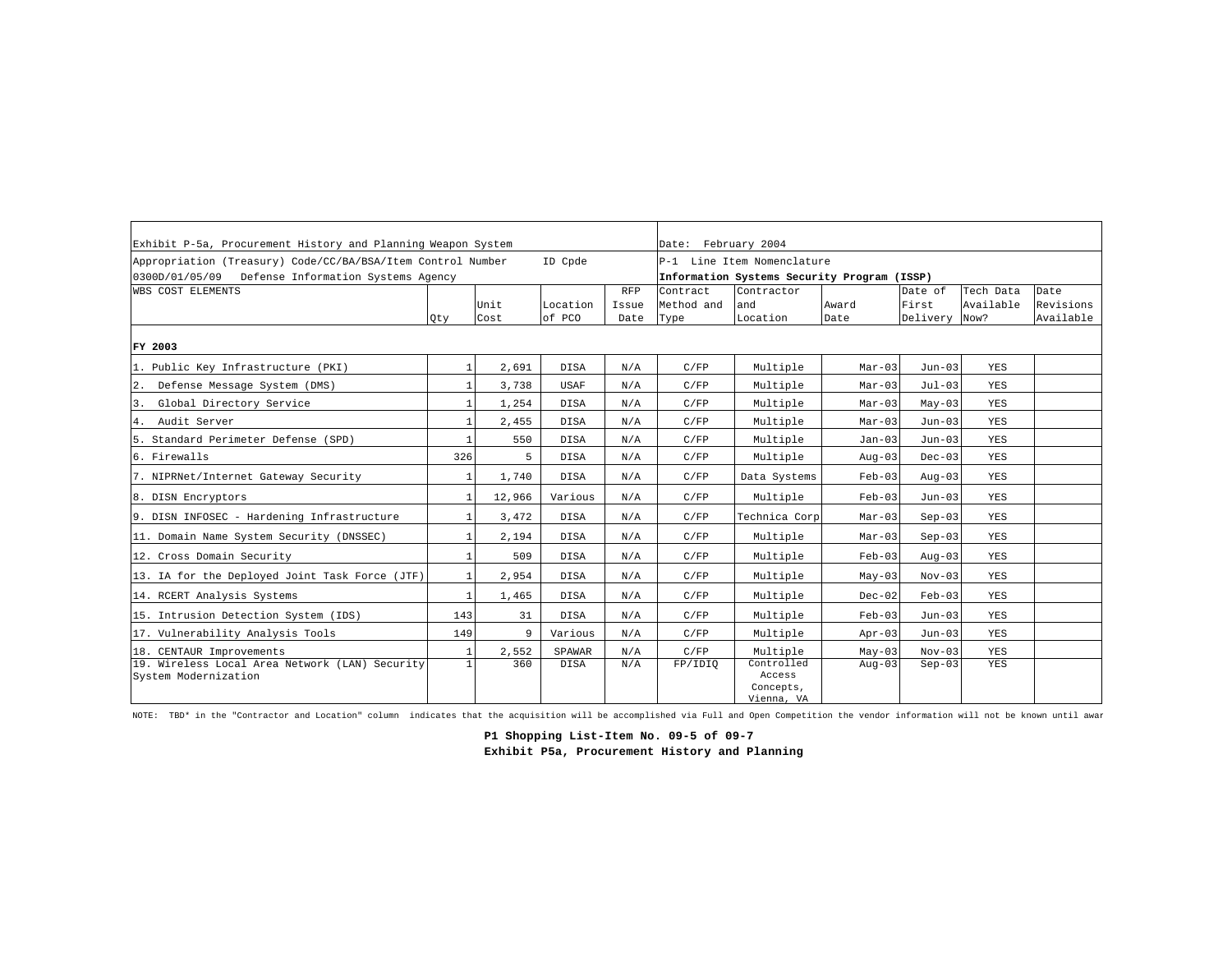| Exhibit P-5a, Procurement History and Planning              |     | Weapon System |             |            | Date: February 2004 |                                             |          |          |           |           |  |
|-------------------------------------------------------------|-----|---------------|-------------|------------|---------------------|---------------------------------------------|----------|----------|-----------|-----------|--|
| Appropriation (Treasury) Code/CC/BA/BSA/Item Control Number |     |               | ID Code     |            |                     | P-1 Line Item Nomenclature                  |          |          |           |           |  |
| 0300D/01/05/09 Defense Information Systems Agency           |     |               |             |            |                     | Information Systems Security Program (ISSP) |          |          |           |           |  |
| WBS COST ELEMENTS                                           |     |               |             | <b>RFP</b> | Contract            | Contractor                                  |          | Date of  | Tech Data | Date      |  |
|                                                             |     | Unit          | Location    | Issue      | Method and          | and                                         | Award    | First    | Available | Revisions |  |
|                                                             | Qty | Cost          | of PCO      | Date       | Type                | Location                                    | Date     | Delivery | Now?      | Available |  |
| FY 2004                                                     |     |               |             |            |                     |                                             |          |          |           |           |  |
| 1. Public Key Infrastructure (PKI)                          |     | 2,300         | <b>DISA</b> | N/A        | C/FP                | TBD*                                        | $Mar-04$ | $Jun-04$ | YES       |           |  |
| 2.<br>Defense Message System                                |     | 1,500         | <b>USAF</b> | N/A        | C/FP                | TBD*                                        | $Mar-04$ | $Jul-04$ | YES       |           |  |
| 4. Audit Server                                             |     | 258           | <b>DISA</b> | N/A        | C/FP                | TBD*                                        | $Mar-04$ | $Jun-04$ | YES       |           |  |
| 5. Standard Perimeter Defense (SPD)                         |     | 350           | <b>DISA</b> | N/A        | C/FP                | TBD*                                        | $Jan-04$ | $Jun-04$ | YES       |           |  |
| 6. Firewalls                                                | 102 | 6             | <b>DISA</b> | N/A        | C/FP                | Multiple                                    | $Dec-03$ | $Apr-04$ | YES       |           |  |
| 7. NIPRNet/Internet Gateway Security                        |     | 1,120         | <b>DISA</b> | N/A        | C/FP                | TBD*                                        | $Feb-04$ | $Auq-04$ | YES       |           |  |
| 8. DISN Encryptors                                          |     | 3,620         | Various     | N/A        | C/FP                | TBD*                                        | $Feb-04$ | $Jun-04$ | YES       |           |  |
| 9. DISN INFOSEC - Hardening Infrastructure                  |     | 1,138         | <b>DISA</b> | N/A        | C/FP                | Technica Corp                               | $Mar-04$ | $Sep-04$ | YES       |           |  |
| 11. Cross Domain Security                                   |     | 1,059         | <b>DISA</b> | N/A        | C/FP                | TBD*                                        | $Feb-04$ | $Auq-04$ | YES       |           |  |
| 12. IA for the Deployed Joint Task Force (JTF)              |     | 600           | <b>DISA</b> | N/A        | C/FP                | TBD*                                        | $Mar-04$ | $Nov-04$ | YES       |           |  |
| 14. Intrusion Detection System (IDS)                        | 83  | 46            | <b>DISA</b> | N/A        | C/FP                | TBD*                                        | $Jan-04$ | $Jul-04$ | YES       |           |  |
| 15. Vulnerability Analysis Tools                            | 95  | 18            | Various     | N/A        | C/FP                | TBD*                                        | $Feb-04$ | $Jul-04$ | YES       |           |  |
| 16. CENTAUR Improvements                                    |     | 2,204         | SPAWAR      | N/A        | C/FP                | TBD*                                        | $May-04$ | $Nov-04$ | YES       |           |  |
| 20. Scanning Software Enterprise License                    |     | 2,500         | Various     | N/A        | C/FP                | TBD*                                        | $Feb-04$ | $Jun-04$ | YES       |           |  |

NOTE: TBD\* in the "Contractor and Location" column indicates that the acquisition will be accomplished via Full and Open Competition the vendor information will not be known until awar

P1 Shopping List-Item No. 09-6 of 09 **Exhibit P5a, Procurement History and Planning**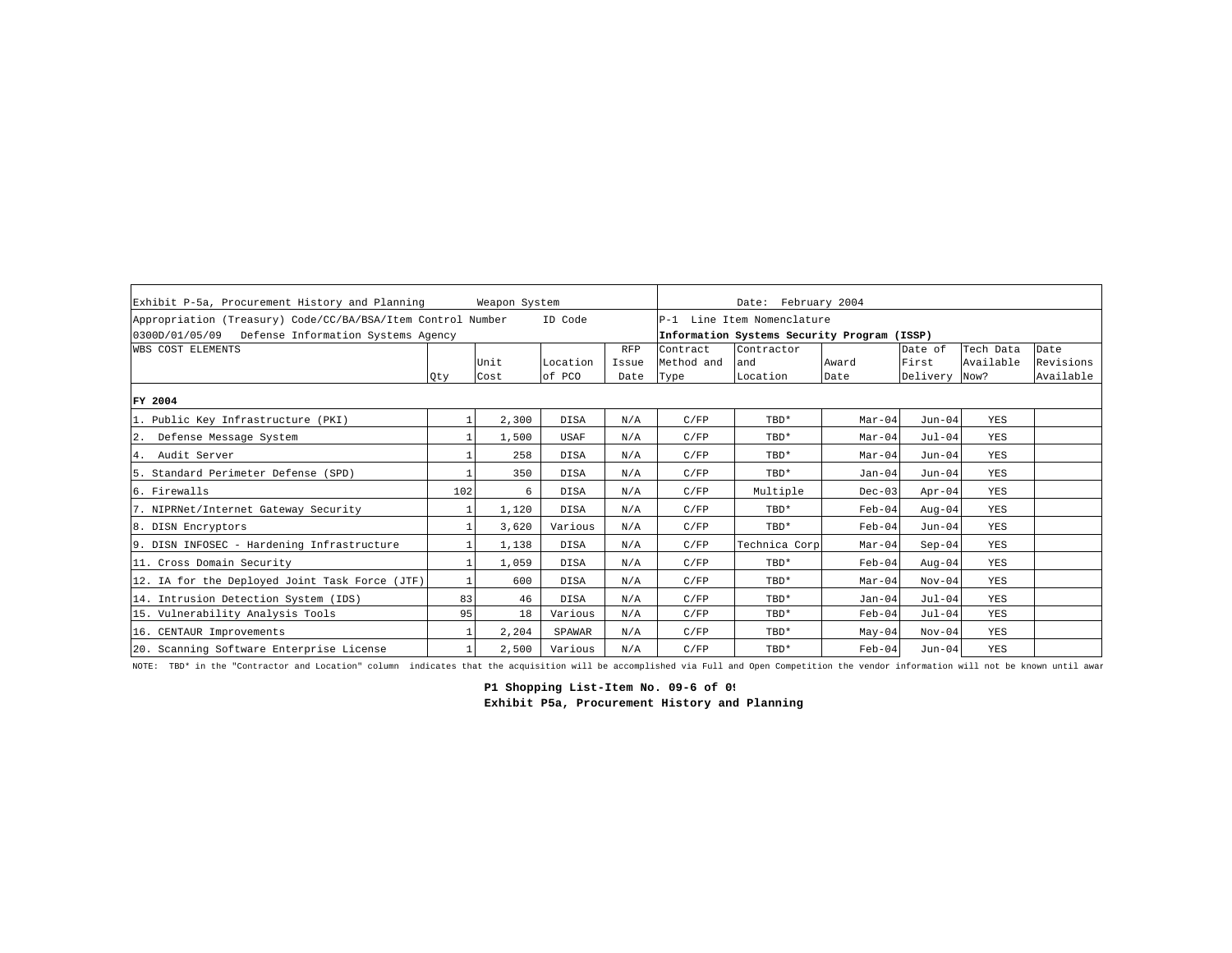| Exhibit P-5a, Procurement History and Planning                           |     |        | Weapon System |            |            | Date: February 2004                         |          |               |           |           |
|--------------------------------------------------------------------------|-----|--------|---------------|------------|------------|---------------------------------------------|----------|---------------|-----------|-----------|
| Appropriation (Treasury) Code/CC/BA/BSA/Item Control Number              |     |        | ID Code       |            |            | P-1 Line Item Nomenclature                  |          |               |           |           |
| 0300D/01/05/09 Defense Information Systems Agency                        |     |        |               |            |            | Information Systems Security Program (ISSP) |          |               |           |           |
| WBS COST ELEMENTS                                                        |     |        |               | <b>RFP</b> | Contract   | Contractor                                  |          | Date of       | Tech Data | Date      |
|                                                                          |     | Unit   | Location      | Issue      | Method and | land                                        | Award    | First         | Available | Revisions |
|                                                                          | Qty | Cost   | of PCO        | Date       | Type       | Location                                    | Date     | Delivery Now? |           | Available |
| FY 2005                                                                  |     |        |               |            |            |                                             |          |               |           |           |
| 1. Public Key Infrastructure (PKI)                                       |     | 3,150  | <b>DISA</b>   | N/A        | C/FP       | TBD*                                        | $Mar-05$ | Jun-05        | YES       |           |
| Defense Message System (DMS)<br>2.                                       |     | 274    | <b>USAF</b>   | N/A        | C/FP       | TBD*                                        | $Mar-05$ | $Jul-05$      | YES       |           |
| 5. Standard Perimeter Defense (SPD)                                      |     | 550    | <b>DISA</b>   | N/A        | C/FP       | TBD*                                        | $Jan-05$ | Jun-05        | YES       |           |
| 7. NIPRNet/Internet Gateway Security                                     |     | 1,400  | <b>DISA</b>   | N/A        | C/FP       | TBD*                                        | $Feb-05$ | $Aug-05$      | YES       |           |
| 8. DISN Encryptors                                                       |     | 2,298  | Various       | N/A        | C/FP       | TBD*                                        | $Feb-05$ | Jun-05        | YES       |           |
| 16. CENTAUR Improvements                                                 |     | 1,000  | DISA          | N/A        | C/FP       | TBD*                                        | $May-05$ | $Nov-05$      | YES       |           |
| 18. DoD Intranet Demilitarized Zone (DMZ)                                |     | 15,949 | DISA          | N/A        | C/FP       | TBD*                                        | $May-05$ | $Nov-05$      | YES       |           |
| 19. Ports and Protocol                                                   |     | 2,000  | <b>DISA</b>   | N/A        | C/FP       | TBD*                                        | $Apr-05$ | $Oct-05$      | YES       |           |
| 20. Scanning Software Enterprise License                                 |     | 18,000 | Various       | N/A        | C/FP       | TBD*                                        | $Feb-05$ | Jun-05        | YES       |           |
| 21. Regional Computer Emergency Response Team<br>(RCERT) Analysis System |     | 206    | <b>DISA</b>   | N/A        | C/FP       | TBD*                                        | $Feb-05$ | Jun-05        | YES       |           |

NOTE: TBD\* in the "Contractor and Location" column indicates that the acquisition will be accomplished via Full and Open Competition the vendor information will not be known until awar

P1 Shopping List-Item No. 09-7 of 09 **Exhibit P5a, Procurement History and Planning**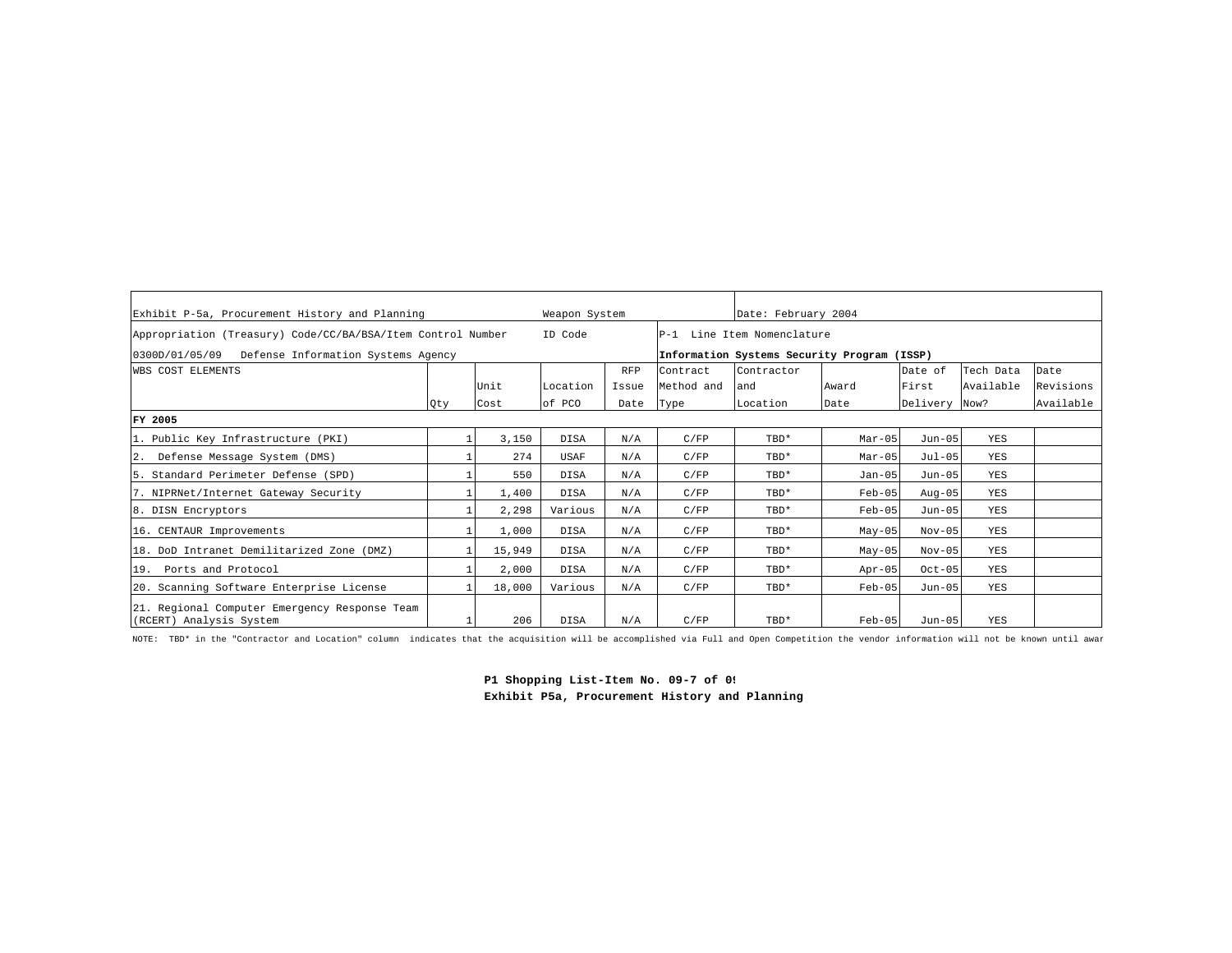|                                                                                                                | Exhibit P-40, Budget Item Justification                                                                                                                                                                                                                                                                                                                                                                                                                                                                                                                                                                                                                                                                                                   |  |  |  |  |                                                                                      |  | Date: February 2004 |  |  |  |                                                         |  |  |       |      |
|----------------------------------------------------------------------------------------------------------------|-------------------------------------------------------------------------------------------------------------------------------------------------------------------------------------------------------------------------------------------------------------------------------------------------------------------------------------------------------------------------------------------------------------------------------------------------------------------------------------------------------------------------------------------------------------------------------------------------------------------------------------------------------------------------------------------------------------------------------------------|--|--|--|--|--------------------------------------------------------------------------------------|--|---------------------|--|--|--|---------------------------------------------------------|--|--|-------|------|
| Appropriation(Treasury)Code/CC/BA/BSA/Item Control Number<br>0300D/01/05/10 Defense Information Systems Agency |                                                                                                                                                                                                                                                                                                                                                                                                                                                                                                                                                                                                                                                                                                                                           |  |  |  |  | P-1 Line Item Nomenclature<br>DISA Continuity Of Operations and Test Facility (DCTF) |  |                     |  |  |  |                                                         |  |  |       |      |
| Program Element for Code B Items:                                                                              |                                                                                                                                                                                                                                                                                                                                                                                                                                                                                                                                                                                                                                                                                                                                           |  |  |  |  | Other Related Program Elements<br>0303139K - DCTF, SLIDELL                           |  |                     |  |  |  |                                                         |  |  |       |      |
|                                                                                                                | Prior<br>ID<br>Code<br>Years                                                                                                                                                                                                                                                                                                                                                                                                                                                                                                                                                                                                                                                                                                              |  |  |  |  |                                                                                      |  |                     |  |  |  | FY 2003 FY 2004 FY 2005 FY 2006 FY 2007 FY 2008 FY 2009 |  |  | Total |      |
|                                                                                                                |                                                                                                                                                                                                                                                                                                                                                                                                                                                                                                                                                                                                                                                                                                                                           |  |  |  |  |                                                                                      |  |                     |  |  |  |                                                         |  |  |       |      |
| Total Proc Cost                                                                                                |                                                                                                                                                                                                                                                                                                                                                                                                                                                                                                                                                                                                                                                                                                                                           |  |  |  |  |                                                                                      |  |                     |  |  |  |                                                         |  |  |       | Cont |
|                                                                                                                | 2.7162<br>$\Omega$<br>$\Omega$<br>$\Omega$<br>$\Omega$<br>$\Omega$<br>$\Omega$<br>Description: The DISA Continuity of Operations and Test Facility (DCTF) is an IT integrated Services Management resource<br>providing flexible enterprise, mainframe, mid-tier, and client-server environments for Continuity of Operations (COOP), backup and<br>disaster recovery.<br>FY 2003 Program: Life Cycle Replacement for NT and UNIX environments.<br>Converted OS/390 processor to z/VM technology. Completed upgrade to communications to comply with and implement technological<br>advances and increased security requirements.<br>FY 2004 - FY 2009 Program: There is no Continuity of Operations procurement program for there years. |  |  |  |  |                                                                                      |  |                     |  |  |  |                                                         |  |  |       |      |

P-1 Shopping List- Item No. 10-1 of 10-2 Exhibit P-40, Budget Item Justification

 $\overline{a}$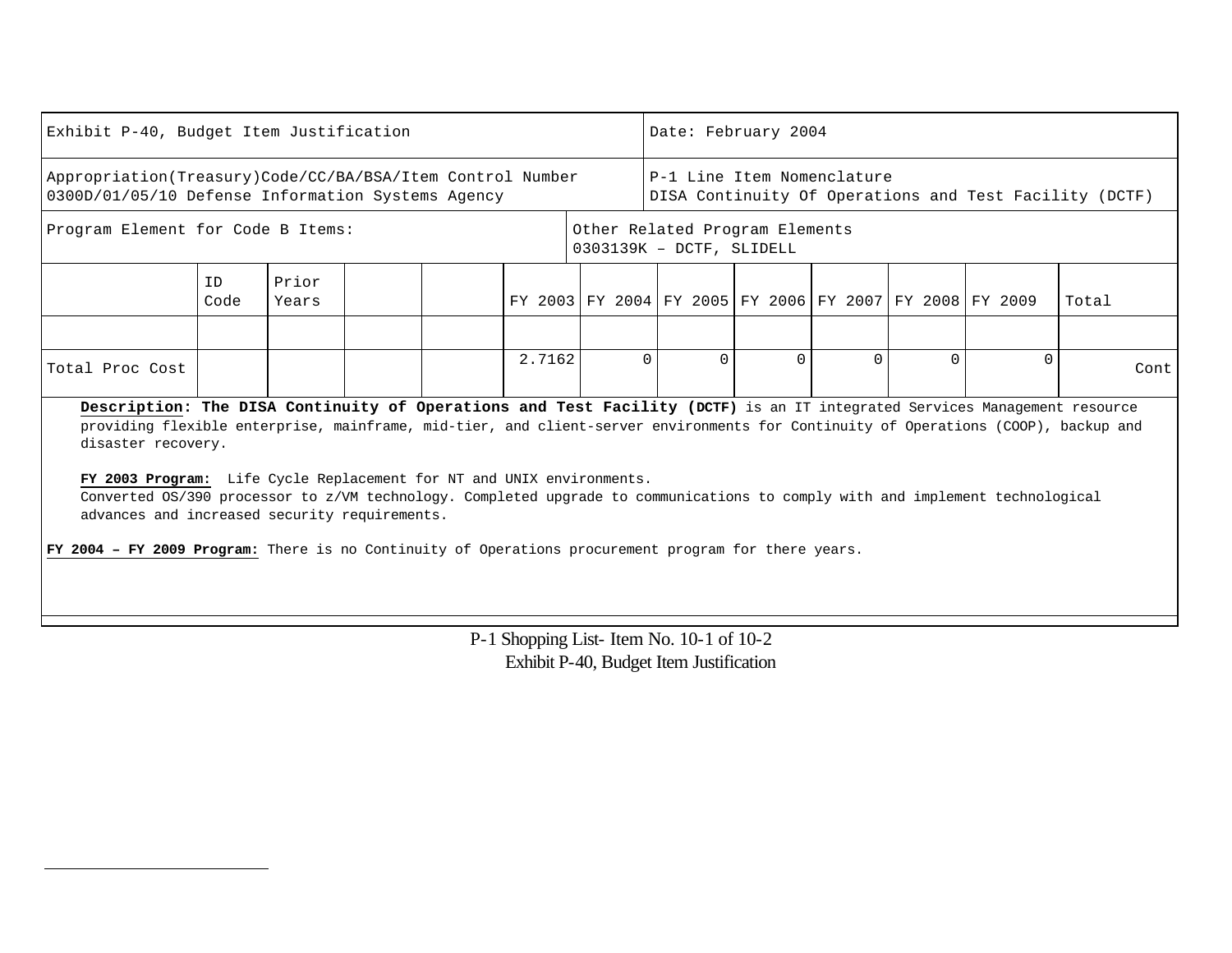| Exhibit P-40a, Budget Item Justification for Aggregated Items                                                                              |       |       |                                 |       |       |       | Date: February 2004 |
|--------------------------------------------------------------------------------------------------------------------------------------------|-------|-------|---------------------------------|-------|-------|-------|---------------------|
| Appropriation (Treasury) Code/CC/BA/BSA/Item Control NumberP-1 Line Item Nomenclature<br>0300D/01/05/10 Defense Information Systems Agency |       |       | Continuity of Operations (COOP) |       |       |       |                     |
| Procurement Items                                                                                                                          |       | FY 03 | FY 03                           | FY 04 | FY 04 | FY 05 | FY 05               |
|                                                                                                                                            | Prior | Unit  | Total                           | Unit  | Total | Unit  | Total               |
|                                                                                                                                            | Years | Cost  | Cost                            | Cost  | Cost  | Cost  | Cost                |
|                                                                                                                                            |       |       |                                 |       |       |       |                     |
| OTHER COSTS                                                                                                                                |       |       |                                 |       |       |       |                     |
|                                                                                                                                            |       |       |                                 |       |       |       |                     |
| Storage<br>1.                                                                                                                              |       |       | 0.000                           |       |       |       |                     |
| Servers/Equipment<br>2.                                                                                                                    |       |       | 2.762                           |       |       |       |                     |
| 3. Communication Equipment Infrastructure                                                                                                  |       |       | 0.000                           |       |       |       |                     |
|                                                                                                                                            |       |       | 0.000                           |       |       |       |                     |
|                                                                                                                                            |       |       |                                 |       |       |       |                     |
|                                                                                                                                            |       |       |                                 |       |       |       |                     |
|                                                                                                                                            |       |       |                                 |       |       |       |                     |
|                                                                                                                                            |       |       |                                 |       |       |       |                     |
|                                                                                                                                            |       |       |                                 |       |       |       |                     |
|                                                                                                                                            |       |       |                                 |       |       |       |                     |
|                                                                                                                                            |       |       |                                 |       |       |       |                     |
|                                                                                                                                            |       |       |                                 |       |       |       |                     |
| TOTAL                                                                                                                                      |       |       | 2.762                           |       | 0.000 |       |                     |

P-1 Shopping List-Item No. 10-2 of 10-2

Exhibit P-40a, Budget Item Justification for Aggregated Items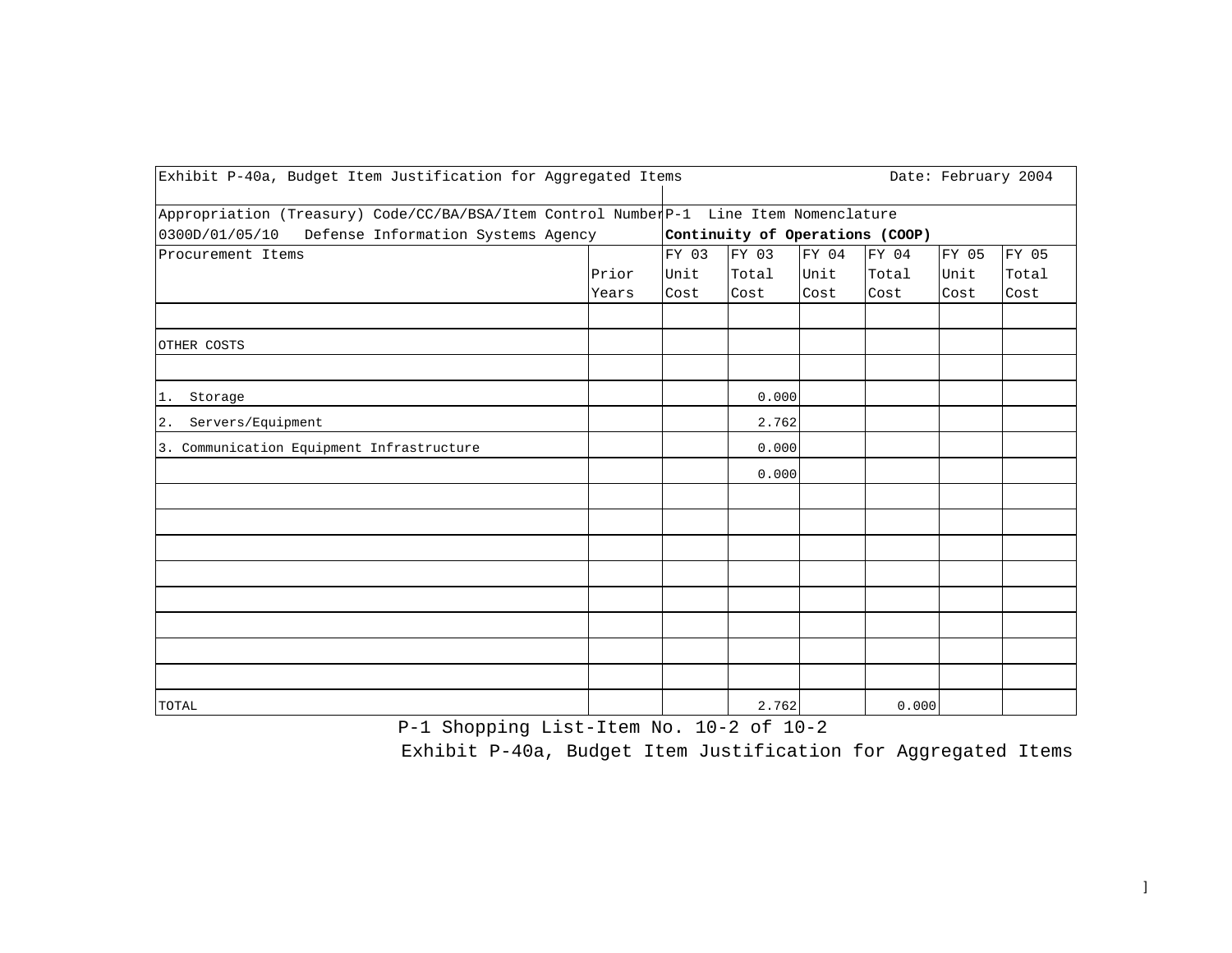|                                                                                                                                                                                                                                                                                                                                                                                                                                                                                                                                                                                                                                                                                                                                                                                                                  |                | <b>Exhibit P-40, Budget Item Justification</b> |  |         |         |         | Date: FEBRUARY 2004                      |                                                            |                |       |       |      |      |  |
|------------------------------------------------------------------------------------------------------------------------------------------------------------------------------------------------------------------------------------------------------------------------------------------------------------------------------------------------------------------------------------------------------------------------------------------------------------------------------------------------------------------------------------------------------------------------------------------------------------------------------------------------------------------------------------------------------------------------------------------------------------------------------------------------------------------|----------------|------------------------------------------------|--|---------|---------|---------|------------------------------------------|------------------------------------------------------------|----------------|-------|-------|------|------|--|
| Appropriation (Treasury) Code/CC/BA/BSA/Item Control Number<br>0300D/01/05/11 Defense Information Systems Agency                                                                                                                                                                                                                                                                                                                                                                                                                                                                                                                                                                                                                                                                                                 |                |                                                |  |         |         |         |                                          | P-1 Line Item Nomenclature<br>Defense Message System (DMS) |                |       |       |      |      |  |
| Program Element for Code B Items:                                                                                                                                                                                                                                                                                                                                                                                                                                                                                                                                                                                                                                                                                                                                                                                |                | Other Related Program Elements<br>0303129K     |  |         |         |         |                                          |                                                            |                |       |       |      |      |  |
|                                                                                                                                                                                                                                                                                                                                                                                                                                                                                                                                                                                                                                                                                                                                                                                                                  | <b>ID</b> Code | Prior<br>Years                                 |  | FY 2003 | FY 2004 | FY 2005 | FY 2006<br>FY 2007<br>FY 2008<br>FY 2009 |                                                            | To<br>Complete | Total |       |      |      |  |
|                                                                                                                                                                                                                                                                                                                                                                                                                                                                                                                                                                                                                                                                                                                                                                                                                  |                |                                                |  |         |         |         |                                          |                                                            |                |       |       |      |      |  |
| <b>Total Proc Cost</b>                                                                                                                                                                                                                                                                                                                                                                                                                                                                                                                                                                                                                                                                                                                                                                                           |                |                                                |  | 18.043  | 5.238   |         | 4.261                                    | 4.777                                                      | 3.750          | 3.765 | 3.782 | Cont | Cont |  |
| DESCRIPTION: The Defense Message System (DMS) is the Warfighter's Message System. It is a value-added service of the Global Information Grid (GIG), and provides secure, accountable, and reliable messaging and directory<br>service. The Office of Assistant Secretary of Defense for Networks and Information Integration (NII) directed transition from legacy systems to one seamless, end-to-end global electronic organizational messaging service wi<br>The DMS Program was established to meet Joint Requirements Oversight Council (JROC) validated messaging requirements for an integrated, writer-to-reader capable organizational messaging service that is accessible from worl<br>ند. د میشونده در مواجه به ساخت به سواره به این در این به در این در این در این در در در این در این در این در ای |                |                                                |  |         |         |         |                                          |                                                            |                |       |       |      |      |  |

wide DoD locations, tactically deployed users, and other designated Federal Government users, with interfaces to Allied users and Defense contractors. It is a flexible Commercial-Off-The-Shelf (COTS) based application prov multi-media messaging and directory services capable of taking advantage of the flexible and expandable underlying Defense Information Infrastructure (DII) network and security services. Defense messaging is based on comme products that comply with internationally developed message, directory, and management standards and recommendations. DMS incorporates state-of-the-art messaging, directory, security, and system management technologies to provide automated access controls for compartments, code words and caveats using Allied Communications Protocol (ACP) 120 implementation of the Common Security Protocol (CSP). DMS will provide the full range of messaging services to meet organizational and individual messaging needs throughout the DoD. Public Key Infrastructure (PKI) certificates are used for authentication and access control. DMS utilizes FORTEZZA (DoD Class 4 PKI) to provide message signature and encryption via NSA approved algorithms and protocols. This is referred to as the DMS "high grade" of service, and supports the level of protection required for unclassified and classified organizational/military grade messaging. DMS will reliably handle information of all classification levels (Unclassified to Top Secret), compartments, and special handling instructions. The DoD Common Access Card (CAC), wi DoD Class 3 PKI certificates, is referred to as DMS "medium grade" service and makes use of commercial security mechanisms to protect the integrity and confidentiality of individual mail.

> P-1 Shopping List-Item No. 11-1 of 11-9 Exhibit P-40, Budget Item Justification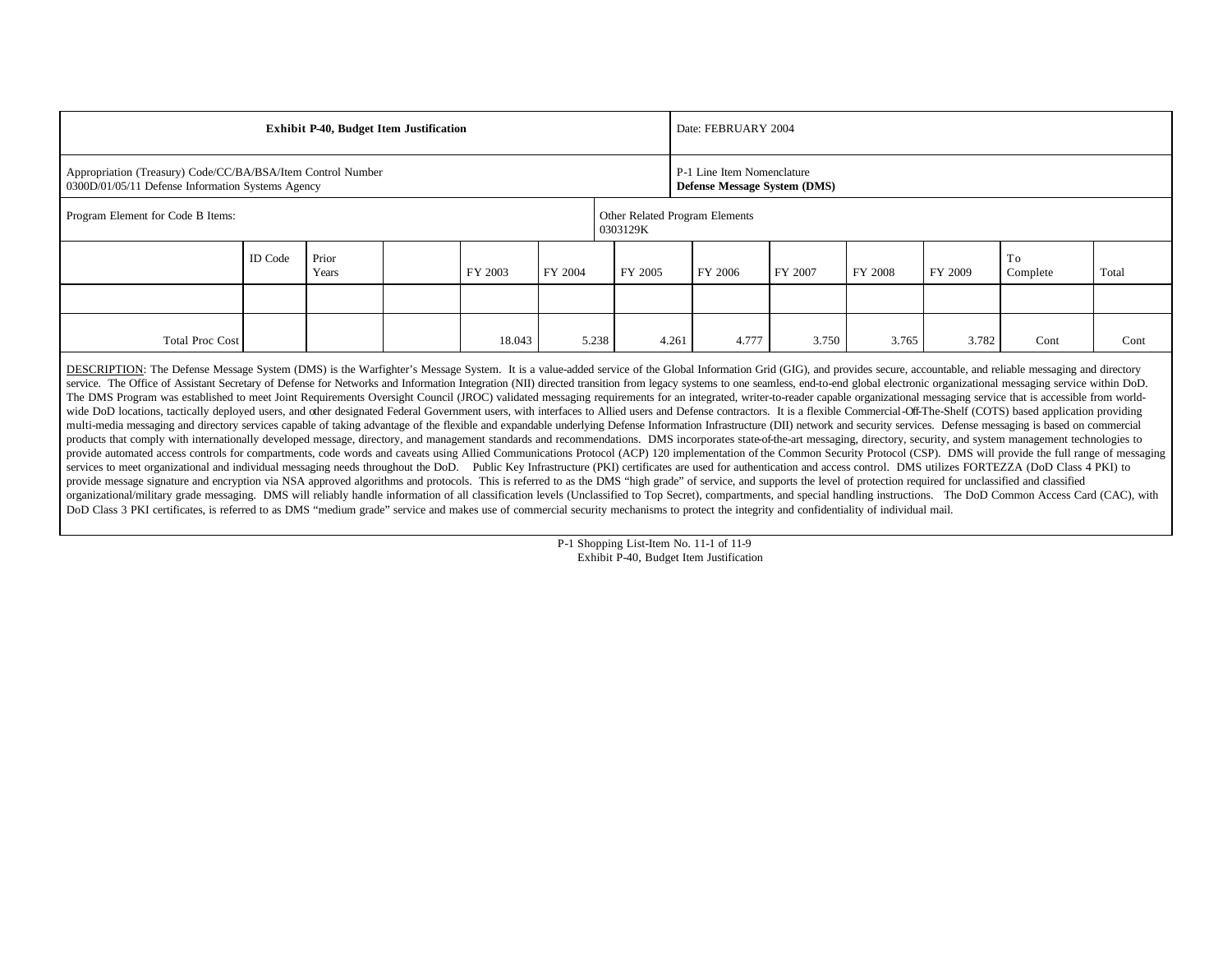|                                                                                                                |          | Date: FEBRUARY 2004                                               |
|----------------------------------------------------------------------------------------------------------------|----------|-------------------------------------------------------------------|
| Appropriation(Treasury)Code/CC/BA/BSA/Item Control Number<br>0300D/01/05/11 Defense Information Systems Agency |          | P-1 Line Item Nomenclature<br><b>Defense Message System (DMS)</b> |
| Program Element for Code B Items:                                                                              | 0303129K | Other Related Program Elements                                    |

At this time, the CAC does not provide the requisite level of support to meet the requirements of the DMS high grade messaging. The primary focus of DMS is to provide a disciplined interoperable organizational messaging environment that leverages commercial products to the maximum. The principal issue regarding COTS migration is one of timing and the evaluation of what add-ons would be required to make it acceptable for military messaging requirements (DMS high grade). DISA is working closely with the Joint Staff, Services, and Agencies, as well as with industry, to ensure satisfaction of DoD's Command and Control (C2) messaging requirements through convergence with these emerging commercial capabilities. This work will continue, though DMS has begun the transition of acquisition/ development to sustainment, subsequent to the Milestone III approval granted in July 2002 by the Milestone Decision Authority (MDA), OASD for Networks, Information and Integration (NII), formerly C3I. A small portion of the DMS Program security effort is funded with Information Security Program (PE 0303140k) funds, however the funds in PE 0303140k are not duplication of effort.

FY 2003: DMS Release 3.0 Maintenance Release (MR) 1 was acquired to provide critical enhancements and increased robustness to the fielded organizational messaging capabilities. Product enhancements included support for new commercial operating systems (with their increased emphasis on security), support for the latest anti-virus software versions and security configuration guidance, commercial refresh to the latest version of client software, enhanced user ability to track the status of sent messages, support for new forms of Fortezza tokens to improve scalability, improvements in directory security, and enhanced tools capabilities to facilitate system management/administration. As a result of MDA direction, DISA/DMS reprioritized FY 03 program activities to focus on timely development and implementation of Directory Security Enhancements (DSE) mandated by OSD. An operational assessment of DSE was completed in FY 03 and fielding began. DSE was identified by the MDA as prerequisite for closure of the DMS Transition Hubs (DTHs) and final migration from the legacy system (AUTODIN) to DMS. Sufficient DSE fielding was completed in FY 03 to allow DTH closure, but full fielding of DSE will occur in FY 04. The DMS Program also acquired long lead items associated with the next MR, to be fielded in FY04. DMS 3.0 MR2 will provide similar improvements resulting from commercial refresh (of both operating systems and applications software), and usability improvements resulting from lessons learned. Management of the DMS Infrastructure was secured using Virtual Private Networking (VPN). A National Gateway solution was deployed to provide continued interoperability with remaining legacy messaging users, including Allies, non-DOD, and Intelligence Community (IC) activities. The DMS backbone infrastructure was re-configured to support a full transition to DMS via relocation and migration of legacy messaging gateways.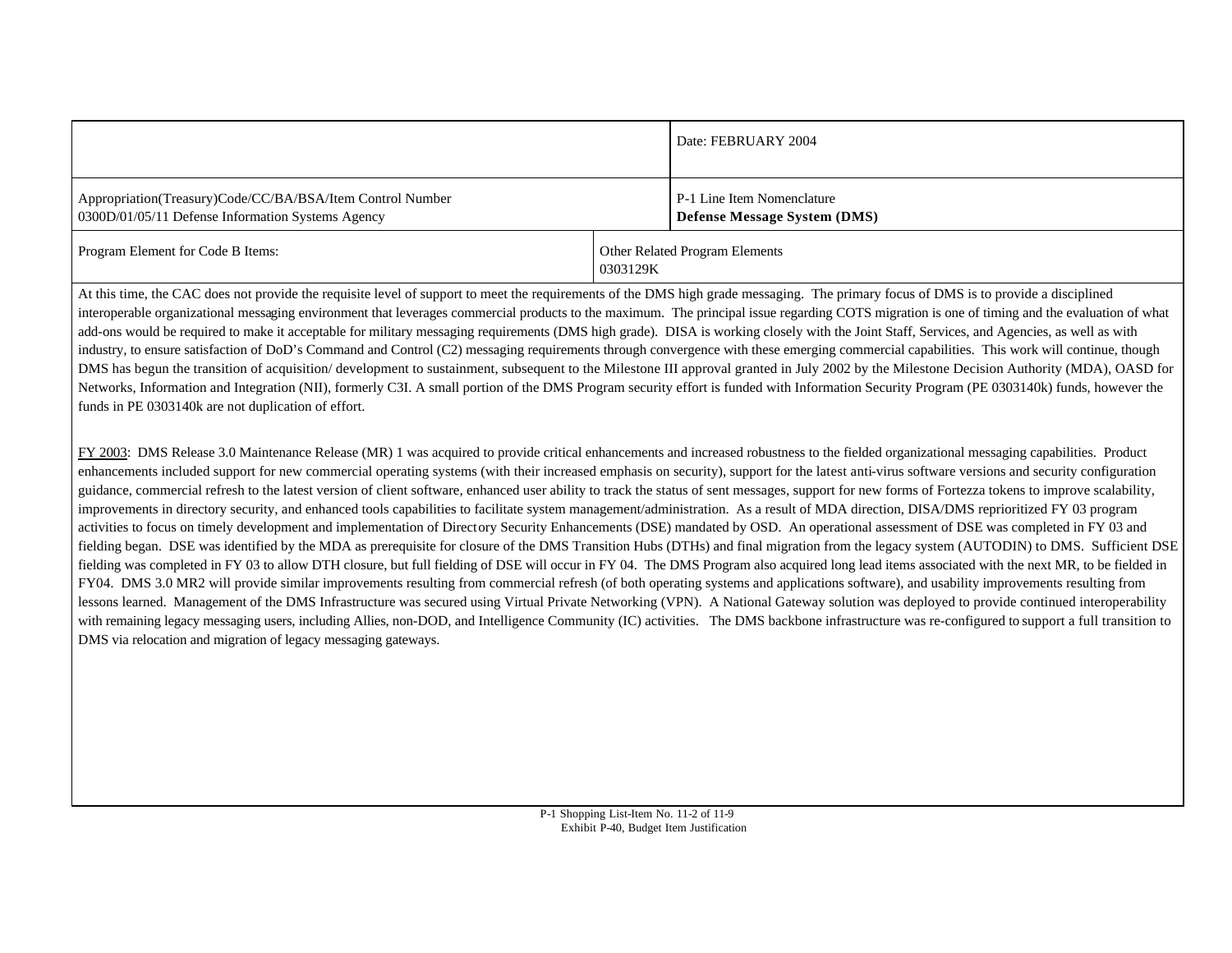|                                                                                                                |          | Date: FEBRUARY 2004                                               |
|----------------------------------------------------------------------------------------------------------------|----------|-------------------------------------------------------------------|
| Appropriation(Treasury)Code/CC/BA/BSA/Item Control Number<br>0300D/01/05/11 Defense Information Systems Agency |          | P-1 Line Item Nomenclature<br><b>Defense Message System (DMS)</b> |
| Program Element for Code B Items:                                                                              | 0303129K | Other Related Program Elements                                    |

The DMS program developed and coordinated both technical procedures and policy to enable implementation of Special Category (SPECAT) messaging, as well as Special Handling Designators for allied messaging, using DMS. DMS also aquired and fielded a 2-way DMS interface to the Automated Message Handling System (AMHS), based on a Joint Staff and Combatant Command functional requirements document. This system provides a web-based means of receiving (inbound) as well as creating, coordinating, and releasing DMS messages (outbound). AMHS 2003 allows for alternate DMS implementations via commercial web browser instead of (or reducing) the need for DMS clients at the desktop. The AMHS supports net-centric operations and domain FORTEZZA implementation by providing a web-based DMS user agent that supports all DMS Elements of Service (EOS); a web-based Directory Information Tree (DIT) Browser; and a webbased USMTF Editor.

FY 2004: DMS Program goals for FY2004 are directed toward providing messaging products with security fixes, capabilities for allied interoperability and tactical extension, and customeridentified ease of use enhancements identified during the post-DTH closure (legacy infrastructure) stabilization period. As part of the system maturation process, the program will emphasize direct engineering and implementation support to customers needing assistance in ending their reliance on legacy messaging systems and bringing DMS to Full Operational Capability. DMS 3.0 MR3 will be acquired and fielded in FY 04. MR Content will continue to focus on security. Plans of action will be developed to address/mitigate any identified security risks via implementation of security enhancements. DMS security features will evolve as the security threat changes. DMS products and CONOPS will be refined to provide capabilities to support implementation of DOD policy regarding handling of ACCM. In order to preserve a seamless tactical and strategic DMS implementation, including interoperability with the Nuclear C3 community and Allied communities, the DMS program will expand ACP 145 Allied gateway implementation to include interoperability with several new nation-specific messaging implementations, notably Canada and NATO, as well as translation of message security labels in accordance with national policy and procedures. Intelligence Community implementation will continue throughout FY 2004, as will transition of Non-DOD Agencies to DMS. The DMS program will support Service/Agency tactical and IC DMS implementation/transition as required.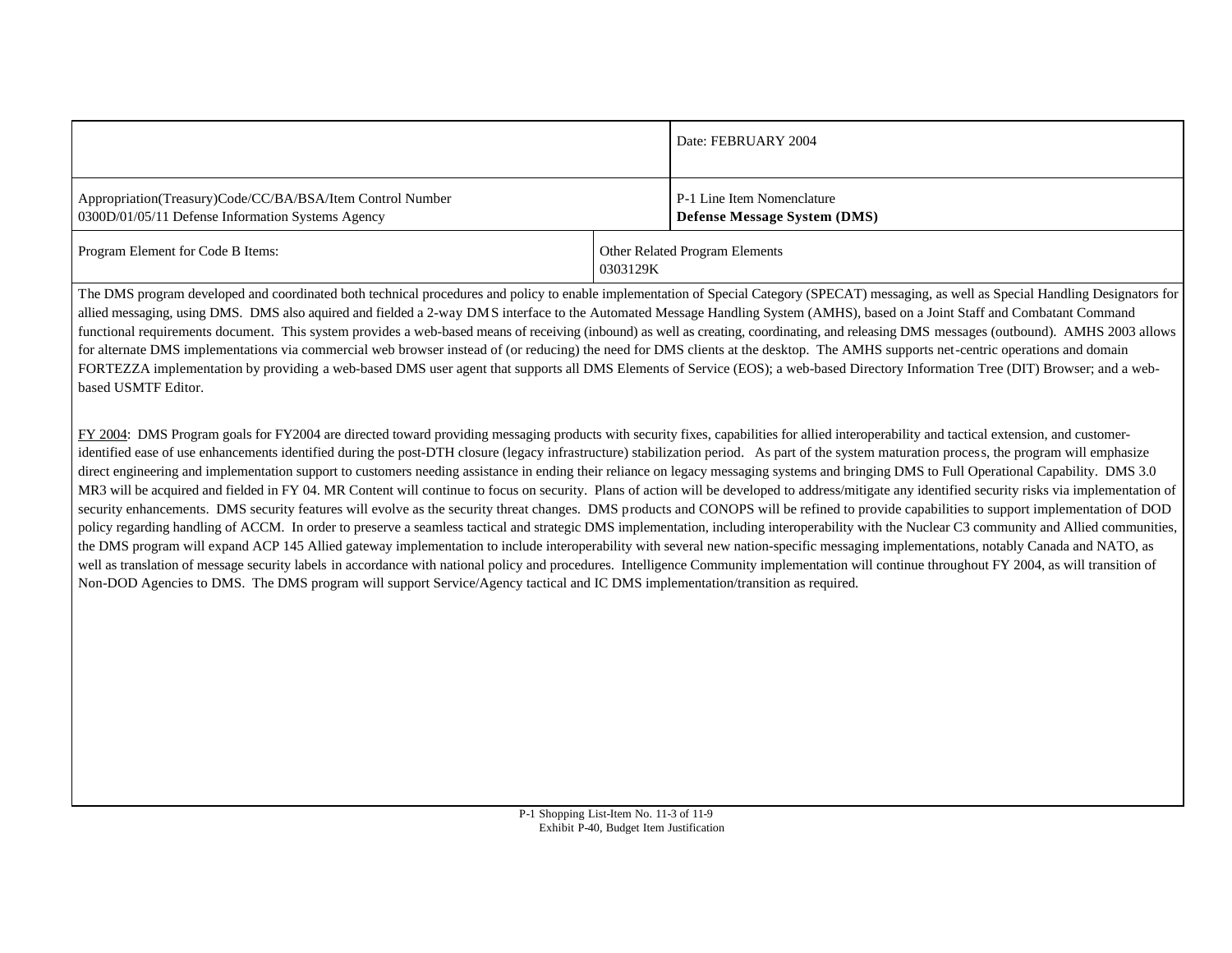|                                                                                                                |          | Date: FEBRUARY 2004                                               |
|----------------------------------------------------------------------------------------------------------------|----------|-------------------------------------------------------------------|
| Appropriation(Treasury)Code/CC/BA/BSA/Item Control Number<br>0300D/01/05/11 Defense Information Systems Agency |          | P-1 Line Item Nomenclature<br><b>Defense Message System (DMS)</b> |
| Program Element for Code B Items:                                                                              | 0303129K | Other Related Program Elements                                    |

Procurement dollars will provide product to support "domain FORTEZZA" capability for large user groups (e.g., major commands, Pentagon). Procurement dollars will continue to support Release 3.0 maintenance releases, software and hardware refreshes for Management Workstations (MWS), AMHS, and Message Text Editors, all of which enhance interoperability between warfighting organizations and warfighter efficiency via improved workflow. Procurement dollars will provide hardware replacement for the backbone infrastructure and also any hardware required for increased specifications driven by enhanced security performance/parameters.

FY 2005 Program: Product upgrades will be acquired containing lessons learned from increased operational use, usability enhancements, commercial product sustainability/refresh, and security improvements, and fielded in conjunction with DMS MRs. Each release will contain appropriate commercial refresh (e.g. operating systems or applications software) and/or refresh of Government development security products, and usability improvements resulting from lessons learned. Content of the MRs will continue to focus on security. Each release will be security tested and necessary enhancements will be acquired and/or documentation and operational procedures will be updated to mitigate any identified security risks. DMS security features will evolve as the security threat changes. In FY2005 DMS Procurement dollars support program goals in three major areas: 1) Tactical and Intelligence Community Support - DMS program will support Service/Agency tactical and IC DMS implementations/legacy migration as the IC achieves Full Operational Capability (FOC). 2) Non-Core Products Integration – Procurement dollars will procure additional products, which provide "domain FORTEZZA" capability for large user groups (e.g., major commands, Pentagon), and facilitate interoperability with non-DoD organizations and the Intelligence Community. 3) Standard DMS MRs and product integration and implementation – Procurement dollars will continue to support Release 3.0 MRs, AMHS and Message Text Editors, all of which enhance interoperability between warfighting organizations.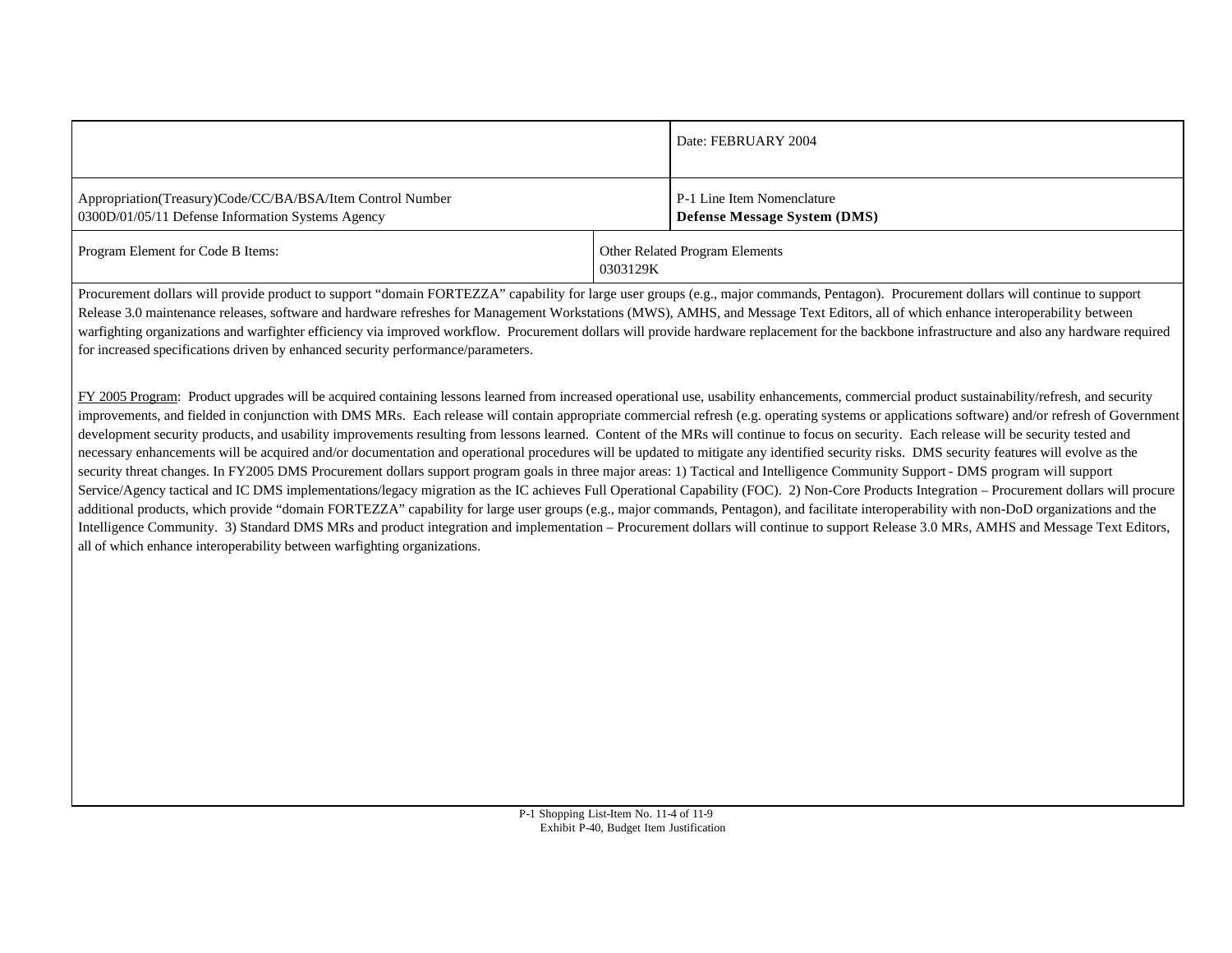| Exhibit P-5 Cost Analysis                                   |       | Weapon System |       |                                    | Date: February 2004 |                              |       |       |  |
|-------------------------------------------------------------|-------|---------------|-------|------------------------------------|---------------------|------------------------------|-------|-------|--|
| Appropriation (Treasury) Code/CC/BA/BSA/Item Control Number |       |               |       | ID Code P-1 Line Item Nomenclature |                     |                              |       |       |  |
| 0300D/01/05/11 Defense Information Systems Agency           |       |               |       |                                    |                     | Defense Message System (DMS) |       |       |  |
| WBS COST ELEMENTS                                           | PYs   |               | FY 03 | FY 03                              | FY 04               | FY 04                        | FY 05 | FY 05 |  |
|                                                             | Total |               | Unit  | Total                              | Unit                | Total                        | Unit  | Total |  |
|                                                             | Cost  |               | Cost  | Cost                               | Cost                | Cost                         | Cost  | Cost  |  |
| OTHER COSTS                                                 |       |               |       |                                    |                     |                              |       |       |  |
| 1. Release 2.1 S/W License Fees/Product Spt                 |       |               |       |                                    |                     |                              |       |       |  |
| Release 2.2 SW License Fees<br>2.                           |       |               |       |                                    |                     |                              |       |       |  |
| Release 3.0<br>3.                                           |       |               |       |                                    |                     |                              |       |       |  |
| Release S/W Lic Fees/Product Spt<br>4.                      |       |               |       |                                    |                     |                              |       |       |  |
| Release 3.0 Maint Release S/W Lic fees/Prod Spt<br>5.       |       |               |       | 2,755                              |                     | 2,347                        |       | 937   |  |
| 6. NT Drivers                                               |       |               |       |                                    |                     |                              |       |       |  |
| DTH OPS/ Close Legacy Component of DTHS<br>7.               |       |               |       |                                    |                     |                              |       |       |  |
| 8. Regional Directories Upgrades                            |       |               |       |                                    |                     |                              |       |       |  |
| 9. DISA WESTHEM LAN Support                                 |       |               |       |                                    |                     |                              |       |       |  |
| 10. User Sites HW/SW, Engineering & Integr                  |       |               |       |                                    |                     |                              |       |       |  |
| 11. DMS Automated Message Handling Sys (AMHS)               |       |               |       | 510                                |                     |                              |       |       |  |
| 12. Emergency Action Msg (EAM)/Allied Gateways              |       |               |       | $\mathbf 0$                        |                     |                              |       |       |  |
| 13. DMS 2.2 Training Materials                              |       |               |       |                                    |                     |                              |       |       |  |
| 14. DMS 2.2 Lockheed Testing (DT/OT Support)                |       |               |       |                                    |                     |                              |       |       |  |
| 15. DMS 3.0 Training Materials                              |       |               |       |                                    |                     |                              |       |       |  |
| 16. DMS 3.0 Fielding (DT/OT) Support                        |       |               |       |                                    |                     |                              |       |       |  |
| 17. DMS 3.1 Fielding                                        |       |               |       |                                    |                     |                              |       |       |  |
| 18. DMS MR2 Training Materials                              |       |               |       |                                    |                     |                              |       |       |  |
|                                                             |       |               |       |                                    |                     |                              |       |       |  |

P-1 Shopping List-Item No. 11-5 of 11-9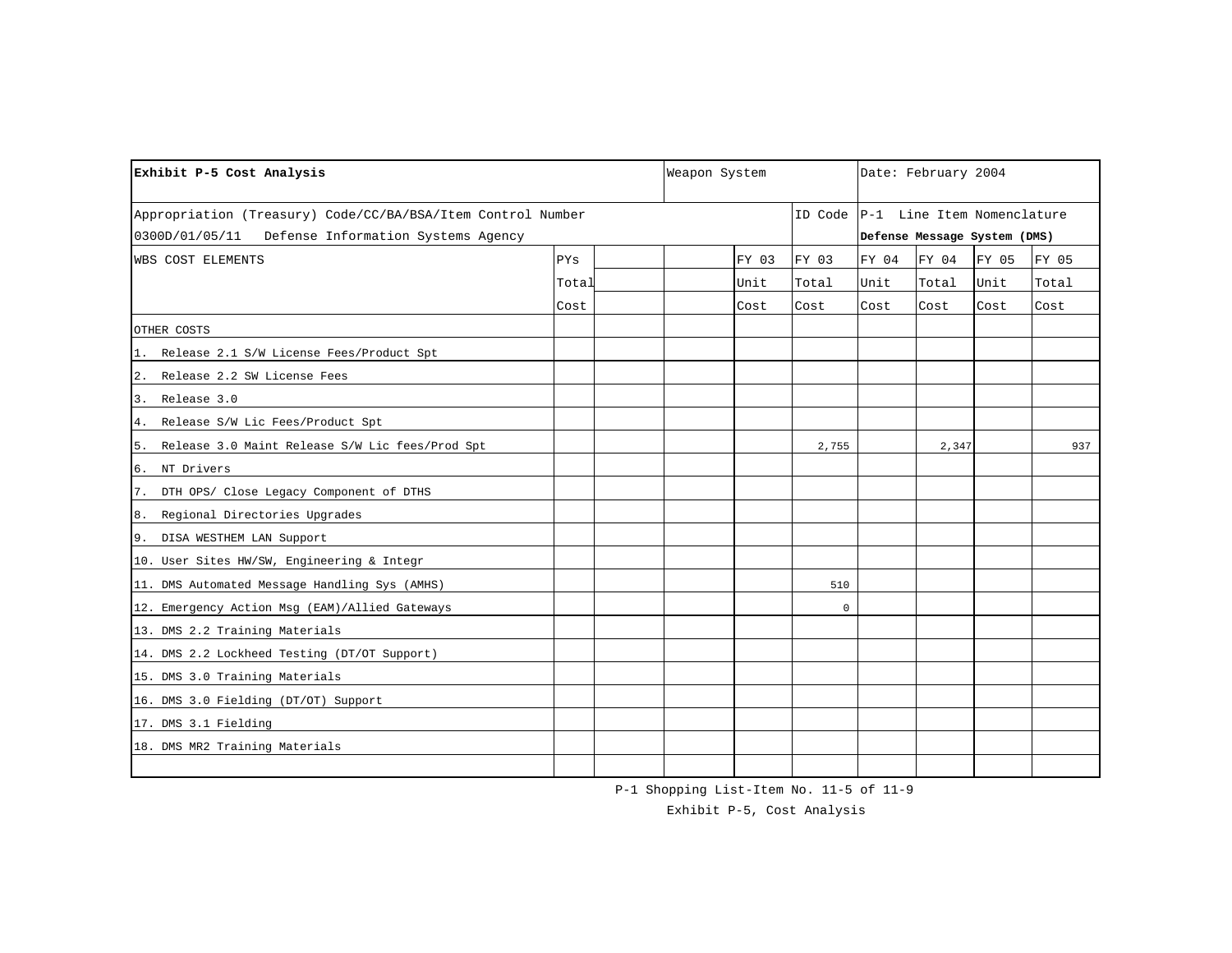| Exhibit P-5 Cost Analysis                                   |       | Weapon System |       |                                    |                              | Date: February 2004 |       |       |  |
|-------------------------------------------------------------|-------|---------------|-------|------------------------------------|------------------------------|---------------------|-------|-------|--|
| Appropriation (Treasury) Code/CC/BA/BSA/Item Control Number |       |               |       | ID Code P-1 Line Item Nomenclature |                              |                     |       |       |  |
| Defense Information Systems Agency<br>0300D/01/05/11        |       |               |       |                                    | Defense Message System (DMS) |                     |       |       |  |
| WBS COST ELEMENTS                                           | PYs   |               | FY 03 | FY 03                              | FY 04                        | FY 04               | FY 05 | FY 05 |  |
|                                                             | Total |               | Unit  | Total                              | Unit                         | Total               | Unit  | Total |  |
|                                                             | Cost  |               | Cost  | Cost                               | Cost                         | Cost                | Cost  | Cost  |  |
|                                                             |       |               |       |                                    |                              |                     |       |       |  |
| 19. DMS 3.2 Fielding                                        |       |               |       |                                    |                              |                     |       |       |  |
| 20. Management Workstation SW Upgrade                       |       |               |       |                                    |                              |                     |       |       |  |
| 21. OPS E&I (Combatant Command [CC] Support)                |       |               |       | 576                                |                              | 1,768               |       | 1,255 |  |
| 22. Air Force E&I Payback                                   |       |               |       |                                    |                              |                     |       |       |  |
| 23. Army/AF Reimbursement for TS/C                          |       |               |       |                                    |                              |                     |       |       |  |
| 24. AMHS Server Reimbursement                               |       |               |       |                                    |                              |                     |       |       |  |
| 25. JITC TIR Reimbursements                                 |       |               |       |                                    |                              |                     |       |       |  |
| 26. Sys. Perf. Assessments/Products                         |       |               |       |                                    |                              |                     |       |       |  |
| 27. Medium Grade Service                                    |       |               |       | 198                                |                              |                     |       |       |  |
| 28. JCSE - HW/SW Acquisition & Implem Spt                   |       |               |       |                                    |                              |                     |       |       |  |
| 29. Joint Warrior Interoperability Demo (JWID)              |       |               |       | 82                                 |                              |                     |       |       |  |
| 30. Tactical Exercises                                      |       |               |       | 284                                |                              |                     |       |       |  |
| 31. Award Fee                                               |       |               |       | 1,550                              |                              |                     |       |       |  |
| 32. Government Property Storage (GPS)                       |       |               |       |                                    |                              |                     |       |       |  |
| 33. Security Test & Evaluation (ST&E) - JITC                |       |               |       |                                    |                              |                     |       |       |  |
| 34. ST&E Support - Rel 2.2 & ACP120                         |       |               |       |                                    |                              |                     |       |       |  |
| 35. ST&E Support - Maintenance Releases                     |       |               |       | 700                                |                              |                     |       |       |  |
| 36. DMS GCCS Integration Testing                            |       |               |       |                                    |                              |                     |       |       |  |
| 37. EA/TJTN Tactical Support                                |       |               |       | 178                                |                              |                     |       |       |  |
| 38. Organizational Messaging Support                        |       |               |       | 100                                |                              |                     |       |       |  |
| 39. JITC Tech Refresh                                       |       |               |       |                                    |                              |                     |       |       |  |
|                                                             |       |               |       |                                    |                              |                     |       |       |  |

P-1 Shopping List-Item No. 11-6 of 11-9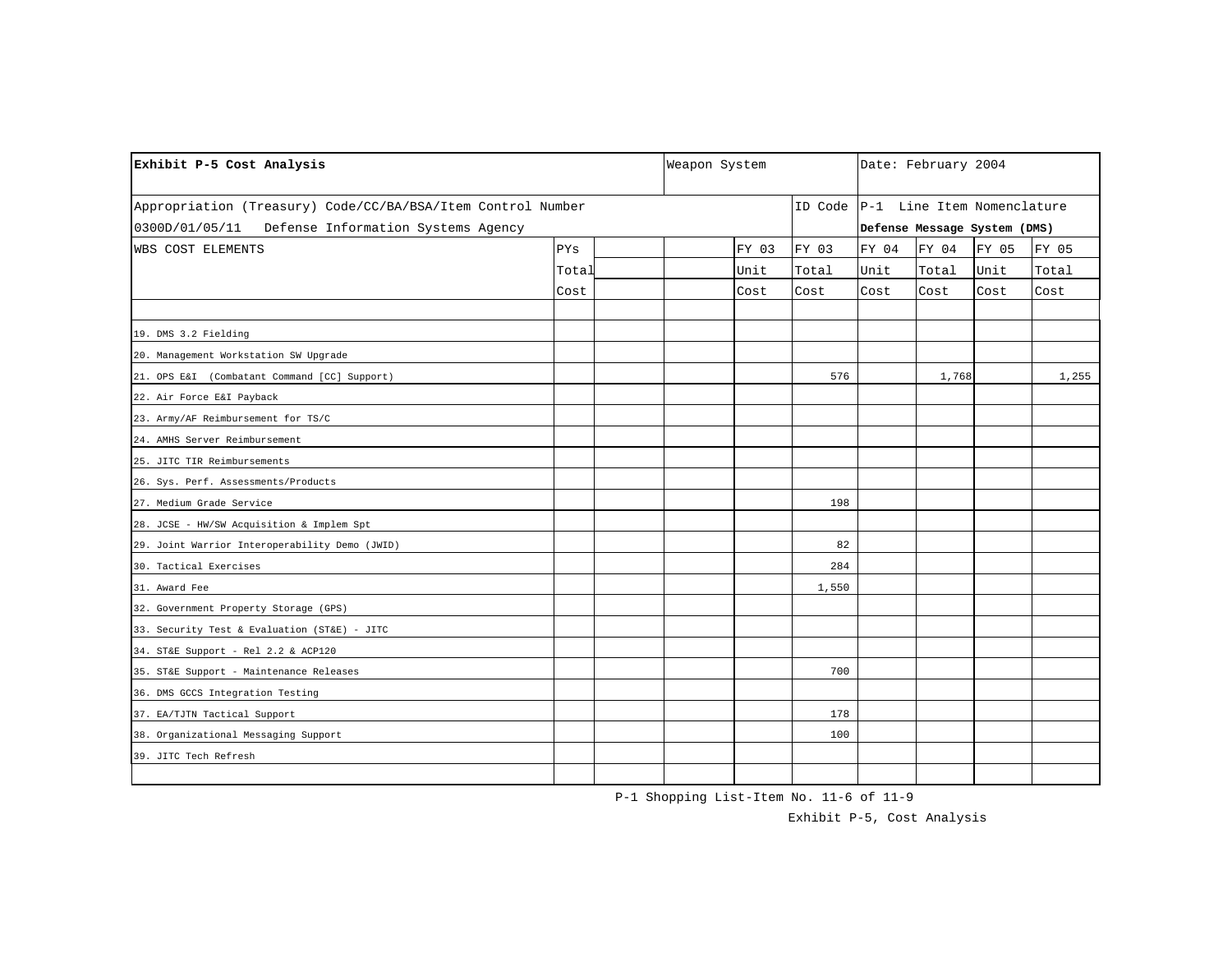| Exhibit P-5 Cost Analysis                                   |       | Weapon System |       |                                    |                              | Date: February 2004 |       |       |  |
|-------------------------------------------------------------|-------|---------------|-------|------------------------------------|------------------------------|---------------------|-------|-------|--|
| Appropriation (Treasury) Code/CC/BA/BSA/Item Control Number |       |               |       | ID Code P-1 Line Item Nomenclature |                              |                     |       |       |  |
| 0300D/01/05/11<br>Defense Information Systems Agency        |       |               |       |                                    | Defense Message System (DMS) |                     |       |       |  |
| WBS COST ELEMENTS                                           | PYs   |               | FY 03 | FY 03                              | FY 04                        | FY 04               | FY 05 | FY 05 |  |
|                                                             | Total |               | Unit  | Total                              | Unit                         | Total               | Unit  | Total |  |
|                                                             | Cost  |               | Cost  | Cost                               | Cost                         | Cost                | Cost  | Cost  |  |
|                                                             |       |               |       |                                    |                              |                     |       |       |  |
| 40. 3.0 Maintenance Releases                                |       |               |       |                                    |                              |                     |       |       |  |
| 41. Release 3.2 S/W License Fees/Product Spt                |       |               |       |                                    |                              |                     |       |       |  |
| 42. Service Management Upgrade                              |       |               |       | 464                                |                              |                     |       |       |  |
| 43. Implementation Support                                  |       |               |       |                                    |                              |                     |       |       |  |
| 44. EAM Testing                                             |       |               |       |                                    |                              |                     |       |       |  |
| 45. Implementation & Program Integration Spt                |       |               |       | 738                                |                              |                     |       |       |  |
| 46. System & Software Engineering                           |       |               |       |                                    |                              |                     |       |       |  |
| 47. 3.0 Maintenance Releases Fielding Support               |       |               |       | 401                                |                              |                     |       | 100   |  |
| 48. DIT/TIE Support (JITC)                                  |       |               |       | 180                                |                              |                     |       |       |  |
| 49. Security Products/ Non-Core Product Integration         |       |               |       | 150                                |                              |                     |       |       |  |
| 50. Implementation Support/ AMHS Outbound                   |       |               |       | 864                                |                              |                     |       |       |  |
| 51. Problem Trouble Reports/Changes to Fielded Releases     |       |               |       | 0                                  |                              |                     |       |       |  |
| 52. PMO Operations & Maintenance/ Analysis of Alternatives  |       |               |       | $\mathbf 0$                        |                              |                     |       |       |  |
| 53. Security Products/ DSA Installs & VPN Backbone Spt      |       |               |       | 1,132                              |                              | 1,123               |       | 123   |  |
| 54. Implementation Support/ Hardware Upgrades               |       |               |       | 5,081                              |                              |                     |       | 1,036 |  |
| 55. Allied Coalition Interoperability Interfaces            |       |               |       |                                    |                              |                     |       |       |  |
| 56. Implementation Support/ COOP                            |       |               |       |                                    |                              |                     |       | 408   |  |
| 57. National Gateway / Interoperability Interfaces          |       |               |       | $\mathbf 0$                        |                              |                     |       | 402   |  |
| 58. Implementation Support/ Mail List Management Center     |       |               |       |                                    |                              |                     |       |       |  |
| 59. UFR - Directory Security Enhancements                   |       |               |       | 2,100                              |                              |                     |       |       |  |
| TOTAL                                                       |       |               |       | 18,043                             |                              | 5,238               |       | 4,261 |  |

P-1 Shopping List-Item No. 11-7 of 11-9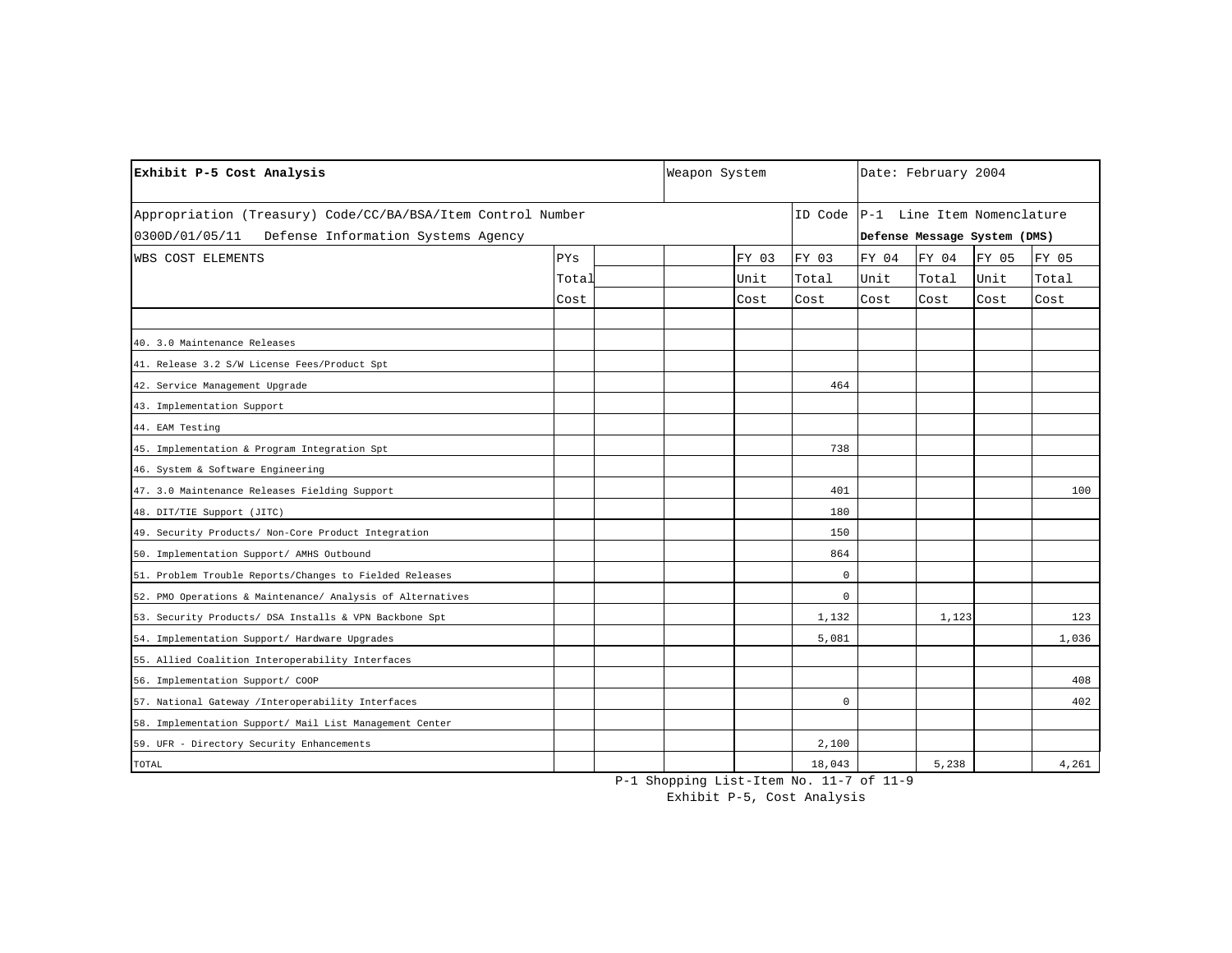| Exhibit P-5a, Procurement History and Planning              |     |        | Weapon System  |            | Date: February 2004 |                              |          |               |                     |           |  |
|-------------------------------------------------------------|-----|--------|----------------|------------|---------------------|------------------------------|----------|---------------|---------------------|-----------|--|
| Appropriation (Treasury) Code/CC/BA/BSA/Item Control Number |     |        |                |            | $P-1$               | Line Item Nomenclature       |          |               |                     |           |  |
| 0300D/01/05/11<br>Defense Information Systems Agency        |     |        |                |            |                     | Defense Message System (DMS) |          |               |                     |           |  |
| WBS COST ELEMENTS                                           |     |        |                | <b>RFP</b> | Contract            | Contractor                   |          | Date of       | Tech Data Date      |           |  |
|                                                             |     | Unit   | Location Issue |            | Method and and      |                              | Award    | First         | Available Revisions |           |  |
|                                                             | Qty | Cost   | of PCO         | Date       | Type                | Location                     | Date     | Delivery Now? |                     | Available |  |
|                                                             |     |        |                |            |                     |                              |          |               |                     |           |  |
| FY 2003                                                     |     |        |                |            |                     |                              |          |               |                     |           |  |
| OTHER COSTS                                                 |     |        |                |            |                     |                              |          |               |                     |           |  |
| DMS Rel 3.0 Maint Rel SW Lic Fees/Prod Spt                  |     | 2,755  | <b>USAF</b>    | $Mar-94$   | C/FP                | LMC                          | $Dec-02$ | Apr-03 Yes    |                     |           |  |
| 2.<br>DMS Automated Message Handling Sys (AMHS)             |     | 510    | <b>DISA</b>    | $Nov-02$   | FFP                 | <b>TELOS</b>                 | $Nov-02$ | $Apr-03$      | Yes                 |           |  |
| OPS Engineering & Integration C C Support<br>3.             |     | 576    | <b>USAF</b>    | $Mar-94$   | C/FP                | <b>LMC</b>                   | $Dec-02$ | $Apr-03$      | Yes                 |           |  |
| Medium Grade Service<br>4.                                  |     | 198    | <b>USAF</b>    | $Mar-94$   | C/FP                | LMC                          | $Dec-02$ | $Apr-03$      | Yes                 |           |  |
| 5.<br>Joint Warrior Interoperability Demo (JWID)            |     | 82     | <b>DISA</b>    | $Jan-02$   | MIPR                | DEIS II                      | $Jan-03$ | $Apr-03$      | Yes                 |           |  |
| Tactical Exercises<br>б.                                    |     | 284    | <b>USAF</b>    | $Mar-94$   | C/FP                | LMC                          | $Dec-02$ | $Apr-03$      | Yes                 |           |  |
| 7.<br>Award Fee                                             |     | 1,550  | <b>USAF</b>    | $Mar-94$   | C/FP                | LMC                          | $Dec-02$ | $Apr-03$      | Yes                 |           |  |
| 8.<br>Security Test & Eval(ST&E) Spt - Maint Rel            |     | 700    | <b>DISA</b>    | $Jan-03$   | MIPR                | NSA/Getronics                | Jan-03   | $Apr-03$      | Yes                 |           |  |
| 9.<br>EA/TJTN Tactical Support                              |     | 178    | <b>DISA</b>    | $Jan-03$   | MIPR                | US Army                      | $Jan-03$ | $Apr-03$      | Yes                 |           |  |
| Organizational Messaging<br>10.                             |     | 100    | <b>USAF</b>    | $Mar-94$   | C/FP                | <b>LMC</b>                   | $Dec-02$ | $Apr-03$      | Yes                 |           |  |
| Service Management Upgrade<br>11.                           |     | 464    | <b>DISA</b>    | $Feb-03$   | Τ&Μ                 | DEIS II                      | $Jan-03$ | $Apr-03$      | Yes                 |           |  |
| Implementation & Program Integration Spt<br>12.             |     | 738    | DISA           | $Dec-02$   | C/FP                | BAH                          | $Feb-03$ | $Apr-03$      | Yes                 |           |  |
| 3.0 Maintenance Releases Fielding Spt<br>13.                |     | 401    | <b>USAF</b>    | $Mar-94$   | C/FP                | T.MC                         | $Dec-02$ | $Apr-03$      | Yes                 |           |  |
| DIT/TIE Support (JITC)<br>14.                               |     | 180    | <b>USAF</b>    | $Mar-94$   | C/FP                | LMC                          | $Dec-02$ | $Apr-03$      | Yes                 |           |  |
| Security Products/Non-Core Prod Integr<br>15.               |     | 150    | <b>USAF</b>    | $Mar-94$   | C/FP                | LMC                          | $Dec-02$ | $Apr-03$      | Yes                 |           |  |
| 16. Implementation Support/ AMHS Outbound                   |     | 654    | <b>USAF</b>    | $Mar-94$   | C/FP                | LMC                          | $Dec-02$ | $Apr-03$      | Yes                 |           |  |
|                                                             |     | 210    | <b>DISA</b>    | $Nov-02$   | FFP                 | TELOS                        | $Nov-02$ | $Apr-03$      | Yes                 |           |  |
| 17. Security Products/DSA Installs & VPN Spt                |     | 1,132  | <b>DISA</b>    | $Dec-02$   | C/FP                | BAH                          | $Feb-03$ | $Apr-03$      | Yes                 |           |  |
| Implementation Support/Hardware Upgrades<br>18.             |     | 5,081  | USAF           | $Mar-94$   | C/FP                | LMC                          | $Dec-02$ | $Apr-03$      | Yes                 |           |  |
| 19. Directory Security Enhancements                         |     | 2,100  | <b>USAF</b>    | $Mar-94$   | C/FP                | LMC                          | $Dec-02$ | $Apr-03$      | Yes                 |           |  |
|                                                             |     |        |                |            |                     |                              |          |               |                     |           |  |
|                                                             |     | 18,043 |                |            |                     |                              |          |               |                     |           |  |

P-1 Shopping List-Item No. 11-8 of 11-9

Exhibit P-5a, Procurement History and Planning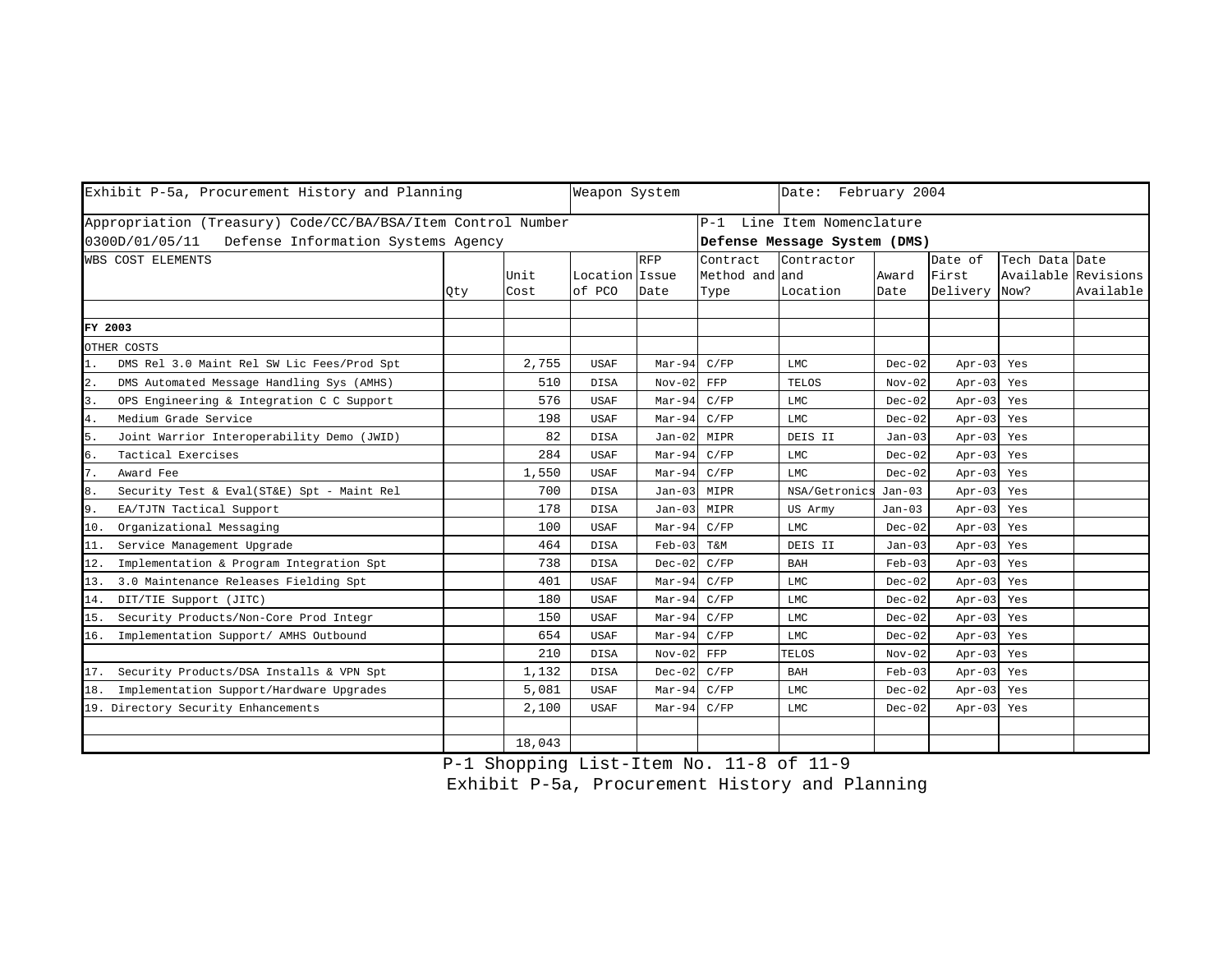| Exhibit P-5a, Procurement History and Planning              |     |       | Weapon System  |            |                |                              | Date: February 2004 |               |                |                     |  |
|-------------------------------------------------------------|-----|-------|----------------|------------|----------------|------------------------------|---------------------|---------------|----------------|---------------------|--|
| Appropriation (Treasury) Code/CC/BA/BSA/Item Control Number |     |       |                |            |                | P-1 Line Item Nomenclature   |                     |               |                |                     |  |
| 0300D/01/05/11 Defense Information Systems Agency           |     |       |                |            |                | Defense Message System (DMS) |                     |               |                |                     |  |
| WBS COST ELEMENTS                                           |     |       |                | <b>RFP</b> | Contract       | Contractor                   |                     | Date of       | Tech Data Date |                     |  |
|                                                             |     | Unit  | Location Issue |            | Method and and |                              | Award               | First         |                | Available Revisions |  |
|                                                             | Qty | Cost  | of PCO         | Date       | Type           | Location                     | Date                | Delivery Now? |                | Available           |  |
|                                                             |     |       |                |            |                |                              |                     |               |                |                     |  |
| FY 2004                                                     |     |       |                |            |                |                              |                     |               |                |                     |  |
| OTHER COSTS                                                 |     |       |                |            |                |                              |                     |               |                |                     |  |
| DMS Rel 3.0 Maint Rel SW Lic Fees/Prod Spt                  |     | 2,347 | <b>USAF</b>    | $Mar-94$   | C/FP           | LMC                          | $Oct-03$            | $Apr-04$      | Yes            |                     |  |
| 2. OPS Engineering & Integration                            |     | 1,768 | <b>USAF</b>    | $Mar-94$   | C/FP           | LMC                          | $Oct-03$            | $Apr-04$      | Yes            |                     |  |
| 3. Security Products/Non-Core Prod Integr                   |     | 1,123 | <b>USAF</b>    | $Mar-94$   | C/FP           | LMC                          | $Oct-03$            | $Apr-04$      | Yes            |                     |  |
|                                                             |     |       |                |            |                |                              |                     |               |                |                     |  |
|                                                             |     | 5,238 |                |            |                |                              |                     |               |                |                     |  |
| FY 2005                                                     |     |       |                |            |                |                              |                     |               |                |                     |  |
| OTHER COSTS                                                 |     |       |                |            |                |                              |                     |               |                |                     |  |
| 1. DMS Rel 3.0 Maint Rel SW Lic Fees/Prod Spt               |     | 937   | <b>USAF</b>    | $Mar-94$   | $C/FP$ LMC     |                              |                     |               |                |                     |  |
| 2. OPS Engineering & Integration (CC Support)               |     | 1,255 | <b>USAF</b>    | $Mar-94$   | $C/FP$ LMC     |                              |                     |               |                |                     |  |
| 3. 3.0 Maintenance Releases Fielding Support                |     | 100   | <b>USAF</b>    | $Mar-94$   | $C$ / $FP$ LMC |                              |                     |               |                |                     |  |
| Security Prod/ DSA Installs & VPN Backbone Spt<br>4.        |     | 123   | TBD            | TBD        |                | TBD TBD                      |                     |               |                |                     |  |
| Implementation Support/ Hardware Upgrades<br>5.             |     | 1,036 | <b>USAF</b>    | $Mar-94$   | $C$ / $FP$ LMC |                              |                     |               |                |                     |  |
| 6.<br>Implementation Support/ COOP                          |     | 408   | TBD            | TBD        |                | TBD TBD                      |                     |               |                |                     |  |
| National Gateway / Interoperability Interfaces              |     | 402   | <b>USAF</b>    | $Mar-94$   | $C$ / $FP$ LMC |                              |                     |               |                |                     |  |
|                                                             |     |       |                |            |                |                              |                     |               |                |                     |  |
|                                                             |     | 4,261 |                |            |                |                              |                     |               |                |                     |  |
|                                                             |     |       |                |            |                |                              |                     |               |                |                     |  |

P-1 Shopping List-Item No. 11-9 of 11-9

Exhibit P-5a, Procurement History and Planning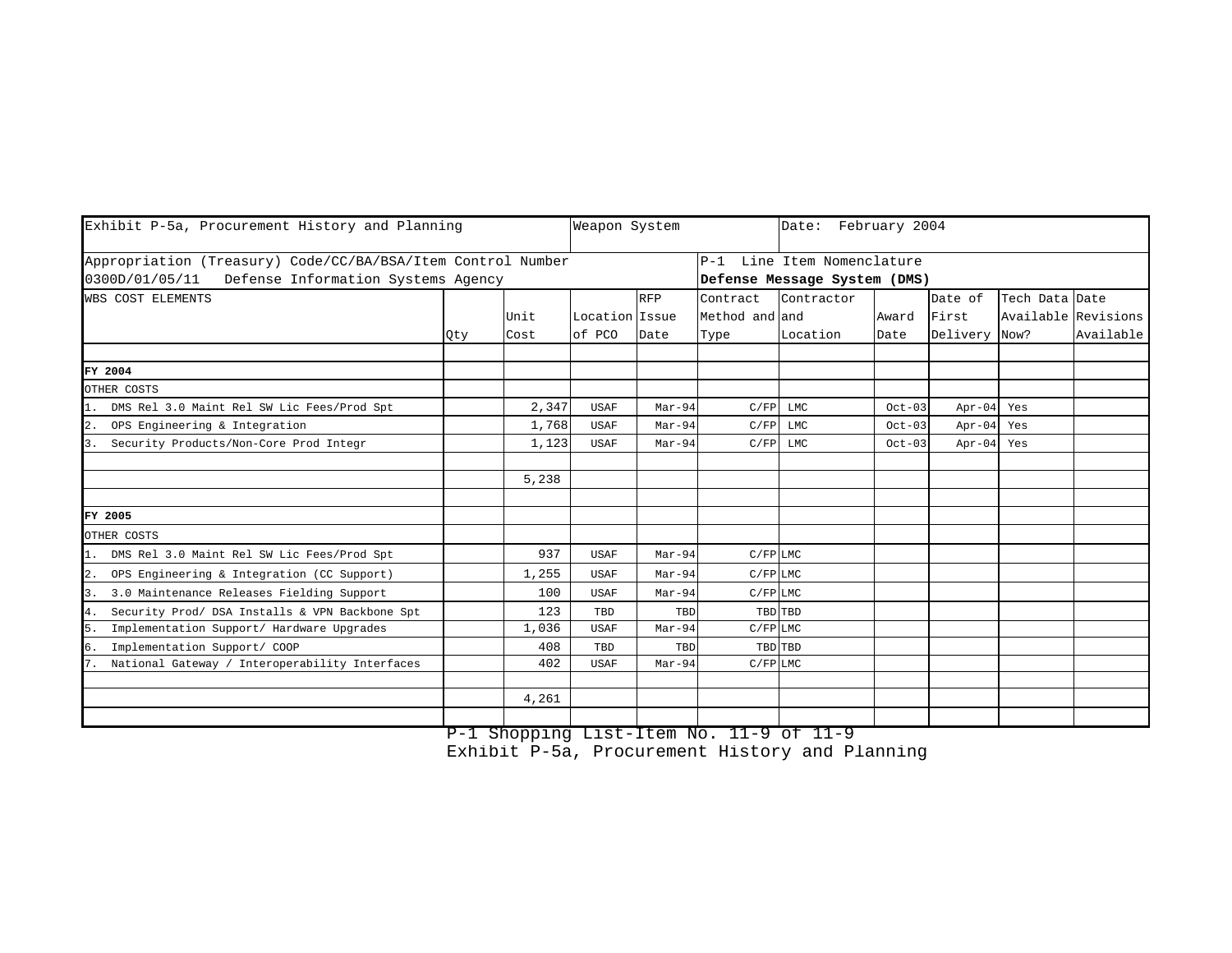| Exhibit P-40, Budget Item Justification                                                                          |            |                |        |                                            |        | Date: February 2004 |        |                                                                                |        |                |       |
|------------------------------------------------------------------------------------------------------------------|------------|----------------|--------|--------------------------------------------|--------|---------------------|--------|--------------------------------------------------------------------------------|--------|----------------|-------|
| Appropriation (Treasury) Code/CC/BA/BSA/Item Control Number<br>0300D/01/05/12 Defense Information Systems Agency |            |                |        |                                            |        |                     |        | P-1 Line Item Nomenclature<br>Global Command and Control System-Joint (GCCS-J) |        |                |       |
| Program Element for Code B Items:                                                                                |            |                |        | Other Related Program Elements<br>0303150K |        |                     |        |                                                                                |        |                |       |
|                                                                                                                  | ID<br>Code | Prior<br>Years | FY2003 | FY2004                                     | FY2005 | FY2006              | FY2007 | FY2008                                                                         | FY2009 | To<br>Complete | Total |
|                                                                                                                  |            |                |        |                                            |        |                     |        |                                                                                |        |                |       |
| Total Proc Cost                                                                                                  |            |                | 3.947  | 7.208                                      | 5.187  | 5.421               | 5.681  | 5.086                                                                          | 5.074  | Cont           | Cont  |

**DESCRIPTION**: The GCCS-J is the Department of Defense (DoD) joint command and control (C2) System of Record and is an essential component for successfully accomplishing DOD Transformation objectives focusing on new Information Technology (IT) concepts, injecting new technologies, incrementally fielding relevant products and participating as a member to identify revolutionary technological breakthroughs. GCCS-J implements the Joint Chiefs of Staff validated and prioritized C2 requirements. The GCCS-J suite of mission applications/systems provides critical joint warfighting C2 capabilities by presenting an integrated, near real-time picture of the battlespace for planning and execution of joint military and multinational operations. The applications and services provided by GCCS-J form the core of all C2 capabilities. GCCS-J is used by all nine combatant commands at 635 sites around the world, supporting more than 10,000 joint and coalition workstations. In FY05, the GCCS-J Block V version releases will continue to address outstanding high priority requirements, while continuing to implement enhancements to fielded capabilities; cutting edge intelligence, situational awareness, force planning, employment, protection, and deployment enhancements will continue to be developed and tested. As well, the system will continue to develop and refine enhancements to the core planning and assessment tools required by combatant commanders and their subordinate joint task force commanders.

FY 2003 Program: Funds provided essential infrastructure equipment for Joint Operation Planning and Execution System (JOPES) and Readiness test, integration and operation activities. The Center for Application Integration Engineering (CAIE**)** continued to replace of legacy test equipment and the GCCS-J Program Management Office (PMO) procured systems (hardware and software) required to initiate the migration of GCCS-J applications to a web-based architecture. GCCS-J acquired hardware and software necessary to manage test, integration and fielding activities.

> P-1 Shopping List-Item No. 12-1 of 12-3 Exhibit Budget Item Justification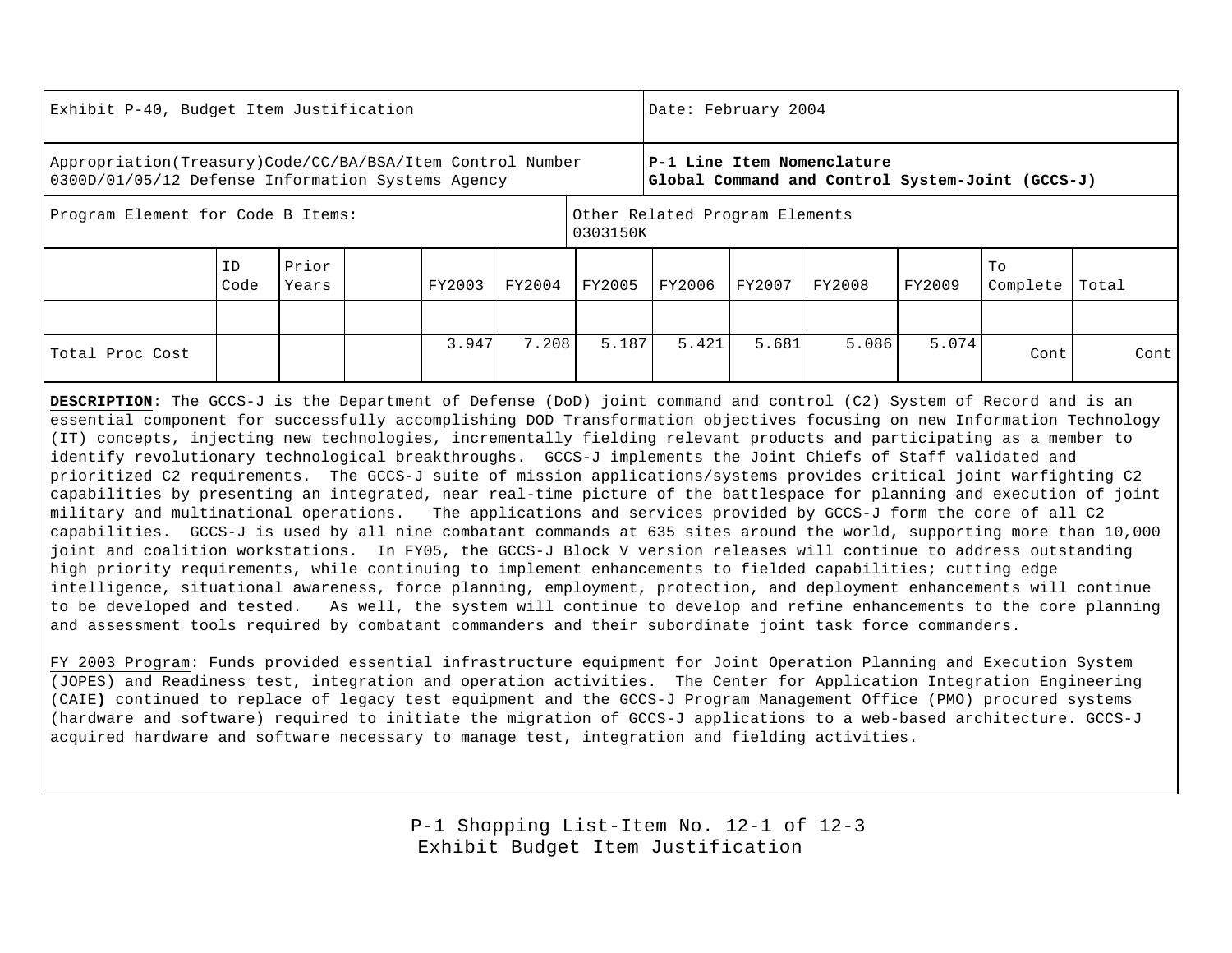| Exhibit P-40, Budget Item Justification                                                                        |          | Date: February 2004                                                            |
|----------------------------------------------------------------------------------------------------------------|----------|--------------------------------------------------------------------------------|
| Appropriation(Treasury)Code/CC/BA/BSA/Item Control Number<br>0300D/01/05/12 Defense Information Systems Agency |          | P-1 Line Item Nomenclature<br>Global Command and Control System-Joint (GCCS-J) |
| Program Element for Code B Items:                                                                              | 0303150K | Other Related Program Elements                                                 |

FY 2004 Program Justification: Funding will upgrade the GCCS-J baseline equipment used to support the Joint Staff Support Center (JSSC), Center for Application Integration Engineering (CAIE), Readiness and Joint Operation Planning and Execution Systems (JOPES) activities. These procurement funds will acquire or replace (as scheduled) systems providing test, integration, and configuration management of new applications and/or software fixes, sustainment, training, demonstrations, and exercise support. This hardware is expected to mitigate cost and schedule risks associated with migrating applications to the new web architecture essential to infusing web-based technology and implementing Net Centric Warfare. GCCS-J will also continue to procure systems required to migrate GCCS-J applications to a web-based architecture. GCCS-J will procure and deploy GCCS-J Integrated Imagery and Intelligence (I3) Hardware and Software in new and existing sites and locations as directed by the United States Central Command (USCENTCOM).

FY 2005 Program Justification: Funding requested will acquire or replace (as scheduled) GCCS-J baseline equipment used to support systems test, integration, and configuration management at the JSSC, and system and application level test activities. These DISA-controlled facilities are used in the development of new applications and/or software fixes, sustainment, training, demonstrations, and exercise support. GCCS-J will also procure additional commercial hardware and software required to continue migration of GCCS-J applications to a web-based architecture, infuse web-based technology, and implement Net Centric Warfare.

> P-1 Shopping List-Item No. 12-2 of 12-3 Exhibit P-40, Budget Item Justification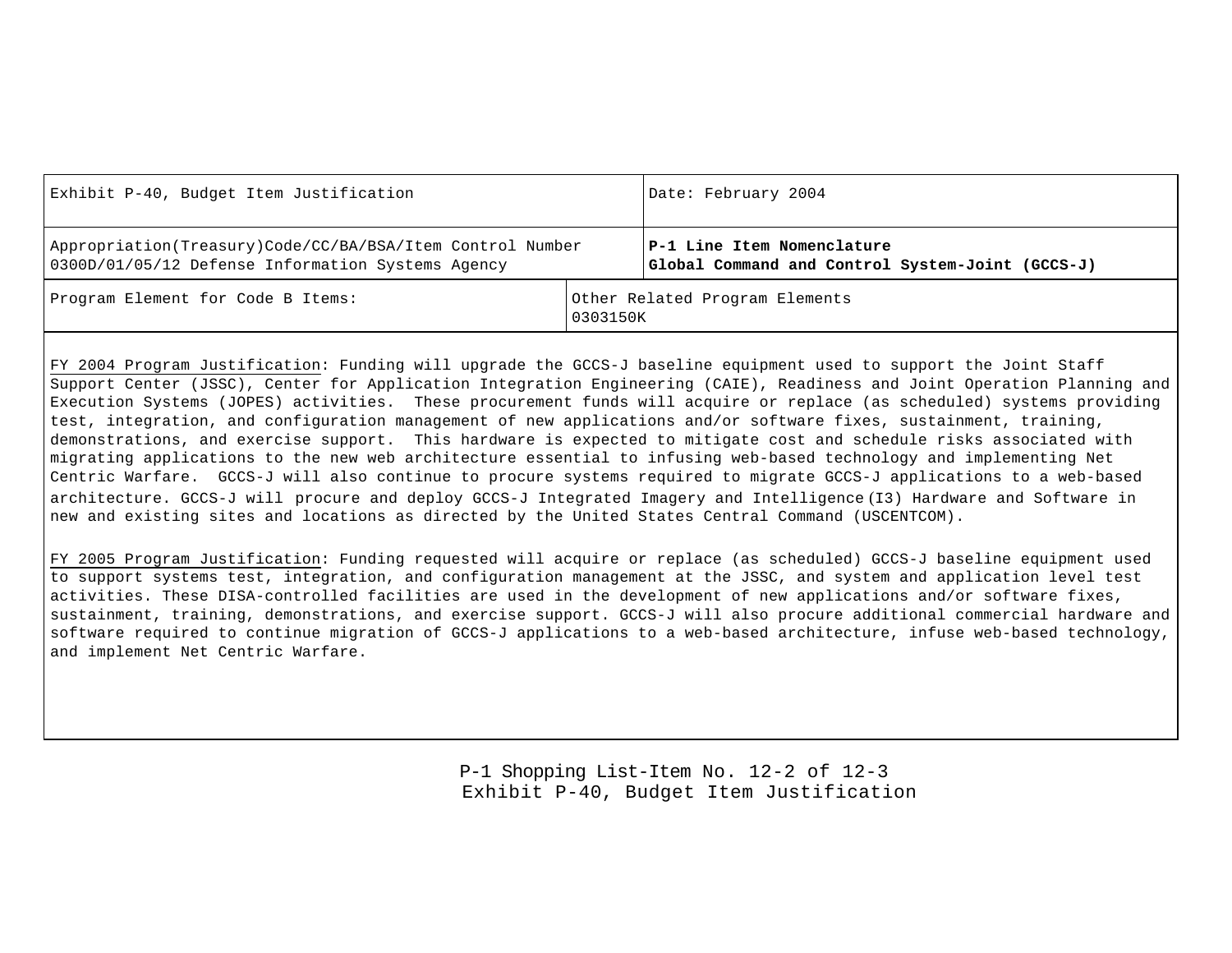| Exhibit P-40a, Budget Item Justification for Aggregated Item Weapon System |       |  | Date: | FEBRUARY 2004                                    |       |       |       |       |
|----------------------------------------------------------------------------|-------|--|-------|--------------------------------------------------|-------|-------|-------|-------|
| Appropriation (Treasury) Code/CC/BA/BSA/Item Control Number                |       |  |       | P-1 Line Item Nomenclature                       |       |       |       |       |
| 0300D/01/05/12 Defense Information Systems Agency                          |       |  |       | Global Command and Control System-Joint (GCCS-J) |       |       |       |       |
| <b>WBS COST ELEMENTS</b>                                                   | PYs   |  | FY 03 | FY 03                                            | FY 04 | FY 04 | FY 05 | FY 05 |
|                                                                            | Total |  | Unit  | Total                                            | Unit  | Total | Unit  | Total |
|                                                                            | Cost  |  | Cost  | Cost                                             | Cost  | Cost  | Cost  | Cost  |
|                                                                            |       |  |       |                                                  |       |       |       |       |
| OTHER COSTS                                                                |       |  |       |                                                  |       |       |       |       |
|                                                                            |       |  |       |                                                  |       |       |       |       |
| 1. GCCS-J Client Workstations                                              |       |  |       | 1,123                                            |       | 945   |       | 880   |
| 2. Commercial Software Packages                                            |       |  |       | 9                                                |       | 455   |       | 314   |
| 3. GCCS-J Application and Database Servers                                 |       |  |       | 2,139                                            |       | 2,170 |       | 3,144 |
| 4. Miscellaneous COTS Hardware                                             |       |  |       | 676                                              |       | 3,638 |       | 849   |
|                                                                            |       |  |       |                                                  |       |       |       |       |
|                                                                            |       |  |       |                                                  |       |       |       |       |
|                                                                            |       |  |       |                                                  |       |       |       |       |
|                                                                            |       |  |       |                                                  |       |       |       |       |
|                                                                            |       |  |       |                                                  |       |       |       |       |
|                                                                            |       |  |       |                                                  |       |       |       |       |
|                                                                            |       |  |       |                                                  |       |       |       |       |
|                                                                            |       |  |       |                                                  |       |       |       |       |
|                                                                            |       |  |       |                                                  |       |       |       |       |
|                                                                            |       |  |       |                                                  |       |       |       |       |
|                                                                            |       |  |       |                                                  |       |       |       |       |
|                                                                            |       |  |       |                                                  |       |       |       |       |
|                                                                            |       |  |       |                                                  |       |       |       |       |
| TOTAL                                                                      |       |  |       | 3,947                                            |       | 7,208 |       | 5,187 |

P-1 Shopping List-Item No. 12-3 of 12-3

Exhibit P-40a, Budget Item Justification for Aggregated Items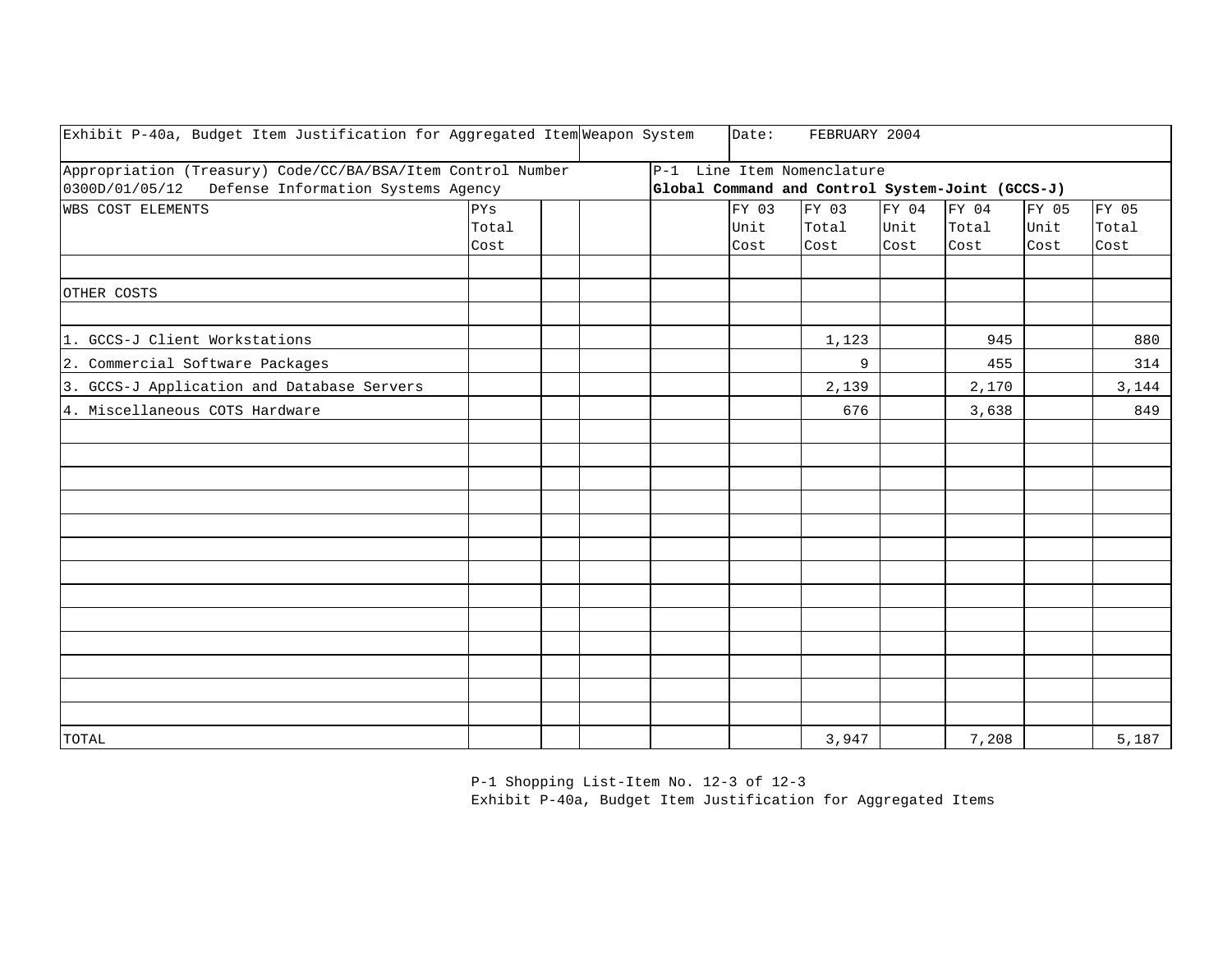| Exhibit P-40, Budget Item Justification                                                                                                                                                                                                                                                                                                                                                                                                                                                                                                                                                                                                                                                                                                                                                                                                                                                                                                                                                                                                                                                                                                                                                                                                                                                                                                                                                                                                                                                                                                                                                                                                                                                                                                                                                                                                                                                                                                                                                                                                                                                                                                                                                                                                                                                                                                                                                                                                                                                                                                                                                                                                                                                                                                                                                                                                                                     |                  |                |  |  |         |         |         | Date: February 2004                                                                                             |         |         |         |         |                |       |  |  |  |
|-----------------------------------------------------------------------------------------------------------------------------------------------------------------------------------------------------------------------------------------------------------------------------------------------------------------------------------------------------------------------------------------------------------------------------------------------------------------------------------------------------------------------------------------------------------------------------------------------------------------------------------------------------------------------------------------------------------------------------------------------------------------------------------------------------------------------------------------------------------------------------------------------------------------------------------------------------------------------------------------------------------------------------------------------------------------------------------------------------------------------------------------------------------------------------------------------------------------------------------------------------------------------------------------------------------------------------------------------------------------------------------------------------------------------------------------------------------------------------------------------------------------------------------------------------------------------------------------------------------------------------------------------------------------------------------------------------------------------------------------------------------------------------------------------------------------------------------------------------------------------------------------------------------------------------------------------------------------------------------------------------------------------------------------------------------------------------------------------------------------------------------------------------------------------------------------------------------------------------------------------------------------------------------------------------------------------------------------------------------------------------------------------------------------------------------------------------------------------------------------------------------------------------------------------------------------------------------------------------------------------------------------------------------------------------------------------------------------------------------------------------------------------------------------------------------------------------------------------------------------------------|------------------|----------------|--|--|---------|---------|---------|-----------------------------------------------------------------------------------------------------------------|---------|---------|---------|---------|----------------|-------|--|--|--|
| Appropriation (Treasury)Code/CC/BA/BSA/Item Control Number<br>0300D/01/05/13 Defense Information Systems Agency                                                                                                                                                                                                                                                                                                                                                                                                                                                                                                                                                                                                                                                                                                                                                                                                                                                                                                                                                                                                                                                                                                                                                                                                                                                                                                                                                                                                                                                                                                                                                                                                                                                                                                                                                                                                                                                                                                                                                                                                                                                                                                                                                                                                                                                                                                                                                                                                                                                                                                                                                                                                                                                                                                                                                             |                  |                |  |  |         |         |         | P-1 Line Item Nomenclature<br>Global Combat Support System Combatant Command/Joint Task Force (GCSS<br>(CC/JTF) |         |         |         |         |                |       |  |  |  |
| Program Element for Code B Items:                                                                                                                                                                                                                                                                                                                                                                                                                                                                                                                                                                                                                                                                                                                                                                                                                                                                                                                                                                                                                                                                                                                                                                                                                                                                                                                                                                                                                                                                                                                                                                                                                                                                                                                                                                                                                                                                                                                                                                                                                                                                                                                                                                                                                                                                                                                                                                                                                                                                                                                                                                                                                                                                                                                                                                                                                                           |                  |                |  |  |         |         |         | Other Related Program Elements<br>0303141K                                                                      |         |         |         |         |                |       |  |  |  |
|                                                                                                                                                                                                                                                                                                                                                                                                                                                                                                                                                                                                                                                                                                                                                                                                                                                                                                                                                                                                                                                                                                                                                                                                                                                                                                                                                                                                                                                                                                                                                                                                                                                                                                                                                                                                                                                                                                                                                                                                                                                                                                                                                                                                                                                                                                                                                                                                                                                                                                                                                                                                                                                                                                                                                                                                                                                                             | $\rm ID$<br>Code | Prior<br>Years |  |  | FY 2003 | FY 2004 | FY 2005 |                                                                                                                 | FY 2006 | FY 2007 | FY 2008 | FY 2009 | To<br>Complete | Total |  |  |  |
|                                                                                                                                                                                                                                                                                                                                                                                                                                                                                                                                                                                                                                                                                                                                                                                                                                                                                                                                                                                                                                                                                                                                                                                                                                                                                                                                                                                                                                                                                                                                                                                                                                                                                                                                                                                                                                                                                                                                                                                                                                                                                                                                                                                                                                                                                                                                                                                                                                                                                                                                                                                                                                                                                                                                                                                                                                                                             |                  |                |  |  |         |         |         |                                                                                                                 |         |         |         |         |                |       |  |  |  |
| <b>Total Proc Cost</b>                                                                                                                                                                                                                                                                                                                                                                                                                                                                                                                                                                                                                                                                                                                                                                                                                                                                                                                                                                                                                                                                                                                                                                                                                                                                                                                                                                                                                                                                                                                                                                                                                                                                                                                                                                                                                                                                                                                                                                                                                                                                                                                                                                                                                                                                                                                                                                                                                                                                                                                                                                                                                                                                                                                                                                                                                                                      |                  |                |  |  | 2.377   | 2.488   |         | 2.639                                                                                                           | 2.648   | 2.699   | 2.762   | 2.825   | Cont           | Cont  |  |  |  |
| Description: The Global Combat Support System Combatant Command/Joint Task Force (GCSS (CC/JTF)) [Note: Formerly called GCSS Commander-in Charge/Joint Task Force<br>(CINC/JTF)], is an initiative that provides end-to-end information interoperability across and between combat support functions and command and control functions. FY03<br>procurement funds were used to acquire hardware and software needed to field GCSS (CC/JTF) V3.0 and subsequent V3.x releases to the Unified and Combatant Commands, to<br>include: Central Command, Joint Forces Command, Northern Command, Southern Command, European Command, Pacific Command, Transportation Command, Special Operations<br>Command, Strategic Command, the Component Headquarters, and the National Military Command Center, as prioritized by the Joint Staff. In addition, procurement funding was used<br>for technology refreshment of existing hardware and software at the four (4) GCSS (CC/JTF) strategic server sites, in Hawaii, Alabama, Germany, and the Pentagon. During FY04 and<br>FY05, the program will use procurement funds to acquire hardware and software to field the GCSS (CC/JTF) V4.x capability increments to all sites as prioritized by the Joint Staff.<br>Funds will also be used to purchase additional hardware and software enhancements for existing sites to improve user response time and to expand data access of the fielded<br>operational systems. In addition, the GCSS development lab will be upgraded to support the development and testing efforts of multiple capability increments of GCSS (CC/JTF).<br>Per Chairman of the Joint Chiefs of Staff Instruction (CJCSI) 6723.01, within the GCSS Family of Systems (FOS), DISA is responsible for two main efforts: provide System Architecture<br>and Engineering support for the GCSS FOS and for development, integration, fielding, and operation and maintenance of Global Combat Support System (CC/JTF), which provides<br>Combat Support (CS) information to the joint warfighter. GCSS (CC/JTF) improves situational awareness by integrating CS information into the Command and Control (C2)<br>environment and improves communications between the forward deployed elements and the sustaining bases, ultimately resulting in significant enhancement of combat support to<br>the joint warfighter. GCSS (CC/JTF) will significantly increase access to information as well as the integration of information across combat support functional areas. GCSS (CC/JTF)<br>is fielded as a GCCS mission application, providing decision makers with combat support data, and command and control information on the same workstation. GCSS uses web-based<br>technology to meet the Focused Logistics tenets of Joint Vision (JV) 2020 and to implement the vision of Network Centric Warfare. |                  |                |  |  |         |         |         |                                                                                                                 |         |         |         |         |                |       |  |  |  |

P-1 Shopping List - Item No. 13-1 of 13-5 Exhibit P-40, Budget Item Justification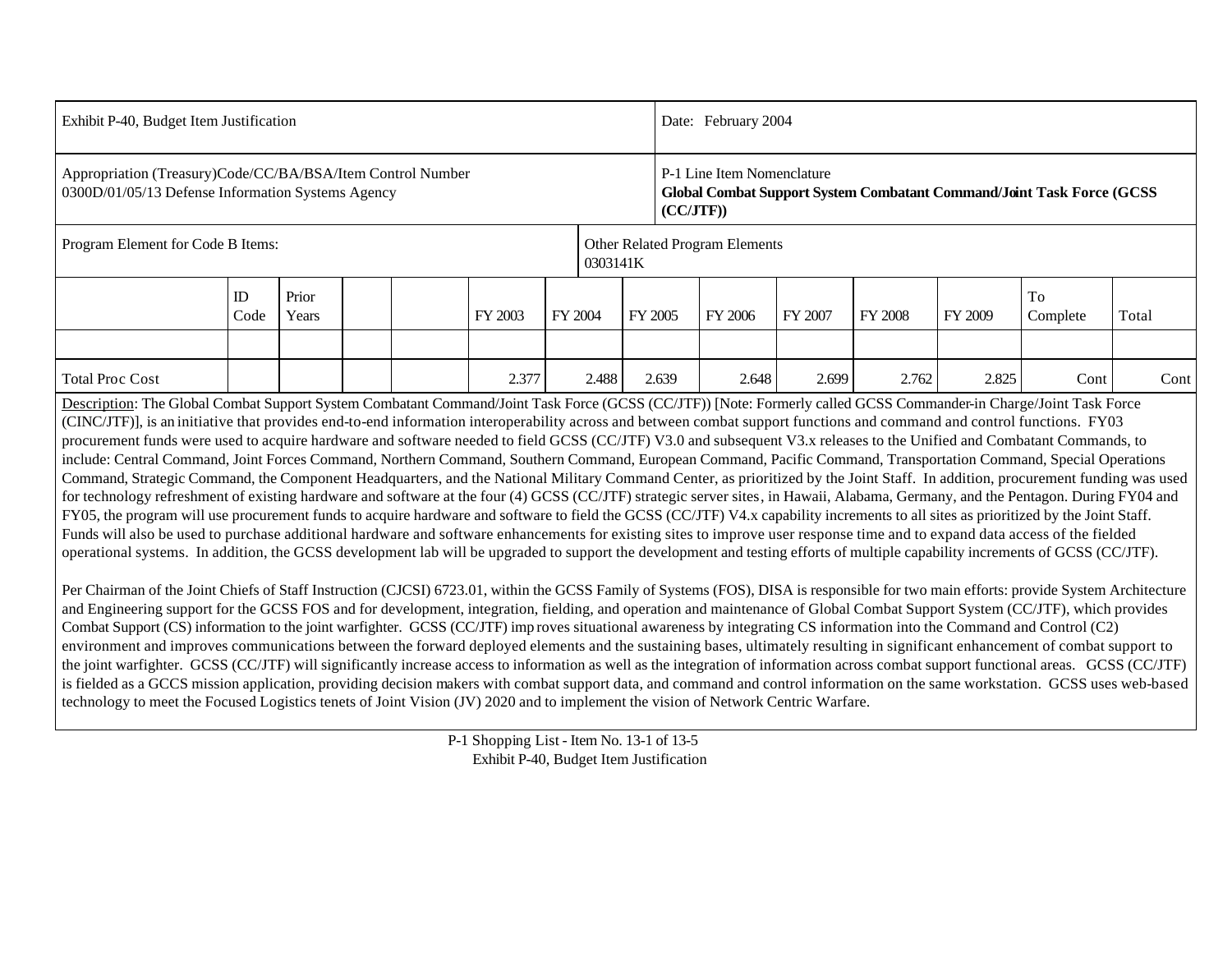| Exhibit P-40, Budget Item Justification                                                                        |          | Date: February 2004                                                                                                     |
|----------------------------------------------------------------------------------------------------------------|----------|-------------------------------------------------------------------------------------------------------------------------|
| Appropriation(Treasury)Code/CC/BA/BSA/Item Control Number<br>0300D/01/05/13 Defense Information Systems Agency |          | P-1 Line Item Nomenclature<br><b>Global Combat Support System Combatant Command/Joint Task Force (GCSS)</b><br>(CC/JTF) |
| Program Element for Code B Items:                                                                              | 0303141K | Other Related Program Elements                                                                                          |

\*FY 2003 Program Justification: Procurement funds were used to acquire hardware and software needed to field GCSS (CC/JTF) V3.1, V3.2 and ultimately V3.3. The Commands updated were: Central Command, Joint Forces Command, Northern Command, Southern Command, European Command, Pacific Command, Transportation Command, Special Operations Command, Strategic Command, the Component Headquarters, and the National Military Command Center as prioritized by the Joint Staff. Procurement funds were also used to provide hardware enhancements to existing server sites to improve user response time and expand data access of the fielded operational systems/servers. In addition, procurement funds were used to purchase additional hardware and software necessary to develop and test the capability increments of the system.

FY 2004 Program Justification: Procurement funds will be used to acquire hardware and software necessary to continue the improvements to fielded GCSS (CC/JTF) V4.x capabilities based on validated user requirements, and to deliver them as increments to sites based on the Joint Staff prioritization. Hardware enhancements to existing server sites and the hardware and software necessary for the expansion of the GCSS development lab will also be procured during FY04.

FY 2005 Program Justification: Procurement funds will be used to acquire hardware and software necessary to field GCSS (CC/JTF) V5.x capabilities based on user validated requirements, and to deliver them as increments to sites as prioritized by the Joint Staff. Hardware enhancements to existing server sites and the hardware and software necessary for the upgrade and expansion of the GCSS development lab will also be procured during FY05.

 \*(Note: The program name has been changed from GCSS (CINC/JTF) to GCSS (CC/JTF) due to SECDEF direction to reserve use of "CINC" to reference only to the President of the United States. For the purposes of this exhibit, V2.0 will be referred to as GCSS (CINC/JTF) since all supporting documentation uses that name. Future releases, beginning with V3.0, will be referred to as GCSS (CC/JTF.)

> P-1 Shopping List - Item No. 13-2 of 13-5 Exhibit P-40, Budget Item Justification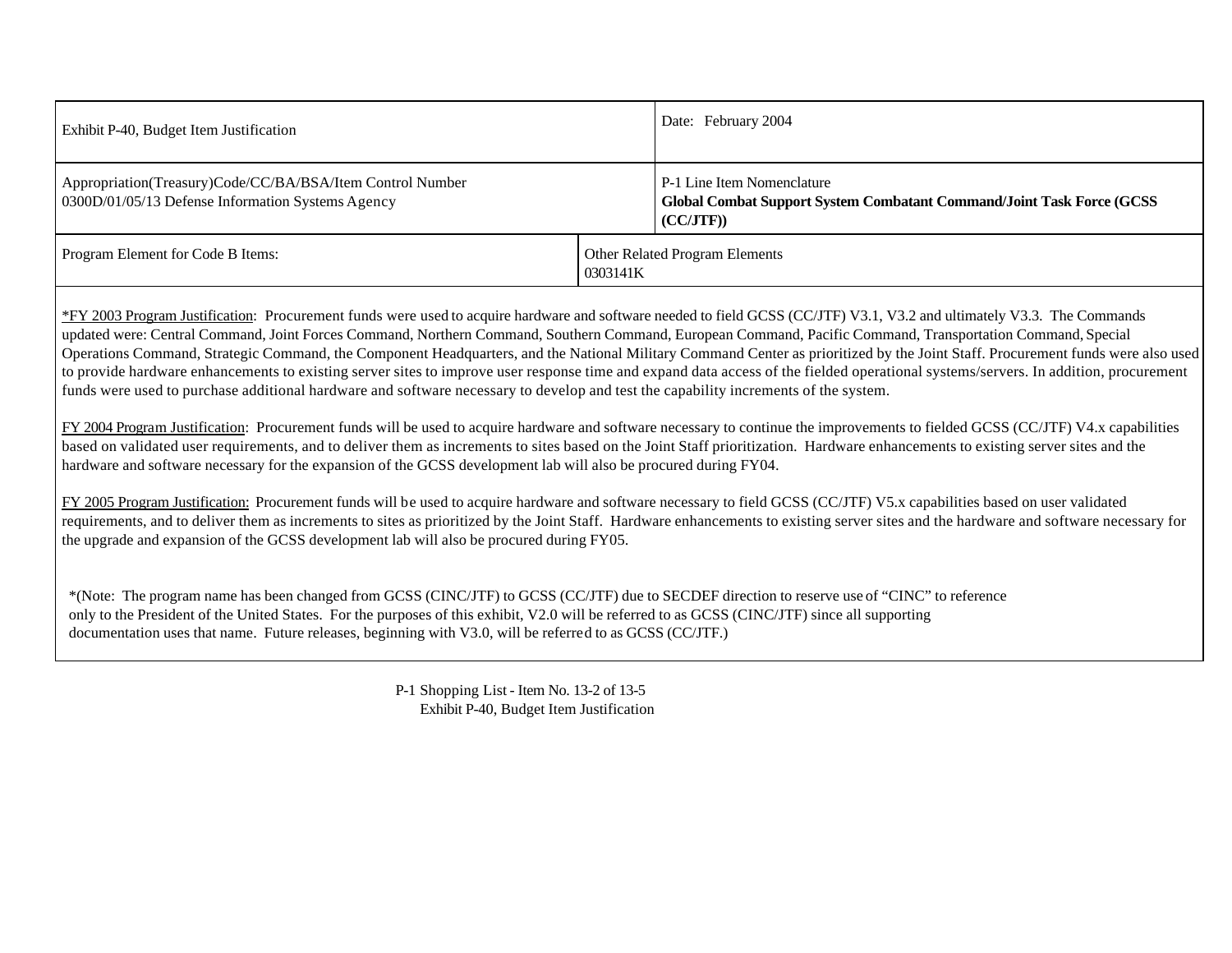| Exhibit P-5 Cost Analysis                                   |                                                         |  |  | Weapon System |                | Date: FEBRUARY 2004                             |                |       |      |       |
|-------------------------------------------------------------|---------------------------------------------------------|--|--|---------------|----------------|-------------------------------------------------|----------------|-------|------|-------|
| Appropriation (Treasury) Code/CC/BA/BSA/Item Control Number |                                                         |  |  |               |                | ID Code P-1 Line Item Nomenclature              |                |       |      |       |
| 0300D/01/05/13 Defense Information Systems Agency           |                                                         |  |  |               |                | Global Combat Support System Combatant Command/ |                |       |      |       |
|                                                             |                                                         |  |  |               |                | Joint Task Force (GCSS (CC/JTF))                |                |       |      |       |
| <b>WBS COST ELEMENTS</b>                                    | FY 05<br>FY 03<br>FY 03<br>FY 04<br>FY 04<br><b>PYS</b> |  |  |               |                |                                                 |                |       |      | FY 05 |
|                                                             | Total                                                   |  |  |               | Unit           | Total                                           | Unit           | Total | Unit | Total |
|                                                             | Cost                                                    |  |  |               | Cost           | Cost                                            | Cost           | Cost  | Cost | Cost  |
| OTHER COSTS                                                 |                                                         |  |  |               |                |                                                 |                |       |      |       |
| 1. SUN ENTERPRISE SERVERS (V880)                            |                                                         |  |  |               | 111            | 333                                             | 111            | 444   | 111  | 555   |
| 2. SUN BLADE (1000)                                         |                                                         |  |  |               | 14             | 84                                              | 14             | 84    | 14   | 56    |
| SUN ENTERPRISE SERVERS (280R)<br>3.                         |                                                         |  |  |               | 22             | 176                                             | 22             | 110   | 22   | 132   |
| 4. SUN GATEWAYS (V100)                                      |                                                         |  |  |               |                | 14                                              |                |       |      |       |
| 5. MONITORS                                                 |                                                         |  |  |               | 2.5            | 11                                              |                |       |      |       |
| SUN HARD DRIVES<br>6.                                       |                                                         |  |  |               | $\overline{2}$ | 60                                              | $\overline{2}$ | 42    |      | 54    |
| 7. DEVELOPMENT SW LICENSES                                  |                                                         |  |  |               | 50             | 700                                             | 50             | 700   | 50   | 700   |
| 8. SUN ENTERPRISE SERVER<br>(REPLACE 450)                   |                                                         |  |  |               | 40             | 240                                             | 40             | 360   | 40   | 360   |
| 9. SUN ENTERPRISE SERVER (REPLACE 4500)                     |                                                         |  |  |               | 170            | 510                                             | 170            | 510   | 170  | 510   |
| 10. SUN ULTRA (REPLACE 60/80)                               |                                                         |  |  |               | 17             | 204                                             | 17             | 204   | 17   | 170   |
| 11. SERVER RACKS                                            |                                                         |  |  |               | 45             | 45                                              | 17             | 34    | 15   | 102   |
| TOTAL                                                       |                                                         |  |  |               |                | 2,377                                           |                | 2,488 |      | 2,639 |

P-1 Shopping List-Item No. 13-3 of 13-5

Exhibit P-5, Cost Analysis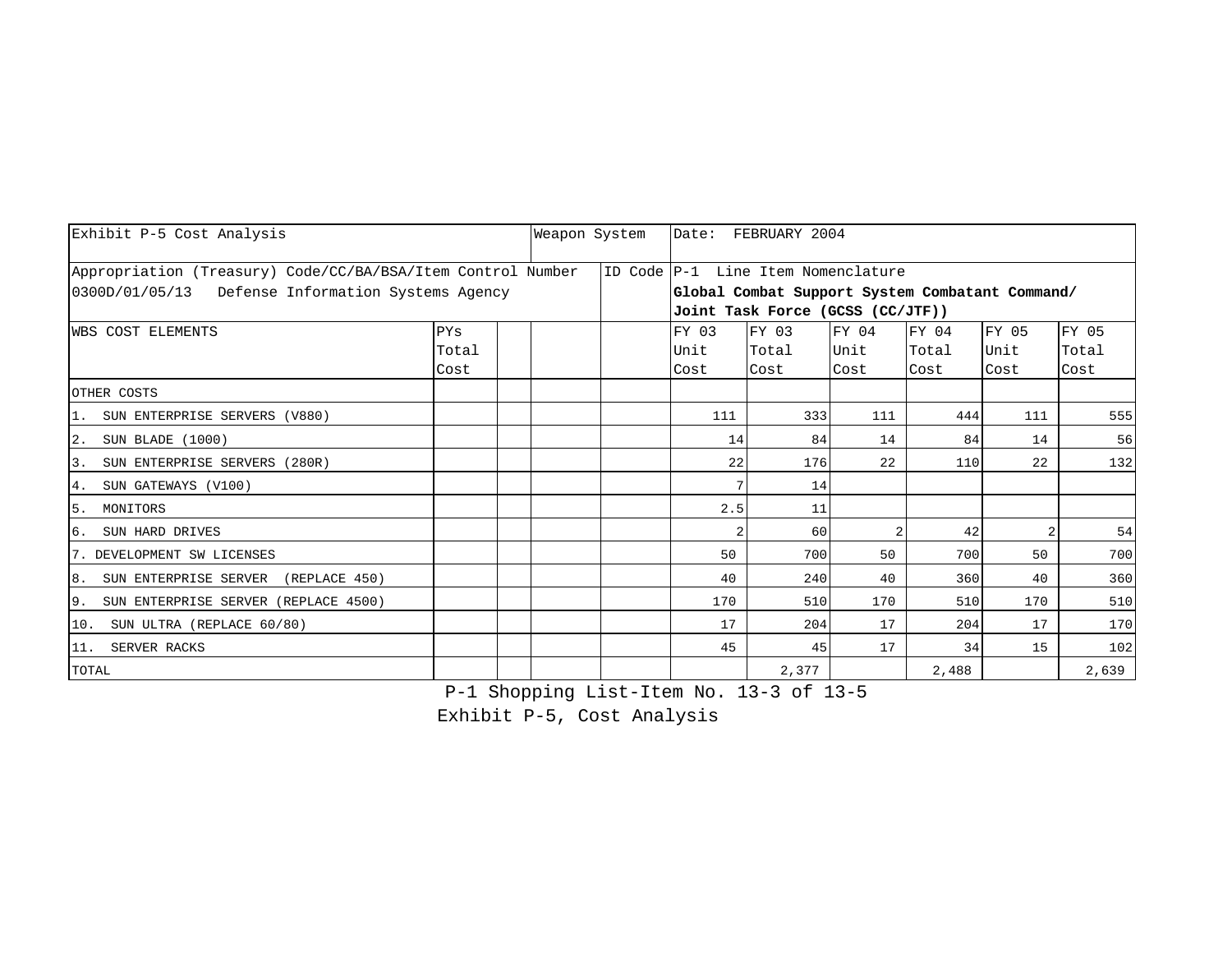| Exhibit P-5a, Procurement History<br>and Planning           |                |    | Weapon System       |                 |                | Date: FEBRUARY 2004                                  |          |               |                     |           |  |  |  |
|-------------------------------------------------------------|----------------|----|---------------------|-----------------|----------------|------------------------------------------------------|----------|---------------|---------------------|-----------|--|--|--|
| Appropriation (Treasury) Code/CC/BA/BSA/Item Control Number |                |    |                     |                 |                | P-1 Line Item Nomenclature                           |          |               |                     |           |  |  |  |
| 0300D/01/05/13 Defense Information Systems Agency           |                |    |                     |                 |                | Global Combat Support System Combatant Command/Joint |          |               |                     |           |  |  |  |
|                                                             |                |    |                     |                 |                | Task force (GCSS (CC/JTF))                           |          |               |                     |           |  |  |  |
| <b>WBS COST ELEMENTS</b>                                    |                |    |                     | <b>RFP</b>      | Contract       | Contractor                                           |          | Date of       | Tech Data Date      |           |  |  |  |
|                                                             |                |    | Unit Location Issue |                 | Method and and |                                                      | Award    | First         | Available Revisions |           |  |  |  |
|                                                             |                |    | Qty Cost of PCO     | Date            | Type           | Location                                             | Date     | Delivery Now? |                     | Available |  |  |  |
| <b>FY2003</b>                                               |                |    |                     |                 |                |                                                      |          |               |                     |           |  |  |  |
|                                                             |                |    |                     |                 |                | AC Technology, Inc.,                                 |          |               |                     |           |  |  |  |
| 1. SUN ENTERPRISE SERVERS (V880)                            | 3              |    | 111 DISA            | $Nov-03$ $C/FP$ |                | Herndon, VA<br>AC Technology, Inc.,                  | $Jan-03$ | $Jan-03$      |                     |           |  |  |  |
| 2. SUN BLADE (1000)                                         | 6              |    | 14 DISA             | $Nov-03$ $C/FP$ |                | Herndon, VA                                          | $Jan-03$ | $Jan-03$      |                     |           |  |  |  |
|                                                             |                |    |                     |                 |                | AC Technology, Inc.,                                 |          |               |                     |           |  |  |  |
| 3. SUN ENTERPRISE SERVERS (280R)                            | 8              |    | 22 DISA             | $Nov-03$ $C/FP$ |                | Herndon, VA                                          | $Jan-03$ | $Jan-03$      |                     |           |  |  |  |
| 4. SUN HARD DRIVES                                          | 30             |    | 2 DISA              | $Mar-03 C/FP$   |                | Dynamic Systems Inc                                  | $Apr-03$ | $May-03$      |                     |           |  |  |  |
| 5. SUN ENTERPRISE SERVER (REPL 450                          | 6              |    | 40 DISA             | $Nov-03$ $C/FP$ |                | AC Technology, Inc.,<br>Herndon, VA                  | $Jan-03$ | $Jan-03$      |                     |           |  |  |  |
| 6. SUN ENTERPRISE SERVER (REPL 450                          | 3              |    | 170 DISA            | $Mar-03$ $C/FP$ |                | Dynamic Systems Inc                                  | $Apr-03$ | $May-03$      |                     |           |  |  |  |
| 7. SUN ULTRA (REPLACE 60/80)                                | 12             |    | 17 DISA             | $Nov-03$ $C/FP$ |                | AC Technology, Inc.,<br>Herndon, VA                  | $Jan-03$ | $Jan-03$      |                     |           |  |  |  |
| 8. SUN GATEWAYS (V100)                                      | 7              |    | $2$ DISA            | $Mar-03$ $C/FP$ |                | Dynamic Systems Inc                                  | $Apr-03$ | $May-03$      |                     |           |  |  |  |
| 9. MONITORS                                                 | 5              |    | $2.5$ DISA          | $Nov-03$ $C/FP$ |                | AC Technology, Inc.,<br>Herndon, VA                  | Jan-03   | $Jan-03$      |                     |           |  |  |  |
| 10. SERVER RACKS                                            | 1              | 45 | <b>DISA</b>         | $Nov-03$ $C/FP$ |                | AC Technology, Inc.,<br>Herndon, VA                  | Jan-03   | $Jan-03$      |                     |           |  |  |  |
| 11. DEVELOPMENT SW LICENSES                                 | 14             | 50 | <b>DISA</b>         | $Mar-03$ $C/FP$ |                | Merrant Technology                                   | $Apr-03$ | $May-03$      |                     |           |  |  |  |
| <b>FY2004</b>                                               |                |    |                     |                 |                |                                                      |          |               |                     |           |  |  |  |
| 1. SUN ENTERPRISE SERVERS (V880)                            | 4              |    | 111 DISA            |                 | C/FP           | TBD                                                  |          |               |                     |           |  |  |  |
| 2. SUN BLADE (1000)                                         | 6              |    | 14 DISA             |                 | C/FP           | TBD                                                  |          |               |                     |           |  |  |  |
| 3. SUN ENTERPRISE SERVERS                                   | 5              |    | 22 DISA             |                 | C/FP           | TBD                                                  |          |               |                     |           |  |  |  |
| 4. SUN HARD DRIVES                                          | 21             |    | 2 DISA              |                 | C/FP           | TBD                                                  |          |               |                     |           |  |  |  |
| 5. SUN ENTERPRISE SERVER(REPL450)                           | 9              |    | 40 DISA             |                 | C/FP           | TBD                                                  |          |               |                     |           |  |  |  |
| 6. SUN ENTERPRISE SERVER(REPL4500)                          | 3              |    | 170 DISA            |                 | C/FP           | TBD                                                  |          |               |                     |           |  |  |  |
| 7. SUN ULTRA (REPLACE 60/80)                                | 12             |    | 17 DISA             |                 | C/FP           | TBD                                                  |          |               |                     |           |  |  |  |
| 8. SERVER RACKS                                             | $\overline{2}$ |    | 17 DISA             |                 | C/FP           | TBD                                                  |          |               |                     |           |  |  |  |
| 9. DEVELOPMENT SW LICENSES                                  | 14             |    | 50 DISA             |                 | C/FP           | Solutions, Greenwood<br>Village, CO                  | $Jan-04$ | Jan-04        |                     |           |  |  |  |

P-1 Shopping List-Item No. 13-4 of 13-5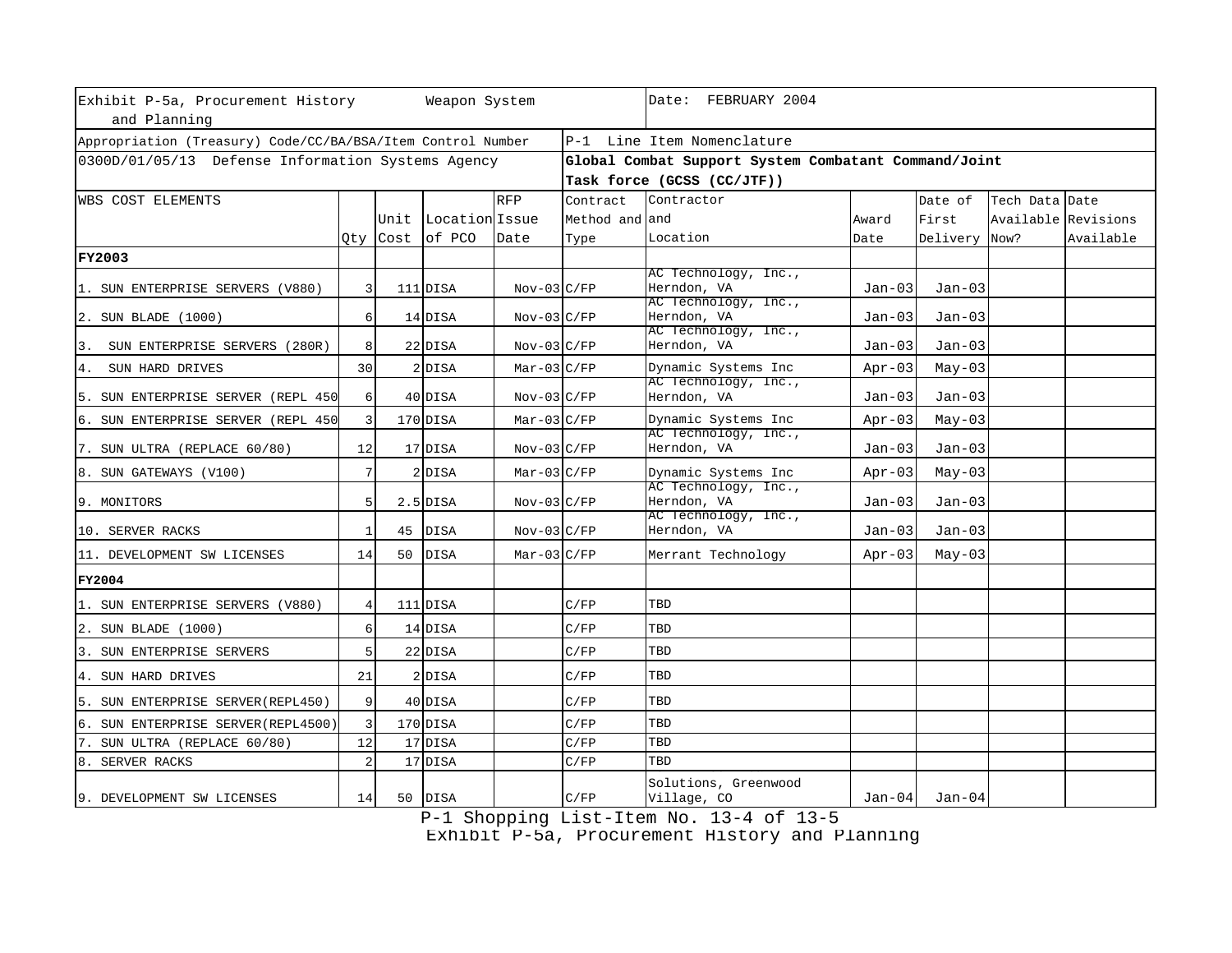| Exhibit P-5a, Procurement History                           |                | Weapon System       | Date: FEBRUARY 2004 |                |                                                      |       |               |                       |                    |
|-------------------------------------------------------------|----------------|---------------------|---------------------|----------------|------------------------------------------------------|-------|---------------|-----------------------|--------------------|
| and Planning                                                |                |                     |                     |                |                                                      |       |               |                       |                    |
| Appropriation (Treasury) Code/CC/BA/BSA/Item Control Number |                |                     |                     |                | P-1 Line Item Nomenclature                           |       |               |                       |                    |
| 0300D/01/05/13 Defense Information Systems Agency           |                |                     |                     |                | Global Combat Support System Combatant Command/Joint |       |               |                       |                    |
|                                                             |                |                     |                     |                | Task force (GCSS (CC/JTF))                           |       |               |                       |                    |
| WBS COST ELEMENTS                                           |                |                     | <b>RFP</b>          | Contract       | Contractor                                           |       |               | Date of Tech DataDate |                    |
|                                                             |                | Unit Location Issue |                     | Method and and |                                                      | Award | First         |                       | AvailableRevisions |
|                                                             |                | Qty Cost of PCO     | Date                | Type           | Location                                             | Date  | Delivery Now? |                       | Available          |
|                                                             |                |                     |                     |                |                                                      |       |               |                       |                    |
|                                                             |                |                     |                     |                |                                                      |       |               |                       |                    |
| <b>FY2005</b>                                               |                |                     |                     |                |                                                      |       |               |                       |                    |
| 1. SUN ENTERPRISE SERVERS (V880)                            | 5 <sup>1</sup> | 111 DISA            |                     | C/FP           | TBD                                                  |       |               |                       |                    |
| 2. SUN BLADE (1000)                                         | 4              | 14 DISA             |                     | C/FP           | TBD                                                  |       |               |                       |                    |
| SUN ENTERPRISE SERVERS (280R)<br>3.                         | 6              | 22 DISA             |                     | C/FP           | TBD                                                  |       |               |                       |                    |
| SUN HARD DRIVES<br>4.                                       | 27             | 2 DISA              |                     | C/FP           | TBD                                                  |       |               |                       |                    |
| 5.<br>DEVELOPMENT SW LICENSES                               | 14             | 50 DISA             |                     | C/FP           | TBD                                                  |       |               |                       |                    |
| 6. SUN ENTERPRISE SERVER (REPL 450                          | 9              | 40 DISA             |                     | C/FP           | TBD                                                  |       |               |                       |                    |
| SUN ENTERPRISE SERVER (REPL 450                             | $\overline{3}$ | 170 DISA            |                     | C/FP           | TBD                                                  |       |               |                       |                    |
| 8. SUN ULTRA (REPLACE 60/80)                                | 10             | 17 DISA             |                     | C/FP           | TBD                                                  |       |               |                       |                    |
| SERVER RACKS<br>9                                           | 6              | 17 DISA             |                     | C/FP           | TBD                                                  |       |               |                       |                    |
|                                                             |                |                     |                     |                |                                                      |       |               |                       |                    |
|                                                             |                |                     |                     |                |                                                      |       |               |                       |                    |
|                                                             |                |                     |                     |                |                                                      |       |               |                       |                    |
|                                                             |                |                     |                     |                |                                                      |       |               |                       |                    |
|                                                             |                |                     |                     |                |                                                      |       |               |                       |                    |
|                                                             |                |                     |                     |                |                                                      |       |               |                       |                    |
|                                                             |                |                     |                     |                |                                                      |       |               |                       |                    |

P-1 Shopping List-Item No. 13-5 of 13-5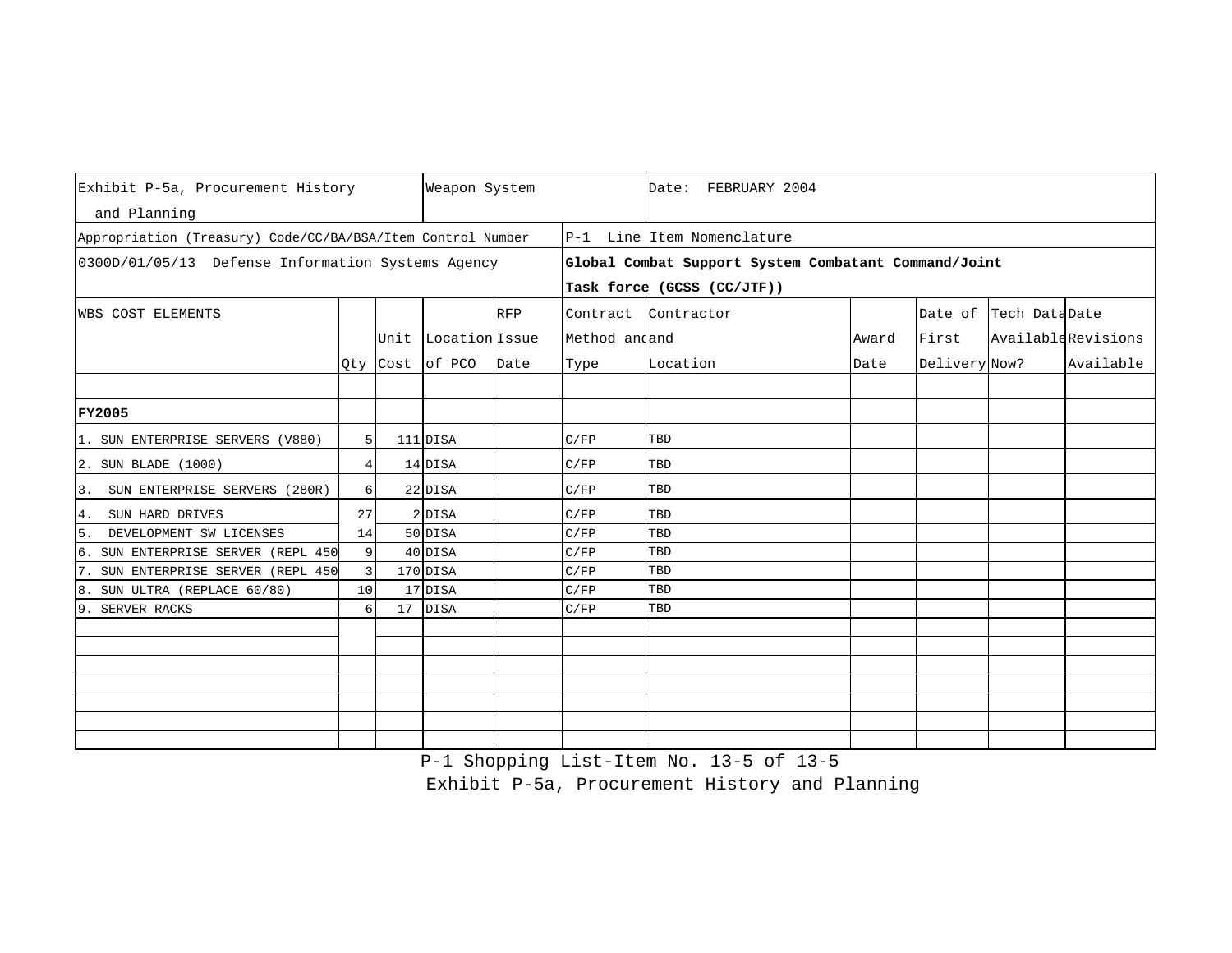| Exhibit P-40, Budget Item Justification                                                                        |            |                |         |         |         |                                            | Date: February 2004<br>Fiscal Year (FY) 2005 Budget Estimates |         |         |  |                |       |  |  |  |
|----------------------------------------------------------------------------------------------------------------|------------|----------------|---------|---------|---------|--------------------------------------------|---------------------------------------------------------------|---------|---------|--|----------------|-------|--|--|--|
| Appropriation(Treasury)Code/CC/BA/BSA/Item Control Number<br>0300D/01/05/14 Defense Information Systems Agency |            |                |         |         |         |                                            | P-1 Line Item Nomenclature<br>Teleport                        |         |         |  |                |       |  |  |  |
| Program Element for Code B Items:                                                                              |            |                |         |         |         | Other Related Program Elements<br>0303610K |                                                               |         |         |  |                |       |  |  |  |
|                                                                                                                | ID<br>Code | Prior<br>Years | FY 2003 | FY 2004 | FY 2005 | FY 2006                                    | FY 2007                                                       | FY 2008 | FY 2009 |  | To<br>Complete | Total |  |  |  |
|                                                                                                                |            |                |         |         |         |                                            |                                                               |         |         |  |                |       |  |  |  |
| 42.710<br>Total Proc Cost<br>59.448<br>52.765                                                                  |            |                |         |         |         |                                            | 11.173<br>31.594                                              | 13.956  | 15.229  |  |                |       |  |  |  |

DESCRIPTION OF PROCUREMENT PROGRAM:

The Department of Defense (DoD) Teleport system provides critical communications connectivity for the deployed warfighter. The system will serve as the media junction between space and terrestrial assets at six major sites giving the deployed force greatly expanded connectivity via military and commercial satellite earth terminals and baseband telecommunications equipment to Defense Information System Network (DISN) information sources and support. The system will greatly improve the interoperability between multiple satellite communications (SATCOM) systems and deployed tactical networks. Teleport is being deployed incrementally in a multi-Generational FY01-FY10 program. Generation One will field capabilities for C, X, Ku, UHF, and EHF (LDR, MDR) bands. Generation Two will add military Ka band. Generation Three will focus on advanced SATCOM systems to include the Advanced Wideband System, Advanced EHF, and Advanced Narrowband System. Generation One will reach Initial Operational Capability (IOC 1) in 2003, with Generation Two Full Operational Capability (GEN 2 FOC) scheduled for completion in 2006. Generation Three FOC will be achieved with the final implementation scheduled for completion in 2010. Program element also includes funding the Standardized Tactical Entry Point (STEP) program. Operations, sustainment, and minimal technology refresh funding for the eighteen STEP sites are included.

FY 2003 Program Justification: Funds were used to purchase hardware required to provide Generation One IOC 2, UHF capabilities and limited Generation One IOC 3 capabilities. Generation One IOC 2 items procured include UHF terminals, UHF antenna groups, equipment racks, and other peripheral requirements. Generation One IOC 3 items procured include EHF (LDR,MDR), C, & Ku earth terminals to support the build-out of all Teleport sites to meet Generation One IOC 3 coverage and capacity requirements. In support of these purchases, procurement funds were also required for the installation and checkout of the UHF terminals and antenna groups, training, and initial spares. Procurement funds include STEP program upgrade/technology refresh at various locations.

> P-1 Shopping List-Item No. 14-1 of 14-4 Exhibit P-40, Budget Item Justification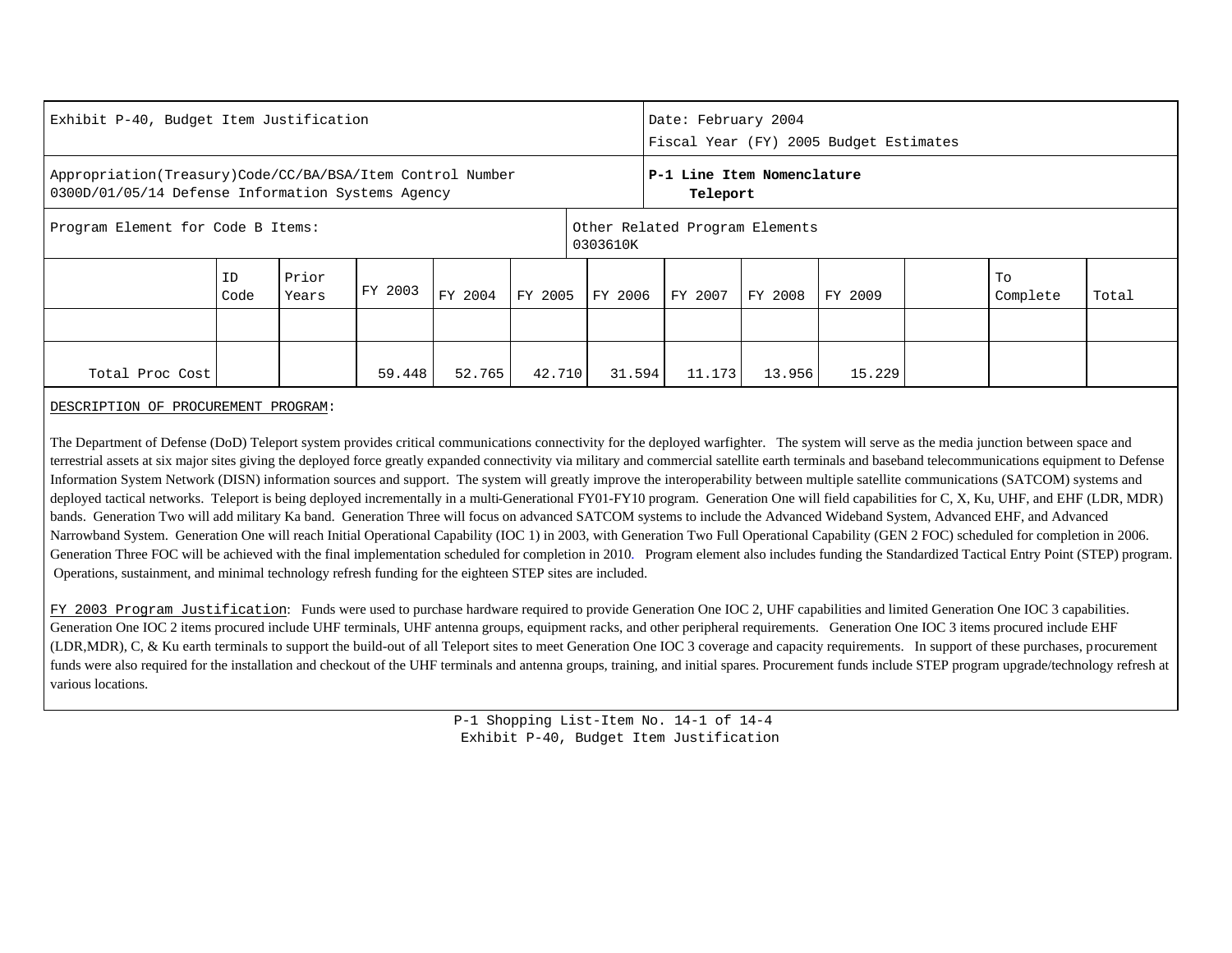| Exhibit P-40, Budget Item Justification                                                                        | Date: February 2004<br>Fiscal Year (FY) 2005 Budget Estimates |                                        |
|----------------------------------------------------------------------------------------------------------------|---------------------------------------------------------------|----------------------------------------|
| Appropriation(Treasury)Code/CC/BA/BSA/Item Control Number<br>0300D/01/05/14 Defense Information Systems Agency |                                                               | P-1 Line Item Nomenclature<br>Teleport |
| Program Element for Code B Items:                                                                              | 0303610K                                                      | Other Related Program Elements         |

FY 2004 Program Justification: In order to meet the capacity requirements for Generation One IOC 3, and Generation Two, the warfighter must be capable of viewing three Teleports from any location around the world between latitudes 65 N and 65 S where satellite coverage is available. In order to meet this requirement, each of the distributed core (or split core) sites must become full Teleport sites. As a result, they will be upgraded to have the equivalent C, Ku, and UHF capability as the Generation One IOC 2, core sites and will be considered full Teleport sites starting with Generation One IOC 3. Generation One IOC 3 and Generation Two provide further upgrades and increased capability with the implementation of additional bands (EHF, Ka, and High Frequency (HF)). Funds are being used to purchase baseband hardware and additional C & Ku earth terminals required to provide Generation One, IOC 3 capability. In support of these purchases, procurement funds are also required for the installation and checkout of the baseband hardware and EHF, C, & Ku terminals and antenna groups, training, and initial spares. Procurement funds include STEP program upgrade/technology refresh at various locations.

FY 2005 Program Justification: Each of the six sites will get the full-up capability of the new Generation One IOC3 and Generation Two bands initiated in FY04 and completed in FY06. In support of these capability deployments, procurement funds are required for the procurement, installation and checkout of the baseband hardware and EHF terminals and antenna groups, training, and initial spares. Procurement fund purchases complete Generation One IOC 3 and Generation Two fielding including added High Frequency (HF), and Ka band capabilities. Funds will be used to test the Ka baseband equipment to upgrade all Teleport sites to support the Wideband Gapfiller terminal fielding to meet Generation Two Ka band capacity requirements. FY05 procurement funds will also be used to complete baseband procurements, the installation and checkout of all the other baseband hardware and EHF terminals and antenna groups, training, and initial spares to meet Generation One IOC 3 requirements. Procurement funds include STEP program upgrade/technology refresh at various locations.

> P-1 Shopping List-Item No. 14-2 of 14-4 Exhibit P-40, Budget Item Justification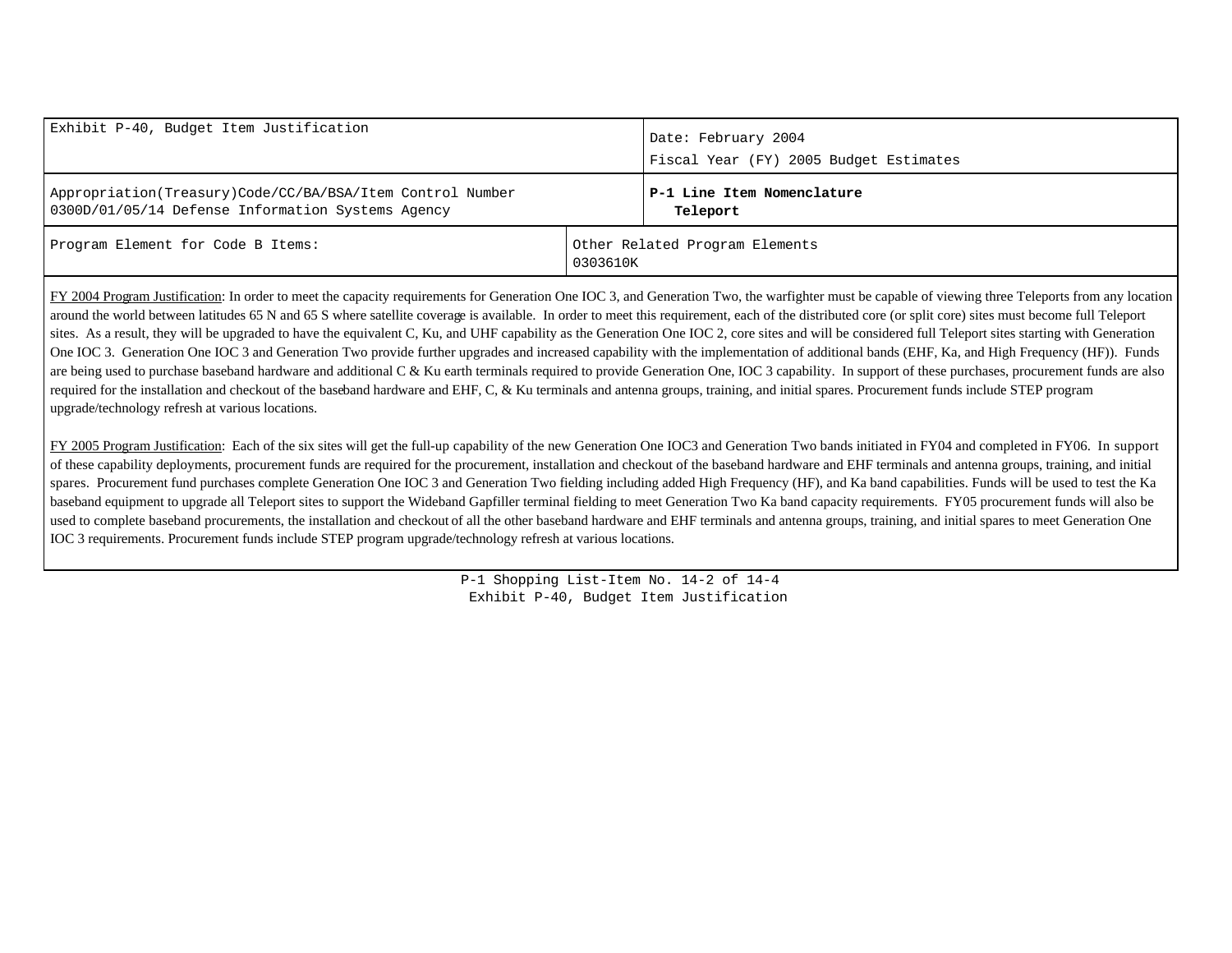| Exhibit P-5 Cost Analysis                                   |  |  |  |  |       |        | Date: February 2004<br>FY2004/05 Bieannial Budget Submission |                                    |       |        |       |  |
|-------------------------------------------------------------|--|--|--|--|-------|--------|--------------------------------------------------------------|------------------------------------|-------|--------|-------|--|
| Appropriation (Treasury) Code/CC/BA/BSA/Item Control Number |  |  |  |  |       |        |                                                              | ID Code P-1 Line Item Nomenclature |       |        |       |  |
| 0300D/01/05/14 Defense Information Systems Agency           |  |  |  |  |       |        | Teleport                                                     |                                    |       |        |       |  |
| WBS COST ELEMENTS                                           |  |  |  |  | FY 03 | FY 03  | FY 04                                                        | FY 04                              | FY 05 | FY 05  |       |  |
|                                                             |  |  |  |  | Unit  | Total  | Unit                                                         | Total                              | Unit  | Total  | Total |  |
|                                                             |  |  |  |  | Cost  | Cost   | Cost                                                         | Cost                               | Cost  | Cost   | Cost  |  |
|                                                             |  |  |  |  |       |        |                                                              |                                    |       |        |       |  |
| OTHER COSTS                                                 |  |  |  |  |       |        |                                                              |                                    |       |        |       |  |
| 1. Hardware (terminals, baseband, antenna groups)           |  |  |  |  |       | 41.939 |                                                              | 23.887                             |       | 21.121 |       |  |
| 2. Install and Check                                        |  |  |  |  |       | 6.410  |                                                              | 12.700                             |       | 8.401  |       |  |
| 3. Initial Spares                                           |  |  |  |  |       | 1.485  |                                                              | 10.800                             |       | 7.678  |       |  |
| 4. Training                                                 |  |  |  |  |       | 0.069  |                                                              | 0.400                              |       | 0.311  |       |  |
| 5.<br>Software-Network Mgt                                  |  |  |  |  |       | 1.314  |                                                              | 2.140                              |       | 1.502  |       |  |
| $\,$ 6 .<br>Facility                                        |  |  |  |  |       | 0.640  |                                                              | 0.320                              |       | 0.382  |       |  |
| 7. Terrestrial Connectivity (non-recurring hardware         |  |  |  |  |       | 0.000  |                                                              | 1.200                              |       | 1.973  |       |  |
| 8. ATM, Racks. Misc                                         |  |  |  |  |       | 7.591  |                                                              | 1.318                              |       | 1.342  |       |  |
|                                                             |  |  |  |  |       |        |                                                              |                                    |       |        |       |  |
|                                                             |  |  |  |  |       |        |                                                              |                                    |       |        |       |  |
|                                                             |  |  |  |  |       |        |                                                              |                                    |       |        |       |  |
|                                                             |  |  |  |  |       |        |                                                              |                                    |       |        |       |  |
|                                                             |  |  |  |  |       |        |                                                              |                                    |       |        |       |  |
|                                                             |  |  |  |  |       |        |                                                              |                                    |       |        |       |  |
|                                                             |  |  |  |  |       |        |                                                              |                                    |       |        |       |  |
|                                                             |  |  |  |  |       |        |                                                              |                                    |       |        |       |  |
| Total                                                       |  |  |  |  |       | 59.448 |                                                              | 52.765                             |       | 42.710 |       |  |
|                                                             |  |  |  |  |       |        |                                                              |                                    |       |        |       |  |

P-1 Shopping List-Item No. 14-3 of 14-4

Exhibit P-5, Cost Analysis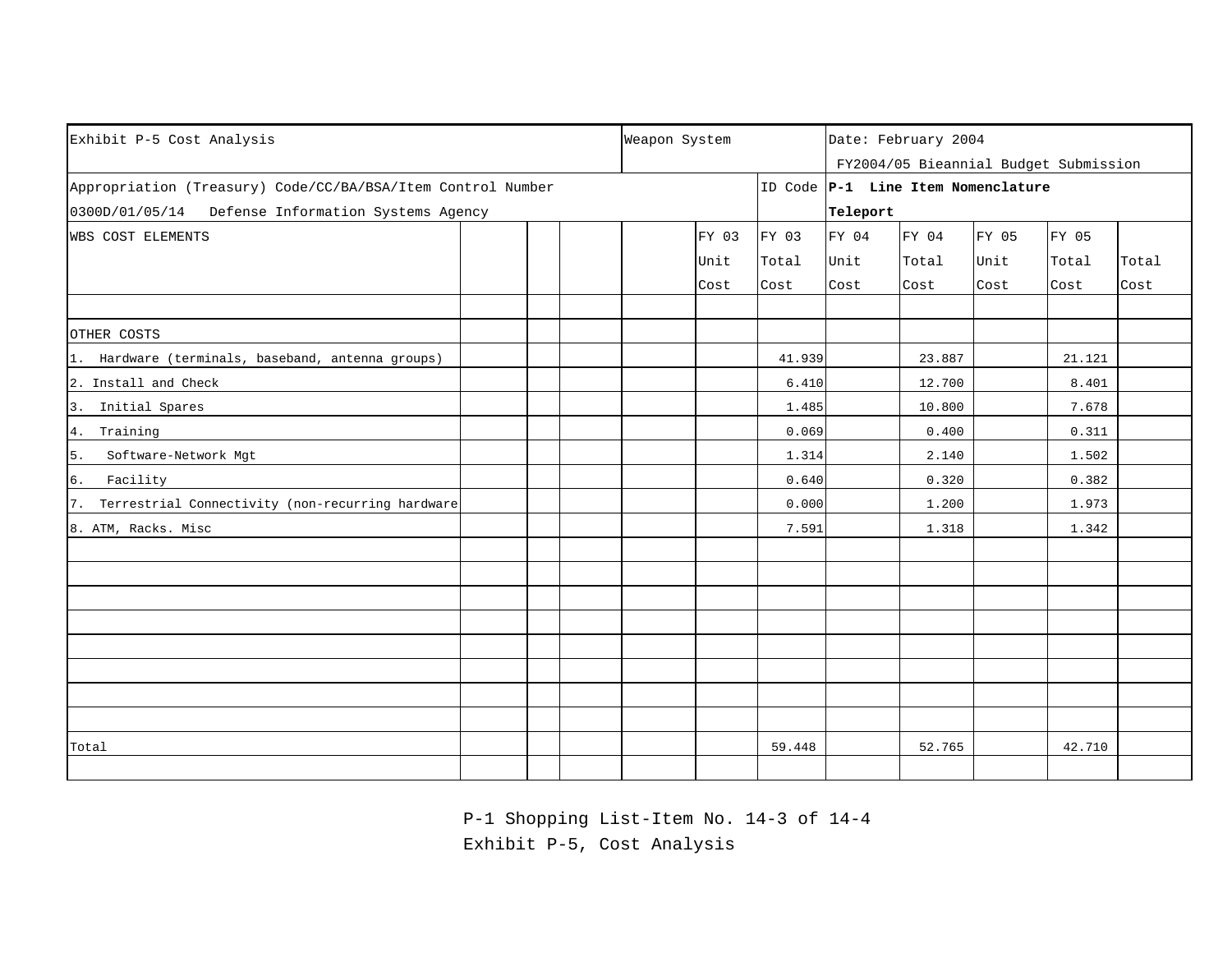| Exhibit P-5a, Procurement History and Planning                              |     | Weapon System  | Date: February 2004   |                             |                                |                               |               |                              |                                       |                                |
|-----------------------------------------------------------------------------|-----|----------------|-----------------------|-----------------------------|--------------------------------|-------------------------------|---------------|------------------------------|---------------------------------------|--------------------------------|
| Appropriation (Treasury) Code/CC/BA/BSA/Item Control Number                 |     |                |                       |                             |                                | P-1 Line Item Nomenclature    |               |                              |                                       |                                |
| 0300D/01/05/14 Defense Information Systems Agency                           |     |                |                       |                             | Teleport                       |                               |               |                              |                                       |                                |
| <b>WBS COST ELEMENTS</b>                                                    | Qty | Unit<br>Cost   | Location<br>of PCO    | <b>RFP</b><br>Issue<br>Date | Contract<br>Method and<br>Type | Contractor<br>and<br>Location | Award<br>Date | Date of<br>First<br>Delivery | <b>Tech Data</b><br>Available<br>Now? | Date<br>Revisions<br>Available |
| FY 2003                                                                     |     |                |                       |                             |                                |                               |               |                              |                                       |                                |
| OTHER COSTS                                                                 |     |                |                       |                             |                                |                               |               |                              |                                       |                                |
| Hardware (terminals, baseband)                                              |     |                | 41.939 Navy/DISA/Army |                             | MIPR                           | Various                       | TBD           | TBD                          | TBD                                   | TBD                            |
| Install and Check<br>$\overline{2}$ .                                       |     |                | $6.410$ Navy/Army     |                             | MIPR                           | Various                       | TBD           | TBD                          | TBD                                   | TBD                            |
| Initial Spares<br>3                                                         |     |                | $1.485$ Navy/Army     |                             | MIPR                           | Various                       | TBD           | TBD                          | TBD                                   | TBD                            |
| 4. Training                                                                 |     |                | $0.069$ Navy/Army     |                             | MIPR                           | Various                       | TBD           | TBD                          | TBD                                   | TBD                            |
| 5.<br>Software-Network Management                                           |     | 1.314 Navy     |                       |                             |                                |                               |               |                              |                                       |                                |
| 6.<br>Facility                                                              |     |                | 0.640 Various         |                             |                                |                               |               |                              |                                       |                                |
| $7\overline{ }$<br>Terrestrial Connectivity (non-recurring hardware)        |     |                | $0.000$ DISA          |                             | TBD                            | TBD                           | TBD           | TBD                          | TBD                                   | TBD                            |
| 8<br>ATM, Racks, misc.                                                      |     | 7.591          | Army                  |                             | MIPR                           |                               |               |                              |                                       |                                |
|                                                                             |     |                |                       |                             |                                |                               |               |                              |                                       |                                |
| FY 2004                                                                     |     |                |                       |                             |                                |                               |               |                              |                                       |                                |
| Hardware (terminals, baseband)                                              |     |                | 23.887 Navy/Army      |                             | MIPR                           | Various                       | TBD           | TBD                          | TBD                                   | TBD                            |
| 2.<br>Install and Check                                                     |     |                | 12.700 Navy/Army      |                             | MIPR                           | Various                       | TBD           | TBD                          | TBD                                   | TBD                            |
| 3<br>Initial Spares                                                         |     |                | 10.800 Navy/Army      |                             | MIPR                           | TBD                           | TBD           | TBD                          | TBD                                   | TBD                            |
| 4.<br>Training                                                              |     |                | $0.400$ Navy/Army     |                             | MIPR                           | TBD                           | TBD           | TBD                          | TBD                                   | TBD                            |
| 5<br>Software-Network Management                                            |     |                | 2.140 Navy            |                             |                                |                               |               |                              |                                       |                                |
| б.<br>Facility                                                              |     |                | $0.320$ Various       |                             |                                |                               |               |                              |                                       |                                |
| Terrestrial Connectivity (non-recurring hardware)                           |     | 1.200          | DISA                  |                             | TBD                            | TBD                           | TBD           | TBD                          | TBD                                   | TBD                            |
| 8.<br>ATM, Racks, misc.                                                     |     |                | 1.318 Army            |                             | MIPR                           |                               |               |                              |                                       |                                |
|                                                                             |     |                |                       |                             |                                |                               |               |                              |                                       |                                |
| FY 2005                                                                     |     |                |                       |                             |                                |                               | TBD           |                              | TBD                                   |                                |
| Hardware (terminals, baseband)<br>Install and Check<br>$\overline{2}$       |     |                | 21.121 Navy/Army      |                             | MIPR                           | TBD<br>TBD                    | TBD           | TBD<br>TBD                   | TBD                                   | TBD                            |
|                                                                             |     |                | 8.401 Navy/Army       |                             | MIPR                           |                               |               |                              |                                       | TBD                            |
| Initial Spares<br>3                                                         |     |                | 7.678 Navy/Army       |                             | MIPR                           | TBD                           | TBD           | TBD                          | TBD                                   | TBD                            |
| 4.<br>Training                                                              |     |                | $0.311$ Navy/Army     |                             | MIPR                           | TBD                           | TBD           | TBD                          | TBD                                   | TBD                            |
| 5<br>Software-Network Management                                            |     | 1.502          | Navy                  |                             |                                |                               |               |                              |                                       |                                |
| 6.<br>Facility                                                              |     | 0.382          | Various               |                             |                                |                               |               |                              |                                       |                                |
| Terrestrial Connectivity (non-recurring hardware)<br>ATM, Racks, misc.<br>8 |     | 1.973<br>1.342 | <b>DISA</b><br>Army   |                             | TBD<br>MIPR                    | TBD                           | TBD           | TBD                          | TBD                                   | TBD                            |
|                                                                             |     |                |                       |                             |                                |                               |               |                              |                                       |                                |

P-1 Shopping List-Item No. 14-4 of 14-4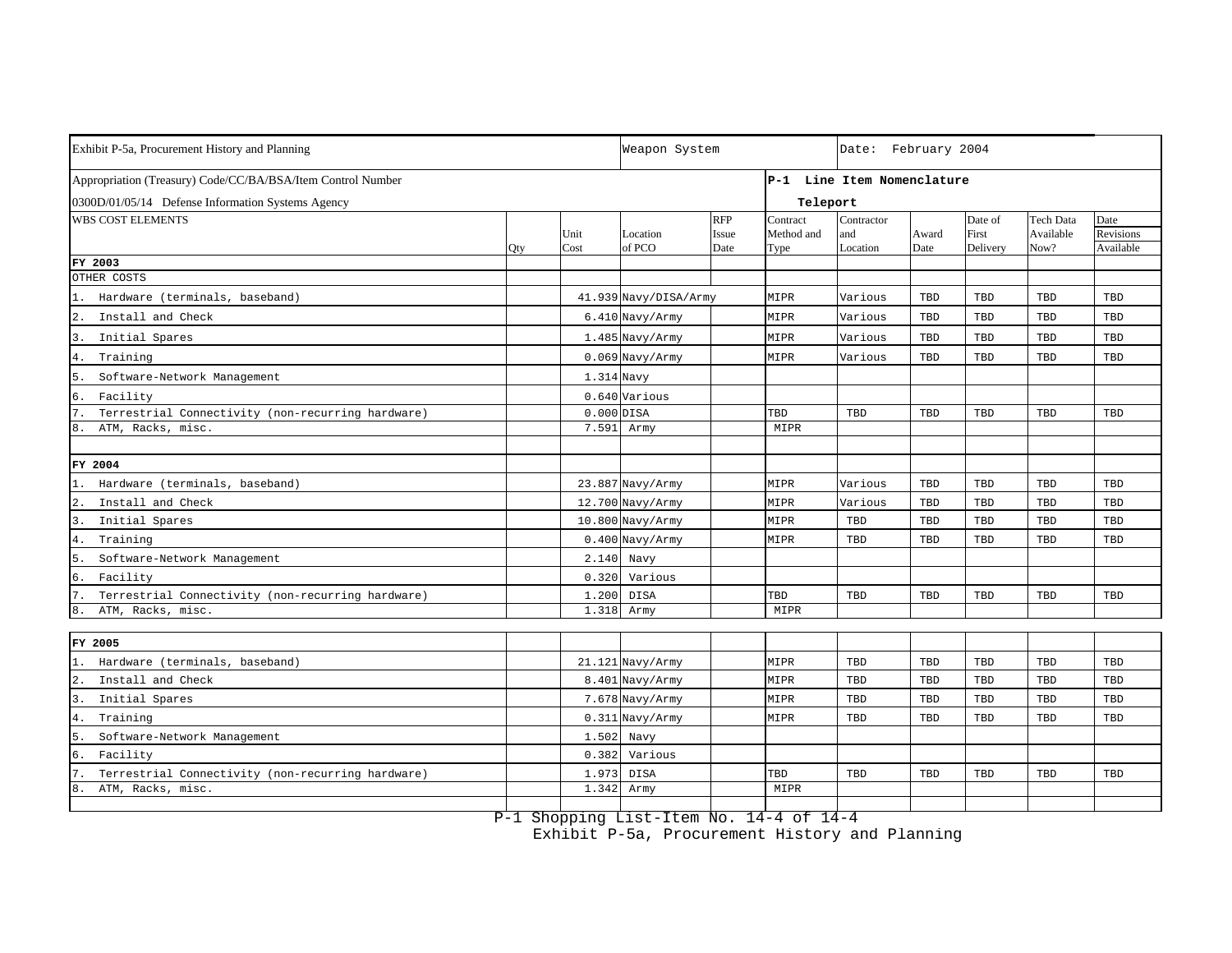| Exhibit P-40, Budget Item Justification                                                                         |            |                |  |         |                                            |  | Date: February 2004 |                |                            |                |         |                                                      |         |  |
|-----------------------------------------------------------------------------------------------------------------|------------|----------------|--|---------|--------------------------------------------|--|---------------------|----------------|----------------------------|----------------|---------|------------------------------------------------------|---------|--|
| Appropriation (Treasury)Code/CC/BA/BSA/Item Control Number<br>0300D/01/05/15 Defense Information Systems Agency |            |                |  |         |                                            |  |                     |                | P-1 Line Item Nomenclature |                |         | Global Information Grid Bandwidth Expansion (GIG-BE) |         |  |
| Program Element for Code B Items:                                                                               |            |                |  |         | Other Related Program Elements<br>0303126K |  |                     |                |                            |                |         |                                                      |         |  |
|                                                                                                                 | ID<br>Code | Prior<br>Years |  | FY 2003 | FY 2004<br>FY 2005                         |  |                     | FY 2006        | FY 2007                    | <b>FY 2008</b> | FY 2009 | To<br>Complete                                       | Total   |  |
|                                                                                                                 |            |                |  |         |                                            |  |                     |                |                            |                |         |                                                      |         |  |
| <b>Total Proc Cost</b>                                                                                          |            |                |  | 491.818 | 370.314                                    |  | 0                   | $\overline{0}$ | $\boldsymbol{0}$           |                |         |                                                      | 862.132 |  |

DESCRIPTION: This investment provides funds to increase core and access bandwidth capabilities and establish diverse physical routing at critical government installations. The Defense Information System Network (DISN), the DoD's Wide-area Network (WAN) and Metropolitan-area Network (MAN) enabler of network-centric warfare, is the foundation for transformation to the transport layer of the Global Information Grid Bandwidth Expansion (GIG-BE). This initiative fully supports the Department's network-centric warfare transformation objectives and achieves multiple benefits for GIG users. It corrects longstanding sub-optimization and shortages in the acquisition and use of access bandwidth, which has hampered the deployment of joint applications and slowed network response times. It leverages DoD's increasing investments in real-time surveillance capabilities, particularly Predator and Global Hawk. It underpins the ability of deployed forces "to plan and execute faster than the enemy and seize tactical opportunities" by providing sufficient bandwidth for unanticipated requirements. It provides for network survivability by eliminating single points of failure.

GIG-BE provides the robust network foundation to enable worldwide network-centric operations. This program will connect approximately 100 key intelligence, command, and operational locations with high bandwidth capability over physically diverse routes, with the vast majority of these locations being connected through a state-of-the art optical mesh network design. GIG-BE fully supports DoD's continuing investments in surveillance assets, reach-back, sensor-to-shooter integration, collaboration and enterprise computing. Removing current bandwidth limitations provides the catalyst for self-synchronization, shared situational awareness, sustainability, and speed of command and action, allowing those closest to the reality of combat full access to a rich and enabling set of information assets. This funding initiates a three-year effort where critical installations will realize an increase in access bandwidth capacity up to 10 Gigabits per second (Gbps). More importantly, at each installation this increased capacity will include physically diverse path routing that eliminates network single points of failure, allowing network managers to exclude from the critical network any damaged and/or compromised facility without affecting network performance.

> P-1 Shopping List-Item No. 15-1 of 15-4 Exhibit P-40, Budget Item Justification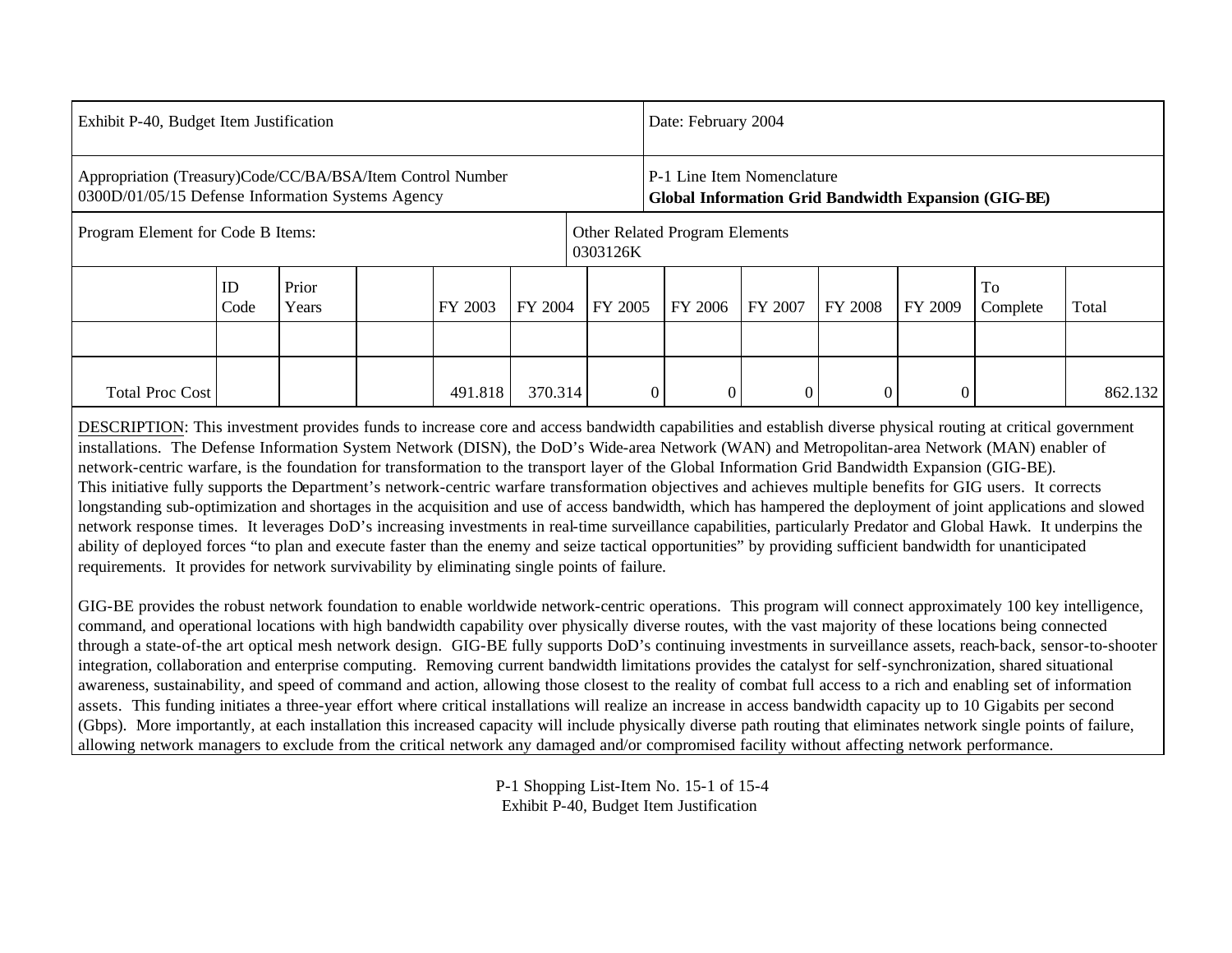| Exhibit P-40, Budget Item Justification                                                                         | Date: January 2004                                                                                |  |  |  |  |
|-----------------------------------------------------------------------------------------------------------------|---------------------------------------------------------------------------------------------------|--|--|--|--|
| Appropriation (Treasury)Code/CC/BA/BSA/Item Control Number<br>0300D/01/05/15 Defense Information Systems Agency | <b>P</b> -1 Line Item Nomenclature<br><b>Global Information Grid Bandwidth Expansion (GIG-BE)</b> |  |  |  |  |
| Program Element for Code B Items:                                                                               | Other Related Program Elements<br>0303126K                                                        |  |  |  |  |

DISA will acquire these capabilities, including the physically diverse routes to the selected installations, from commercial telecommunications providers. The solutions provided will incorporate both Metropolitan Area Network (MAN) service offerings, where available, and other commercially available local access offerings. At the installation itself, this initiative funds fully redundant equipment suites (backbone/access termination, and multiplexing) to ensure that installation-level single points of failure are eliminated.

The cost of this effort includes an upgrade to the existing DISN core site infrastructure to include dual service delivery points to critical locations. GIG-BE will extend new fiber or bandwidth and redundant switching equipment to these critical locations. The GIG-BE design varies by geographic theater (CONUS, Europe, Pacific) based on the availability and cost of commercial network infrastructure components. In CONUS, the Government will still utilize its legacy network and expand it to provide transport service to GIG-BE locations via long-term ownership rights to dedicated dark fiber and acquisition of network optical hardware, through a combination of existing contracts and new awards. The legacy network will become a high-speed core. The new fiber, comprising 7 "strings" connecting regional arrangements sites, when lit with optical equipment, will provide access for the remaining CONUS locations to the high speed core.

## FY 2003 Program:

The planned FY 2003 Program includes the initiation of activities required to upgrade facilities at GIG-BE sites and perform site-specific engineering. It also includes the procurement of the dark fiber and the legacy core upgrade. Lastly the plan provides for the purchase of six service delivery nodes, encryptors, associated amplifiers, regenerators and network management that will facilitate initial operational capability (IOC) testing.

# FY 2004 Program:

The planned FY 2004 Program includes the procurement of the remaining service delivery nodes (both CONUS and OCONUS) and associated encryptors and network management equipment. Additional activities include procurement of remaining amplifiers and the transitioning of services unto the transport layer.

FY 2005 Program GIG-BE will reach FOC by Sept 30, 2005, therefore no additional funding is required.

> P-1 Shopping List-Item No. 15-2 of 15-4 Exhibit P-40, Budget Item Justification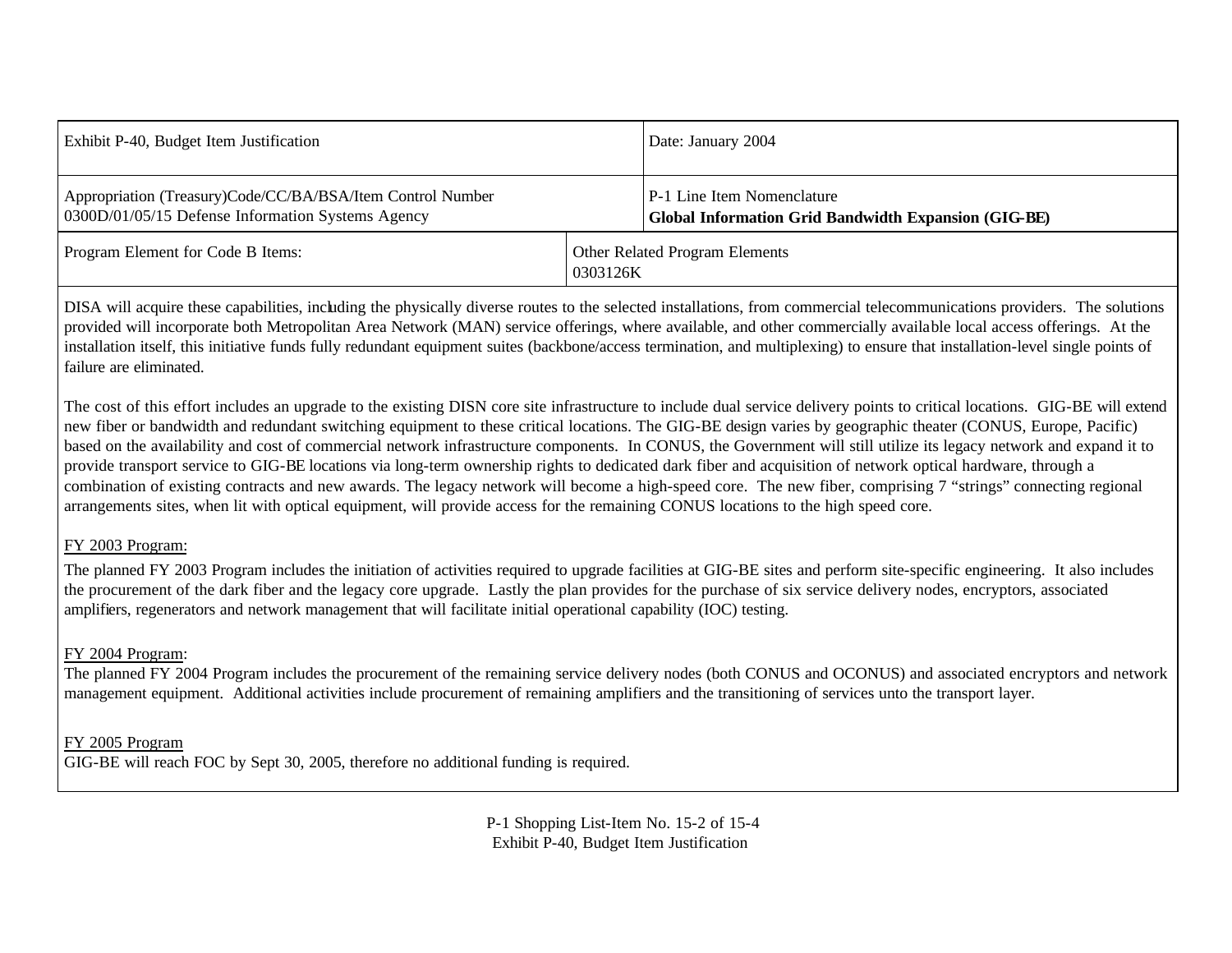| Exhibit P-5 Cost Analysis                                          |       |       |        |       |               |                                    | Date: February 2004 |       |       |  |
|--------------------------------------------------------------------|-------|-------|--------|-------|---------------|------------------------------------|---------------------|-------|-------|--|
| Appropriation (Treasury) Code/CC/BA/BSA/Item Control Number        |       |       |        |       |               | ID Code P-1 Line Item Nomenclature |                     |       |       |  |
| 0300D/01/05/15 Defense Information Systems Agency                  |       |       |        |       |               | Global Information Grid Bandwidt   |                     |       |       |  |
|                                                                    |       |       |        |       |               | Expansion (GIG-BE)                 |                     |       |       |  |
| <b>WBS COST ELEMENTS</b>                                           | PYs   |       |        | FY 03 | FY 03         | FY 04                              | FY 04               | FY 05 | FY 05 |  |
|                                                                    | Total |       |        | Unit  | Total         | Unit                               | Total               | Unit  | Total |  |
|                                                                    | Cost  |       |        | Cost  | Cost          | Cost                               | Cost                | Cost  | Cost  |  |
| OTHER COSTS (Phase 1 -- CONUS All Core)                            |       |       |        |       |               |                                    |                     |       |       |  |
| Hardware (multiplexers, terminal devices)<br>$1$ .                 |       |       |        |       | 9.720 124.659 |                                    |                     |       |       |  |
| 2. Facility/Path Upgrades                                          |       |       |        | 3.328 | 43.269        |                                    |                     |       |       |  |
| 3. Transition                                                      |       |       |        | 0.501 | 6.513         |                                    |                     |       |       |  |
| 4. Network Management                                              |       |       |        | 0.169 | 2.197         |                                    |                     |       |       |  |
| OTHER COSTS (Phase 2 -- CONUS Non-Core)                            |       |       |        |       |               |                                    |                     |       |       |  |
| 1. Hardware (multiplexers, terminal devices)                       |       | 3.453 | 34.530 |       | 3.453 148.479 |                                    |                     |       |       |  |
| 2. Transmission (Capital Lease, Circuit Indefeasible Right of Use) |       |       |        | 4.502 | 45.020        |                                    | 4.502 184.582       |       |       |  |
| 3. Transition                                                      |       |       |        | 0.527 | 5.270         | 0.527                              | 22.661              |       |       |  |
| 4. Network Management                                              |       |       |        | 0.170 | 8.840         |                                    |                     |       |       |  |
| OTHER COSTS (Phase 2 -- Europe)                                    |       |       |        |       |               |                                    |                     |       |       |  |
| Hardware (multiplexers, terminal devices)<br>1.                    |       |       |        | 7.601 | 60.808        |                                    |                     |       |       |  |
| 2. Transmission (Capital Lease, Circuit Indefeasible Right of Use) |       |       |        | 6.700 | 53.600        |                                    |                     |       |       |  |
| 3. Transition                                                      |       |       |        | 1.038 | 8.304         |                                    |                     |       |       |  |
| 4. Network Management                                              |       |       |        | 0.550 | 5.839         |                                    |                     |       |       |  |
| OTHER COSTS (Phase 2 -- Pacific)                                   |       |       |        |       |               |                                    |                     |       |       |  |
| Hardware (multiplexers, terminal devices)<br>$1$ .                 |       |       |        | 1.514 | 10.598        | 1.514                              | 10.598              |       |       |  |
| 2. Transmission (Capital Lease, Circuit Indefeasible Right of Use) |       |       |        | 5.090 | 71.260        |                                    |                     |       |       |  |
| 3. Transition                                                      |       |       |        | 0.916 | 6.409         | 0.916                              | 3.994               |       |       |  |
| 4. Network Management                                              |       |       |        | 0.336 | 4.703         |                                    |                     |       |       |  |
| 5. Globabl Information Transformation training                     |       |       |        |       |               |                                    |                     |       |       |  |
|                                                                    |       |       |        |       | 491.818       |                                    | 370.314             |       | 0.000 |  |

P-1 Shopping List-Item No. 15-3 of 15-4

Exhibit P-5, Cost Analysis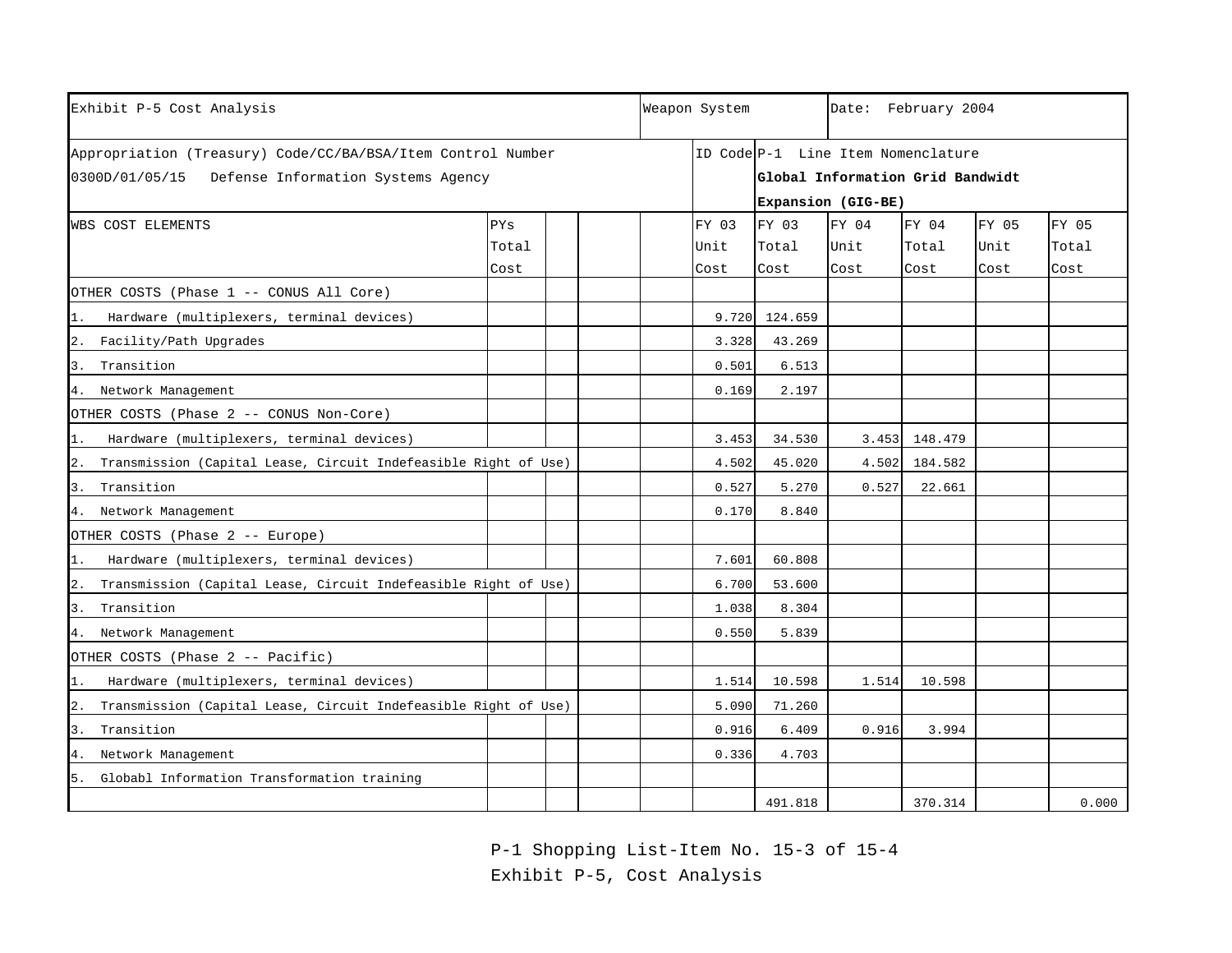| Exhibit P-5a, Procurement History and Planning                                                                   |            |                  | Infrastructure           |                    | Date: February 2004                                                                  |                        |                 |                                   |                                       |           |  |
|------------------------------------------------------------------------------------------------------------------|------------|------------------|--------------------------|--------------------|--------------------------------------------------------------------------------------|------------------------|-----------------|-----------------------------------|---------------------------------------|-----------|--|
| Appropriation (Treasury) Code/CC/BA/BSA/Item Control Number<br>0300D/01/05/15 Defense Information Systems Agency |            |                  |                          |                    | P-1 Line Item Nomenclature<br>Global Information Grid Bandwith<br>Expansion (GIG-BE) |                        |                 |                                   |                                       |           |  |
| WBS COST ELEMENTS                                                                                                |            | Unit<br>Qty Cost | Location Issue<br>of PCO | <b>RFP</b><br>Date | Contract<br>Method and and<br>Type                                                   | Contractor<br>Location | Award<br>Date   | Date of<br>First<br>Delivery Now? | Tech Data Date<br>Available Revisions | Available |  |
| FY 2003                                                                                                          |            |                  |                          |                    |                                                                                      |                        |                 |                                   |                                       |           |  |
| OTHER COSTS                                                                                                      |            |                  |                          |                    |                                                                                      |                        |                 |                                   |                                       |           |  |
| 1. Hardware (CONUS Service Delivery Nodes)                                                                       | $\epsilon$ | 5.833            | <b>DISA</b>              | $22 - May - 03$    | F&O                                                                                  | SAIC                   |                 | 29-Dec-03 31-Mar-04               | N/A                                   | TBD       |  |
| 2. Hardware (Amplification and Encryption Equipment                                                              | 372        | 0.283            | <b>DISA</b>              | N/A                | F&O                                                                                  | SAIC                   | $29 - Dec - 03$ | $9 - Jan-04$                      | N/A                                   | TBD       |  |
| 3. Transmission (CORE Upgrade)                                                                                   |            | 24.555           | <b>DISA</b>              | N/A                | F&O                                                                                  | DEP/Clas               |                 | 26-Jun-03 27-Apr-04               | N/A                                   | TBD       |  |
| 3. Transmission (Dark Fiber)                                                                                     |            | 26.831           |                          | DISA 30-Nov-03     | F&O                                                                                  | Classified             |                 | 20-Sep-03 27-Apr-04               | N/A                                   | TBD       |  |
| 4. Facility Upgrades                                                                                             | 101        | 0.190            | <b>DISA</b>              | N/A                | F&O                                                                                  | SAIC                   |                 | 14-Oct-03 27-Apr-04               | N/A                                   | TBD       |  |
| 5. Site Specific Engineering                                                                                     | 101        | 0.540            | <b>DISA</b>              | N/A                | F&O                                                                                  | SAIC                   |                 | 29-Dec-03 21-Apr-04               | N/A                                   | TBD       |  |
| 6. Network Management                                                                                            |            | 14.050           | <b>DISA</b>              | N/A                | OTF&O                                                                                | SAIC                   |                 | $01 - Appr - 03$ 27-May-04        | N/A                                   | TBD       |  |
| FY 2004                                                                                                          |            |                  |                          |                    |                                                                                      |                        |                 |                                   |                                       |           |  |
| OTHER COSTS                                                                                                      |            |                  |                          |                    |                                                                                      |                        |                 |                                   |                                       |           |  |
| 1. Hardware (CONUS Service Delivery Nodes)                                                                       | 64         | 3.607            |                          | DISA 22-May-03     | F&O                                                                                  | SAIC                   |                 | 29-Dec-03 12-Jul-04               | N/A                                   | TBD       |  |
| 2. Hardware (OCONUS Service Delivery Nodes)                                                                      | 39         | 1.694            | <b>DISA</b>              | N/A                | F&O                                                                                  | SAIC                   | $29 - Dec - 03$ | $9 - Jul - 04$                    | N/A                                   | TBD       |  |
| 3. Hardware (Amplification and Encryption Equipment                                                              | 88         | 0.276            | <b>DISA</b>              | N/A                | F&O                                                                                  | SAIC                   | $29 - Dec - 03$ | $7 - Apr - 04$                    | N/A                                   | TBD       |  |
| 4. Network Management                                                                                            |            | 40.556           | <b>DISA</b>              | N/A                | OTF&O                                                                                | SAIC                   |                 | 29-Dec-03 21-Apr-04               | N/A                                   | TBD       |  |
| 5. Transition                                                                                                    |            | 11.524           | <b>DISA</b>              | N/A                | F&O                                                                                  | SAIC                   |                 | 29-Dec-03 29-Sep-04               | N/A                                   | TBD       |  |
|                                                                                                                  |            |                  |                          |                    |                                                                                      |                        |                 |                                   |                                       | TBD       |  |
| FY 2005                                                                                                          |            |                  |                          |                    |                                                                                      |                        |                 |                                   |                                       |           |  |
| OTHER COSTS                                                                                                      |            |                  |                          |                    |                                                                                      |                        |                 |                                   |                                       |           |  |
|                                                                                                                  |            |                  |                          |                    |                                                                                      |                        |                 |                                   |                                       |           |  |
|                                                                                                                  |            |                  |                          |                    |                                                                                      |                        |                 |                                   |                                       |           |  |

P-1 Shopping List-Item No. 15-4 of 15-4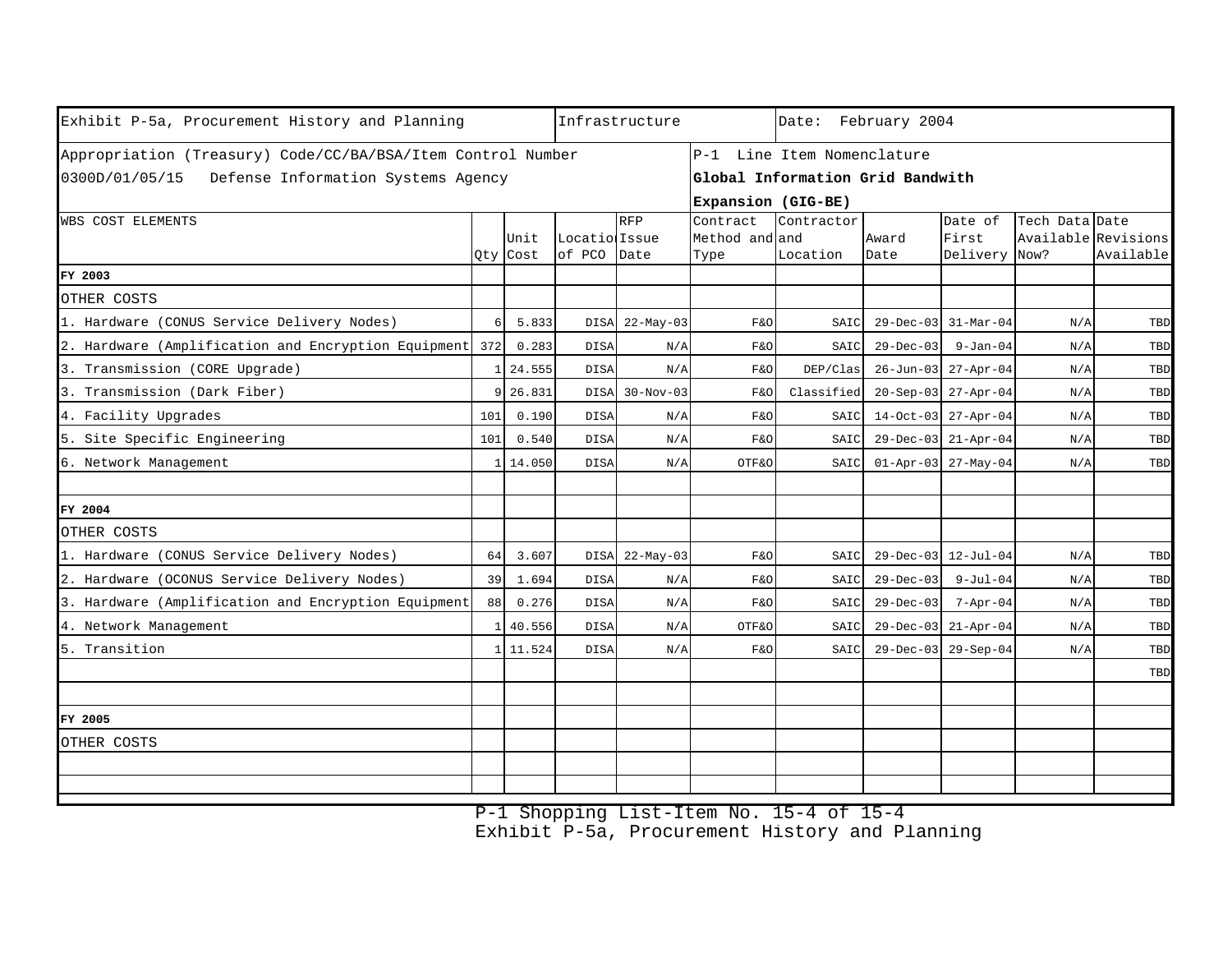| Exhibit P-40, Budget Item Justification                                                                        |            |                |  |                                                                                    |         | Date: February 2004                                                   |         |         |         |         |         |                |       |
|----------------------------------------------------------------------------------------------------------------|------------|----------------|--|------------------------------------------------------------------------------------|---------|-----------------------------------------------------------------------|---------|---------|---------|---------|---------|----------------|-------|
|                                                                                                                |            |                |  |                                                                                    |         |                                                                       |         |         |         |         |         |                |       |
| Appropriation(Treasury)Code/CC/BA/BSA/Item Control Number<br>0300D/01/05/16 Defense Information Systems Agency |            |                |  |                                                                                    |         | P-1 Line Item Nomenclature<br><b>Items Less Than \$5 Million Each</b> |         |         |         |         |         |                |       |
| Program Element for Code B Items:                                                                              |            |                |  | Other Related Program Elements<br>0303126K, 0305840K, 0303149K, 0302019K, 0303165K |         |                                                                       |         |         |         |         |         |                |       |
|                                                                                                                | ID<br>Code | Prior<br>Years |  | FY 2003                                                                            | FY 2004 |                                                                       | FY 2005 | FY 2006 | FY 2007 | FY 2008 | FY 2009 | To<br>Complete | Total |
|                                                                                                                |            |                |  |                                                                                    |         |                                                                       |         |         |         |         |         |                |       |
| <b>Total Proc Cost</b>                                                                                         |            |                |  | 138.626                                                                            | 70.068  |                                                                       | 38.217  | 35.137  | 39.215  | 17.149  | 17.507  | Cont           | Cont  |

**Description:** This program procures miscellaneous information management, communications, electronic, and automated data processing end items of equipment. Also funded are cargo carrying vehicles for DISA Europe and DISA Pacific in FY 2003 and FY 2005.

**FY 2003 Program Justification**: The funding request will continue to fund the Presidential Communications Upgrade (PCU), also known as the "Pioneer Project", Deployable Communications System Replacement, infrastructure modernization of the Washington Area System (WAS), and Secure Video Teleconferencing upgrade for WHCA; Upgrade WHSSS Tempest laptops and the Situation Room network systems; fund transportable system-DCTS; intelligence community systems-DCTS; upgrade computers supporting electronic commerce, and uninterrupted power supply upgrade.

**FY 2004 Program Justification**: The funding request will continue to fund the Presidential Communications Upgrade (PCU), also known as the "Pioneer Project", Deployable Communications System Replacement and infrastructure modernization of the Washington Area System (WAS), and Secure Video Teleconferencing upgrade for WHCA; Upgrade WHSSS Tempest laptops and the Situation Room network systems; upgrade computers and EMC storage devices supporting electronic commerce; Information Dissemination Management (IDM); and e-mail servers for network operations.

**FY 2005 Program Justification**: The funding request will fund the Fixed Converged Network for WHCA; Network upgrades for WHSSS; Information Dissemination Management (IDM); and Allied Coalition.

> P-1 Shopping List-Item No. 16-1 of 16-26 Exhibit P-40, Budget Item Justification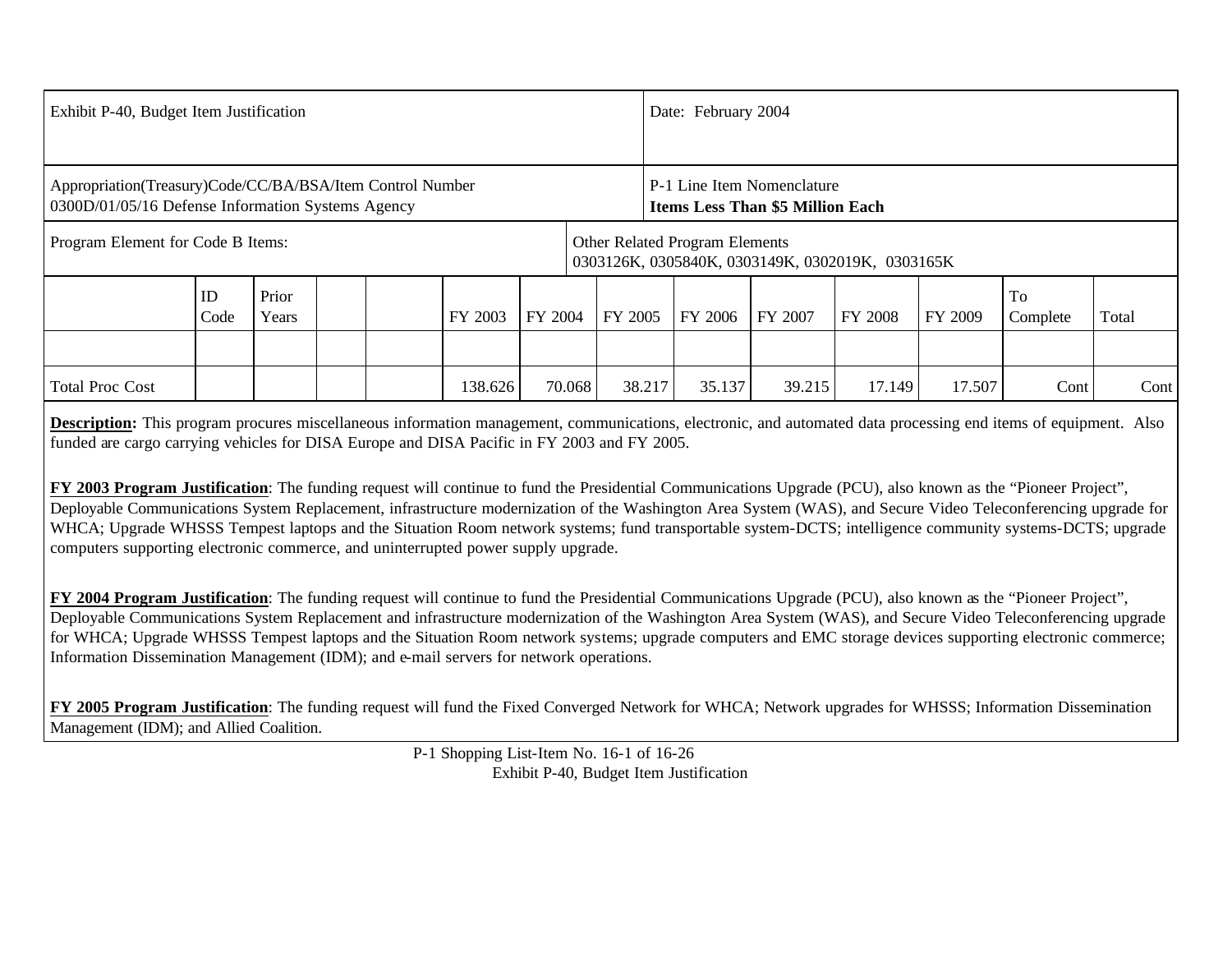| Exhibit P-40, Budget Item Justification                                                                                                                                                               |            |                |  |         |        |                                                                  | Date February 2004             |        |                                                 |               |         |                |       |  |
|-------------------------------------------------------------------------------------------------------------------------------------------------------------------------------------------------------|------------|----------------|--|---------|--------|------------------------------------------------------------------|--------------------------------|--------|-------------------------------------------------|---------------|---------|----------------|-------|--|
| Appropriation(Treasury)Code/CC/BA/BSA/Item Control Number<br>0300D/01/05/16 Defense Information Systems Agency                                                                                        |            |                |  |         |        | P-1 Line Item Nomenclature<br>Items Less Than \$5 Million (WHCA) |                                |        |                                                 |               |         |                |       |  |
| Program Element for Code B Items:<br>0303126K                                                                                                                                                         |            |                |  |         |        |                                                                  | Other Related Program Elements |        |                                                 |               |         |                |       |  |
|                                                                                                                                                                                                       | ID<br>Code | Prior<br>Years |  |         |        |                                                                  |                                |        | FY 2003 FY 2004 FY 2005 FY 2006 FY 2007 FY 2008 |               | FY 2009 | To<br>Complete | Total |  |
| Proc Qty                                                                                                                                                                                              |            |                |  |         |        |                                                                  |                                |        |                                                 |               |         |                |       |  |
| Total Proc Cost<br>$\Box$ The White House Communications Agency (WHCA) is a joint service military element under the operational sentrol of the White House Military Office (WHMO) and administrative |            |                |  | 108.144 | 58.442 | 29.596                                                           |                                | 25.970 |                                                 | 26.097 14.414 | 14.720  | Cont.          | Cont. |  |

The White House Communications Agency (WHCA) is a joint service military element under the operational control of the White House Military Office (WHMO) and administrative control of the Defense Information System Agency (DISA). The mission of WHCA is to provide telecommunications and other related support to the President of the United States in his role as Commander in Chief, Chief Executive Officer of the United States, and Head of State; and other elements related to the President. Elements related to the President include the Vice President, the First Lady, the first family, the United States Secret Service (USSS), the White House Staff, the White House Press Office, the National Security Council, WHMO and others as directed.

The core of the agency's mission is to provide instantaneous secure and non-secure voice and five minute record communications support to the POTUS anytime, anywhere. Other voice, video and data communications services are provided as necessary to allow for staff support and protection of the President. In addition, WHCA provides the President and Vice President audiovisual and photographic services on a reimbursable basis, including but not limited to the following services: video tape recording for the President and others as directed; photographic laboratory and graphics support to the White House; and general purpose automated data processing support for the National Security Council (NSC) and the White House. This support is provided in Washington DC and at trip sites worldwide.

WHCA utilizes information technology capabilities to provide communications support, using two major information technology projects – Fixed Infrastructure in the National Capital Region, providing services to the White House and Key Executive Offices of the President facilities and Deployable Communications Systems worldwide.

P-1 Shopping List - Item No. 16-2 of 16-26 Exhibit P-40, Budget Item Justification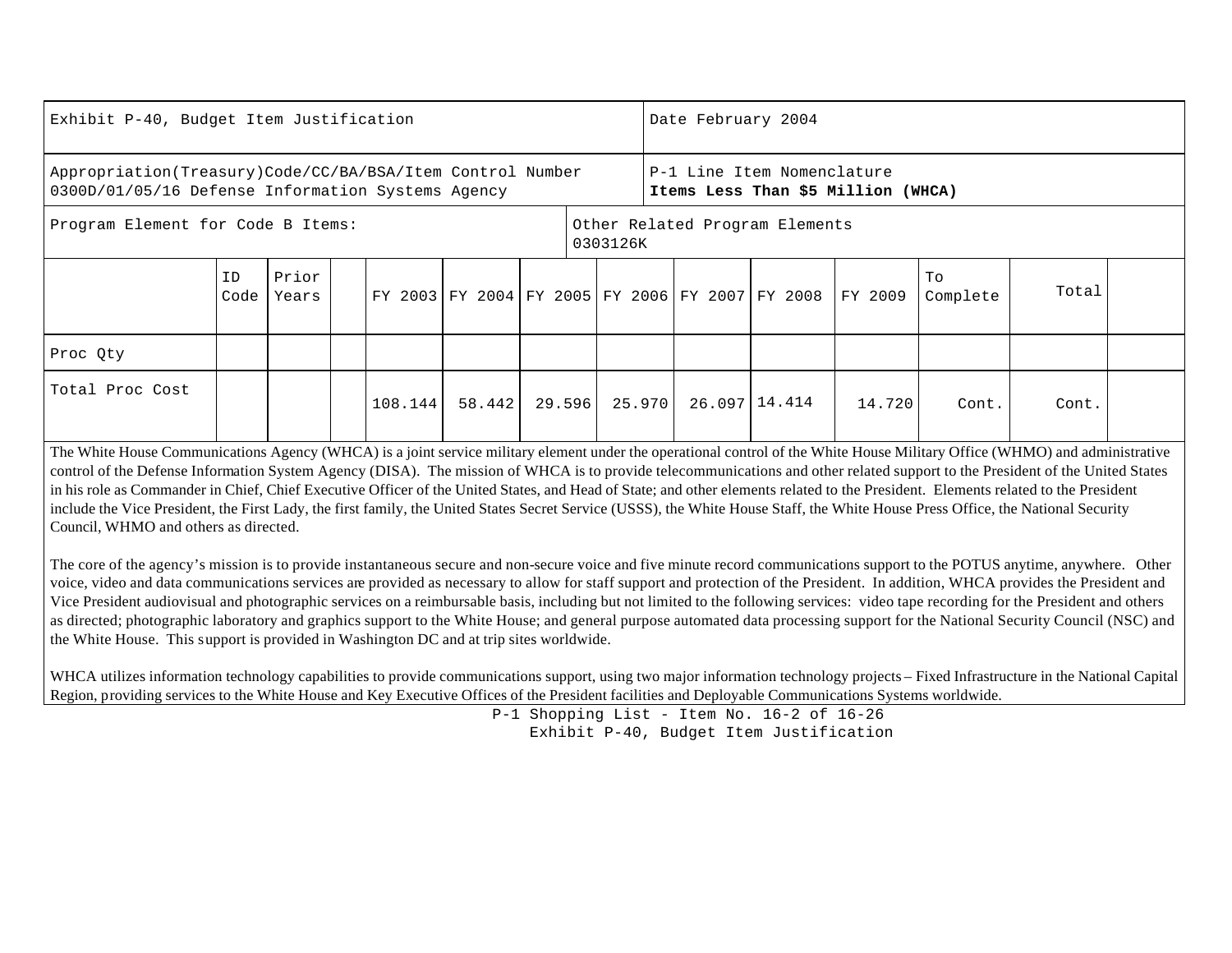| Exhibit P-40, Budget Item Justification                                                                        | Date February 2004<br>FY2005/06 Biennial Budget Submission |                                                                  |  |  |  |  |
|----------------------------------------------------------------------------------------------------------------|------------------------------------------------------------|------------------------------------------------------------------|--|--|--|--|
| Appropriation(Treasury)Code/CC/BA/BSA/Item Control Number<br>0300D/01/05/16 Defense Information Systems Agency |                                                            | P-1 Line Item Nomenclature<br>Items Less Than \$5 Million (WHCA) |  |  |  |  |
| Program Element for Code B Items:                                                                              | Other Related Program Elements<br>0303126K                 |                                                                  |  |  |  |  |

As Commander-in-Chief, the President requires at least the equivalent assured communications connectivity provided to the Secretary of Defense, The Joint Chiefs of Staff and the Combatant Commanders and the reliability of the connectivity must be the same worldwide as it is in the National Capital Region, especially in the current environment of global terrorism and conflict. Based on the results of a review of WHCA's ability to provide this level of services to the President and other customers, WHCA has embarked on an unprecedented effort to modernize these capabilities – this effort is the Presidential Communications Upgrade (PCU), also known as the "Pioneer Project". This visionary and executable plan takes a systematic approach across the entire communications spectrum, addressing both current system challenges and OSD architectural guidance.

### **FY 2003 PROGRAM JUSTIFICATION:**

- 1. **Washington Area System (WAS) Infrastructure Modernization:** Initiate modernization of the WAS infrastructure in order to meet National Telecommunications & Information Administration (NTIA) mandated narrowband channel requirements by 1 January 2005. This system provides several Very High Frequency (VHF) channels to Washington, D.C. metropolitan area, including coverage extensions to Andrews Air Force Base, Camp David, and Quantico Marine Base.
- 2. **Washington Area Network (WAN) Network Improvement:** Provides a high speed converged network that can supply requested bandwidth dynamically and on demand to all users for voice, video, and data.
- 3. **Deployable Communications System Replacement (DCS):** Begin replacing antiquated, logistically unsupportable equipment used to support WHCA's deployable Very High Frequency (VHF) National Institute of Standards and Technology (NIST) Certified Type 3 encrypted voice mission.
- 4. **Secure Video Conferencing Upgrade:** Modernize and maintain the current WHCA video teleconferencing and data sharing system capable of providing multi-level secure H.320 and H.323 compliant support for the President, White House Senior Staff, WHCA, WHMO, and USSS to corporate leaders and citizen groups during crisis, daily business and/or coordination of classified and unclassified daily business.

P-1 Shopping List - Item No. 16-3 of 16-26 Exhibit P-40, Budget Item Justification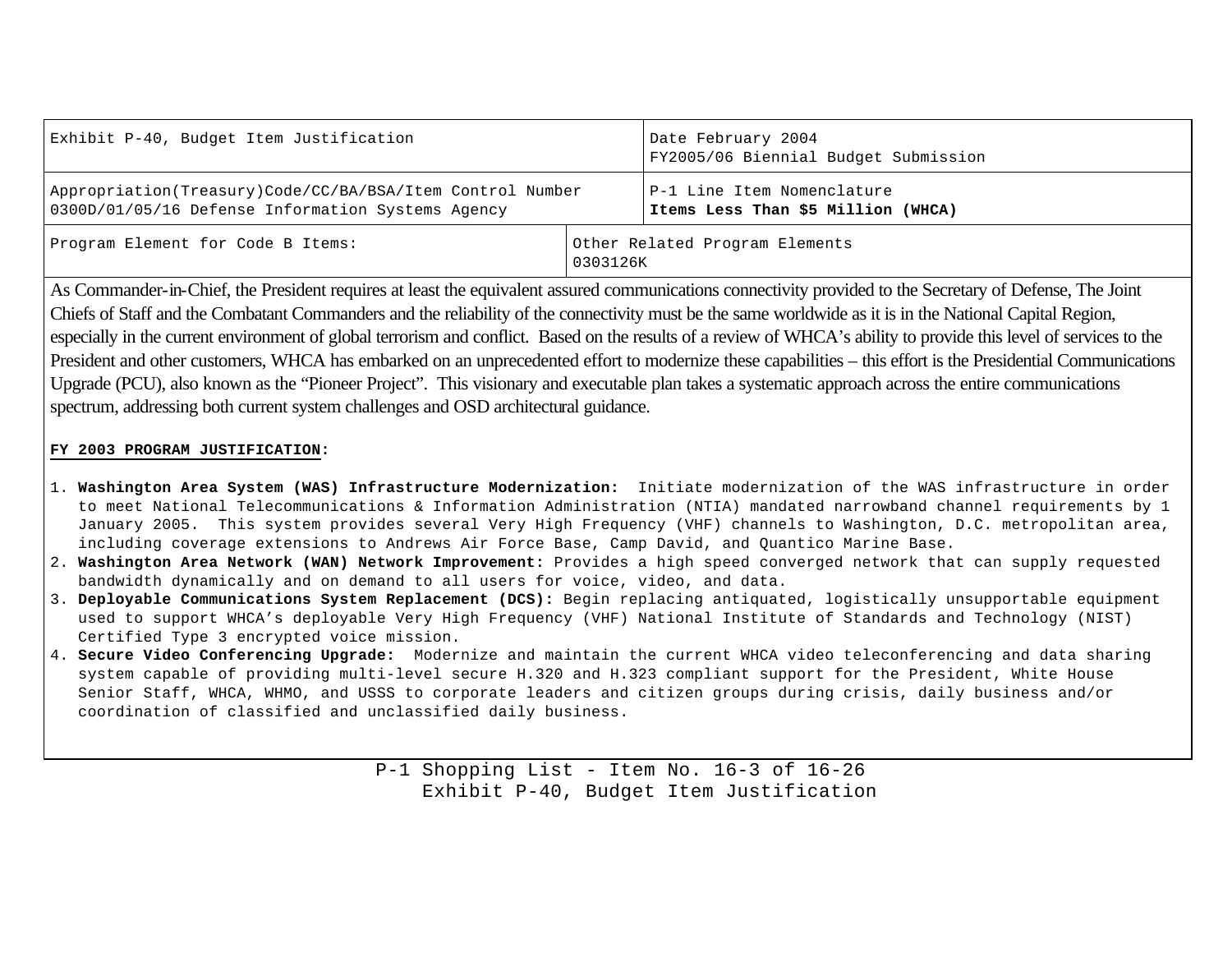|                                                                                                                                                                                                                                                              | Exhibit P-40, Budget Item Justification                                                                                                                                                                                                                                                                                                               |          | Date February 2004<br>FY2005/06 Biennial Budget Submission                                                                             |  |  |  |  |  |  |  |  |
|--------------------------------------------------------------------------------------------------------------------------------------------------------------------------------------------------------------------------------------------------------------|-------------------------------------------------------------------------------------------------------------------------------------------------------------------------------------------------------------------------------------------------------------------------------------------------------------------------------------------------------|----------|----------------------------------------------------------------------------------------------------------------------------------------|--|--|--|--|--|--|--|--|
|                                                                                                                                                                                                                                                              | Appropriation(Treasury)Code/CC/BA/BSA/Item Control Number<br>0300D/01/05/16 Defense Information Systems Agency                                                                                                                                                                                                                                        |          | P-1 Line Item Nomenclature<br>Items Less Than \$5 Million (WHCA)                                                                       |  |  |  |  |  |  |  |  |
|                                                                                                                                                                                                                                                              | Program Element for Code B Items:                                                                                                                                                                                                                                                                                                                     | 0303126K | Other Related Program Elements                                                                                                         |  |  |  |  |  |  |  |  |
|                                                                                                                                                                                                                                                              | FY 2004 PROGRAM JUSTIFICATION:                                                                                                                                                                                                                                                                                                                        |          |                                                                                                                                        |  |  |  |  |  |  |  |  |
| 1.                                                                                                                                                                                                                                                           | Washington Area System (WAS) Infrastructure Modernization: Continue to modernize the WAS infrastructure                                                                                                                                                                                                                                               |          |                                                                                                                                        |  |  |  |  |  |  |  |  |
|                                                                                                                                                                                                                                                              | in order to meet National Telecommunications & Information Administration(NTIA) mandated narrowband channel requirements by<br>January 2005. This system provides several Very High Frequency (VHF) channels to Washington, D.C. metropolitan area, including<br>coverage extensions to Andrews Air Force Base, Camp David, and Quantico Marine Base. |          |                                                                                                                                        |  |  |  |  |  |  |  |  |
| 2.                                                                                                                                                                                                                                                           | Washington Area Network (WAN) Network Improvement: Continue to provide a high speed converged network that can supply                                                                                                                                                                                                                                 |          |                                                                                                                                        |  |  |  |  |  |  |  |  |
|                                                                                                                                                                                                                                                              | requested bandwidth dynamically and on demand to all users for voice, video, and data.                                                                                                                                                                                                                                                                |          |                                                                                                                                        |  |  |  |  |  |  |  |  |
| 3.<br>Deployable Communications System Replacement (DCS): Continue replacing antiquated, logistically unsupportable equipment used<br>to support WHCA's deployable Very High Frequency (VHF) National Institute of Standards and Technology (NIST) certified |                                                                                                                                                                                                                                                                                                                                                       |          |                                                                                                                                        |  |  |  |  |  |  |  |  |
|                                                                                                                                                                                                                                                              | Type 3 encrypted voice mission.                                                                                                                                                                                                                                                                                                                       |          |                                                                                                                                        |  |  |  |  |  |  |  |  |
| 4.                                                                                                                                                                                                                                                           | Defense Messaging System Implementation (DMS): Provide a DMS capability to support all Agency multi-level messaging<br>requirements across all domains, geographical location, and trip site locations.                                                                                                                                               |          |                                                                                                                                        |  |  |  |  |  |  |  |  |
| 5.                                                                                                                                                                                                                                                           |                                                                                                                                                                                                                                                                                                                                                       |          | Mobile C2 Package: Develop a state-of-the-art mobile telecommunications platform providing a highly integrated suite of secure and     |  |  |  |  |  |  |  |  |
|                                                                                                                                                                                                                                                              | non-secure voice, video, and data capability internal to the vehicle and within immediate operational areas.                                                                                                                                                                                                                                          |          |                                                                                                                                        |  |  |  |  |  |  |  |  |
| 6.                                                                                                                                                                                                                                                           |                                                                                                                                                                                                                                                                                                                                                       |          | Mobile and Portable Secure Voice System: Procure a mobile/portable National Security Agency Approved Type 1 encrypted secure voice     |  |  |  |  |  |  |  |  |
|                                                                                                                                                                                                                                                              | communications system for the President to use when secure cellular services are not possible. The                                                                                                                                                                                                                                                    |          |                                                                                                                                        |  |  |  |  |  |  |  |  |
|                                                                                                                                                                                                                                                              | current secure voice mobile communications system is beyond its serviceable life and will not meet the NTIA mandate                                                                                                                                                                                                                                   |          |                                                                                                                                        |  |  |  |  |  |  |  |  |
|                                                                                                                                                                                                                                                              | for VHF narrowband channelization on 1 January 2005.                                                                                                                                                                                                                                                                                                  |          |                                                                                                                                        |  |  |  |  |  |  |  |  |
| 7.                                                                                                                                                                                                                                                           | Fixed Converged Network: Begin to converge all fixed Unclass voice and data networks to IP Infrastructure, Migrate                                                                                                                                                                                                                                    |          |                                                                                                                                        |  |  |  |  |  |  |  |  |
|                                                                                                                                                                                                                                                              | users off of Definity Switches, Integrated Services Digital Network (ISDN) voice infrastructure to Voice Over                                                                                                                                                                                                                                         |          |                                                                                                                                        |  |  |  |  |  |  |  |  |
|                                                                                                                                                                                                                                                              |                                                                                                                                                                                                                                                                                                                                                       |          | Internet Protocol (VoIP). Implement IP-based call management system; integrate voicemail w/Exchange email. Upgrade some Definity       |  |  |  |  |  |  |  |  |
|                                                                                                                                                                                                                                                              | switches to support orderly migration to VoIP infrastructure.                                                                                                                                                                                                                                                                                         |          |                                                                                                                                        |  |  |  |  |  |  |  |  |
|                                                                                                                                                                                                                                                              |                                                                                                                                                                                                                                                                                                                                                       |          | 8. TS/SCI LAN: Provide and maintain a TS/SCI LAN for selected White House West Wing offices, WHCA, and WHMO to support Joint Worldwide |  |  |  |  |  |  |  |  |
|                                                                                                                                                                                                                                                              | Intelligence Communications System (JWICS) and Intellink connectivity and access.                                                                                                                                                                                                                                                                     |          |                                                                                                                                        |  |  |  |  |  |  |  |  |
|                                                                                                                                                                                                                                                              | 9. Multiline Secure Voice Terminal Replacement: Provides a five year phased replacement of all Multiline Secure Telephone (MLP)                                                                                                                                                                                                                       |          |                                                                                                                                        |  |  |  |  |  |  |  |  |
|                                                                                                                                                                                                                                                              |                                                                                                                                                                                                                                                                                                                                                       |          | instruments with new Integrated Secure Telephones (IST II). The MLP instruments are no longer maintainable by Raytheon and failed      |  |  |  |  |  |  |  |  |
|                                                                                                                                                                                                                                                              | instruments must be replaced by IST's when they fail.                                                                                                                                                                                                                                                                                                 |          |                                                                                                                                        |  |  |  |  |  |  |  |  |
|                                                                                                                                                                                                                                                              |                                                                                                                                                                                                                                                                                                                                                       |          |                                                                                                                                        |  |  |  |  |  |  |  |  |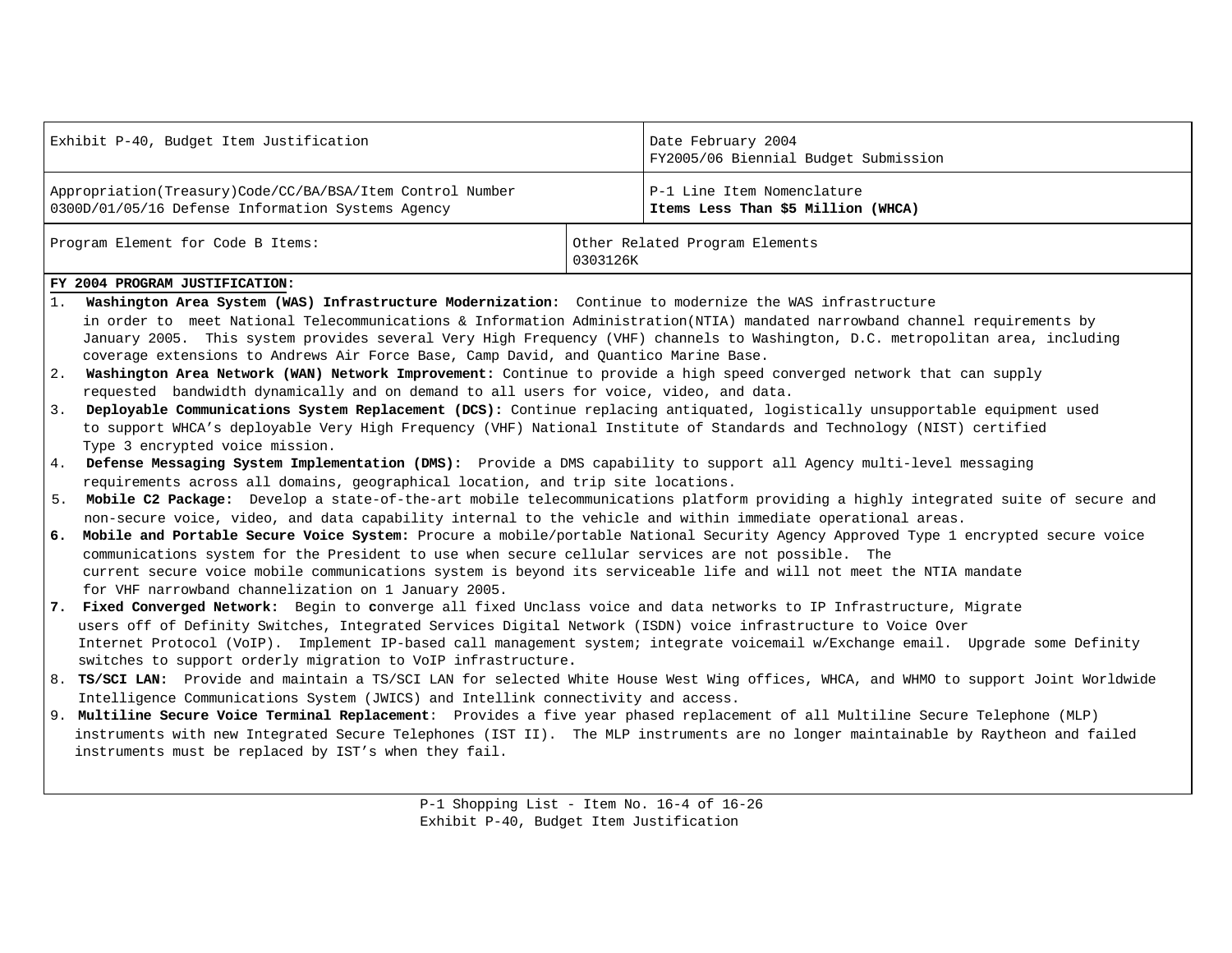| Exhibit P-40, Budget Item Justification                                                                        | Date February 2004<br>FY2005/06 Biennial Budget Submission       |  |  |  |  |
|----------------------------------------------------------------------------------------------------------------|------------------------------------------------------------------|--|--|--|--|
| Appropriation(Treasury)Code/CC/BA/BSA/Item Control Number<br>0300D/01/05/16 Defense Information Systems Agency | P-1 Line Item Nomenclature<br>Items Less Than \$5 Million (WHCA) |  |  |  |  |
| Program Element for Code B Items:                                                                              | Other Related Program Elements<br>0303126K                       |  |  |  |  |

### **FY 2004 JUSTIFICATION CONT'D:**

- 10. **Conference Bridge/Crash Notification System:** Provide for lifecycle replacement of current mission critical Digital Conferencing Switching System (DCSS), conference controllers, and crash box terminal with the latest in technology. Crash Boxes at the White House and the Vice President Residence serve to distribute emergency alerts of any incidents (e.g., compound breaches, etc) to USSS.
- 11. **Collaborating Planning/Knowledge Management:** Modernize an integrated collaborative planning and knowledge management based system capable of providing the President, White House Senior Staff, WHCA, and WHMO personnel the ability to share corporate information via secure web based technology.
- 12. **Operations Center/Integrated Network Management System:** Provide an enhanced network monitoring capability as well as network application monitoring, network trend analysis, network Quality of Service (QoS) measurement, network event notifications, IA & Intrusion Detection, & Interagency firewalls. Provides hardware, software, implementation, training and support.
- 13**. White House Technical Control Facility Upgrade:** Initiate the modernization of the White House Technical Control Facility systems. Provides for the removal of all unsupported/legacy equipment and replacement with supportable, standardized, state of the art systems.
- 14. **Wideband SATCOM:** Provide for the replacement of four (4) different kinds of deployable satellite terminals ininventory which are no longer supportable. In order to meet travel mission requirements, the need exists to purchase 12 FTSAT and 4 VSAT terminals. Provide for lifecycle replacement and recurring maintenance costs of existing Ku-Band satellite terminal and tri-band terminals capable of C-Band, X-Band and KU-Band.
- 15. **Wireless Voice, Video, and Data System**: Procure a deployable wireless system capable of providing global voice, video, and data services for the President, White House Senior Staff, WHCA, and WHMO. VHF Broadband is being considered.

P-1 Shopping List - Item No. 16-5 of 16-26 Exhibit P-40, Budget Item Justification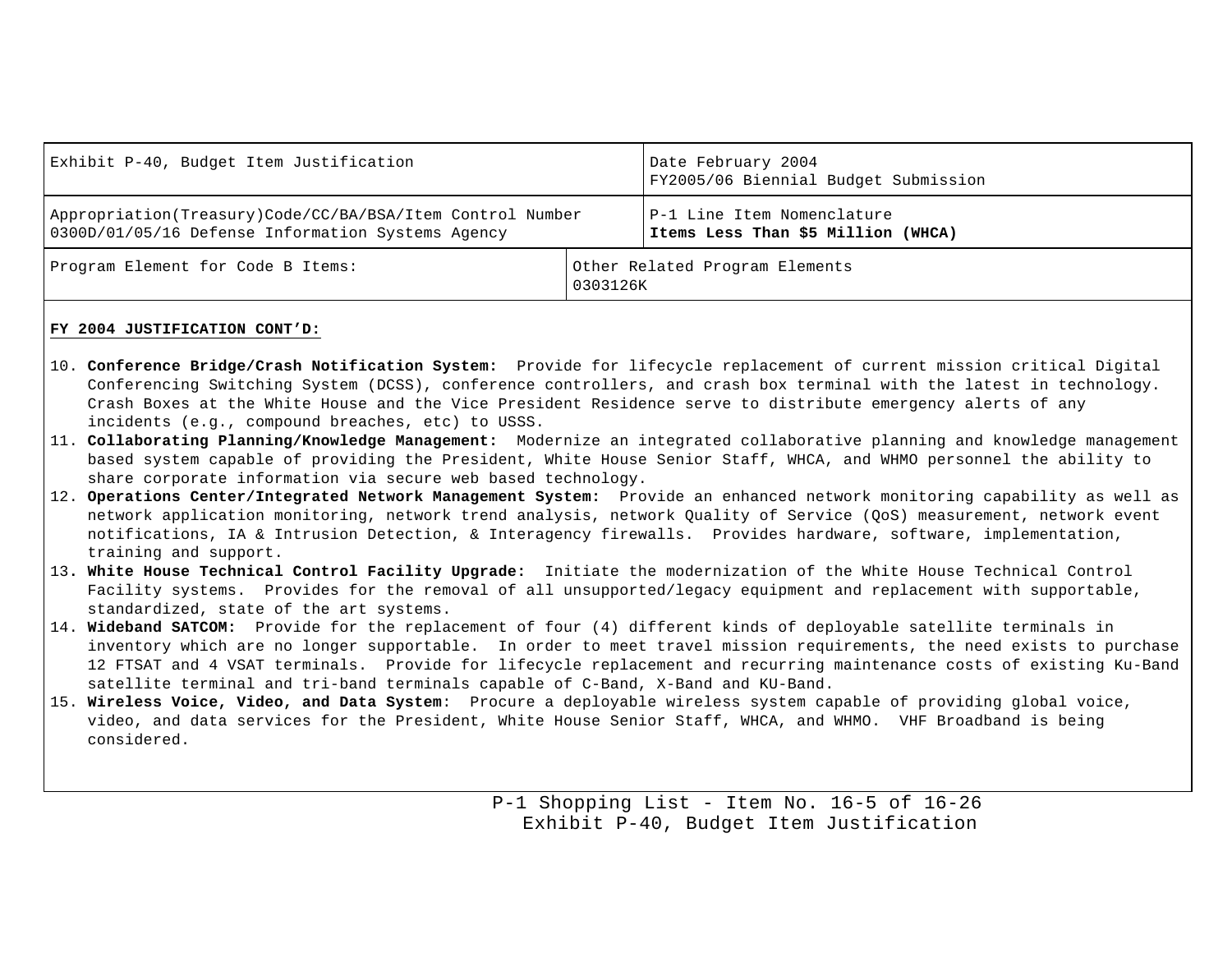| Exhibit P-40, Budget Item Justification                                                                          | Date February 2004<br>FY2005/06 Biennial Budget Submission       |  |  |  |
|------------------------------------------------------------------------------------------------------------------|------------------------------------------------------------------|--|--|--|
| Appropriation (Treasury) Code/CC/BA/BSA/Item Control Number<br>0300D/01/05/16 Defense Information Systems Agency | P-1 Line Item Nomenclature<br>Items Less Than \$5 Million (WHCA) |  |  |  |
| Program Element for Code B Items:                                                                                | Other Related Program Elements<br>0303126K                       |  |  |  |

- 16. **Independent Universal Cellular System:** Procure a private fixed and mobile cellular based system to support global Presidential communication requirements. Current public cellular systems do not provide priority of service and sufficient coverage to guarantee global access for the President, White House Senior Staff, WHCA, and WHMO.
- 17. **Limousine Communications Package Modernization:** Replace the existing Limousine communications package consisting of Very High Frequency (VHF) and cellular Type 1 secure voice (AMPS) capabilities with an integrated open system communications package capable of providing Type 3 secure voice for the USSS and Type 1 secure cellular and high bandwidth satellite voice, video (Video Teleconference/CNN), and data services for the President while on the move**.**
- 18. **Secret Local Area Network (LAN):** Provide a SECRET Internet Protocol Router Network (SIPRNET) equivalent routed IP Local Area Network (LAN) for all agency facilities in order to support secret level classified processing requirements of the White House.

#### **FY 2005 JUSTIFICATION:**

- **1. Defense Messaging System Implementation (DMS):** Provide a DMS capability to support all Agency multi-level messaging requirements across all domains, geographical location, and trip site locations.
- **2. Mobile C2 Package:** Develop a state-of-the-art mobile telecommunications platform providing a highly integrated suite of secure and non-secure voice, video, and data capability internal to the vehicle and within immediate operational areas.
- **3. Fixed Converged Network:** Continue to converge all fixed Unclass voice and data networks to IP Infrastructure, Migrate users off of Definity Switches, ISDN voice infrastructure to VoIP. Implement IP-based call management system; integrate voicemail w/Exchange email. Upgrade some Definity switches to support orderly migration to VoIP infrastructure.
- 5. **Multiline Secure Voice Terminal Replacement:** Continue the five year phased replacement of all Multiline Secure Telephone (MLP) instruments with new Integrated Secure Telephones (IST II).
- 6. **White House Technical Control Facility:** Continue to provide for the modernization and maintenance of the White House Technical Control Facility systems.
- 7. **Wireless Voice, Video, and Data System:** Continue to procure a deployable wireless system capable of providing global voice, video, and data services for the President, White House Senior Staff, WHCA, and WHMO.
- 8. **Independent Universal Cellular System**: Continue to procure a private fixed and mobile cellular based system to support global Presidential communication requirements.

P-1 Shopping List - Item No. 16-6 of 16-26 Exhibit P-40, Budget Item Justification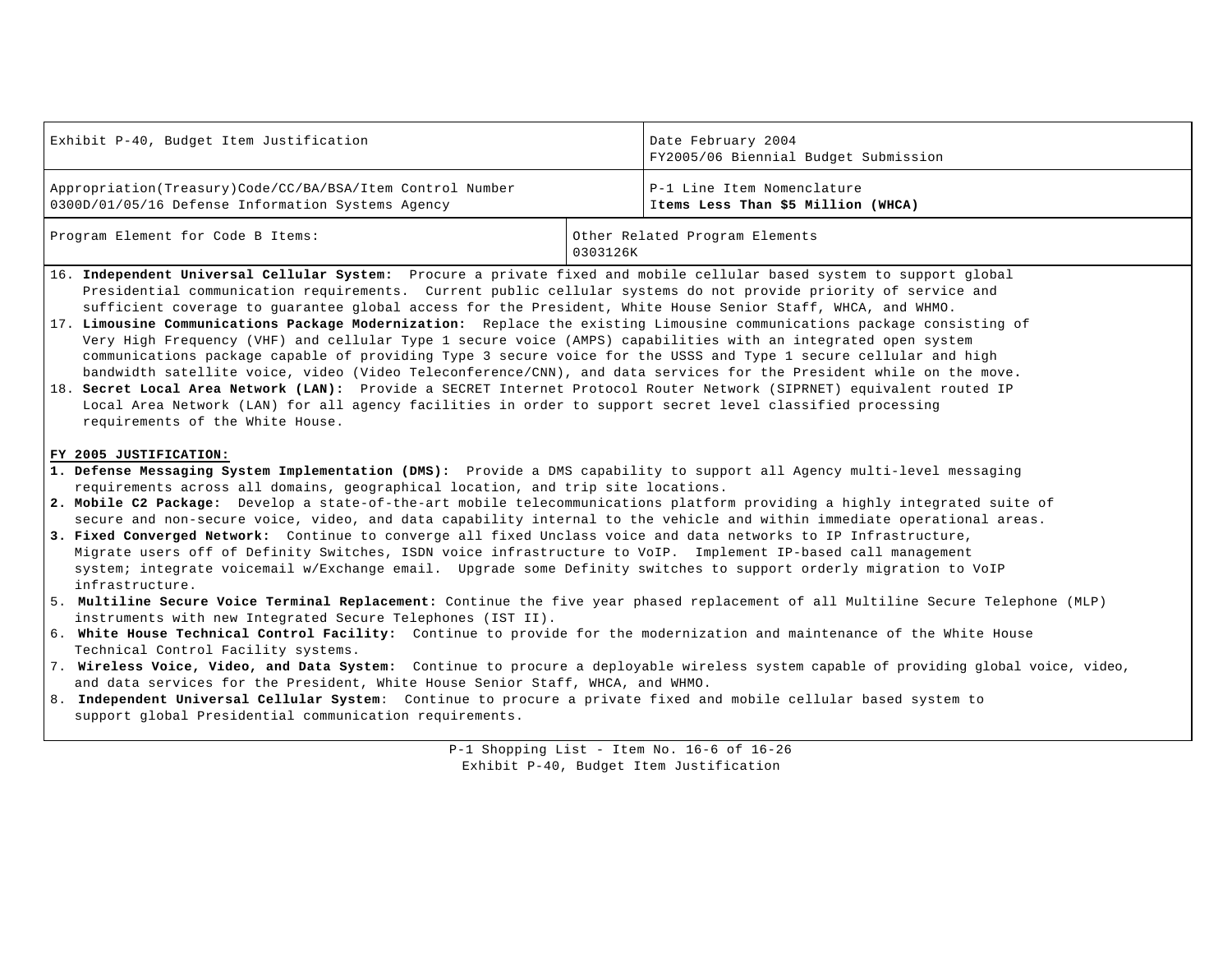| Exhibit P-40, Budget Item Justification                                                                        | Date February 2004<br>FY2005/06 Biennial Budget Submission |                                                                  |  |  |  |  |
|----------------------------------------------------------------------------------------------------------------|------------------------------------------------------------|------------------------------------------------------------------|--|--|--|--|
| Appropriation(Treasury)Code/CC/BA/BSA/Item Control Number<br>0300D/01/05/16 Defense Information Systems Agency |                                                            | P-1 Line Item Nomenclature<br>Items Less Than \$5 Million (WHCA) |  |  |  |  |
| Program Element for Code B Items:                                                                              | Other Related Program Elements<br>0303126K                 |                                                                  |  |  |  |  |

- 8. **Limousine Communications Package Modernization:** Continue to replace the existing Limousine communications package consisting of Very High Frequency (VHF) and cellular Type 1 secure voice (AMPS) capabilities with an integrated open system communications package capable of providing Type 3 secure voice for the USSS and Type 1 secure cellular and high bandwidth satellite voice, video (Video Teleconference/CNN), and data services for the President while on the move.
- 9**. Secret Local Area Network (LAN):** Provide a SECRET Internet Protocol Router Network (SIPRNET) equivalent routed IP Local Area Network (LAN) for all agency facilities in order to support secret level classified processing requirements of the White House.
- 10. **Secure Digital Switch Modernization (RED):** Modernize and maintain six (6) Washington D.C. and twenty-four (24) deployable secure voice switch networks to incorporate the latest in fully digital and multi-level secure switching technology (i.e., packet switching) and converge this technology with the WHCA Wide Area Network (WAN) and the Defense Red Switch Network (DRSN).
- 11. **INMARSAT Replacement Travel:** Lifecycle replacement of INMARSAT M4 terminals. This requirement is outlined in the ASD C3I White House Telecommunications End-to-End Assessment completed in 2001.

P-1 Shopping List - Item No. 16-7 of 16-26 Exhibit P-40, Budget Item Justification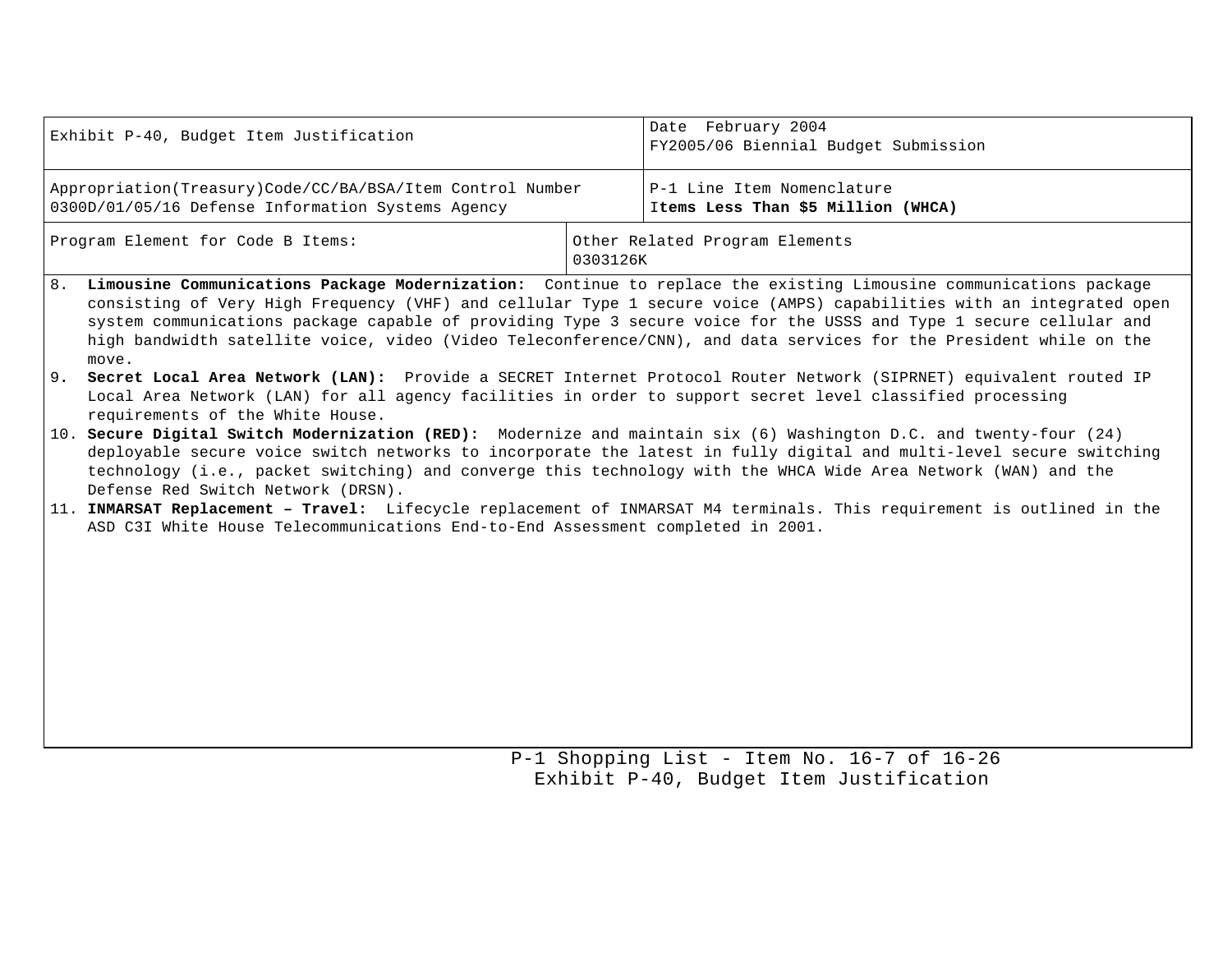| Exhibit P-5 Cost Analysis                    | Weapon SDate: February 2004 |                                    |       |                          |      |                          |                          |  |  |  |
|----------------------------------------------|-----------------------------|------------------------------------|-------|--------------------------|------|--------------------------|--------------------------|--|--|--|
| Appropriation (Treasury) Code/CC/BA/BSA/Item |                             | P-1 Line Item Nomenclature         |       |                          |      |                          |                          |  |  |  |
| Control Number 0300D/01/05/16                |                             | Items Less Than \$5 Million (WHCA) |       |                          |      |                          |                          |  |  |  |
| Defense Information Systems Agency           |                             |                                    |       |                          |      |                          |                          |  |  |  |
| <b>WBS COST ELEMENTS</b>                     | FY 03                       | FY 03                              | FY 04 | FY 04                    | FY05 | FY 05                    |                          |  |  |  |
|                                              | Unit                        | Total                              | Unit  | Total                    | Unit | Total                    |                          |  |  |  |
|                                              | Cost                        | Cost                               | Cost  | Cost                     | Cost | Cost                     |                          |  |  |  |
|                                              |                             |                                    |       |                          |      |                          |                          |  |  |  |
| OTHER COSTS                                  |                             |                                    |       |                          |      |                          |                          |  |  |  |
|                                              |                             |                                    |       |                          |      |                          |                          |  |  |  |
| Systems Improvement                          |                             | 108,144                            |       | 58,442                   |      | 29,596                   |                          |  |  |  |
|                                              |                             | $\overline{\phantom{0}}$           |       | $\overline{\phantom{0}}$ |      | $\overline{\phantom{a}}$ | $\overline{\phantom{a}}$ |  |  |  |
|                                              |                             |                                    |       |                          |      | $\overline{\phantom{a}}$ |                          |  |  |  |
|                                              |                             |                                    |       | $\equiv$                 |      | $-$                      | $\sim$                   |  |  |  |
|                                              |                             |                                    |       |                          |      |                          |                          |  |  |  |
|                                              |                             |                                    |       |                          |      |                          |                          |  |  |  |
|                                              |                             |                                    |       |                          |      |                          |                          |  |  |  |
|                                              |                             |                                    |       |                          |      |                          |                          |  |  |  |
|                                              |                             |                                    |       |                          |      |                          |                          |  |  |  |
|                                              |                             |                                    |       |                          |      |                          |                          |  |  |  |
|                                              |                             |                                    |       |                          |      |                          |                          |  |  |  |
|                                              |                             |                                    |       |                          |      |                          |                          |  |  |  |
|                                              |                             |                                    |       |                          |      |                          |                          |  |  |  |
| TOTAL                                        |                             | 108,144                            |       | 58,442                   |      | 29,596                   | $\sim$                   |  |  |  |

P-1 Shopping List- Item No. 16-8 of 16-26

Exhibit P-5, Cost Analysis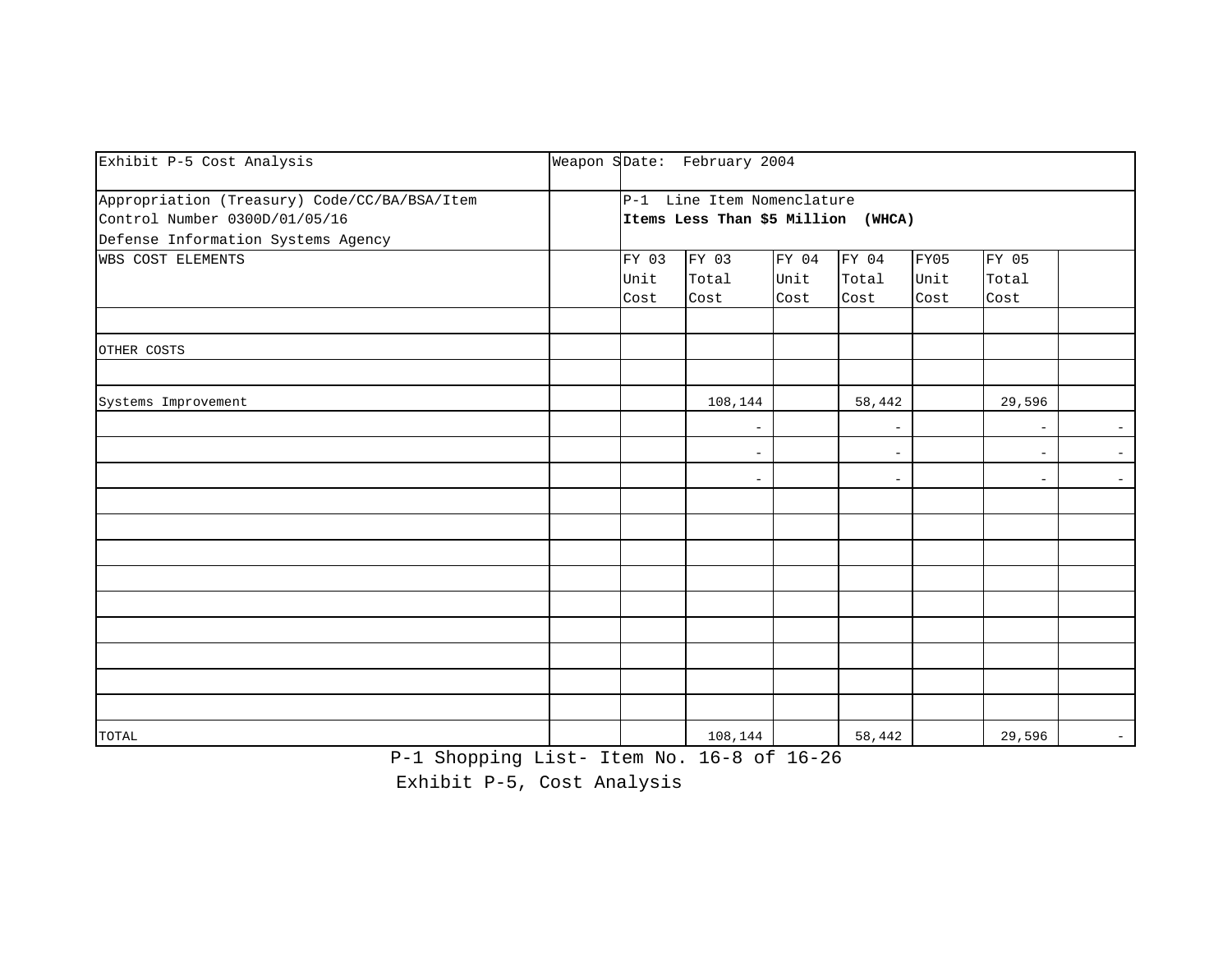| Exhibit P-5a, Procurement History and Planning              |     |              | Weapon System            |            |                                       | Date: February 2004 |               |                        |                     |           |  |
|-------------------------------------------------------------|-----|--------------|--------------------------|------------|---------------------------------------|---------------------|---------------|------------------------|---------------------|-----------|--|
| Appropriation (Treasury) Code/CC/BA/BSA/Item Control Number |     |              |                          |            | P-1 Line Item Nomenclature            |                     |               |                        |                     |           |  |
| 0300D/01/05/16 Defense Information Systems Agency           |     |              |                          |            | Items Less Than \$5 Million<br>(WHCA) |                     |               |                        |                     |           |  |
| WBS COST ELEMENTS                                           |     |              |                          | <b>RFP</b> | Contract                              | Contractor          |               | Date of                | Tech Data Date      |           |  |
|                                                             | Qty | Unit<br>Cost | Location Issue<br>of PCO | Date       | Method and and<br>Type                | Location            | Award<br>Date | First<br>Delivery Now? | Available Revisions | Available |  |
|                                                             |     |              |                          |            |                                       |                     |               |                        |                     |           |  |
| FY 2003                                                     |     |              |                          |            |                                       |                     |               |                        |                     |           |  |
| SYSTEMS IMPROVEMENT                                         |     |              |                          |            |                                       |                     |               |                        |                     |           |  |
| Washington Area System (WAS) Infrastructure Modernization   |     | 17,530       | WHCA                     |            | MIPR                                  | VARIOUS             | $Mar-03$      |                        |                     |           |  |
| Wide Area Network (WAN) Network Improvement                 |     | 4,000        | WHCA                     |            | MIPR                                  | VARIOUS             | $Apr-03$      |                        |                     |           |  |
| Deployable Communciations System Replacement                |     | 16,180       | WHCA                     |            | PR                                    | VARIOUS             | $Jan-03$      |                        | YES                 |           |  |
| Secure Video Conferencing Upgrade                           |     | 61           | WHCA                     |            | C/TBD                                 | VARIOUS             | TBD           | TBD                    |                     |           |  |
| Fixed Converged Network                                     |     | 12,000       | WHCA                     |            | MIPR                                  | VARIOUS             | $May-03$      |                        |                     |           |  |
| Royal Crown Secure Voice Modernization & EEOB Relocation    |     | 24,523       | WHCA                     |            | MIPR                                  | VARIOUS             | $May-03$      |                        |                     |           |  |
| Secure Digital Switch Modernization                         |     | 3,000        | WHCA                     |            | MIPR                                  | VARIOUS             | $Jun-03$      |                        |                     |           |  |
| White House Tech Control Facility Upgrade                   |     | 5,000        | WHCA                     |            | MIPR                                  | USAISEC             | $Jun-03$      |                        |                     |           |  |
| Trip Site Converged Network                                 |     | 3,000        | WHCA                     |            | MIPR                                  | VARIOUS             | $May-03$      |                        |                     |           |  |
| Independent Universal Cellular System                       |     | 4,000        | WHCA                     |            | MIPR                                  | <b>NRL</b>          | $Jul-03$      |                        |                     |           |  |
| Mobile and Portable Secure Voice System                     |     | 4,000        | WHCA                     |            | MIPR                                  | <b>NRL</b>          | $Jul-03$      |                        |                     |           |  |
| Limo Communications Package Modernization                   |     | 4,000        | WHCA                     |            | MIPR                                  | VARIOUS             | $Jul-03$      |                        |                     |           |  |
| Mobile C2 Pakcage                                           |     | 10,850       | WHCA                     |            | MIPR                                  | DITCO               | $Jun-03$      |                        |                     |           |  |
|                                                             |     | 108,144      |                          |            |                                       |                     |               |                        |                     |           |  |
| FY 2004                                                     |     |              |                          |            |                                       |                     |               |                        |                     |           |  |
| SYSTEMS IMPROVEMENT                                         |     |              |                          |            |                                       |                     |               |                        |                     |           |  |
| Deployable Communications System Replacement                |     | 1,141        | WHCA                     |            | C/TBD                                 | VARIOUS             | TBD           | TBD                    |                     |           |  |
| Defense Messaging System Implementation                     |     | 150          | WHCA                     |            | C/TBD                                 | VARIOUS             | TBD           | TBD                    |                     |           |  |
| Mobile C2 Package                                           |     | 6,500        | WHCA                     |            | C/TBD                                 | VARIOUS             | TBD           | TBD                    |                     |           |  |
| Mobile and Portable Secure Voice Package                    |     | 4,836        | WHCA                     |            | C/TBD                                 | VARIOUS             | TBD           | TBD                    |                     |           |  |
| Washington Area System (WAS) Infrastructure Modernization   |     | 1,500        | WHCA                     |            | C/TBD                                 | VARIOUS             | TBD           | TBD                    |                     |           |  |
| Fixed Converged Network                                     |     | 2,256        | WHCA                     |            | C/TBD                                 | VARIOUS             | TBD           | TBD                    |                     |           |  |
| TS/SCI LAN                                                  |     | 3,000        | WHCA                     |            | C/TBD                                 | VARIOUS             | TBD           | TBD                    |                     |           |  |
| Multiline Secure Voice Terminal Replacement                 |     | 1,600        | WHCA                     |            | C/TBD                                 | VARIOUS             | TBD           | TBD                    |                     |           |  |
| Conference Bridge/Crash Notification System                 |     | 3,000        | WHCA                     |            | C/TBD                                 | VARIOUS             | TBD           | TBD                    |                     |           |  |

P-1 Shopping List-Item No. 16-9 of 16-26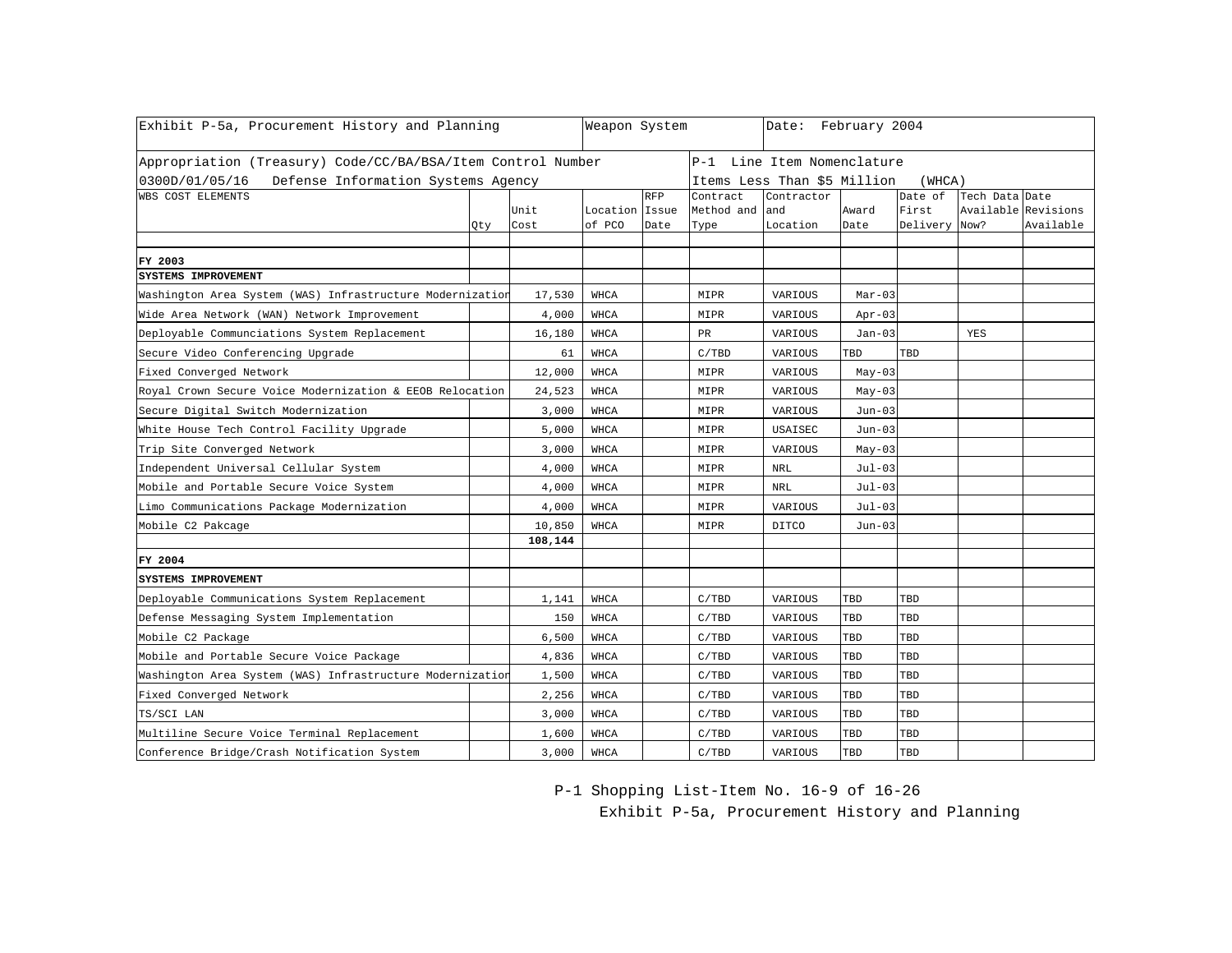| Exhibit P-5a, Procurement History and Planning              |     | Weapon System |                |            | Date:          | January 2004                |       |               |                     |           |
|-------------------------------------------------------------|-----|---------------|----------------|------------|----------------|-----------------------------|-------|---------------|---------------------|-----------|
| Appropriation (Treasury) Code/CC/BA/BSA/Item Control Number |     |               |                |            |                | P-1 Line Item Nomenclature  |       |               |                     |           |
| 0300D/01/05/16 Defense Information Systems Agency           |     |               |                |            |                | Items Less Than \$5 Million |       | (WHCA)        |                     |           |
| WBS COST ELEMENTS                                           |     |               |                | <b>RFP</b> | Contract       | Contractor                  |       | Date of       | Tech Data Date      |           |
|                                                             |     | Unit          | Location Issue |            | Method and and |                             | Award | First         | Available Revisions |           |
|                                                             | Qty | Cost          | of PCO         | Date       | Type           | Location                    | Date  | Delivery Now? |                     | Available |
| FY 2004 con't                                               |     |               |                |            |                |                             |       |               |                     |           |
| Collaborating Planning/Knowledge Management                 |     | 600           | WHCA           |            | C/ TBD         | VARIOUS                     | TBD   | TBD           |                     |           |
| Operations Center/Integrated Network Management System      |     | 750           | WHCA           |            | C/TBD          | VARIOUS                     | TBD   | TBD           |                     |           |
| White House Technical Control Facility Upgrade              |     | 5,000         | WHCA           |            | C/TBD          | VARIOUS                     | TBD   | TBD           |                     |           |
| Wideband SATCOM                                             |     | 9,339         | WHCA           |            | C/TBD          | VARIOUS                     | TBD   | TBD           |                     |           |
| Wireless Voice, Video, and Data System                      |     | 1,000         | <b>WHCA</b>    |            | C/TBD          | VARIOUS                     | TBD   | TBD           |                     |           |
| Independent Universal Cellular System                       |     | 6,000         | WHCA           |            | C/TBD          | VARIOUS                     | TBD   | TBD           |                     |           |
| Limousine Communications Package Modernization              |     | 4,000         | WHCA           |            | C/TBD          | VARIOUS                     | TBD   | TBD           |                     |           |
| Washington Area Network (WAN) Improvement                   |     | 4,120         | WHCA           |            | C/TBD          | VARIOUS                     | TBD   | TBD           |                     |           |
| Secret Local Area Network (LAN)                             |     | 3,650         | WHCA           |            | C/TBD          | VARIOUS                     | TBD   | TBD           |                     |           |
|                                                             |     | 58,442        |                |            |                |                             |       |               |                     |           |
| FY 2005                                                     |     |               |                |            |                |                             |       |               |                     |           |
| SYSTEMS IMPROVEMENT                                         |     |               |                |            |                |                             |       |               |                     |           |
| Fixed Converged Network                                     |     | 1,450         | WHCA           |            | C/TBD          | VARIOUS                     | TBD   | TBD           |                     |           |
| Secret Local Area Network (LAN)                             |     | 50            | WHCA           |            | C/TBD          | VARIOUS                     | TBD   | TBD           |                     |           |
| Multiline Secure Voice Terminal Replacement                 |     | 1,600         | WHCA           |            | C/TBD          | VARIOUS                     | TBD   | TBD           |                     |           |
| Secure Digital Switch Modernization (RED)                   |     | 2,500         | WHCA           |            | C/TBD          | VARIOUS                     | TBD   | TBD           |                     |           |
| Defense Messaging System                                    |     | 327           | WHCA           |            | C/TBD          | VARIOUS                     | TBD   | TBD           |                     |           |
| White House Technical Control Facility                      |     | 5,000         | WHCA           |            | C/TBD          | VARIOUS                     | TBD   | TBD           |                     |           |
| INMARSAT Replacement - Travel                               |     | 2,591         | WHCA           |            | C/TBD          | VARIOUS                     | TBD   | TBD           |                     |           |
| Wireless Voice, Video, and Data System                      |     | 1,500         | WHCA           |            | C/TBD          | VARIOUS                     | TBD   | TBD           |                     |           |
| Independent Universal Cellular System                       |     | 5,928         | WHCA           |            | C/TBD          | VARIOUS                     | TBD   | TBD           |                     |           |
| Limousine Communications Package Modernization              |     | 4,000         | WHCA           |            | C/TBD          | VARIOUS                     | TBD   | TBD           |                     |           |
| Mobile C2 Package                                           |     | 4,650         | WHCA           |            | C/TBD          | VARIOUS                     | TBD   | TBD           |                     |           |
|                                                             |     | 29,596        |                |            |                |                             |       |               |                     |           |
|                                                             |     |               |                |            |                |                             |       |               |                     |           |

P-1 Shopping List-Item No. 16-10 of 16-26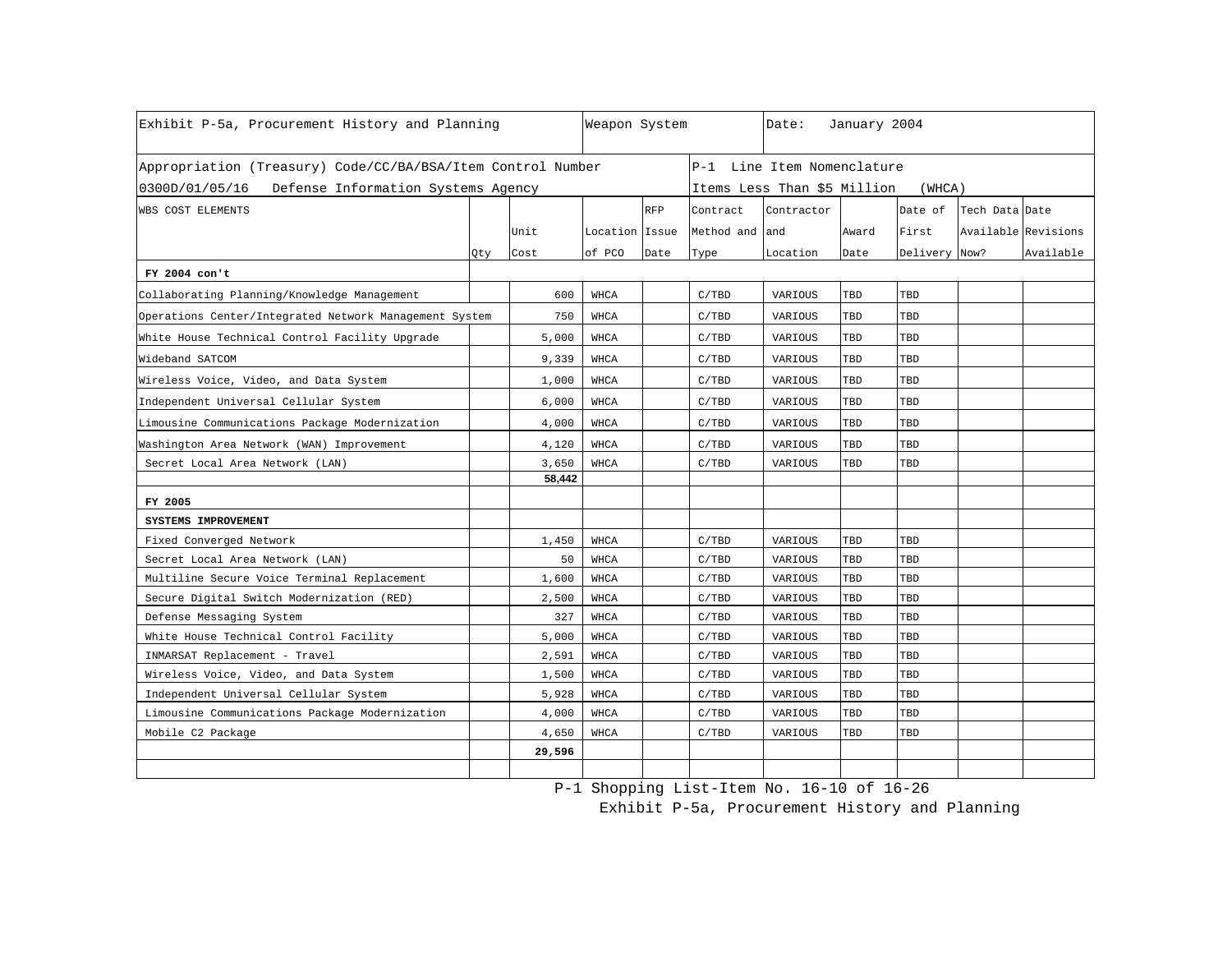| Exhibit P-40a, Budget Item Justification for Aggregated Ite                                                                                         |                      | Weapon System |  | Date: February 2004                 |                             |               |                             |               |                          |                          |
|-----------------------------------------------------------------------------------------------------------------------------------------------------|----------------------|---------------|--|-------------------------------------|-----------------------------|---------------|-----------------------------|---------------|--------------------------|--------------------------|
| Appropriation (Treasury) Code/CC/BA/BSA/Item Control Number ID Code P-1 Line Item Nomenclature<br>0300D/01/05/16 Defense Information Systems Agency |                      |               |  | Items Less Than \$5 Million - WHSSS |                             |               |                             |               |                          |                          |
| WBS COST ELEMENTS                                                                                                                                   | PYs<br>Total<br>Cost |               |  |                                     | FY 03 FY 03<br>Unit<br>Cost | Total<br>Cost | FY 04 FY 04<br>Unit<br>Cost | Total<br>Cost | FY 05<br>Unit<br>Cost    | FY 05<br>Total<br>Cost   |
| OTHER COSTS                                                                                                                                         |                      |               |  |                                     |                             |               |                             |               |                          |                          |
| 1. Network Upgrade                                                                                                                                  |                      |               |  |                                     | $\equiv$                    | 4,223         | $\overline{\phantom{a}}$    | 1,801         | $\overline{\phantom{a}}$ | 1,849                    |
| 2. Data Replication                                                                                                                                 |                      |               |  |                                     | $\overline{\phantom{a}}$    | 8,993         | $\overline{\phantom{0}}$    | 250           | $\overline{\phantom{m}}$ | $\overline{\phantom{a}}$ |
|                                                                                                                                                     |                      |               |  |                                     |                             |               |                             |               |                          |                          |
|                                                                                                                                                     |                      |               |  |                                     |                             |               |                             |               |                          |                          |
|                                                                                                                                                     |                      |               |  |                                     |                             |               |                             |               |                          |                          |
|                                                                                                                                                     |                      |               |  |                                     |                             |               |                             |               |                          |                          |
|                                                                                                                                                     |                      |               |  |                                     |                             |               |                             |               |                          |                          |
|                                                                                                                                                     |                      |               |  |                                     |                             |               |                             |               |                          |                          |
|                                                                                                                                                     |                      |               |  |                                     |                             |               |                             |               |                          |                          |
|                                                                                                                                                     |                      |               |  |                                     |                             |               |                             |               |                          |                          |
| TOTAL                                                                                                                                               |                      |               |  |                                     |                             | 13,216        |                             | 2,051         |                          | 1,849                    |

 P-1 Shopping List-Item No. 16-11 of 16-26 Exhibit P-40a, Budget Item Justification for Aggregated Items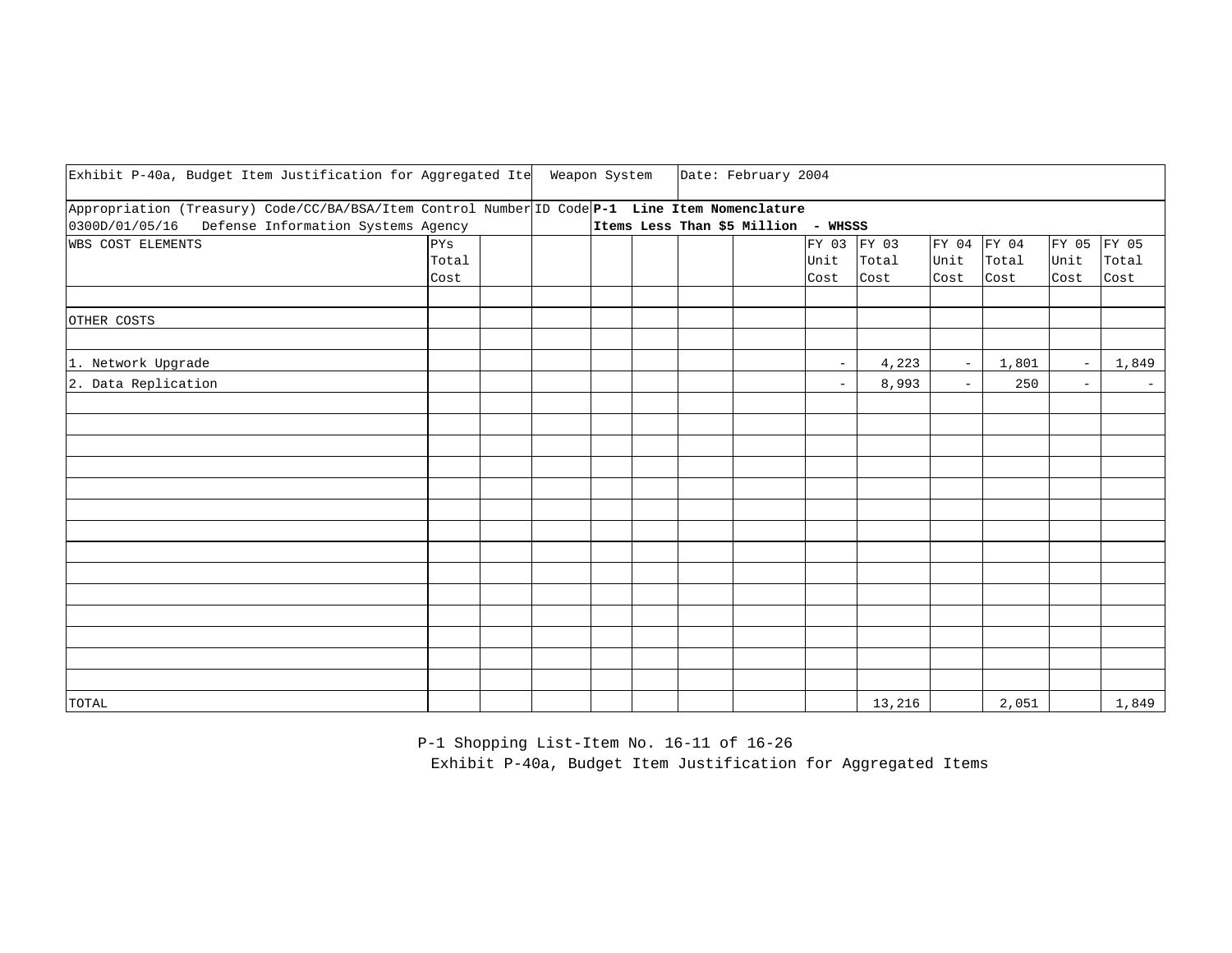| Exhibit P-40a, Budget Item Justification for Aggregated Items |       |  | Weapon System | Date:                              | February 2004 |       |                          |                          |                          |
|---------------------------------------------------------------|-------|--|---------------|------------------------------------|---------------|-------|--------------------------|--------------------------|--------------------------|
| Appropriation (Treasury) Code/CC/BA/BSA/Item Control Number   |       |  |               | ID Cod(P-1 Line Item Nomenclature  |               |       |                          |                          |                          |
| 0300D/01/05/16 Defense Information Systems Agency             |       |  |               | Items Less Than \$5 Million - SVTS |               |       |                          |                          |                          |
| <b>WBS COST ELEMENTS</b>                                      | PYS   |  |               | FY 03                              | FY 03         | FY 04 | FY 04                    | FY 05 FY 05              |                          |
|                                                               | Total |  |               | Unit                               | Total         | Unit  | Total                    | Unit                     | Total                    |
|                                                               | Cost  |  |               | Cost                               | Cost          | Cost  | Cost                     | Cost                     | Cost                     |
|                                                               |       |  |               |                                    |               |       |                          |                          |                          |
| OTHER COSTS                                                   |       |  |               |                                    |               |       |                          |                          |                          |
|                                                               |       |  |               |                                    |               |       |                          |                          |                          |
| 1. SECURE VIDEO TELECONF SYS (SVTS) System Upgrade            |       |  |               | 56                                 | 923           |       | $\overline{\phantom{a}}$ | $\overline{\phantom{m}}$ | $\overline{\phantom{m}}$ |
|                                                               |       |  |               |                                    |               |       |                          |                          |                          |
|                                                               |       |  |               |                                    |               |       |                          |                          |                          |
|                                                               |       |  |               |                                    |               |       |                          |                          |                          |
|                                                               |       |  |               |                                    |               |       |                          |                          |                          |
|                                                               |       |  |               |                                    |               |       |                          |                          |                          |
|                                                               |       |  |               |                                    |               |       |                          |                          |                          |
|                                                               |       |  |               |                                    |               |       |                          |                          |                          |
|                                                               |       |  |               |                                    |               |       |                          |                          |                          |
|                                                               |       |  |               |                                    |               |       |                          |                          |                          |
|                                                               |       |  |               |                                    |               |       |                          |                          |                          |
|                                                               |       |  |               |                                    |               |       |                          |                          |                          |
|                                                               |       |  |               |                                    |               |       |                          |                          |                          |
|                                                               |       |  |               |                                    |               |       |                          |                          |                          |
| TOTAL                                                         |       |  |               |                                    | 923           |       |                          |                          |                          |
|                                                               |       |  |               |                                    |               |       |                          |                          |                          |
|                                                               |       |  |               |                                    |               |       |                          |                          |                          |

P-1 Shopping List-Item No. 16-12 of 16-26

Exhibit P-40a, Budget Item Justification for Aggregated Items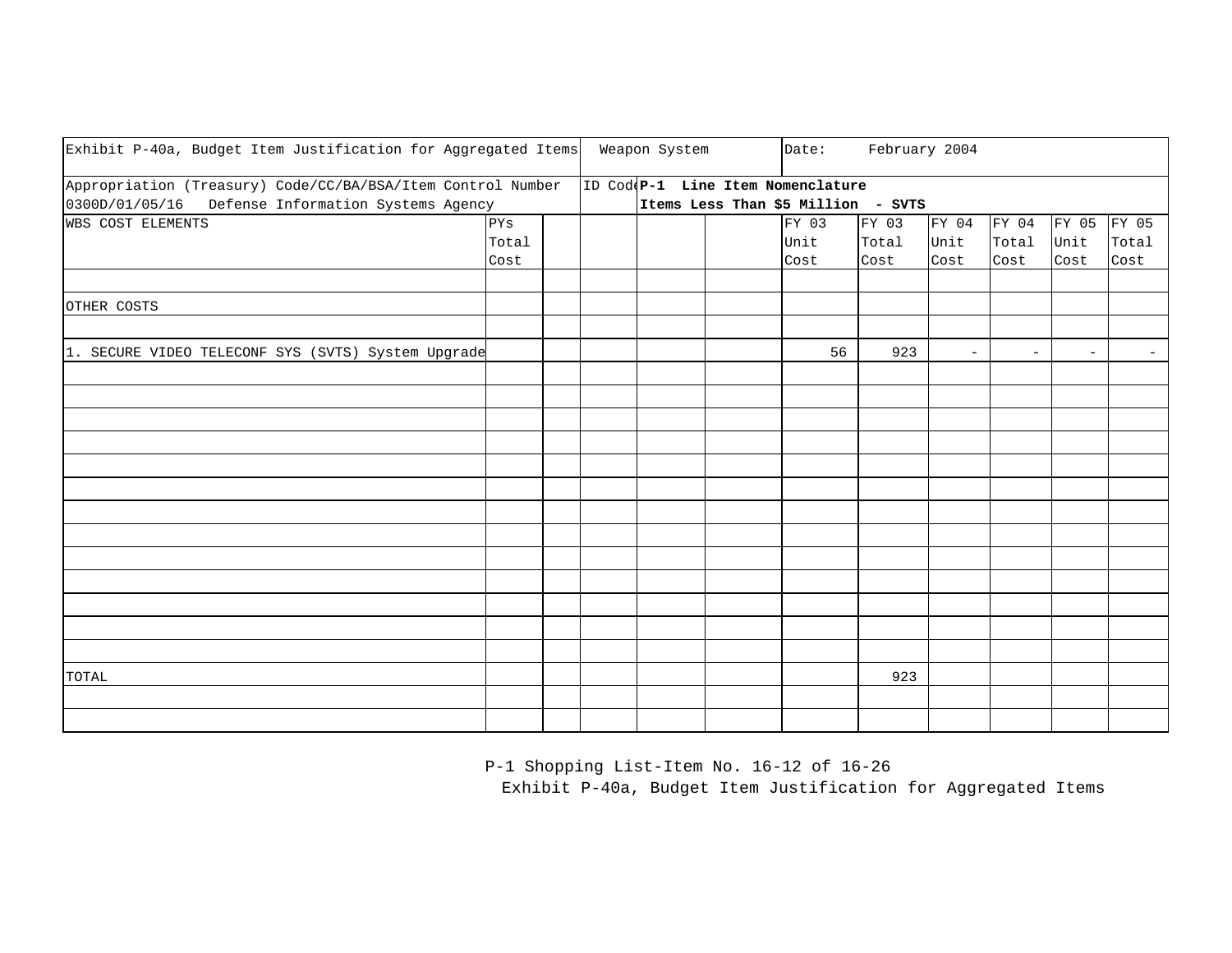| Exhibit P-40a, Budget Item Justification for Aggregated Item Weapon System                                       |                      |                          |                          |                       | Date: February 2004                |                       |                                          |                       |                        |
|------------------------------------------------------------------------------------------------------------------|----------------------|--------------------------|--------------------------|-----------------------|------------------------------------|-----------------------|------------------------------------------|-----------------------|------------------------|
| Appropriation (Treasury) Code/CC/BA/BSA/Item Control Number<br>0300D/01/05/16 Defense Information Systems Agency |                      |                          |                          |                       | ID Code P-1 Line Item Nomenclature |                       | Items Less Than \$5 Million - E-Business |                       |                        |
| <b>WBS COST ELEMENTS</b>                                                                                         | PYs<br>Total<br>Cost |                          |                          | FY 03<br>Unit<br>Cost | FY 03<br>Total<br>Cost             | FY 04<br>Unit<br>Cost | FY 04<br>Total<br>Cost                   | FY 05<br>Unit<br>Cost | FY 05<br>Total<br>Cost |
| <b>OUANTITY</b>                                                                                                  |                      |                          |                          | 23                    |                                    | 23                    |                                          |                       |                        |
| OTHER COSTS                                                                                                      |                      |                          |                          |                       |                                    |                       |                                          |                       |                        |
| 1. T600 Mini Computers                                                                                           |                      |                          |                          |                       |                                    |                       |                                          |                       |                        |
| 2. ATM Backbone                                                                                                  |                      |                          |                          |                       |                                    |                       |                                          |                       |                        |
| 3. EMC Storage Devices                                                                                           |                      |                          |                          | 75                    | 750                                | 100                   | 900                                      |                       |                        |
| Infrastructure Refresh<br>4.                                                                                     |                      |                          |                          | 150                   | 900                                |                       |                                          |                       |                        |
| 5. Processor Refresh                                                                                             |                      |                          |                          | 114                   | 342                                | 113                   | 452                                      |                       |                        |
| 6. Security Refresh                                                                                              |                      |                          |                          |                       |                                    |                       |                                          |                       |                        |
| 7.<br>Enterprisewide/User License/COTS License                                                                   |                      |                          |                          |                       |                                    | 854                   | 854                                      |                       |                        |
| System Refresh<br>9.                                                                                             |                      |                          |                          | 244                   | 732                                | 269                   | 1345                                     |                       |                        |
| 10. Equipment Upgrade                                                                                            |                      |                          |                          | 261                   | 261                                | 231                   | 924                                      |                       |                        |
|                                                                                                                  |                      |                          |                          |                       |                                    |                       |                                          |                       |                        |
|                                                                                                                  |                      |                          |                          |                       |                                    |                       |                                          |                       |                        |
|                                                                                                                  |                      |                          |                          |                       |                                    |                       |                                          |                       |                        |
|                                                                                                                  |                      |                          |                          |                       |                                    |                       |                                          |                       |                        |
|                                                                                                                  |                      |                          |                          |                       |                                    |                       |                                          |                       |                        |
|                                                                                                                  |                      |                          |                          |                       |                                    |                       |                                          |                       |                        |
| TOTAL                                                                                                            |                      | $\overline{\phantom{m}}$ | $\overline{\phantom{0}}$ |                       | 2,985                              |                       | 4,475                                    |                       | $-$                    |

P-1 Shopping List-Item No. 16-13 of 16-26

Exhibit P-40a, Budget Item Justification for Aggregated Items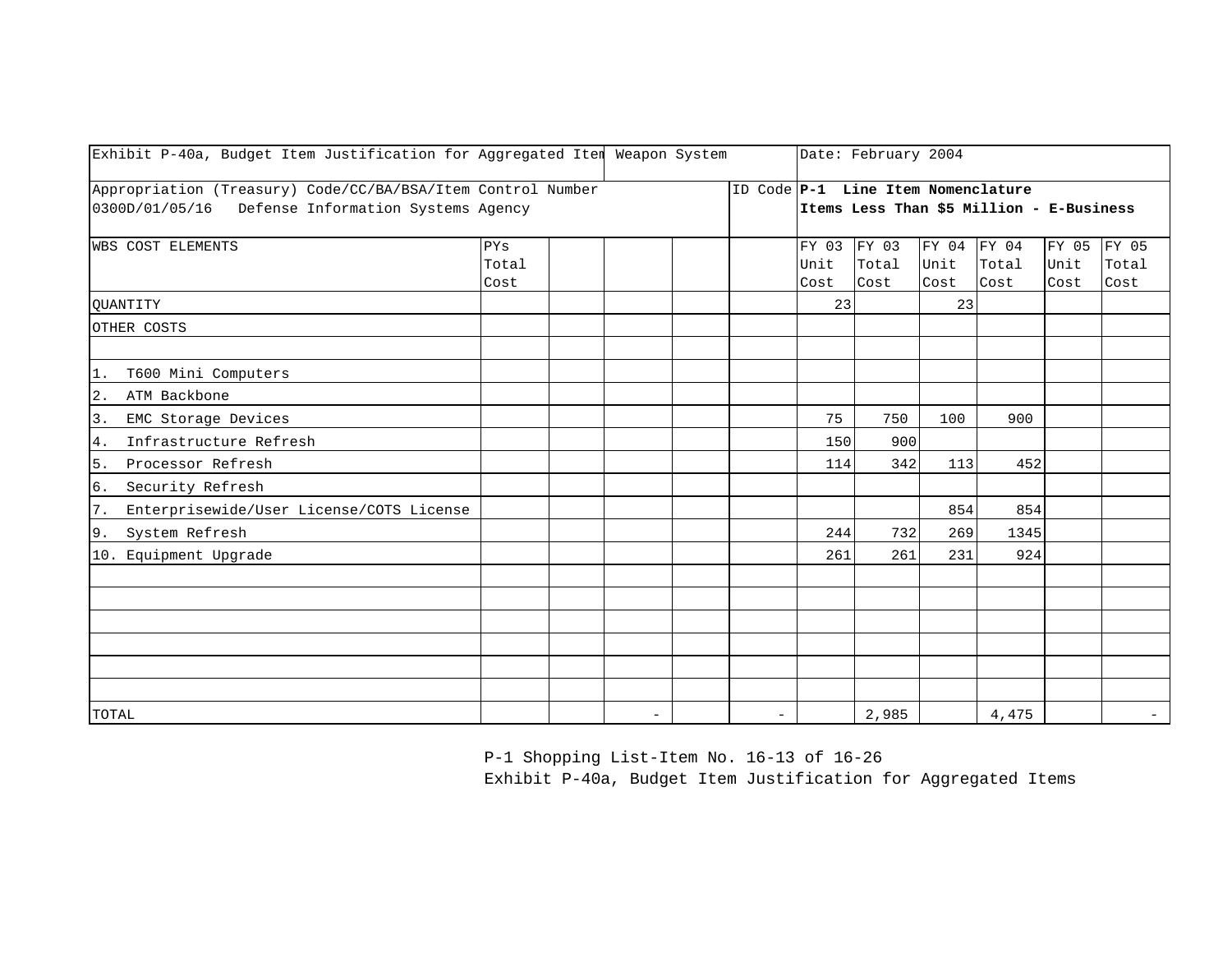| Exhibit P-5 Cost Analysis                                   |                        | Weapon System |                          |              | Date: February 2004                |      |                                             |      |       |
|-------------------------------------------------------------|------------------------|---------------|--------------------------|--------------|------------------------------------|------|---------------------------------------------|------|-------|
| Appropriation (Treasury) Code/CC/BA/BSA/Item Control Number |                        |               |                          |              | ID Code P-1 Line Item Nomenclature |      |                                             |      |       |
| 0300D/01/05/16 Defense Information Systems Agency           |                        |               |                          |              |                                    |      | Items Less Than \$5 Million - DISA Europe & |      |       |
|                                                             |                        |               |                          | DISA Pacific |                                    |      |                                             |      |       |
| WBS COST ELEMENTS                                           | ${\rm PY}$ ' ${\rm S}$ |               |                          | FY03         | FY03                               | FY04 | FY04                                        | FY05 | FY05  |
|                                                             | Total                  |               |                          | Unit         | Total                              | Unit | Total                                       | Unit | Total |
|                                                             | Cost                   |               |                          | Cost         | Cost                               | Cost | Cost                                        | Cost | Cost  |
| QUANTITY                                                    |                        |               |                          |              |                                    |      |                                             |      |       |
| OTHER COSTS                                                 |                        |               |                          |              |                                    |      |                                             |      |       |
| Vehicles                                                    |                        |               |                          |              | 142                                |      | $\overline{\phantom{a}}$                    |      | 79    |
|                                                             |                        |               |                          |              |                                    |      |                                             |      |       |
|                                                             |                        |               |                          |              |                                    |      |                                             |      |       |
|                                                             |                        |               |                          |              |                                    |      |                                             |      |       |
|                                                             |                        |               |                          |              |                                    |      |                                             |      |       |
|                                                             |                        |               |                          |              |                                    |      |                                             |      |       |
|                                                             |                        |               |                          |              |                                    |      |                                             |      |       |
|                                                             |                        |               |                          |              |                                    |      |                                             |      |       |
|                                                             |                        |               |                          |              |                                    |      |                                             |      |       |
|                                                             |                        |               |                          |              |                                    |      |                                             |      |       |
|                                                             |                        |               |                          |              |                                    |      |                                             |      |       |
|                                                             |                        |               |                          |              |                                    |      |                                             |      |       |
|                                                             |                        |               |                          |              |                                    |      |                                             |      |       |
|                                                             |                        |               |                          |              |                                    |      |                                             |      |       |
|                                                             |                        |               |                          |              |                                    |      |                                             |      |       |
| TOTAL                                                       |                        |               | $\overline{\phantom{m}}$ |              | 142                                |      | $\overline{\phantom{a}}$                    |      | 79    |

P-1 Shopping List-Item No. 16-14 of 16-26

Exhibit P-5, Cost Analysis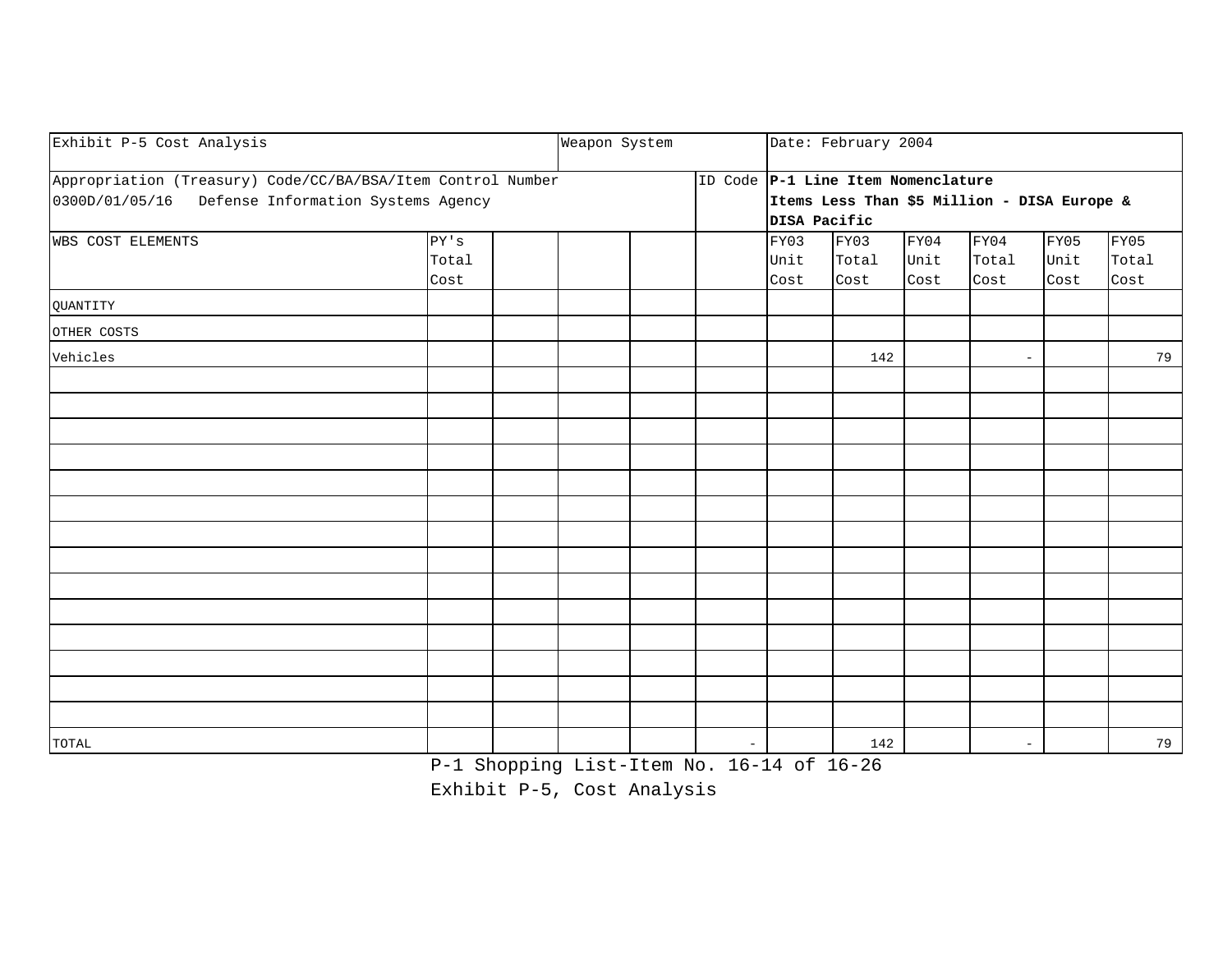| Exhibit P-5a, Procurement History and PlanniWeapon System                                                        |              |                           |           |            |                           | Date: February 2004                                                           |          |            |                     |           |
|------------------------------------------------------------------------------------------------------------------|--------------|---------------------------|-----------|------------|---------------------------|-------------------------------------------------------------------------------|----------|------------|---------------------|-----------|
| Appropriation (Treasury) Code/CC/BA/BSA/Item Control Number<br>0300D/01/05/16 Defense Information Systems Agency |              |                           |           |            |                           | P-1 Line Item Nomenclature<br>Items Less Than \$5 Million - OPS/EUR & PAC/VEH |          |            |                     |           |
|                                                                                                                  |              |                           |           |            |                           |                                                                               |          |            |                     |           |
|                                                                                                                  |              |                           |           | <b>RFP</b> | Contract                  |                                                                               |          | Date of    | Tech Data Date      |           |
|                                                                                                                  |              | Unit                      |           |            | Location Issue Method and | Contractor                                                                    | Award    | First      | Available Revisions |           |
| <b>WBS COST ELEMENTS</b>                                                                                         |              | $Qty$ Cost $(\$M)$ of PCO |           | Date       | Type                      | and Location                                                                  | Date     | Delivery   | Now?                | Available |
|                                                                                                                  |              |                           |           |            |                           |                                                                               |          |            |                     |           |
| FY 2003                                                                                                          |              |                           |           |            |                           |                                                                               |          |            |                     |           |
| 1. Vehicle                                                                                                       | $\mathbf{1}$ | 0.027                     | Dept Army |            | MIPR/FP                   | Army, Yongsan, Korea                                                          | $Mar-03$ | Apr-03 Yes |                     |           |
| 2. Vehicle                                                                                                       | $\mathbf{1}$ | 0.030                     | Dept Army |            | MIPR/FP                   | Army, Wheeler AAF, HI                                                         | $Mar-03$ | Apr-03 Yes |                     |           |
| 3. Vehicle                                                                                                       | 3            | 0.085                     | DISA-EUR  |            | MIPR/FP                   | Volkswagen AG/ RCO Wiesbade Dec-02                                            |          | $Feb-03$   |                     |           |
|                                                                                                                  |              |                           |           |            |                           |                                                                               |          |            |                     |           |
|                                                                                                                  |              |                           |           |            |                           |                                                                               |          |            |                     |           |
| FY 2005                                                                                                          |              |                           |           |            |                           |                                                                               |          |            |                     |           |
| 1. Vehicle                                                                                                       | $\mathbf{1}$ | 0.027                     | Dept Army |            | MIPR/FP                   | Army, Yongsan, Korea                                                          | $Mar-05$ | Apr-04 Yes |                     |           |
| 2. Vehicle                                                                                                       | $\mathbf{1}$ | 0.027                     | Dept Army |            | MIPR/FP                   | Army, Wheeler AAF, HI                                                         | $Mar-05$ | Apr-04 Yes |                     |           |
| 3. Vehicle                                                                                                       | $\mathbf{1}$ | 0.025                     | DISA-EUR  |            | MIPR/FP                   | Volkswagen AG/ RCO Wiesbade Dec-04                                            |          | $Feb-05$   |                     |           |
|                                                                                                                  |              |                           |           |            |                           |                                                                               |          |            |                     |           |
|                                                                                                                  |              |                           |           |            |                           |                                                                               |          |            |                     |           |
|                                                                                                                  |              |                           |           |            |                           |                                                                               |          |            |                     |           |
|                                                                                                                  |              |                           |           |            |                           |                                                                               |          |            |                     |           |
|                                                                                                                  |              |                           |           |            |                           |                                                                               |          |            |                     |           |
|                                                                                                                  |              |                           |           |            |                           |                                                                               |          |            |                     |           |
|                                                                                                                  |              |                           |           |            |                           |                                                                               |          |            |                     |           |
|                                                                                                                  |              |                           |           |            |                           |                                                                               |          |            |                     |           |

P-1 Shopping List-Item No. 16-15 of 16-26 Exhibit P-5a, Procurement History and Planning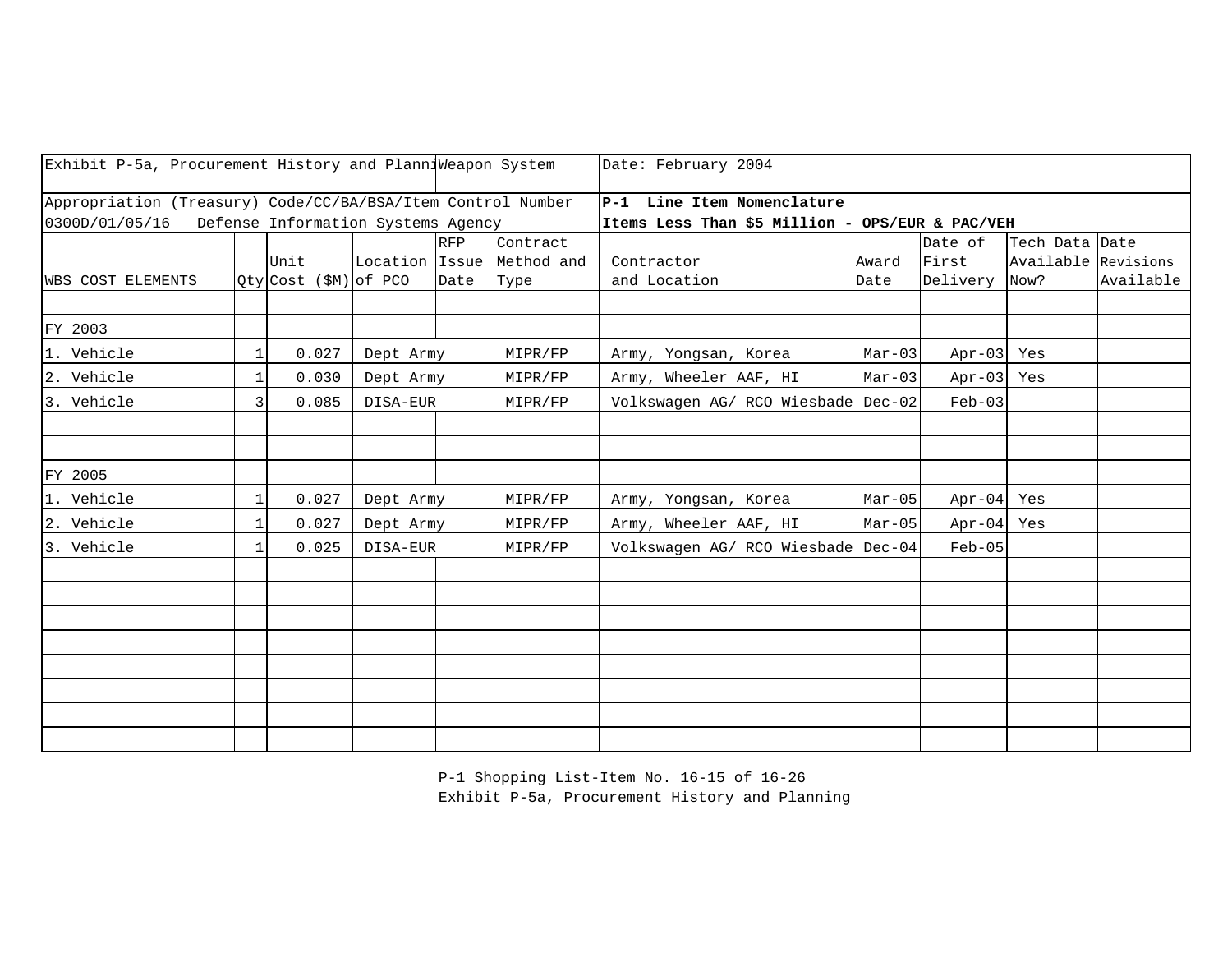| Exhibit P-40a, Budget Item Justification for Aggregated Items                                                    |                      |  |  | Date: Feburary 2004                                                             |                       |                        |                       |                        |
|------------------------------------------------------------------------------------------------------------------|----------------------|--|--|---------------------------------------------------------------------------------|-----------------------|------------------------|-----------------------|------------------------|
| Appropriation (Treasury) Code/CC/BA/BSA/Item Control Number<br>0300D/01/05/16 Defense Information Systems Agency |                      |  |  | ID Code P-1 Line Item Nomenclature<br>Items less than \$5M-DCTS (P.E. 0303165K) |                       |                        |                       |                        |
| WBS COST ELEMENTS                                                                                                | PYS<br>Total<br>Cost |  |  |                                                                                 | FY 04<br>Unit<br>Cost | FY 04<br>Total<br>Cost | FY 05<br>Unit<br>Cost | FY 05<br>Total<br>Cost |
| QUANTITY                                                                                                         |                      |  |  |                                                                                 |                       |                        |                       |                        |
| OTHER COSTS                                                                                                      |                      |  |  |                                                                                 |                       |                        |                       |                        |
| 1. Network OPT                                                                                                   |                      |  |  |                                                                                 |                       |                        | 0.500                 | 1.000                  |
| Additional EQP<br>2.                                                                                             |                      |  |  |                                                                                 |                       |                        | 0.500                 | 1.000                  |
| Combatant Afloat SYS<br>3.                                                                                       |                      |  |  |                                                                                 |                       |                        | 0.600                 | 0.865                  |
|                                                                                                                  |                      |  |  |                                                                                 |                       |                        |                       |                        |
|                                                                                                                  |                      |  |  |                                                                                 |                       |                        |                       |                        |
|                                                                                                                  |                      |  |  |                                                                                 |                       |                        |                       |                        |
|                                                                                                                  |                      |  |  |                                                                                 |                       |                        |                       |                        |
|                                                                                                                  |                      |  |  |                                                                                 |                       |                        |                       |                        |
|                                                                                                                  |                      |  |  |                                                                                 |                       |                        |                       |                        |
|                                                                                                                  |                      |  |  |                                                                                 |                       |                        |                       |                        |
|                                                                                                                  |                      |  |  |                                                                                 |                       |                        |                       |                        |
|                                                                                                                  |                      |  |  |                                                                                 |                       |                        |                       |                        |
| TOTAL                                                                                                            |                      |  |  |                                                                                 |                       |                        |                       | 2.865                  |

P-1 Shopping List-Item No. 16-16 of 16-26 Exhibit P-40a, Budget Item Justification for Aggregated Items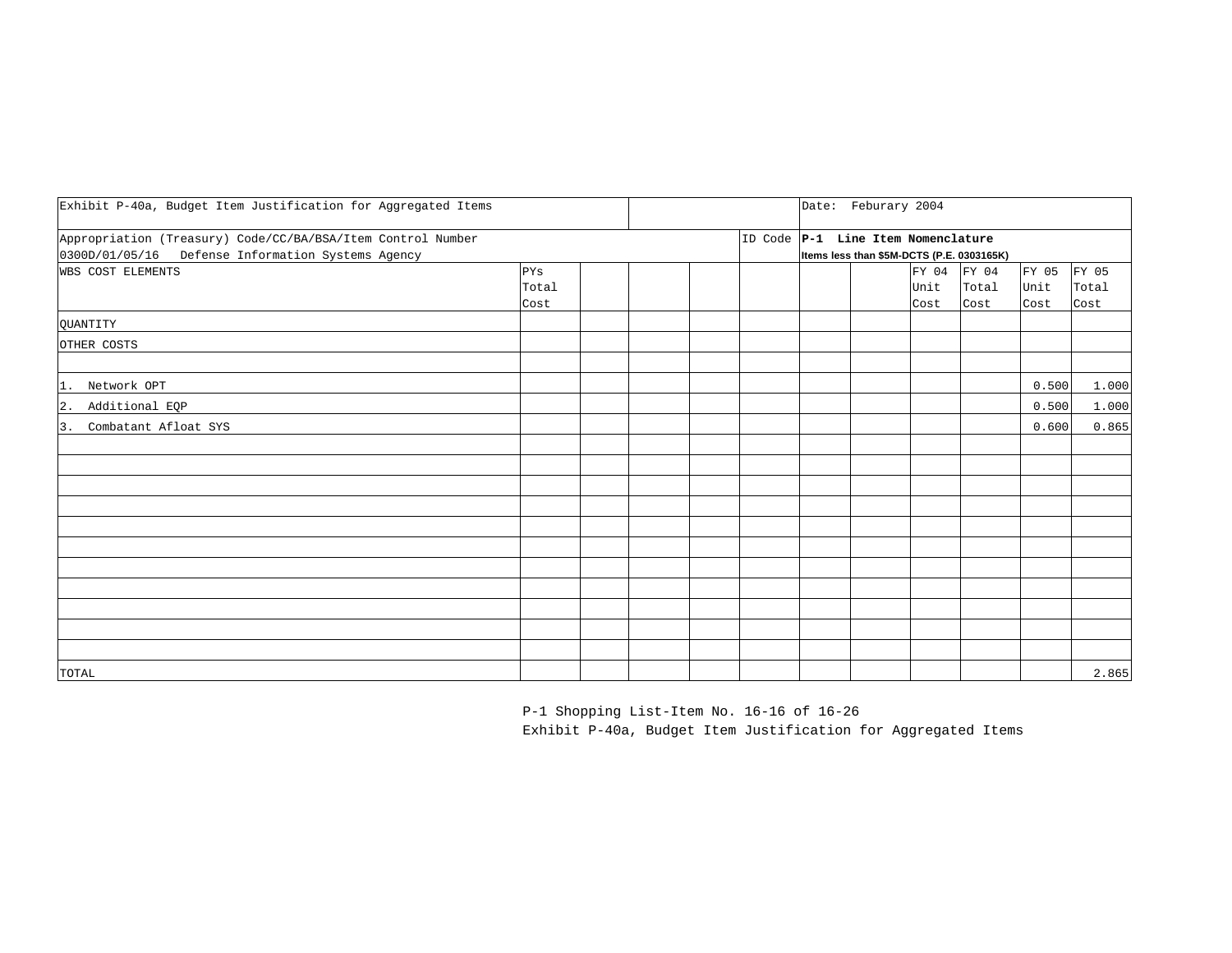| Exhibit P-40a, Budget Item Justification for Aggregated Items                                                    |                      |  |  |                       | Date: February 2004                                                          |              |                              |                       |                        |
|------------------------------------------------------------------------------------------------------------------|----------------------|--|--|-----------------------|------------------------------------------------------------------------------|--------------|------------------------------|-----------------------|------------------------|
| Appropriation (Treasury) Code/CC/BA/BSA/Item Control Number<br>0300D/01/05/16 Defense Information Systems Agency |                      |  |  |                       | ID Code P-1 Line Item Nomenclature<br>Items less than \$5M-DCTS (Transp Sys) |              |                              |                       |                        |
| WBS COST ELEMENTS                                                                                                | PYS<br>Total<br>Cost |  |  | FY 03<br>Unit<br>Cost | FY 03<br>Total<br>Cost                                                       | Unit<br>Cost | FY 04 FY 04<br>Total<br>Cost | FY 05<br>Unit<br>Cost | FY 05<br>Total<br>Cost |
| QUANTITY                                                                                                         |                      |  |  |                       |                                                                              |              |                              |                       |                        |
| OTHER COSTS                                                                                                      |                      |  |  |                       |                                                                              |              |                              |                       |                        |
| 1. DCTS                                                                                                          |                      |  |  | 0.600                 | 1.200                                                                        |              |                              |                       |                        |
| 2. NIPRNET SYS                                                                                                   |                      |  |  | 0.500                 | 2.188                                                                        |              |                              |                       |                        |
| 3. Transportable SYS                                                                                             |                      |  |  | 0.500                 | 2.230                                                                        |              |                              |                       |                        |
|                                                                                                                  |                      |  |  |                       |                                                                              |              |                              |                       |                        |
|                                                                                                                  |                      |  |  |                       |                                                                              |              |                              |                       |                        |
|                                                                                                                  |                      |  |  |                       |                                                                              |              |                              |                       |                        |
|                                                                                                                  |                      |  |  |                       |                                                                              |              |                              |                       |                        |
|                                                                                                                  |                      |  |  |                       |                                                                              |              |                              |                       |                        |
|                                                                                                                  |                      |  |  |                       |                                                                              |              |                              |                       |                        |
|                                                                                                                  |                      |  |  |                       |                                                                              |              |                              |                       |                        |
|                                                                                                                  |                      |  |  |                       |                                                                              |              |                              |                       |                        |
|                                                                                                                  |                      |  |  |                       |                                                                              |              |                              |                       |                        |
| TOTAL                                                                                                            |                      |  |  |                       | 5.618                                                                        |              |                              |                       |                        |

P-1 Shopping List-Item No. 16-17 of 16-26 Exhibit P-40a, Budget Item Justification for Aggregated Items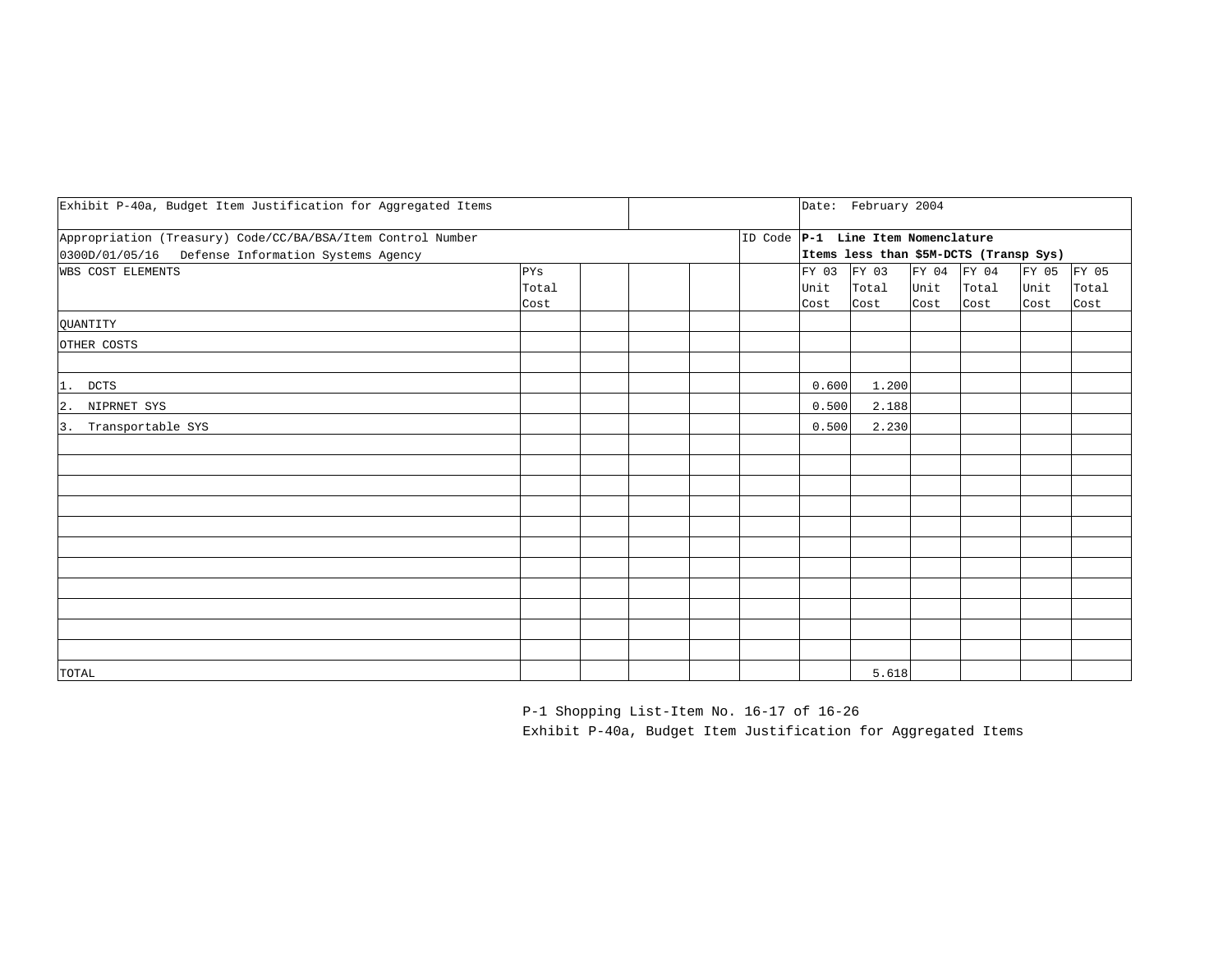| Exhibit P-40a, Budget Item Justification for Aggregated Items                                                    |                      |  |  |                       | Date: February 2004                                                              |                             |               |                             |               |
|------------------------------------------------------------------------------------------------------------------|----------------------|--|--|-----------------------|----------------------------------------------------------------------------------|-----------------------------|---------------|-----------------------------|---------------|
| Appropriation (Treasury) Code/CC/BA/BSA/Item Control Number<br>0300D/01/05/16 Defense Information Systems Agency |                      |  |  |                       | ID Code P-1 Line Item Nomenclature<br>Items less than \$5M-DCTS (Intel Comm Sys) |                             |               |                             |               |
| WBS COST ELEMENTS                                                                                                | PYS<br>Total<br>Cost |  |  | FY 03<br>Unit<br>Cost | FY 03<br>Total<br>Cost                                                           | FY 04 FY 04<br>Unit<br>Cost | Total<br>Cost | FY 05 FY 05<br>Unit<br>Cost | Total<br>Cost |
| QUANTITY                                                                                                         |                      |  |  |                       |                                                                                  |                             |               |                             |               |
| OTHER COSTS                                                                                                      |                      |  |  |                       |                                                                                  |                             |               |                             |               |
| 1. DCTS                                                                                                          |                      |  |  | 0.650                 | 1.300                                                                            |                             |               |                             |               |
| 2. NIPRNET SYS                                                                                                   |                      |  |  | 0.425                 | 1.700                                                                            |                             |               |                             |               |
| 3. Intel Comm SYS                                                                                                |                      |  |  | 0.445                 | 1.760                                                                            |                             |               |                             |               |
|                                                                                                                  |                      |  |  |                       |                                                                                  |                             |               |                             |               |
|                                                                                                                  |                      |  |  |                       |                                                                                  |                             |               |                             |               |
|                                                                                                                  |                      |  |  |                       |                                                                                  |                             |               |                             |               |
|                                                                                                                  |                      |  |  |                       |                                                                                  |                             |               |                             |               |
|                                                                                                                  |                      |  |  |                       |                                                                                  |                             |               |                             |               |
|                                                                                                                  |                      |  |  |                       |                                                                                  |                             |               |                             |               |
|                                                                                                                  |                      |  |  |                       |                                                                                  |                             |               |                             |               |
|                                                                                                                  |                      |  |  |                       |                                                                                  |                             |               |                             |               |
|                                                                                                                  |                      |  |  |                       |                                                                                  |                             |               |                             |               |
| TOTAL                                                                                                            |                      |  |  |                       | 4.760                                                                            |                             |               |                             |               |

P-1 Shopping List-Item No. 16-18 of 16-26 Exhibit P-40a, Budget Item Justification for Aggregated Items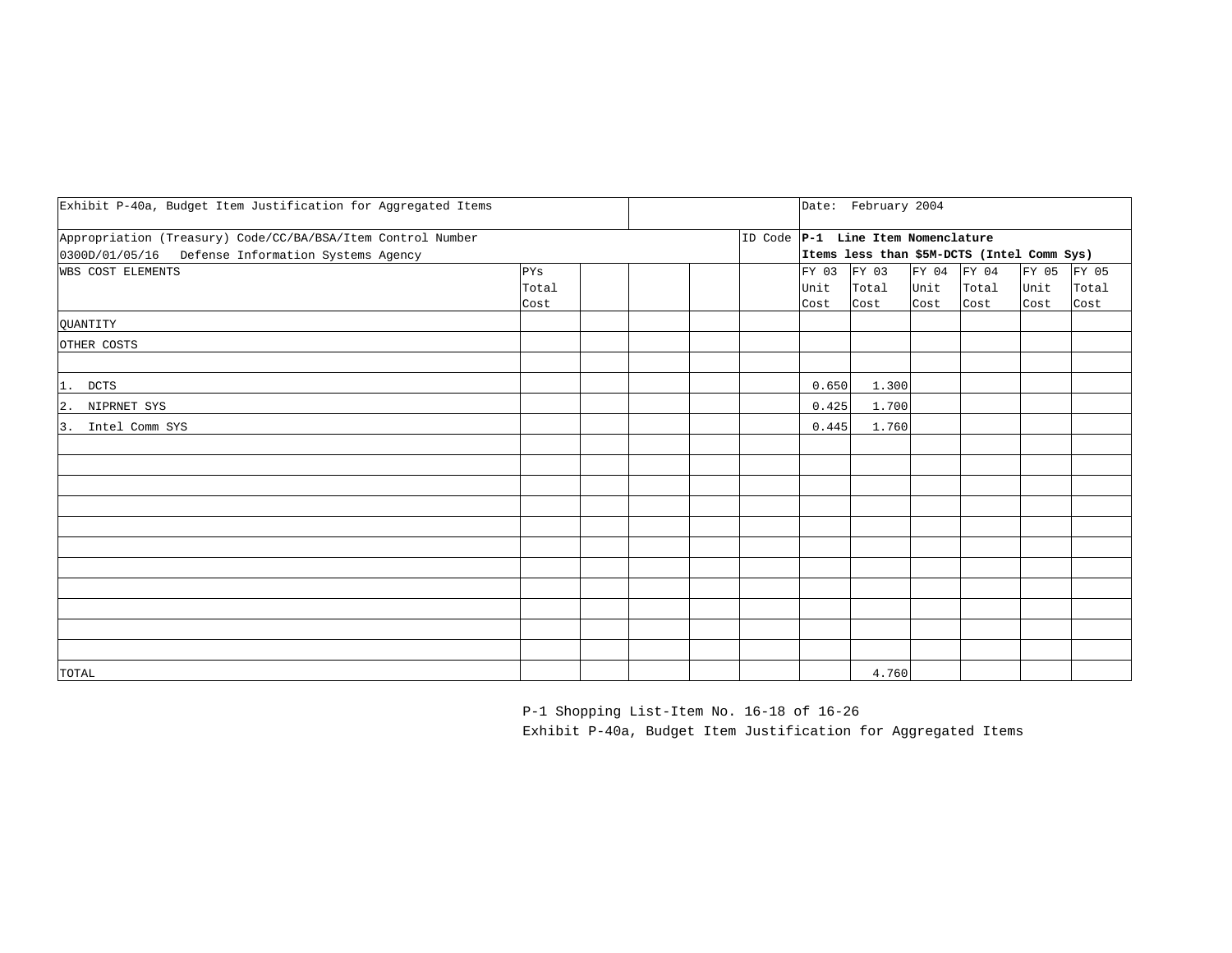| Exhibit P-5 Cost Analysis                    | Weapon System |      |                                    | Date: |                           | February 2004 |                                            |  |
|----------------------------------------------|---------------|------|------------------------------------|-------|---------------------------|---------------|--------------------------------------------|--|
| Appropriation (Treasury) Code/CC/BA/BSA/Item |               |      | ID Code P-1 Line Item Nomenclature |       |                           |               |                                            |  |
| Control Number 0300D/01/05/16                |               |      |                                    |       |                           |               | Items Less Than \$5 Million - Acquisition, |  |
| Defense Information Systems Agency           |               |      |                                    |       | Logistics, and Facilities |               |                                            |  |
| <b>WBS COST ELEMENTS</b>                     |               |      | FY 03 FY 03                        | FY 04 | FY 04                     | FY 05         | FY 05                                      |  |
|                                              |               | Unit | Total                              | Unit  | Total                     | Unit          | Total                                      |  |
|                                              |               | Cost | Cost                               | Cost  | Cost                      | Cost          | Cost                                       |  |
|                                              |               |      |                                    |       |                           |               |                                            |  |
|                                              |               |      |                                    |       |                           |               |                                            |  |
|                                              |               |      |                                    |       |                           |               |                                            |  |
| 1. Systems Improvements                      |               | 900  | 900                                |       |                           |               |                                            |  |
|                                              |               |      |                                    |       |                           |               |                                            |  |
|                                              |               |      |                                    |       |                           |               |                                            |  |
|                                              |               |      |                                    |       |                           |               |                                            |  |
|                                              |               |      |                                    |       |                           |               |                                            |  |
|                                              |               |      |                                    |       |                           |               |                                            |  |
|                                              |               |      |                                    |       |                           |               |                                            |  |
|                                              |               |      |                                    |       |                           |               |                                            |  |
|                                              |               |      |                                    |       |                           |               |                                            |  |
|                                              |               |      |                                    |       |                           |               |                                            |  |
|                                              |               |      |                                    |       |                           |               |                                            |  |
|                                              |               |      |                                    |       |                           |               |                                            |  |
| TOTAL                                        |               | 900  | 900                                |       |                           |               |                                            |  |

P-1 Shopping List- Item No. 16-19 of 16-26

Exhibit P-5, Cost Analysis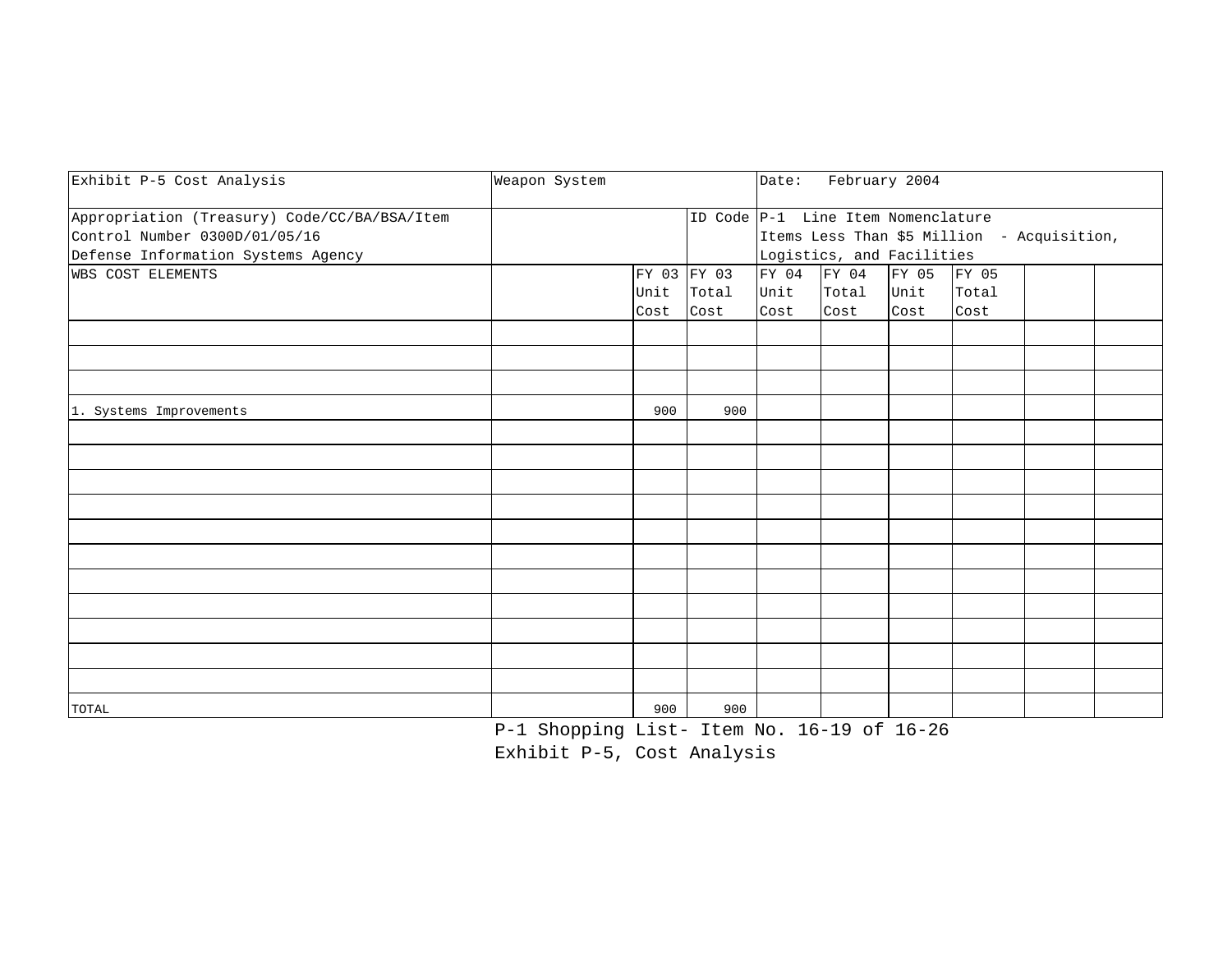| Exhibit P-5a, Procurement History and Planning              |          | Weapon System  |            |                | Date:                                      | February 2004        |               |                     |           |
|-------------------------------------------------------------|----------|----------------|------------|----------------|--------------------------------------------|----------------------|---------------|---------------------|-----------|
| Appropriation (Treasury) Code/CC/BA/BSA/Item Control Number |          |                |            |                | P-1 Line Item Nomenclature                 |                      |               |                     |           |
| 0300D/01/05/16 Defense Information Systems Agency           |          |                |            |                | Items Less Than \$5 Million - Acquisition, |                      |               |                     |           |
|                                                             |          |                |            |                | Logistics, and Facilities                  |                      |               |                     |           |
| WBS COST ELEMENTS                                           |          |                | <b>RFP</b> | Contract       | Contractor                                 |                      | Date of       | Tech Data Date      |           |
|                                                             | Unit     | Location Issue |            | Method and and |                                            | Award                | First         | Available Revisions |           |
|                                                             | Qty Cost | of PCO         | Date       | Type           | Location                                   | Date                 | Delivery Now? |                     | Available |
| FY 2003                                                     |          |                |            |                |                                            |                      |               |                     |           |
| 1. SYSTEMS IMPROVEMENTS                                     |          |                |            |                |                                            |                      |               |                     |           |
| Uninterruptable Power Supply (UPS) Upgrade                  | 900      | AQ             |            | RWA            | GSA/Wash.DOMar-03                          |                      | Jun-03 YES    |                     |           |
|                                                             |          |                |            |                |                                            |                      |               |                     |           |
|                                                             |          |                |            |                |                                            |                      |               |                     |           |
|                                                             |          |                |            |                |                                            |                      |               |                     |           |
|                                                             |          |                |            |                |                                            |                      |               |                     |           |
|                                                             |          |                |            |                |                                            |                      |               |                     |           |
|                                                             |          |                |            |                |                                            |                      |               |                     |           |
|                                                             |          |                |            |                |                                            |                      |               |                     |           |
|                                                             |          |                |            |                |                                            |                      |               |                     |           |
|                                                             |          |                |            |                |                                            |                      |               |                     |           |
|                                                             |          |                |            |                |                                            |                      |               |                     |           |
|                                                             |          |                |            |                |                                            |                      |               |                     |           |
|                                                             |          |                |            |                |                                            |                      |               |                     |           |
|                                                             |          |                |            |                |                                            |                      |               |                     |           |
|                                                             |          |                |            |                |                                            |                      |               |                     |           |
|                                                             |          |                |            |                |                                            |                      |               |                     |           |
|                                                             |          |                |            |                |                                            |                      |               |                     |           |
|                                                             |          |                |            |                |                                            |                      |               |                     |           |
|                                                             |          |                |            |                |                                            |                      |               |                     |           |
|                                                             |          |                |            |                |                                            |                      |               |                     |           |
|                                                             |          |                |            |                |                                            |                      |               |                     |           |
|                                                             |          |                |            |                |                                            |                      |               |                     |           |
|                                                             |          |                |            |                |                                            |                      |               |                     |           |
|                                                             | $\sim$   |                |            |                | $\sim$ $\sim$ $\sim$                       | $\sim$ $\sim$ $\sim$ |               |                     |           |

P-1 Shopping List-Item No. 16-20 of 16-26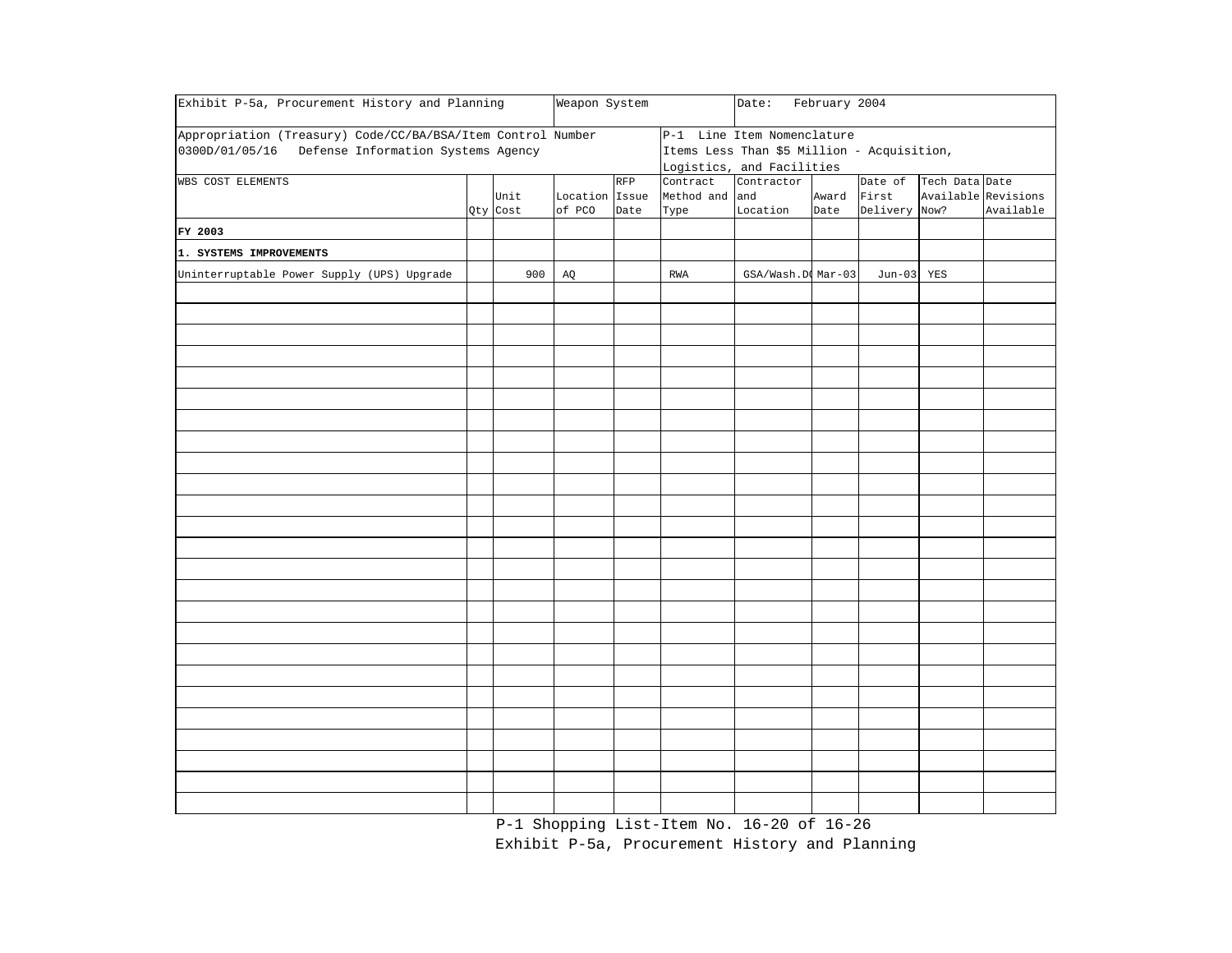| Exhibit P-40a, Budget Item Justification for Aggregated Weapon System |       |       |       |       | Date: February 2004                    |       |       |
|-----------------------------------------------------------------------|-------|-------|-------|-------|----------------------------------------|-------|-------|
| Appropriation (Treasury) Code/CC/BA/BSA/Item Control Number           |       |       |       |       | P-1 Line Item Nomenclature             |       |       |
| 0300D/01/05/16<br>Defense Information Systems Agency                  |       |       |       |       | Items Less Than \$5 Million (AITS-JPO) |       |       |
| <b>WBS COST ELEMENTS</b>                                              | PYs   | FY 03 | FY 03 | FY 04 | FY 04                                  | FY 05 | FY 05 |
|                                                                       | Total | Unit  | Total | Unit  | Total                                  | Unit  | Total |
|                                                                       | Cost  | Cost  | Cost  | Cost  | Cost                                   | Cost  | Cost  |
|                                                                       |       |       |       |       |                                        |       |       |
| OTHER COSTS:                                                          |       |       |       |       |                                        |       |       |
| 1. Procurement of hardware and software                               |       |       | 1.300 |       |                                        |       |       |
| to support new/enhanced services                                      |       |       |       |       |                                        |       |       |
| implementation for CWAN/CFBL requirements                             |       |       |       |       |                                        |       |       |
| e.g., encryption devices, DII Guards, and,                            |       |       |       |       |                                        |       |       |
| Dell PowerEdge 2650 Servers and workstations                          |       |       |       |       |                                        |       |       |
|                                                                       |       |       |       |       |                                        |       |       |
|                                                                       |       |       |       |       |                                        |       |       |
|                                                                       |       |       |       |       |                                        |       |       |
|                                                                       |       |       |       |       |                                        |       |       |
|                                                                       |       |       |       |       |                                        |       |       |
|                                                                       |       |       |       |       |                                        |       |       |
|                                                                       |       |       |       |       |                                        |       |       |
|                                                                       |       |       |       |       |                                        |       |       |
|                                                                       |       |       |       |       |                                        |       |       |
|                                                                       |       |       |       |       |                                        |       |       |
|                                                                       |       |       |       |       |                                        |       |       |
|                                                                       |       |       |       |       |                                        |       |       |
| TOTAL                                                                 |       |       | 1.300 |       |                                        |       |       |

P-1 Shopping List-Item No. 16-21 of 16-26

Exhibit P-40a, Budget Item Justification for Aggregated Items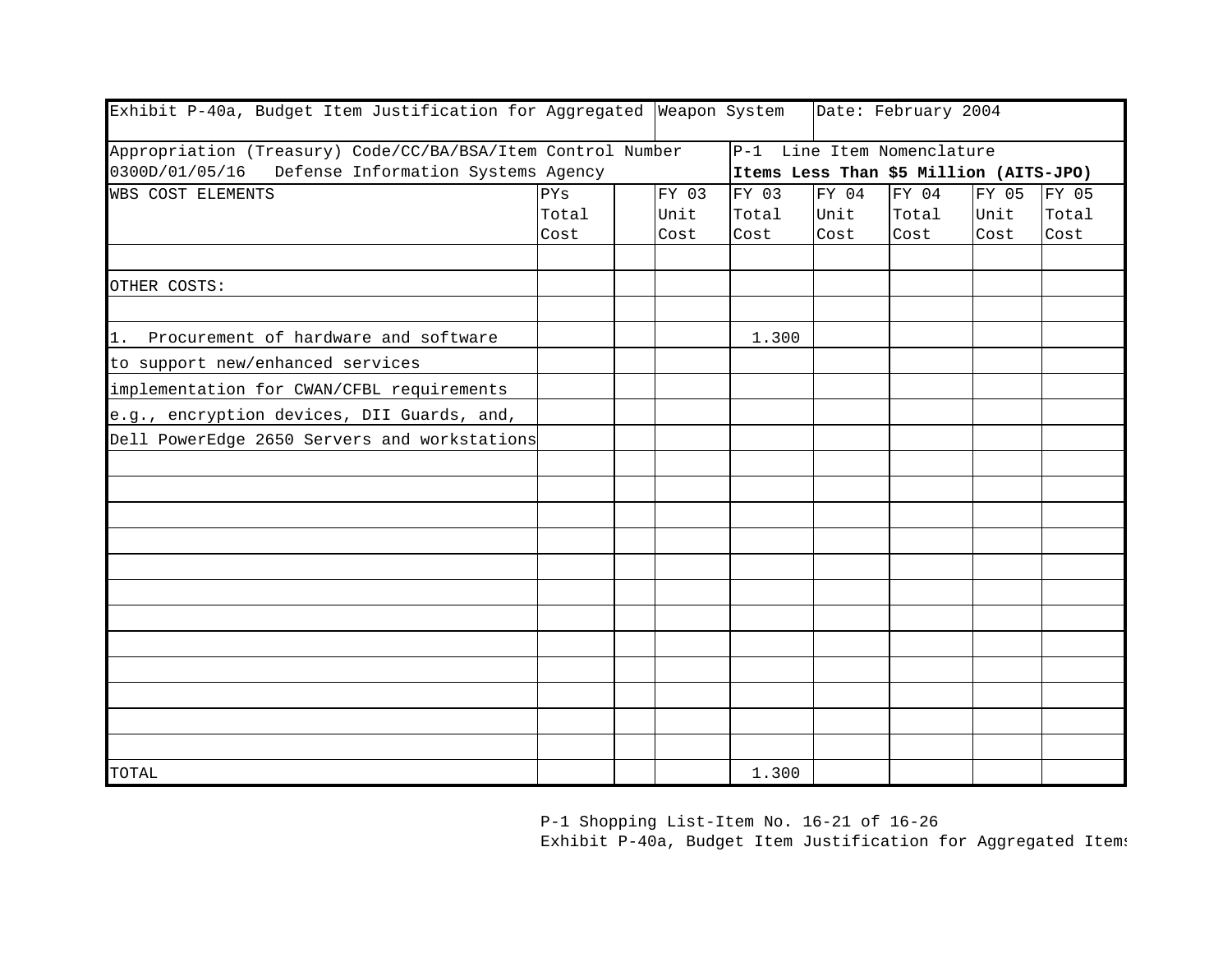| Exhibit P-40a, Budget Item Justification for Aggregated Weapon System |       |       |       | Date: February 2004        |                   |                                                |                          |
|-----------------------------------------------------------------------|-------|-------|-------|----------------------------|-------------------|------------------------------------------------|--------------------------|
| Appropriation (Treasury) Code/CC/BA/BSA/Item Control Number           |       |       |       | P-1 Line Item Nomenclature |                   |                                                |                          |
| 0300D/01/05/16 Defense Information Systems Agency                     |       |       |       |                            |                   | Items Less Than \$5 Million (Infra Eng & Inte) |                          |
| WBS COST ELEMENTS                                                     | PYS   | FY 03 | FY 03 | FY 04                      | FY 04             | FY 05                                          | FY 05                    |
|                                                                       | Total | Unit  | Total | Unit                       | Total             | Unit                                           | Total                    |
|                                                                       | Cost  | Cost  | Cost  | Cost                       | Cost              | Cost                                           | Cost                     |
|                                                                       |       |       |       |                            |                   |                                                |                          |
| OTHER COSTS:                                                          |       |       |       |                            |                   |                                                |                          |
|                                                                       |       |       |       |                            |                   |                                                |                          |
| 1. Sun Fire V480 Servers w/peripherals                                |       | 71.5  | 286   |                            |                   |                                                |                          |
|                                                                       |       |       |       |                            |                   |                                                |                          |
|                                                                       |       |       |       |                            |                   |                                                |                          |
|                                                                       |       |       |       |                            |                   |                                                |                          |
|                                                                       |       |       |       |                            |                   |                                                |                          |
|                                                                       |       |       |       |                            |                   |                                                |                          |
|                                                                       |       |       |       |                            |                   |                                                |                          |
|                                                                       |       |       |       |                            |                   |                                                |                          |
|                                                                       |       |       |       |                            |                   |                                                |                          |
|                                                                       |       |       |       |                            |                   |                                                |                          |
|                                                                       |       |       |       |                            |                   |                                                |                          |
|                                                                       |       |       |       |                            |                   |                                                |                          |
|                                                                       |       |       |       |                            |                   |                                                |                          |
|                                                                       |       |       |       |                            |                   |                                                |                          |
|                                                                       |       |       |       |                            |                   |                                                |                          |
|                                                                       |       |       |       |                            |                   |                                                |                          |
|                                                                       |       |       |       |                            |                   |                                                |                          |
| TOTAL                                                                 |       |       | 286   |                            | $\qquad \qquad -$ |                                                | $\overline{\phantom{0}}$ |

P-1 Shopping List-Item No. 16-22 of 16-26 Exhibit P-40a, Budget Item Justification for Aggregated Items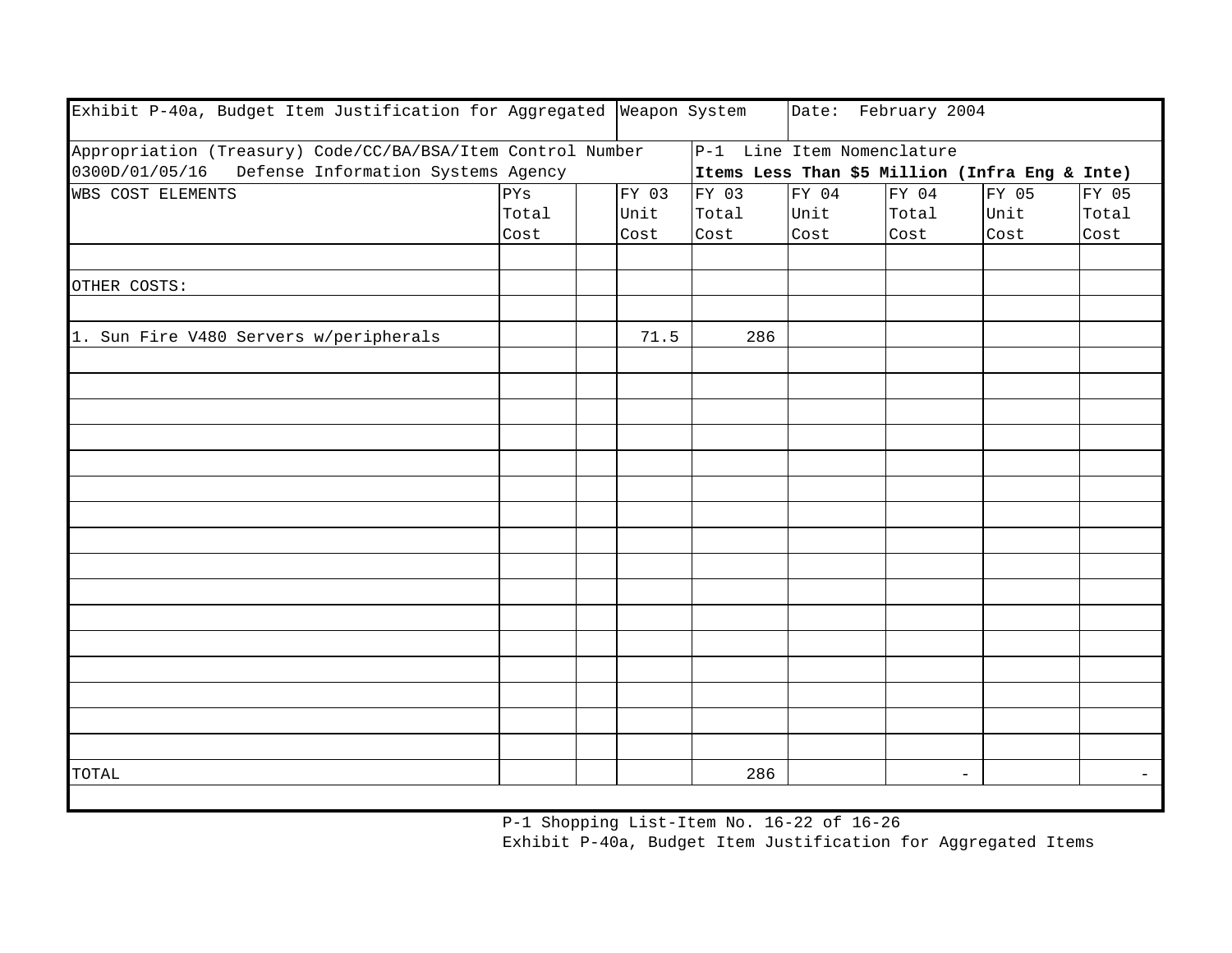| Exhibit P-40a, Budget Item Justification for Aggregated Items                                                    |                      |  |  |  |  |                                                                         | FEBRUARY 2004<br>Date: |                       |                        |                       |                        |  |  |
|------------------------------------------------------------------------------------------------------------------|----------------------|--|--|--|--|-------------------------------------------------------------------------|------------------------|-----------------------|------------------------|-----------------------|------------------------|--|--|
| Appropriation (Treasury) Code/CC/BA/BSA/Item Control Number<br>0300D/01/05/16 Defense Information Systems Agency |                      |  |  |  |  | ID Code P-1 Line Item Nomenclature<br>Items Less Than \$5 Million - IDM |                        |                       |                        |                       |                        |  |  |
| WBS COST ELEMENTS                                                                                                | PYs<br>Total<br>Cost |  |  |  |  | FY 03<br>Unit<br>Cost                                                   | FY 03<br>Total<br>Cost | FY 04<br>Unit<br>Cost | FY 04<br>Total<br>Cost | FY 05<br>Unit<br>Cost | FY 05<br>Total<br>Cost |  |  |
| QUANTITY                                                                                                         |                      |  |  |  |  |                                                                         |                        |                       |                        |                       |                        |  |  |
| OTHER COSTS                                                                                                      |                      |  |  |  |  |                                                                         |                        |                       |                        |                       |                        |  |  |
| 1. IDM Servers (Sun Platform)                                                                                    |                      |  |  |  |  |                                                                         |                        | 23                    | 276                    | 23                    | 234                    |  |  |
| 2. IDM Software (UNIX, COTS)                                                                                     |                      |  |  |  |  |                                                                         |                        | 50.6                  | 605                    | 50.6                  | 452                    |  |  |
| 3. IDM Servers (Dell - WIN2K Platforms)                                                                          |                      |  |  |  |  |                                                                         |                        | 8 <sup>1</sup>        | 120                    | 8                     | 120                    |  |  |
| 4. IDM Software (WIN2K, COTS)                                                                                    |                      |  |  |  |  |                                                                         |                        | 15.9                  | 279                    | 15.9                  | 279                    |  |  |
|                                                                                                                  |                      |  |  |  |  |                                                                         |                        |                       |                        |                       |                        |  |  |
|                                                                                                                  |                      |  |  |  |  |                                                                         |                        |                       |                        |                       |                        |  |  |
|                                                                                                                  |                      |  |  |  |  |                                                                         |                        |                       |                        |                       |                        |  |  |
|                                                                                                                  |                      |  |  |  |  |                                                                         |                        |                       |                        |                       |                        |  |  |
|                                                                                                                  |                      |  |  |  |  |                                                                         |                        |                       |                        |                       |                        |  |  |
|                                                                                                                  |                      |  |  |  |  |                                                                         |                        |                       |                        |                       |                        |  |  |
|                                                                                                                  |                      |  |  |  |  |                                                                         |                        |                       |                        |                       |                        |  |  |
|                                                                                                                  |                      |  |  |  |  |                                                                         |                        |                       |                        |                       |                        |  |  |
| TOTAL                                                                                                            |                      |  |  |  |  |                                                                         |                        |                       | 1,280                  |                       | 1,085                  |  |  |

P-1 Shopping List-Item No. 16-23 of 16-26 Exhibit P-40a, Budget Item Justification for Aggregated Items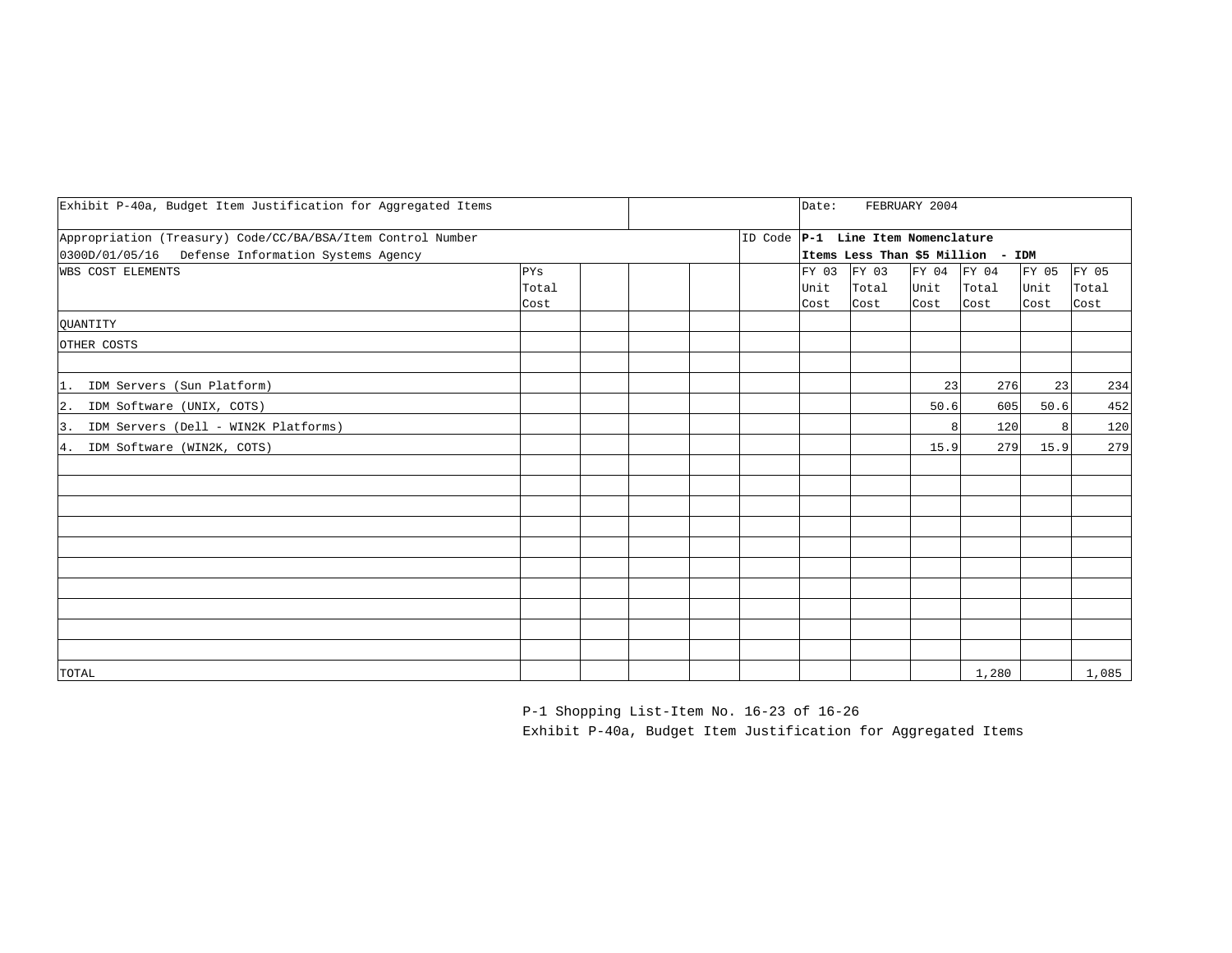| Exhibit P-40a, Budget Item Justification for Aggregated Items                                                    |                      | Weapon System |          | Date:<br>FEBRUARY 2004 |                          |                       |                                    |                             |                                           |                       |                        |
|------------------------------------------------------------------------------------------------------------------|----------------------|---------------|----------|------------------------|--------------------------|-----------------------|------------------------------------|-----------------------------|-------------------------------------------|-----------------------|------------------------|
| Appropriation (Treasury) Code/CC/BA/BSA/Item Control Number<br>0300D/01/05/16 Defense Information Systems Agency |                      |               |          |                        |                          |                       | ID Code P-1 Line Item Nomenclature |                             | Items Less -\$5 Million -Allied Coalition |                       |                        |
| WBS COST ELEMENTS                                                                                                | PYs<br>Total<br>Cost |               |          |                        |                          | FY 03<br>Unit<br>Cost | FY 03<br>Total<br>Cost             | FY 04 FY 04<br>Unit<br>Cost | Total<br>Cost                             | FY 05<br>Unit<br>Cost | FY 05<br>Total<br>Cost |
| QUANTITY                                                                                                         |                      |               |          |                        |                          |                       |                                    |                             |                                           |                       |                        |
| OTHER COSTS                                                                                                      |                      |               |          |                        |                          |                       |                                    |                             |                                           |                       |                        |
| 1. Allied Coalition Messaging Interoperability                                                                   |                      |               |          |                        |                          |                       |                                    |                             |                                           | 2,550                 | 2,550                  |
| system interface (h/w and s/w) and                                                                               |                      |               |          |                        |                          |                       |                                    |                             |                                           |                       |                        |
| engineering support                                                                                              |                      |               |          |                        |                          |                       |                                    |                             |                                           |                       |                        |
|                                                                                                                  |                      |               |          |                        |                          |                       |                                    |                             |                                           |                       |                        |
|                                                                                                                  |                      |               |          |                        |                          |                       |                                    |                             |                                           |                       |                        |
|                                                                                                                  |                      |               |          |                        |                          |                       |                                    |                             |                                           |                       |                        |
|                                                                                                                  |                      |               |          |                        |                          |                       |                                    |                             |                                           |                       |                        |
|                                                                                                                  |                      |               |          |                        |                          |                       |                                    |                             |                                           |                       |                        |
|                                                                                                                  |                      |               |          |                        |                          |                       |                                    |                             |                                           |                       |                        |
|                                                                                                                  |                      |               |          |                        |                          |                       |                                    |                             |                                           |                       |                        |
|                                                                                                                  |                      |               |          |                        |                          |                       |                                    |                             |                                           |                       |                        |
|                                                                                                                  |                      |               |          |                        |                          |                       |                                    |                             |                                           |                       |                        |
|                                                                                                                  |                      |               |          |                        |                          |                       |                                    |                             |                                           |                       |                        |
|                                                                                                                  |                      |               |          |                        |                          |                       |                                    |                             |                                           |                       |                        |
|                                                                                                                  |                      |               |          |                        |                          |                       |                                    |                             |                                           |                       |                        |
| TOTAL                                                                                                            |                      |               | $\equiv$ |                        | $\overline{\phantom{0}}$ |                       |                                    |                             |                                           |                       | 2,550                  |

P-1 Shopping List-Item No. 16-24 of 16-26

Exhibit P-40a, Budget Item Justification for Aggregated Items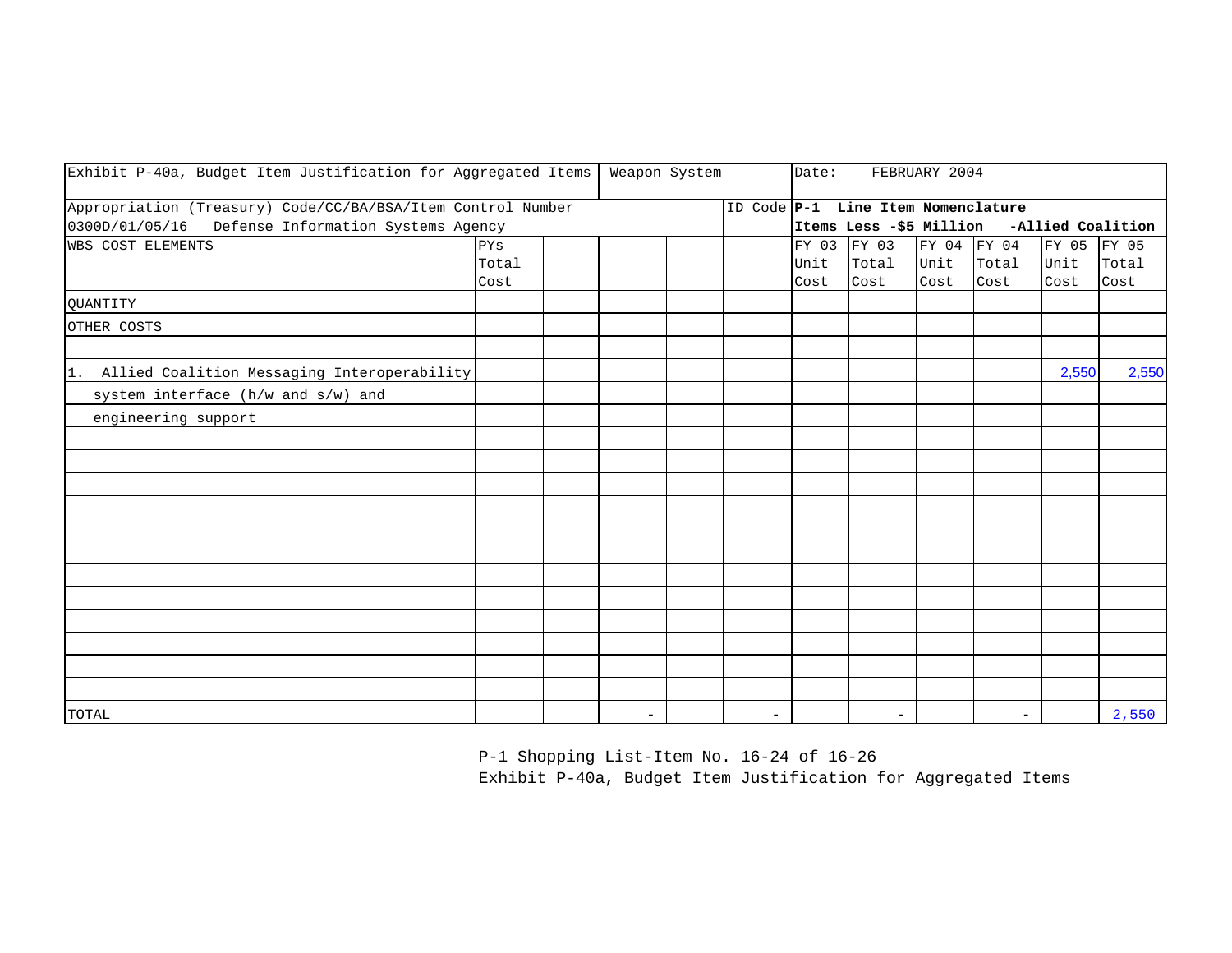| Exhibit P-5 Cost Analysis                                                      |       |  |  | Weapon System |       |       | Date: February 2004 |                                    |       |       |  |
|--------------------------------------------------------------------------------|-------|--|--|---------------|-------|-------|---------------------|------------------------------------|-------|-------|--|
| Appropriation (Treasury) Code/CC/BA/BSA/Item Control Number                    |       |  |  |               |       |       |                     | ID Code P-1 Line Item Nomenclature |       |       |  |
| 0300D/01/05/16 Defense Information Systems Agency                              |       |  |  |               |       |       |                     | Phase IV GIG Combat Support        |       |       |  |
| <b>WBS COST ELEMENTS</b>                                                       | PYs   |  |  |               | FY 03 | FY 03 | FY 04               | FY 04                              | FY 05 | FY 05 |  |
|                                                                                | Total |  |  |               | Unit  | Total | Unit                | Total                              | Unit  | Total |  |
|                                                                                | Cost  |  |  |               | Cost  | Cost  | Cost                | Cost                               | Cost  | Cost  |  |
|                                                                                |       |  |  |               |       |       |                     |                                    |       |       |  |
| 1.<br>SWA Hardware (SDN/Crypto)                                                |       |  |  |               |       |       |                     | 4020.000                           |       |       |  |
| CONUS Hardware (Interface cards, installs, T-Coders/ terminal devices)<br>2.   |       |  |  |               |       |       |                     | 500.000                            |       |       |  |
| Europe Hardware (Interface cards, installs, T-Coders/ terminal devices)<br>I3. |       |  |  |               |       |       |                     | 580.000                            |       |       |  |
|                                                                                |       |  |  |               |       |       |                     |                                    |       |       |  |
| Total                                                                          |       |  |  |               |       |       |                     | 5,100.000                          |       |       |  |
|                                                                                |       |  |  |               |       |       |                     |                                    |       |       |  |
|                                                                                |       |  |  |               |       |       |                     |                                    |       |       |  |
|                                                                                |       |  |  |               |       |       |                     |                                    |       |       |  |
|                                                                                |       |  |  |               |       |       |                     |                                    |       |       |  |
|                                                                                |       |  |  |               |       |       |                     |                                    |       |       |  |
|                                                                                |       |  |  |               |       |       |                     |                                    |       |       |  |

P-1 Shopping List-Item No. 16-25 of 16-26 Exhibit P-5, Cost Analysis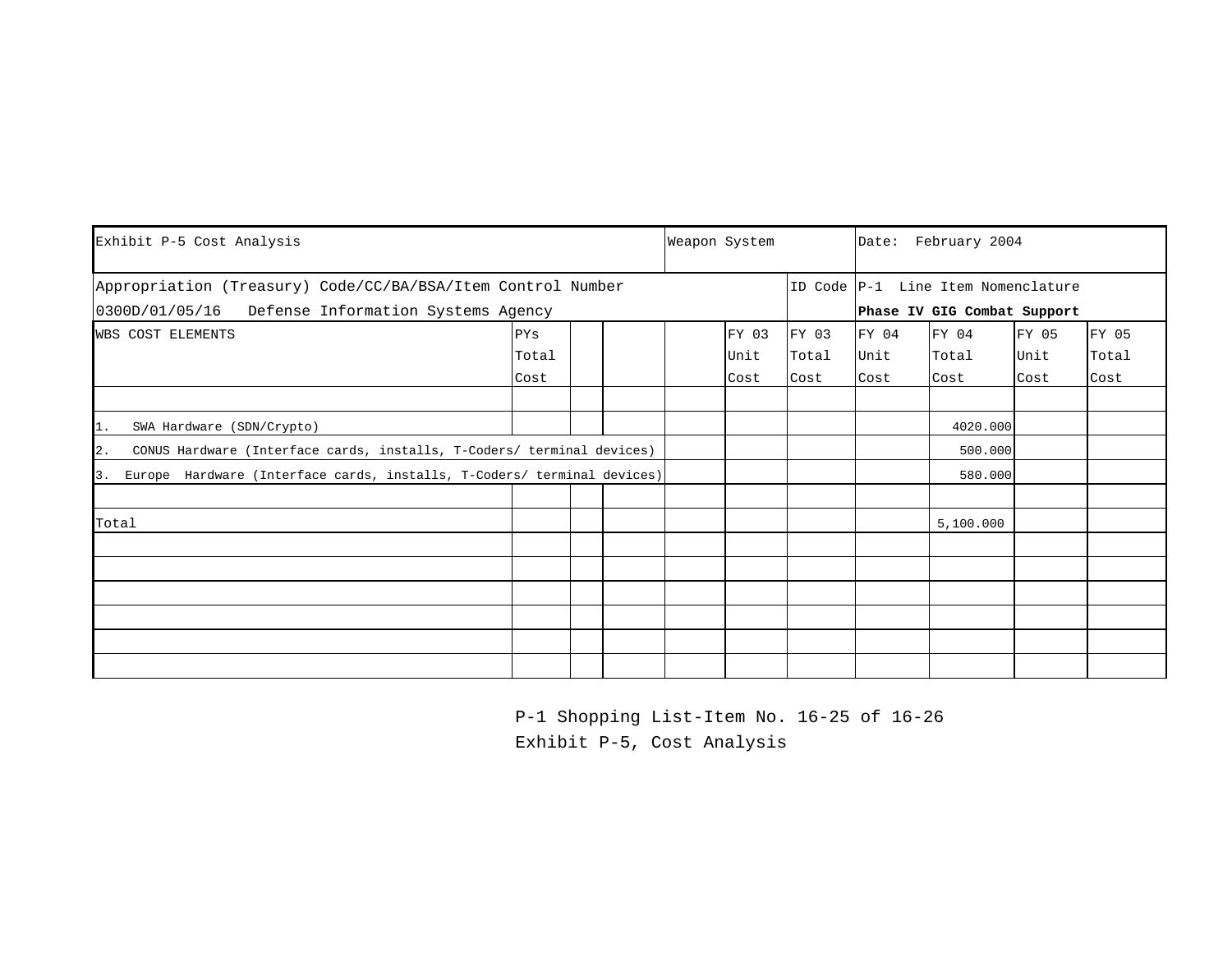| Exhibit P-5a, Procurement History and Planning                                                                   | Infrastructure |              |                    | Date: February 2004         |                                    |                                                                  |               |                              |                                     |                        |
|------------------------------------------------------------------------------------------------------------------|----------------|--------------|--------------------|-----------------------------|------------------------------------|------------------------------------------------------------------|---------------|------------------------------|-------------------------------------|------------------------|
| Appropriation (Treasury) Code/CC/BA/BSA/Item Control Number<br>0300D/01/05/16 Defense Information Systems Agency |                |              |                    |                             |                                    | P-1 Line Item Nomenclature<br><b>Phase IV GIG Combat Support</b> |               |                              |                                     |                        |
| <b>WBS COST ELEMENTS</b>                                                                                         | Qty            | Unit<br>Cost | Location<br>of PCO | <b>RFP</b><br>Issue<br>Date | Contract<br>Method and and<br>Type | Contractor<br>Location                                           | Award<br>Date | Date of<br>First<br>Delivery | Tech Data Date<br>Available<br>Now? | Revisions<br>Available |
| FY 2004                                                                                                          |                |              |                    |                             |                                    |                                                                  |               |                              |                                     |                        |
| 1. Hardware (Baghdad Service Delivery Node)                                                                      |                | 2,520.000    | <b>DISA</b>        |                             |                                    |                                                                  |               |                              |                                     | <b>TBD</b>             |
| Transmission                                                                                                     |                |              |                    |                             |                                    |                                                                  |               |                              |                                     |                        |
| Promina Multiplexing Switch                                                                                      |                |              |                    |                             |                                    | <b>BPA</b>                                                       |               |                              |                                     |                        |
| <b>ATM Multiplexing Switch</b>                                                                                   |                | 615.000      |                    |                             |                                    | <b>SAIC</b>                                                      |               |                              |                                     |                        |
| <b>DISN IPR</b>                                                                                                  |                | 740.000      |                    |                             |                                    | <b>SAIC</b>                                                      |               |                              |                                     |                        |
| Misc.                                                                                                            |                | 190.000      |                    |                             |                                    | <b>SAIC</b>                                                      |               |                              |                                     |                        |
| 2. Hardware (Encryption Equipment/FPAs)                                                                          | 20             | 1,500.000    | <b>DISA</b>        |                             |                                    |                                                                  |               |                              |                                     | <b>TBD</b>             |
| 3. Equip/Interface cards, installs, T-Coders (CONUS/EUR)                                                         | varies         | 1,080.000    | <b>DISA</b>        |                             |                                    |                                                                  |               |                              |                                     | <b>TBD</b>             |
| Total                                                                                                            |                | 4,125.000    |                    |                             |                                    |                                                                  |               |                              |                                     |                        |
|                                                                                                                  |                |              |                    |                             |                                    |                                                                  |               |                              |                                     |                        |
|                                                                                                                  |                |              |                    |                             |                                    |                                                                  |               |                              |                                     |                        |
|                                                                                                                  |                |              |                    |                             |                                    |                                                                  |               |                              |                                     |                        |
|                                                                                                                  |                |              |                    |                             |                                    |                                                                  |               |                              |                                     |                        |
|                                                                                                                  |                |              |                    |                             |                                    |                                                                  |               |                              |                                     |                        |
|                                                                                                                  |                |              |                    |                             |                                    |                                                                  |               |                              |                                     |                        |
|                                                                                                                  |                |              |                    |                             |                                    |                                                                  |               |                              |                                     |                        |
|                                                                                                                  |                |              |                    |                             |                                    |                                                                  |               |                              |                                     |                        |
|                                                                                                                  |                |              |                    |                             |                                    |                                                                  |               |                              |                                     |                        |
|                                                                                                                  |                |              |                    |                             |                                    |                                                                  |               |                              |                                     |                        |
|                                                                                                                  |                |              |                    |                             |                                    |                                                                  |               |                              |                                     |                        |
|                                                                                                                  |                |              |                    |                             |                                    |                                                                  |               |                              |                                     |                        |
|                                                                                                                  |                |              |                    |                             |                                    |                                                                  |               |                              |                                     |                        |
|                                                                                                                  |                |              |                    |                             |                                    |                                                                  |               |                              |                                     |                        |

P-1 Shopping List-Item No. 16-26 of 16-26 Exhibit P-5a, Procurement History and Planning